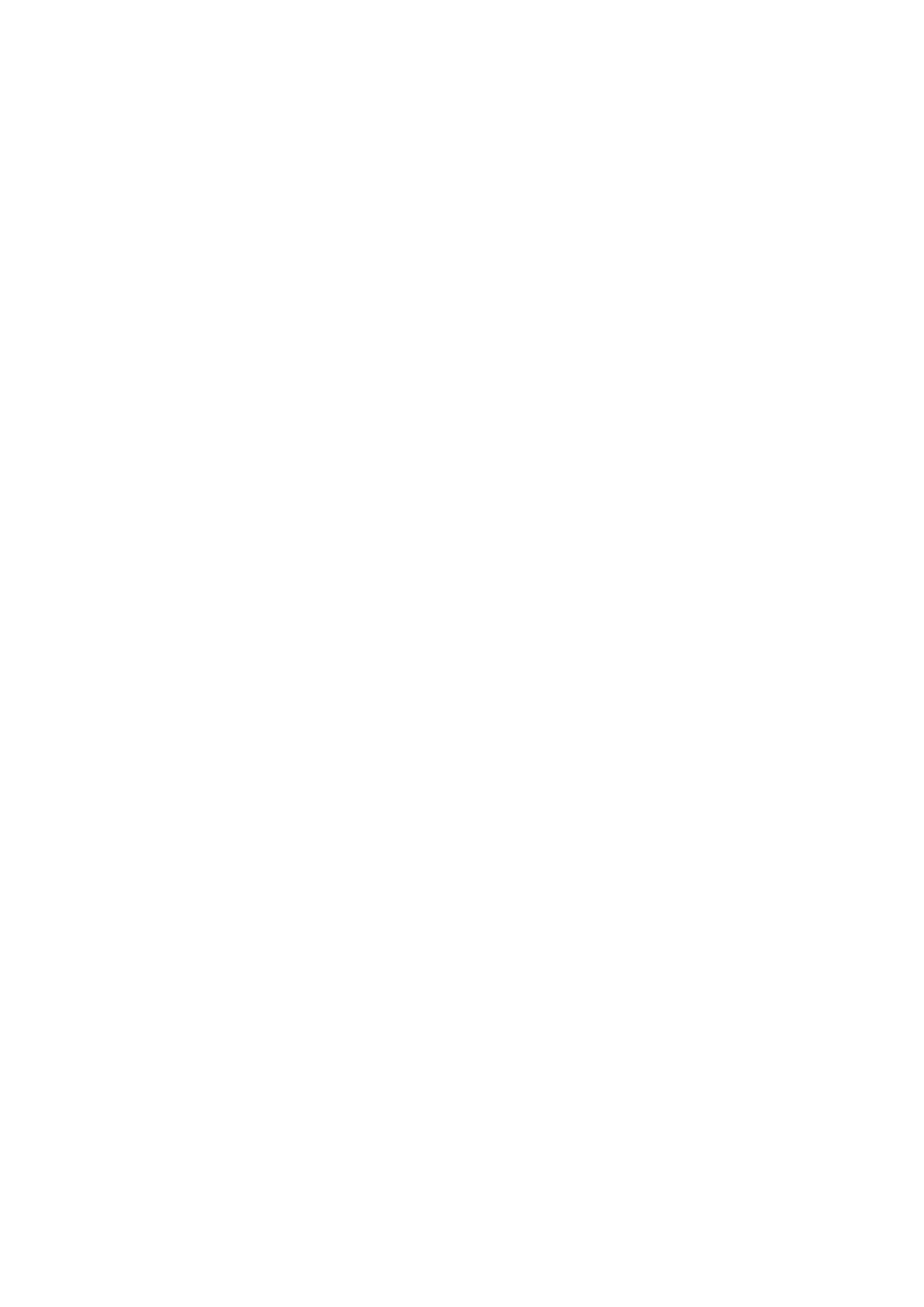# **CITY OF COCKBURN**

# **SUMMARY OF AGENDA TO BE PRESENTED TO THE ORDINARY COUNCIL MEETING TO BE HELD ON TUESDAY, 20 NOVEMBER 2001 AT 7:30 P.M.**

# **Page**

 $\overline{a}$ 

| $\mathbf 1$ .   |                                                                                                         |                                                                                                                                              |                |  |  |
|-----------------|---------------------------------------------------------------------------------------------------------|----------------------------------------------------------------------------------------------------------------------------------------------|----------------|--|--|
| 2.              |                                                                                                         |                                                                                                                                              |                |  |  |
| 3.              |                                                                                                         |                                                                                                                                              |                |  |  |
| 4.              | ACKNOWLEDGEMENT OF RECEIPT OF WRITTEN DECLARATIONS                                                      |                                                                                                                                              |                |  |  |
| 5.              |                                                                                                         |                                                                                                                                              |                |  |  |
| 6.              | ACTION TAKEN ON PREVIOUS PUBLIC QUESTIONS TAKEN ON                                                      |                                                                                                                                              |                |  |  |
| 7 <sub>1</sub>  |                                                                                                         |                                                                                                                                              |                |  |  |
| 8.              |                                                                                                         |                                                                                                                                              |                |  |  |
|                 | (Ocm1_11_2001) - ORDINARY COUNCIL MEETING - 16/10/2001<br>8.1<br>1                                      |                                                                                                                                              |                |  |  |
| 9.              |                                                                                                         |                                                                                                                                              |                |  |  |
| 10.             |                                                                                                         |                                                                                                                                              |                |  |  |
| 11.             | BUSINESS LEFT OVER FROM THE PREVIOUS MEETING (If                                                        |                                                                                                                                              |                |  |  |
| 12 <sub>1</sub> | DECLARATION BY COUNCILLORS WHO HAVE NOT GIVEN DUE<br>CONSIDERATION TO MATTERS CONTAINED IN THE BUSINESS |                                                                                                                                              |                |  |  |
| 13.             |                                                                                                         |                                                                                                                                              |                |  |  |
|                 | 13.1                                                                                                    | (Ocm1 11 2001) - PROPOSED POLICY SES4 "LEGAL REPRESENTATION<br>- INDEMNIFICATION OF COSTS" (1157) (DMG) (ATTACH)                             | $\overline{2}$ |  |  |
|                 | 13.2                                                                                                    | (Ocm1 11 2001) - PROPOSED AMENDMENT TO<br><b>DELEGATED</b><br>AUTHORITY AES2 "USE OF COUNCIL'S COMMON SEAL" (1054) (DMG)<br>(ATTACH)         | 4              |  |  |
|                 | 13.3                                                                                                    | (Ocm1 11 2001) - PROPOSED AMENDMENT TO<br><b>DELEGATED</b><br>AUTHORITY LGAES2 "APPOINTMENT OF AUTHORISED OFFICERS"<br>(1015) (DMG) (ATTACH) | 5              |  |  |
|                 | 13.4                                                                                                    | (Ocm1 11 2001) - ELECTED MEMBERS AND STAFF SOUTH LAKE<br>LEISURE CENTRE MEMBERSHIP SUBSIDY (8143) (RA) (ATTACH)                              | 6              |  |  |
|                 | 13.5                                                                                                    | (Ocm1 11 2001) - ANNUAL REPORT 2000/2001 (1712) (DMG) (ATTACH)                                                                               | 8              |  |  |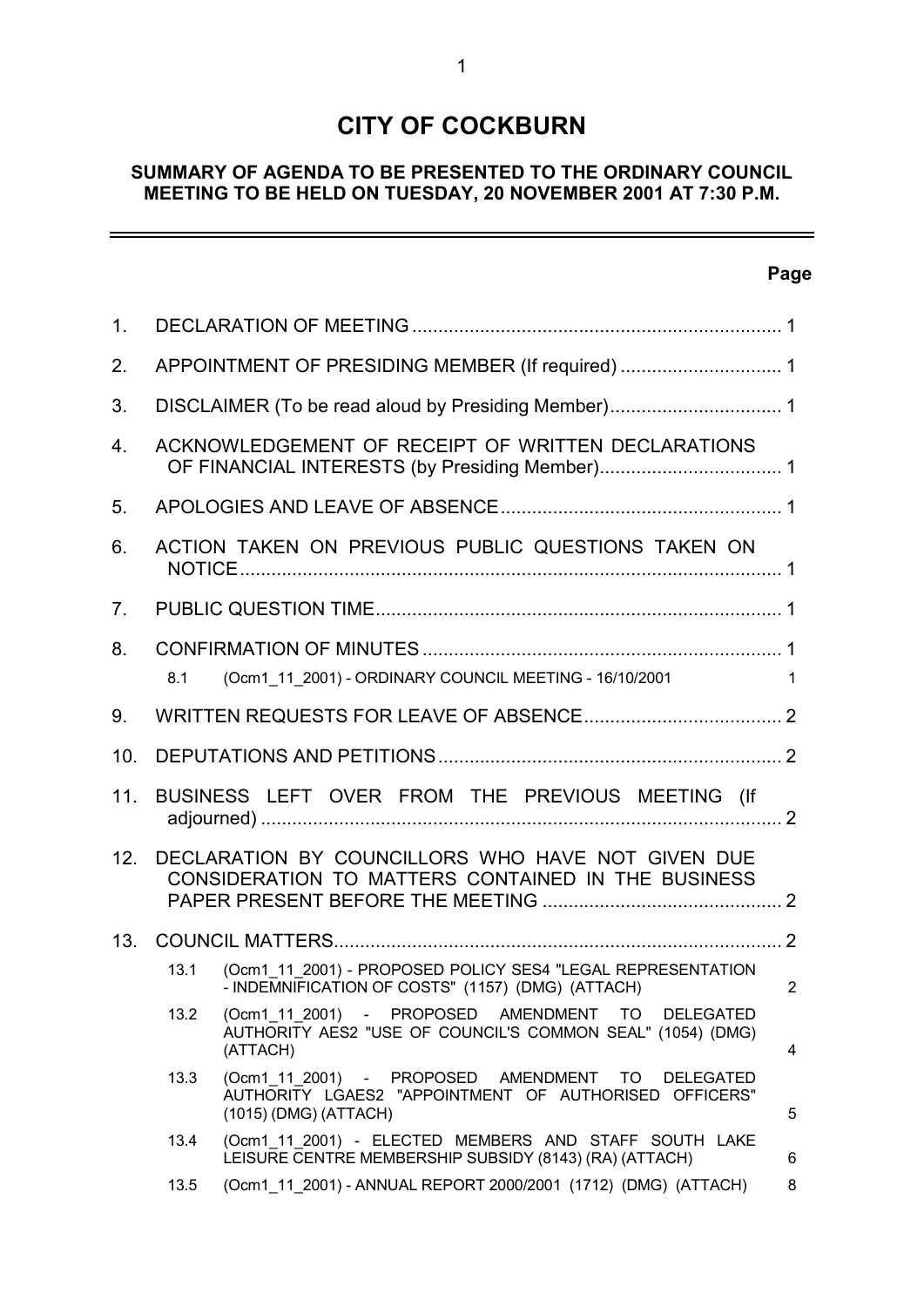|     | 13.6  | (Ocm1 11 2001) - CREATION OF NEW SUBURB - HAMMOND (1050)<br>(LJCD) (ATTACH)                                                                                                                                                    | 10 |
|-----|-------|--------------------------------------------------------------------------------------------------------------------------------------------------------------------------------------------------------------------------------|----|
|     | 13.7  | (Ocm1 11 2001) - PROPOSED BOUNDARY AMENDMENT - CITY OF<br>MELVILLE (1113471) (DMG) (EAST) (ATTACH)                                                                                                                             | 11 |
| 14. |       |                                                                                                                                                                                                                                | 14 |
|     | 14.1  | (Ocm1 11 2001) - CITIES FOR CLIMATE PROTECTION (9132) (PS)<br>(ATTACH)                                                                                                                                                         | 14 |
|     | 14.2  | (Ocm1 11 2001) - NEW ADMINISTRATION POLICY - INTERPRETATION<br>OF THE RESIDENTIAL PLANNING CODES IN RELATION TO LOT LAYOUT<br>AND VEHICULAR ACCESSIBILITY AND LOCATION (9003) (VM) (ATTACH)                                    | 18 |
|     | 14.3  | (Ocm1 11 2001) - POSSIBLE IMPACTS ON LOCAL ROADS WITHOUT ROE<br>HIGHWAY STAGE 8 (9701) (SMH) (ATTACH)                                                                                                                          | 21 |
|     | 14.4  | (Ocm1 11 2001) - COUNCIL REPRESENTATION - THOMSONS LAKE<br>REGIONAL CENTRE STEERING COMMITTEE (9629) (AJB)                                                                                                                     | 35 |
|     | 14.5  | (Ocm1 11 2001) - PUBLIC OPEN SPACE CREDIT CALCULATIONS -<br>POLICY APD28 (9802) (9003) (SMH) (ATTACH)                                                                                                                          | 38 |
|     | 14.6  | (Ocm1 11 2001) - PEDESTRIAN ACCESS WAY CLOSURES POLICY<br>APD21 (SMH) (9003) (ATTACH)                                                                                                                                          | 41 |
|     | 14.7  | (Ocm1 11 2001) - MURDOCH UNIVERSITY MASTER PLAN (9806) (SMH)                                                                                                                                                                   | 42 |
|     | 14.8  | (Ocm1 11 2001) - PROPOSED CONSULTING ROOM (CHIROPRACTOR) -<br>LOT 28; 3 KING STREET, COOGEE - OWNER: RICHARD PETER ANGUS<br>MAIN - APPLICANT: DR IAN MESSENGER & DR SHERRYLLE<br>MESSENGER (3309487) (SC) (MAP 15.13) (ATTACH) | 48 |
|     | 14.9  | (Ocm1 11 2001) - TOWN PLANNING SCHEME NO. 3 - MINISTER FOR<br>PLANNING AND INFRASTRUCTURE FINAL MODIFICATIONS (9485) (MR)<br>(ATTACH)                                                                                          | 51 |
|     | 14.10 | (Ocm1 11 2001) - COCKBURN CENTRAL (THOMSONS LAKE) REGIONAL<br>CENTRE - DRAFT STRUCTURE PLAN (9629) (AJB)                                                                                                                       | 55 |
|     | 14.11 | (Ocm1_11_2001) - COOLBELLUP TOWN CENTRE PRECINCT - JOINT<br>PLANNING STUDY (9112) (AJB) (ATTACH)                                                                                                                               | 59 |
|     | 14.12 | (Ocm1_11_2001) - DEVELOPMENT CONDITIONS - LOT 10 (NO. 35)<br>COOPER ROAD, BEELIAR - G A & V A MONASTRA (5513438) (SMH)<br>(ATTACH)                                                                                             | 62 |
|     | 14.13 | (Ocm1 11 2001) - KEEPING OF HORSES IN THE RESOURCE ZONE AND<br>THE DEVELOPMENT OF A BRIDLE TRAIL IN THE AREA (8124) (AJB/PS)<br>(ATTACH)                                                                                       | 66 |
| 15. |       | FINANCE AND CORPORATE SERVICES DIVISION ISSUES 70                                                                                                                                                                              |    |
|     | 15.1  | (Ocm1 11 2001) - LIST OF CREDITORS PAID (5605) (KL) (ATTACH)                                                                                                                                                                   | 70 |
|     | 15.2  | (Ocm1 11 2001) - MR B WHEATLEY - REQUEST FOR COUNCIL TO FUND<br>AN APPLICATION TO THE SUPREME COURT TO OVERTURN ADVERSE<br>FINDINGS (1335) (ATC) (ATTACH)                                                                      | 71 |
| 16. |       |                                                                                                                                                                                                                                |    |
|     | 16.1  | (Ocm1 11 2001) - DRAINAGE OF LOTS - THOMAS STREET AND<br>ASHWOOD PLACE, SOUTH LAKE (993745) (JR) (ATTACH)                                                                                                                      | 78 |
|     | 16.2  | (Ocm1 11 2001) - CONSTRUCTION OF WASTE TRANSFER STATION FOR<br>USE BY TRAILERS (4900) (BKG)                                                                                                                                    | 80 |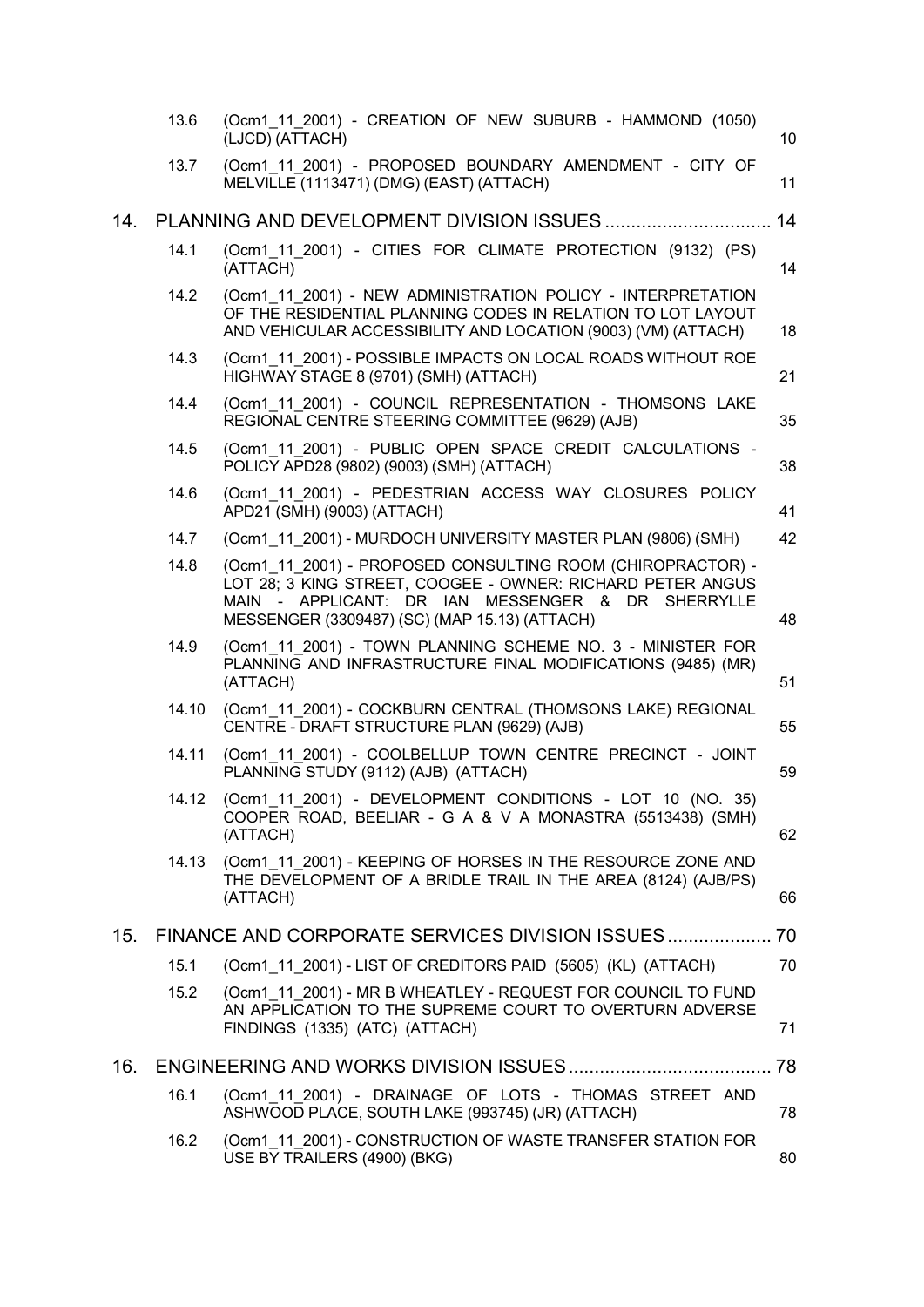|                 | (Ocm1 11 2001) - MAINTENANCE COSTS FOR NEW PARKS (5406; 4700)<br>16.3<br>(AC) |                                                                                                     |    |  |  |
|-----------------|-------------------------------------------------------------------------------|-----------------------------------------------------------------------------------------------------|----|--|--|
|                 | 16.4                                                                          | (Ocm1 11 2001) - INCREASE IN ENTRY FEES FOR TRAILERS TO<br>HENDERSON LANDFILL SITE (4900) (BKG)     | 85 |  |  |
|                 | 16.5                                                                          | (Ocm1 11 2001) - DAVILAK AVENUE - REQUEST FOR TRAFFIC<br>MANAGEMENT TREATMENT (450181) (SL)         | 87 |  |  |
| 17 <sub>1</sub> |                                                                               |                                                                                                     |    |  |  |
|                 | 17.1                                                                          | (Ocm1 11 2001) - WATTLEUP COMMUNITY HALL LEASE (4612) (RA)                                          | 90 |  |  |
|                 | 17.2                                                                          | (Ocm1_11_2001) - LEN PACKHAM RESERVE BUILDING (8138) (AJ)                                           | 93 |  |  |
| 18.             |                                                                               |                                                                                                     |    |  |  |
| 19.             |                                                                               | MOTIONS OF WHICH PREVIOUS NOTICE HAS BEEN GIVEN 96                                                  |    |  |  |
| 20.             |                                                                               | NOTICES OF MOTION GIVEN AT THE MEETING FOR                                                          |    |  |  |
| 21              |                                                                               | NEW BUSINESS OF AN URGENT NATURE INTRODUCED BY<br>DECISION OF MEETING BY COUNCILLORS OR OFFICERS 96 |    |  |  |
| 22.             |                                                                               | MATTERS TO BE NOTED FOR INVESTIGATION, WITHOUT DEBATE  96                                           |    |  |  |
| 23.             |                                                                               |                                                                                                     |    |  |  |
| 24.             |                                                                               | RESOLUTION OF COMPLIANCE (Section 3.18(3), Local Government                                         |    |  |  |
|                 | 24.1                                                                          | (Ocm1 11 2001) - RESOLUTION OF COMPLIANCE (Section 3.18(3), Local<br>Government Act 1995)           | 96 |  |  |
| 25.             |                                                                               |                                                                                                     |    |  |  |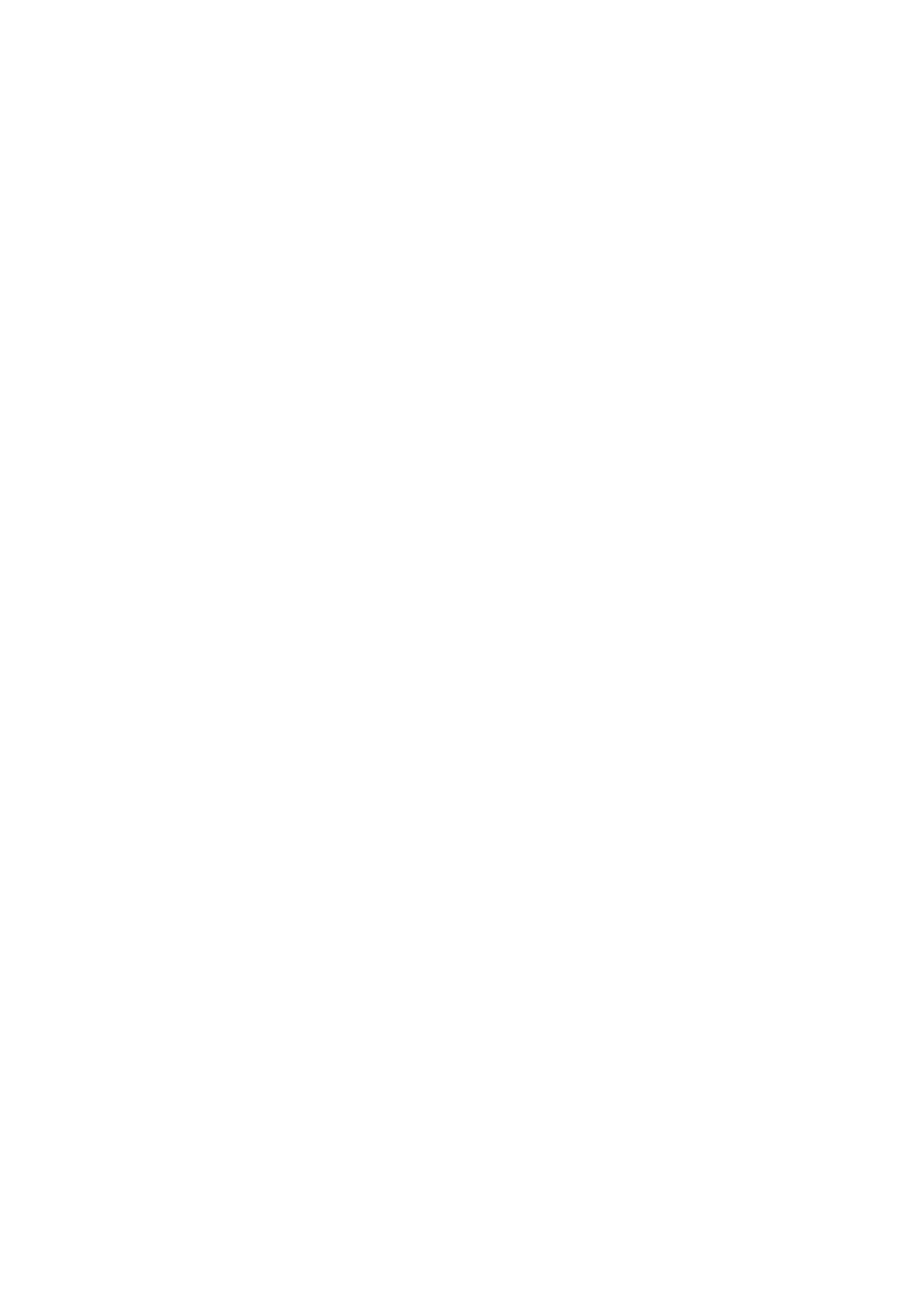# **CITY OF COCKBURN**

**AGENDA TO BE PRESENTED TO THE ORDINARY COUNCIL MEETING TO BE HELD ON TUESDAY, 20 NOVEMBER 2001 AT 7:30 P.M.**

# **1. DECLARATION OF MEETING**

### **2. APPOINTMENT OF PRESIDING MEMBER (If required)**

### **3. DISCLAIMER (To be read aloud by Presiding Member)**

Members of the public who attend Council Meetings, should not act immediately on anything they hear at the Meetings, without first seeking clarification of Council's position. Persons are advised to wait for written advice from the Council prior to taking action on any matter that they may have before Council.

- **4. ACKNOWLEDGEMENT OF RECEIPT OF WRITTEN DECLARATIONS OF FINANCIAL INTERESTS (by Presiding Member)**
- **5. APOLOGIES AND LEAVE OF ABSENCE**
- **6. ACTION TAKEN ON PREVIOUS PUBLIC QUESTIONS TAKEN ON NOTICE**
- **7. PUBLIC QUESTION TIME**
- **8. CONFIRMATION OF MINUTES**
	- **8.1 (Ocm1\_11\_2001) - ORDINARY COUNCIL MEETING - 16/10/2001**

### **RECOMMENDATION**

That Council Minutes of the Ordinary Council Meeting held on Tuesday, 16 October 2001 be adopted as a true and accurate record.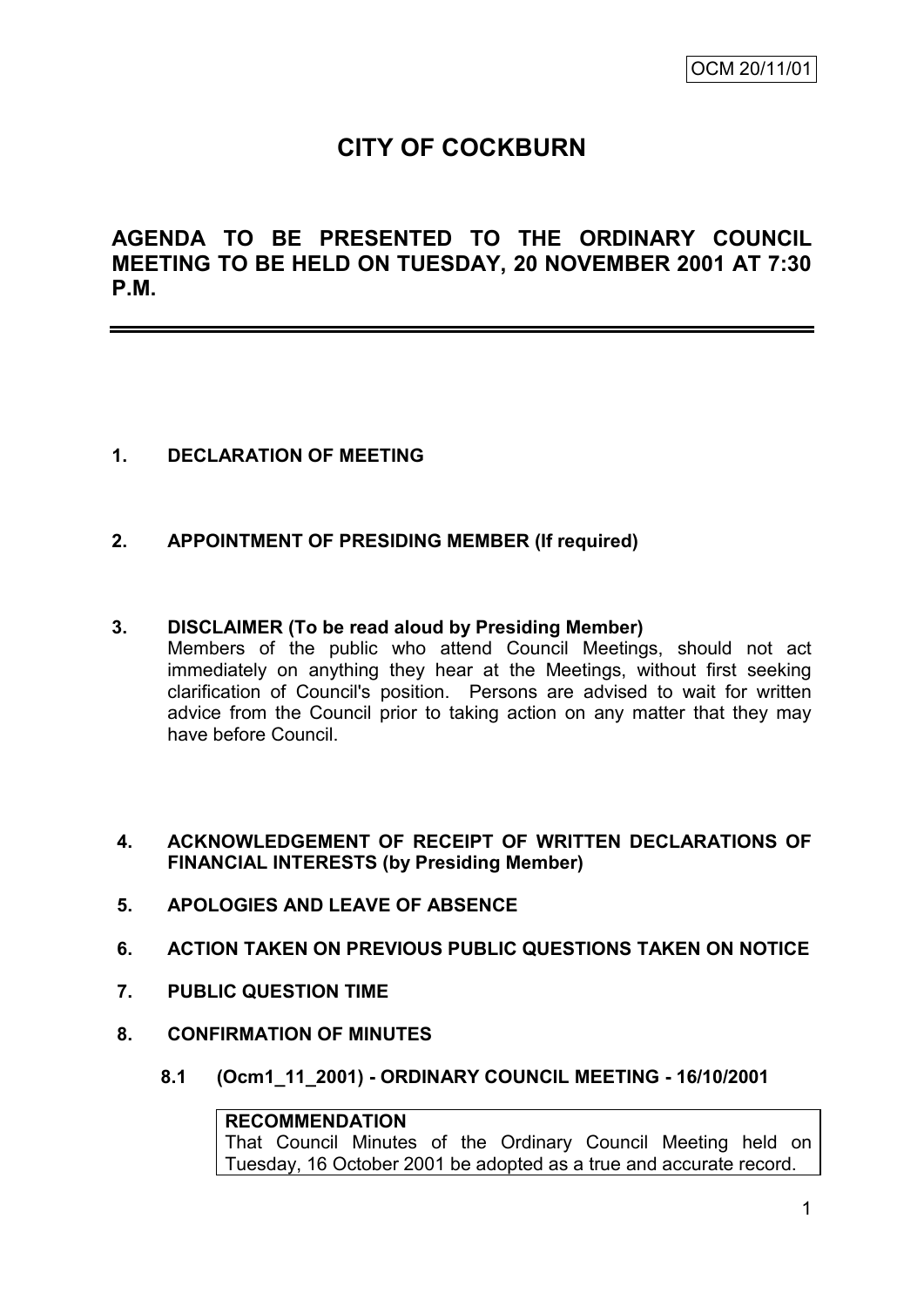# **COUNCIL DECISION**

### **9. WRITTEN REQUESTS FOR LEAVE OF ABSENCE**

Nil

### **10. DEPUTATIONS AND PETITIONS**

Nil

### **11. BUSINESS LEFT OVER FROM THE PREVIOUS MEETING (If adjourned)**

Nil

### **12. DECLARATION BY COUNCILLORS WHO HAVE NOT GIVEN DUE CONSIDERATION TO MATTERS CONTAINED IN THE BUSINESS PAPER PRESENT BEFORE THE MEETING**

Nil

### **13. COUNCIL MATTERS**

**13.1 (Ocm1\_11\_2001) - PROPOSED POLICY SES4 "LEGAL REPRESENTATION - INDEMNIFICATION OF COSTS" (1157) (DMG) (ATTACH)**

### **RECOMMENDATION**

That Council adopts proposed Policy SES 4 "Legal Representation Indemnification of Costs" and relevant instrument of Delegated Authority for inclusion in the relevant Council Manuals.

**TO BE CARRIED BY AN ABSOLUTE MAJORITY OF COUNCIL**

**COUNCIL DECISION**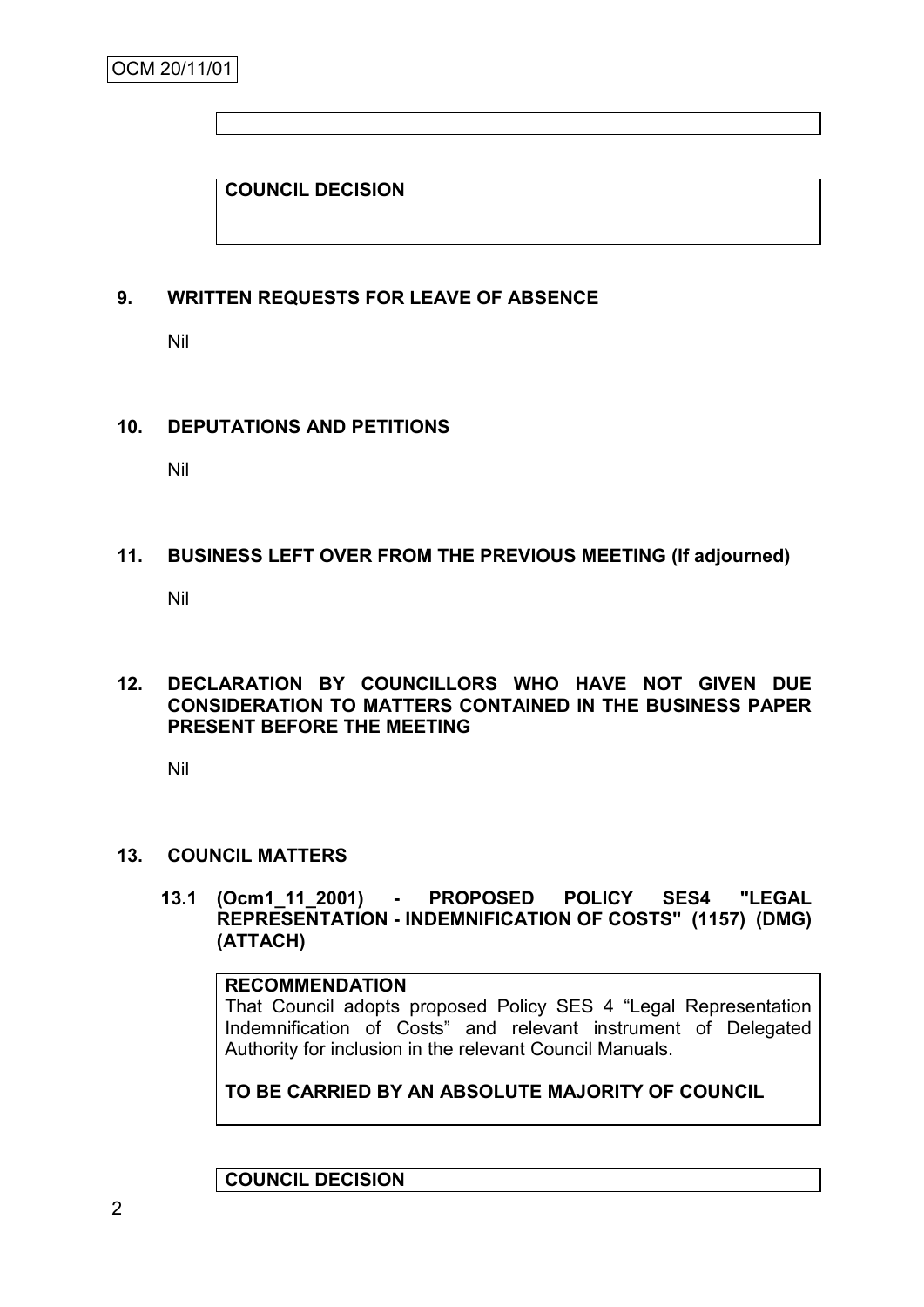# **Background**

In 1999, following the suspension of the Council of the day, a Legal Representation Policy was adopted to provide for circumstances related to Inquiries into the City of Cockburn instituted under Part 8 Division 2 of the Local Government Act, 1995. That Policy has since been revoked and any subsequent claims emanating from those Inquiries are now considered independently by Council.

# **Submission**

To adopt a Legal Representation Policy which is broadly based at offering assistance to Council representatives where indemnification of legal costs may be sought as a result of them being investigated by an Inquiry instigated pursuant to the Local Government Act, 1995.

### **Report**

As a result of Council"s consideration of claims from former elected members for reimbursement of legal costs incurred by them as a result of statutory Inquiries held into the City of Cockburn, Council resolved to investigate the adoption of a broader Policy which would cover scenarios which could involve Council members or employees seeking legal assistance as a result of any statutory Inquiry which may be commenced, pursuant to the Local Government Act, 1995.

Subsequently, Council staff have liaised with Watts and Woodhouse, Solicitors and Legal Consultants, to draft a Policy embracing these circumstances which could be relevant to Council members and employees.

The draft and associated Delegated Authority to the Chief Executive Officer to approve limited advanced funding in urgent circumstances, are attached to the Agenda. The Draft Policy represents an amalgamation of Council's previous Legal Representation Policy, and some suggested amendments and additions recommended by the Solicitors.

### **Strategic Plan/Policy Implications**

Key Result Area "Managing Your City" refers.

### **Budget/Financial Implications**

Costs associated with seeking legal advice in the drafting of the Policy are available within Council"s Governance Operating Budget.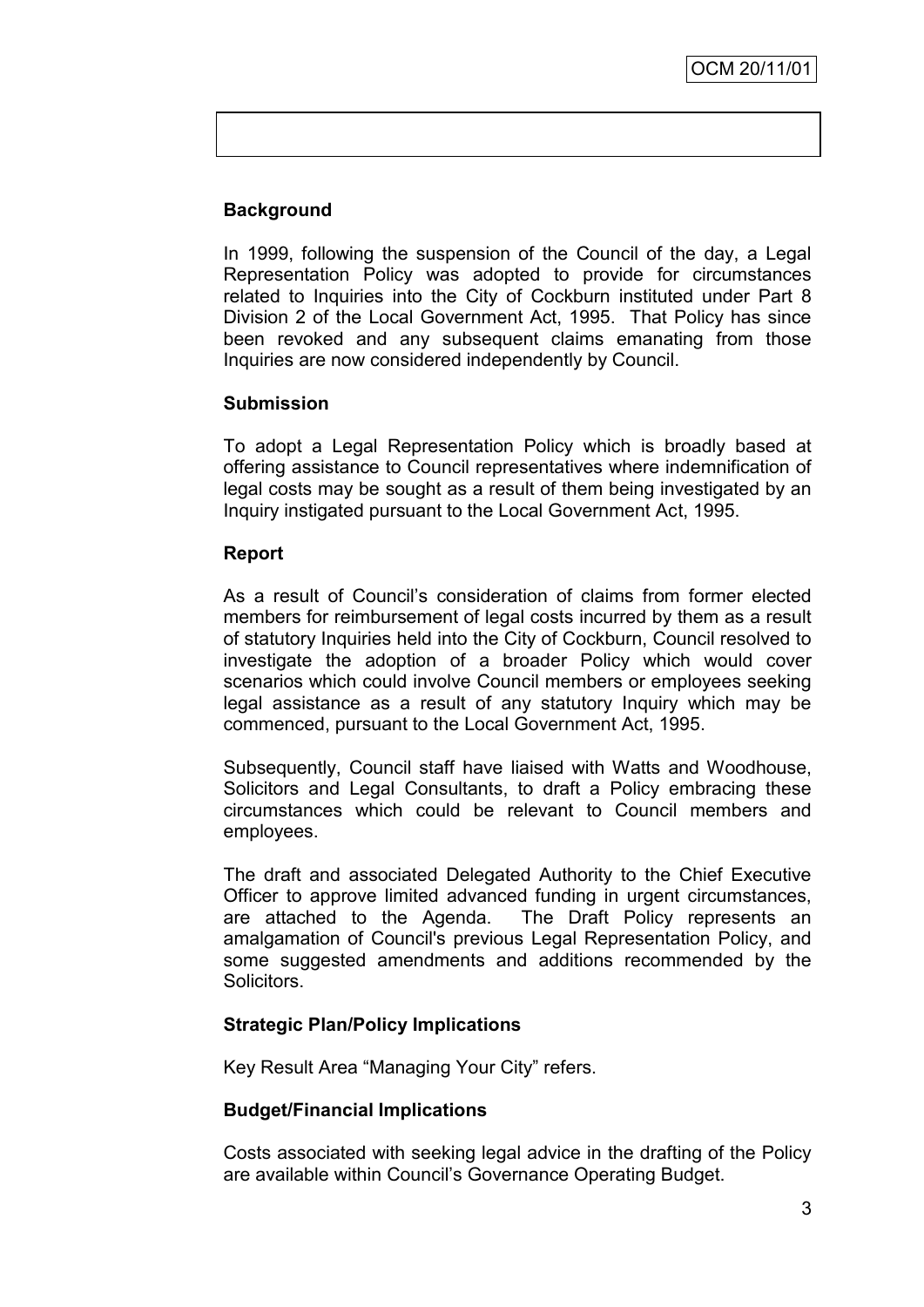### **Implications of Section 3.18(3) Local Government Act, 1995**

Nil

### **13.2 (Ocm1\_11\_2001) - PROPOSED AMENDMENT TO DELEGATED AUTHORITY AES2 "USE OF COUNCIL'S COMMON SEAL" (1054) (DMG) (ATTACH)**

### **RECOMMENDATION**

That Council adopt the proposed amended Delegated Authority AES2 "Use of Council's Common Seal" as attached to the Agenda.

# **TO BE CARRIED BY AN ABSOLUTE MAJORITY OF COUNCIL**

# **COUNCIL DECISION**

### **Background**

At the October, 2001, Council Meeting, an amended Policy and associated Delegated Authority in respect of the use of Council's Seal was adopted. While this decision has resulted in a streamlining of the execution of legal documentation, the recording condition of the Delegation has been made unwieldy because of the requirements to record each transaction in the Portal System.

### **Submission**

N/A

### **Report**

With the adoption of the condition of delegation that each transaction be separately recorded in the Council Portal system, it has now become necessary on occasions for each transaction to be entered into the system twice, to fulfil the requirement to record the use of the authority by both delegated officers. Therefore, it is proposed that the condition of the instrument of Delegated Authority be amended to note that Council's Common Seal Register be the official document of record for each transaction.

### **Strategic Plan/Policy Implications**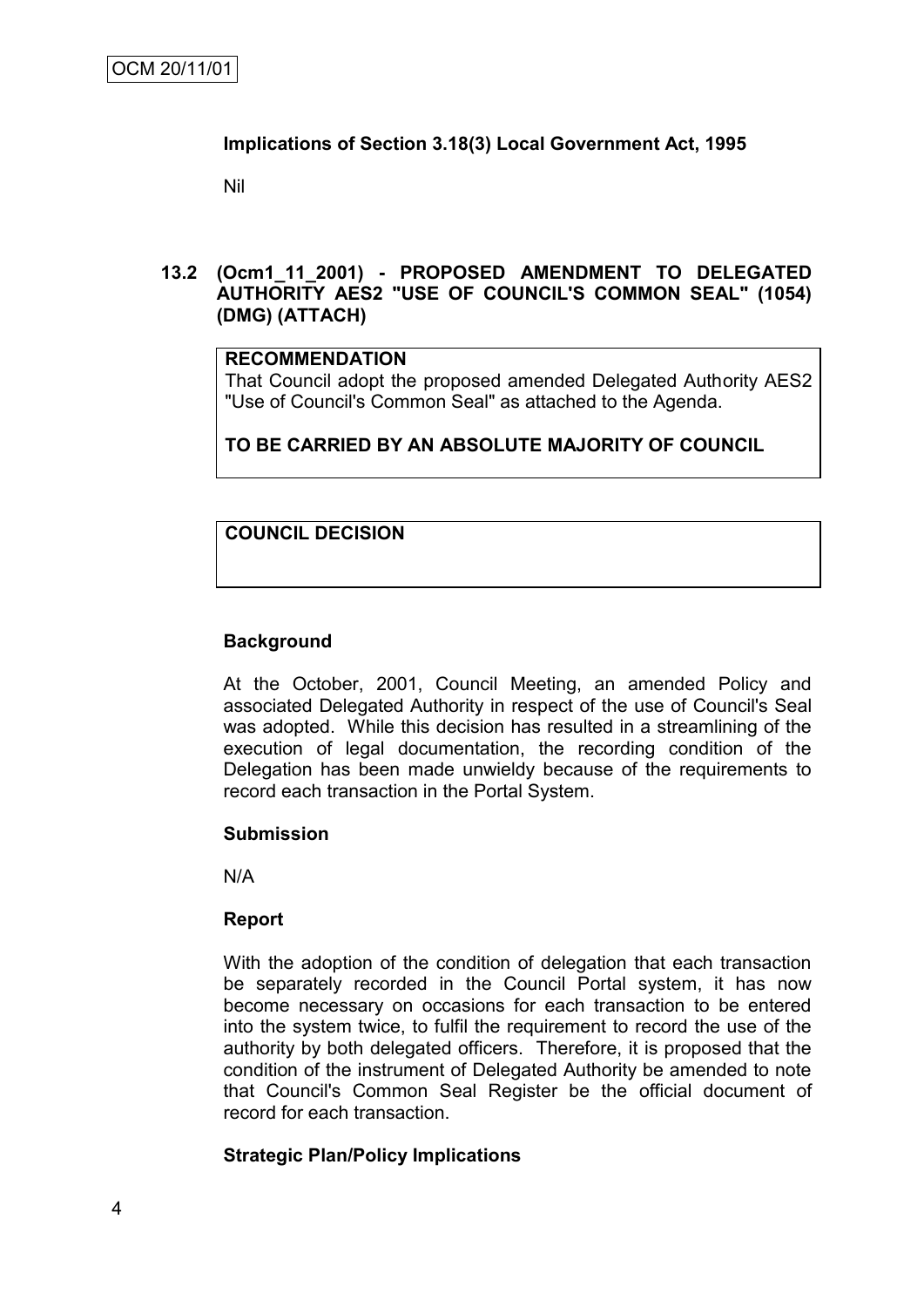Council Policy AES2 "Common Seal of the City of Cockburn" refers.

# **Budget/Financial Implications**

Nil

**Implications of Section 3.18(3) Local Government Act, 1995**

Nil

# **13.3 (Ocm1\_11\_2001) - PROPOSED AMENDMENT TO DELEGATED AUTHORITY LGAES2 "APPOINTMENT OF AUTHORISED OFFICERS" (1015) (DMG) (ATTACH)**

### **RECOMMENDATION**

That Council adopt the attached instrument of Delegation – LGA ES2 "Appointment of Authorised Officers".

**TO BE CARRIED BY AN ABSOLUTE MAJORITY OF COUNCIL**

**COUNCIL DECISION**

# **Background**

Council currently delegates the authority to appoint authorised persons, pursuant to sec 9.10 of the Local Government Act, 1995, to the Chief Executive Officer, for the purpose of administering Council's Local Laws. However, it is necessary to extend this authority of appointment to other legislation, to enable relevant officers to effectively perform their functions.

### **Submission**

N/A

# **Report**

From time to time, it may be necessary for Council staff to be authorised to perform occasional functions prescribed under the Local Government Act, 1995, (e.g. Issue Notices of Compliance) or to be authorised to undertake specific functions associated with their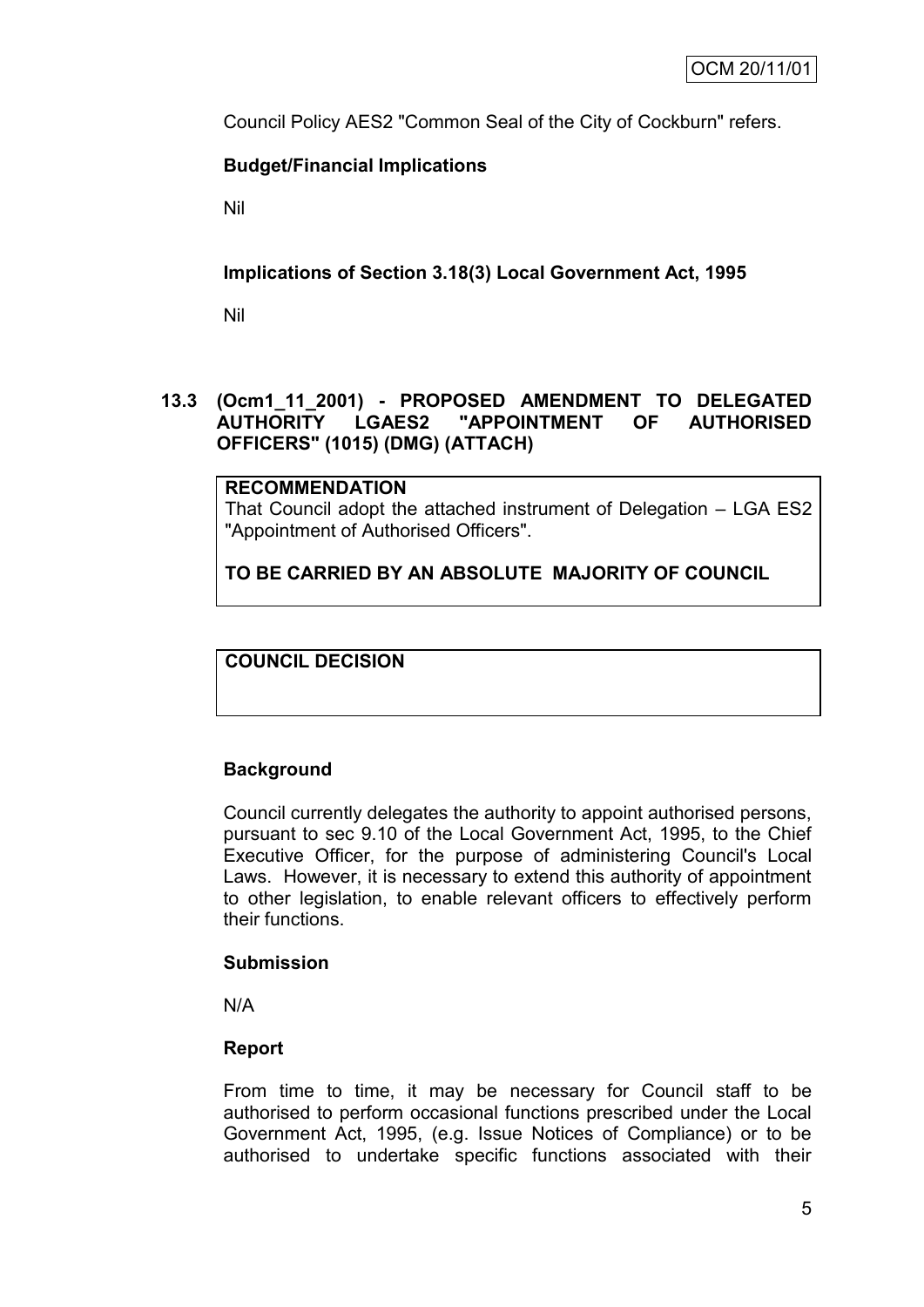employment (eg. authority for Rangers). Accordingly, it would be appropriate for the current delegation to be extended.

### **Strategic Plan/Policy Implications**

Key Result Area " Managing Your City" refers.

### **Budget/Financial Implications**

Nil

### **Implications of Section 3.18(3) Local Government Act, 1995**

Nil

### **13.4 (Ocm1\_11\_2001) - ELECTED MEMBERS AND STAFF SOUTH LAKE LEISURE CENTRE MEMBERSHIP SUBSIDY (8143) (RA) (ATTACH)**

# **RECOMMENDATION**

That Council:

- (1) receives the advice from the Minister for Local Government and Regional Development dated the 23<sup>rd</sup> October 2001 which allows for named Elected Members to participate in the discussion and vote on the matter of the Elected Members and staff South Lake Leisure Centre membership study:
- (2) adopt the Elected Members and Staff South Lake Leisure Centre Wellness Program Policy SC23, as attached to the Agenda.

# **COUNCIL DECISION**

### **Background**

Council at its meeting of the  $18<sup>th</sup>$  September 2001 resolved as follows: "pursuant to Section 5.69 of the Local Government Act 1995, to apply to the Minister for Local government to allow disclosing members to participate in the adoption of a Council Policy relating to subsidising a corporate wellness program which will involve Elected Members and staff being offered discount membership options to the South Lake Leisure Centre".

The Minister in a letter of the 23<sup>rd</sup> October 2001 advised as follows: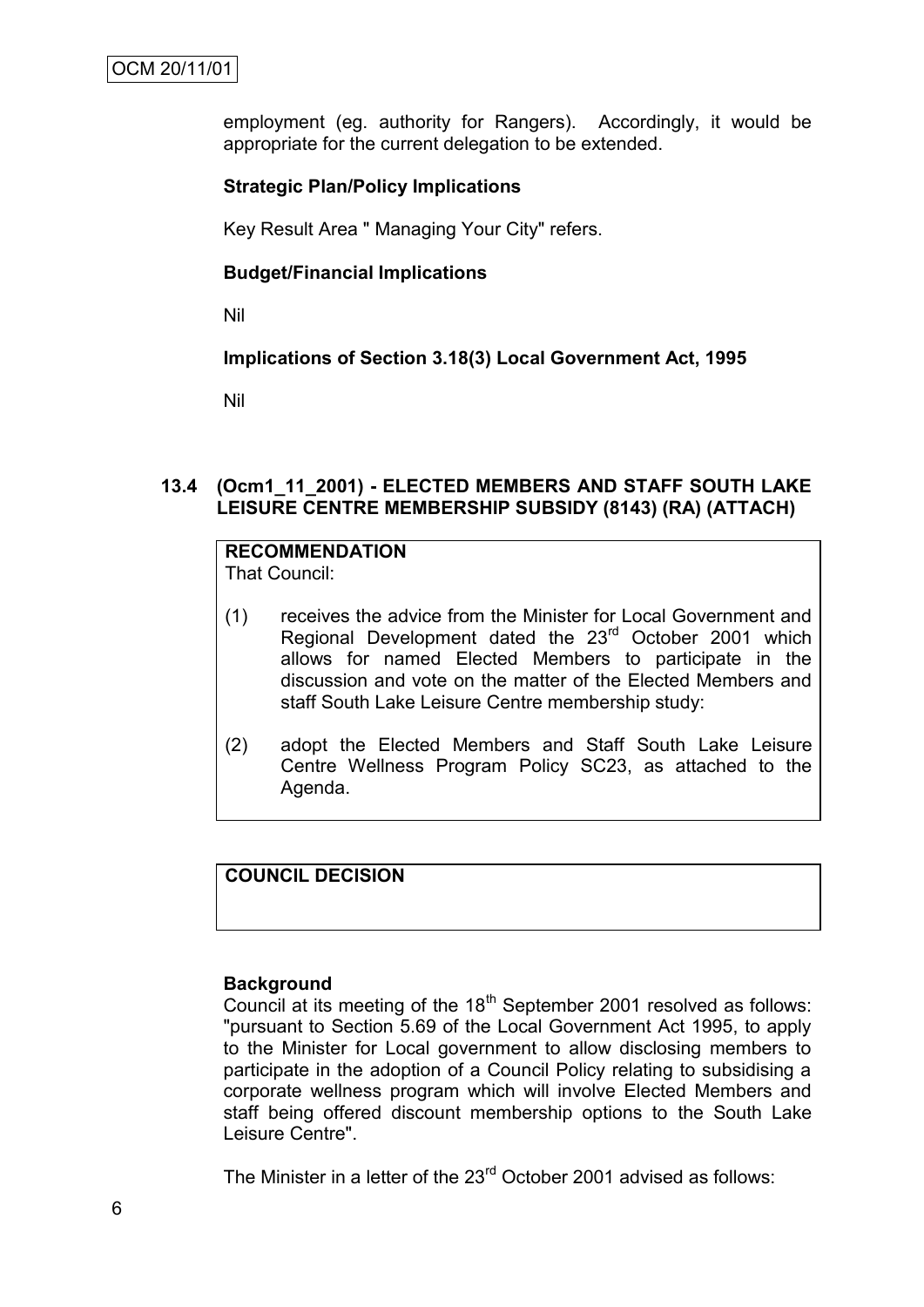*"After considering the request I have decided to allow elected members Stephen Lee, Amanda Tilbury, Ian Whitfield, Richard Graham, Alistair Edwards, Nola Waters, Kevin Allen and Val Oliver to participate in the discussion and voting on the above matter in which they disclosed a financial interest."*

Council has placed on its budget, funds to subsidise the cost of Elected Members and staff utilising the South Lake Leisure Centre for fitness programs. To ensure the funds are expended in a way that achieves council's objectives, a policy for the matter is required.

### **Submission**

N/A

### **Report**

It is a common and recognised practice for employers to provide incentives for their employees to improve their sense of well being. A key element of this sense is physical fitness, which also has a positive impact on the productivity of employees and the level of absenteeism due to illness.

The policy is proposed on the view that Elected Members and employees should be encouraged to participate in regular exercise regimes rather than occasional intense periods of exercise. To this end, staff and Elected Members are encouraged to become South Lake Leisure Centre members through the provision of a subsidy for membership. In respect to Elected Members, there is \$1,000 on the budget which, with a subsidy to the maximum of \$150 per person per year, would give 6 Elected Members the opportunity to take up subsidised membership. It is understood that there are 3 Elected Members who regularly use the centre and would be immediately eligible for the subsidy if they are members or should they become members.

In respect to staff, there is \$2,500 on budget for this purpose which, with the same subsidy level, would allow for 16 staff to have subsidised membership. Council has many staff who are employed on a part-time or casual basis whose hours vary from an average of several hours per week to near full time hours. Many of these staff are relied upon to attend work on a regular basis and are long term committed staff members. It is proposed that any casual or part-time staff member who has, over the previous 3 months, averaged greater than 19 hours per week will also be eligible for the subsidy.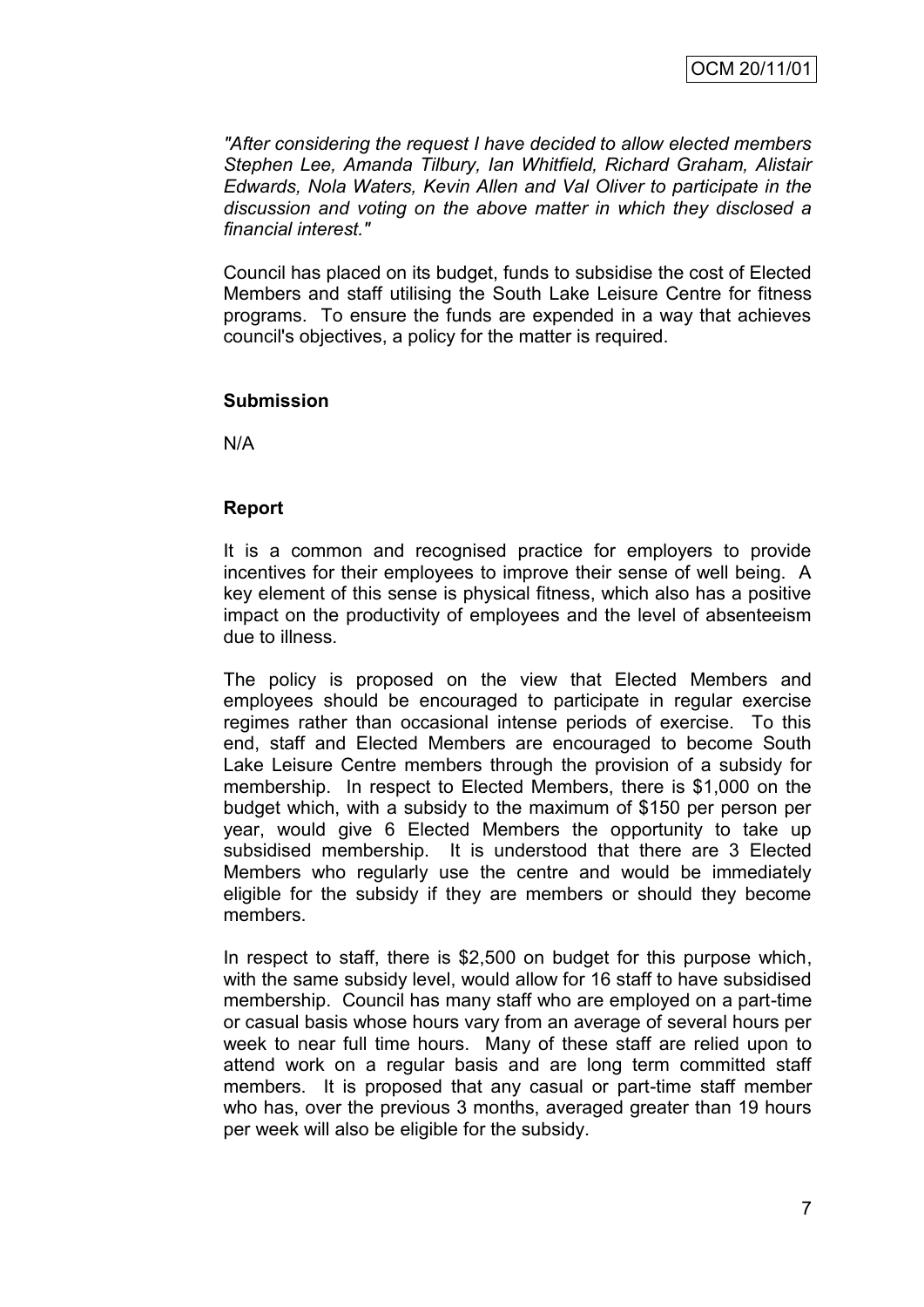It is proposed that the staff at the South Lake Leisure Centre continue to have free use of the facilities. This privilege being conditional on the staff member working more than 5 hours per week and their use of the facilities not infringing on the amenity of paying patrons use of the facilities.

The provision of this privilege to South Lake Leisure Centre staff assists with their increased knowledge of the facility's services and assists with the development of positive customer service relations through patrons and staff interacting in a joint activity. Furthermore, as all staff employed at the South Lake Leisure Centre are paid through the Council payroll and do not receive cash payments as occurs with many other centres, the free use of the facility can be seen as a non cash benefit.

The FBT implications of this has been investigated and it has been found that this ''in-house benefit' will not exceed the Threshold 1 benefit set by the Tax Department of \$500 inclusive of G.S.T.

As there is a limited subsidy budget it is proposed that eligibility will be based on a 'first in first served' basis until such time as the budget is expended.

As the author of this report I Robert Avard must declare that I have a financial interest as I am a potential beneficiary of the discounted membership fees for the South Lake Leisure Centre as a staff member of the City.

### **Strategic Plan/Policy Implications**

Key Result Area Managing the City (in a competitive, open and accountable manner) refers.

### **Budget/Financial Implications**

Current budget includes funds to implement the proposed policy.

### **Implications of Section 3.18(3) Local Government Act, 1995**

Council's current stated position is to subsidise the operations of the Centre, as the community benefit of the subsidy is considered to outweigh the increase in user fees and charges which would be necessary for the Centre to operate on a cost neutral basis.

### **13.5 (Ocm1\_11\_2001) - ANNUAL REPORT 2000/2001 (1712) (DMG) (ATTACH)**

**RECOMMENDATION**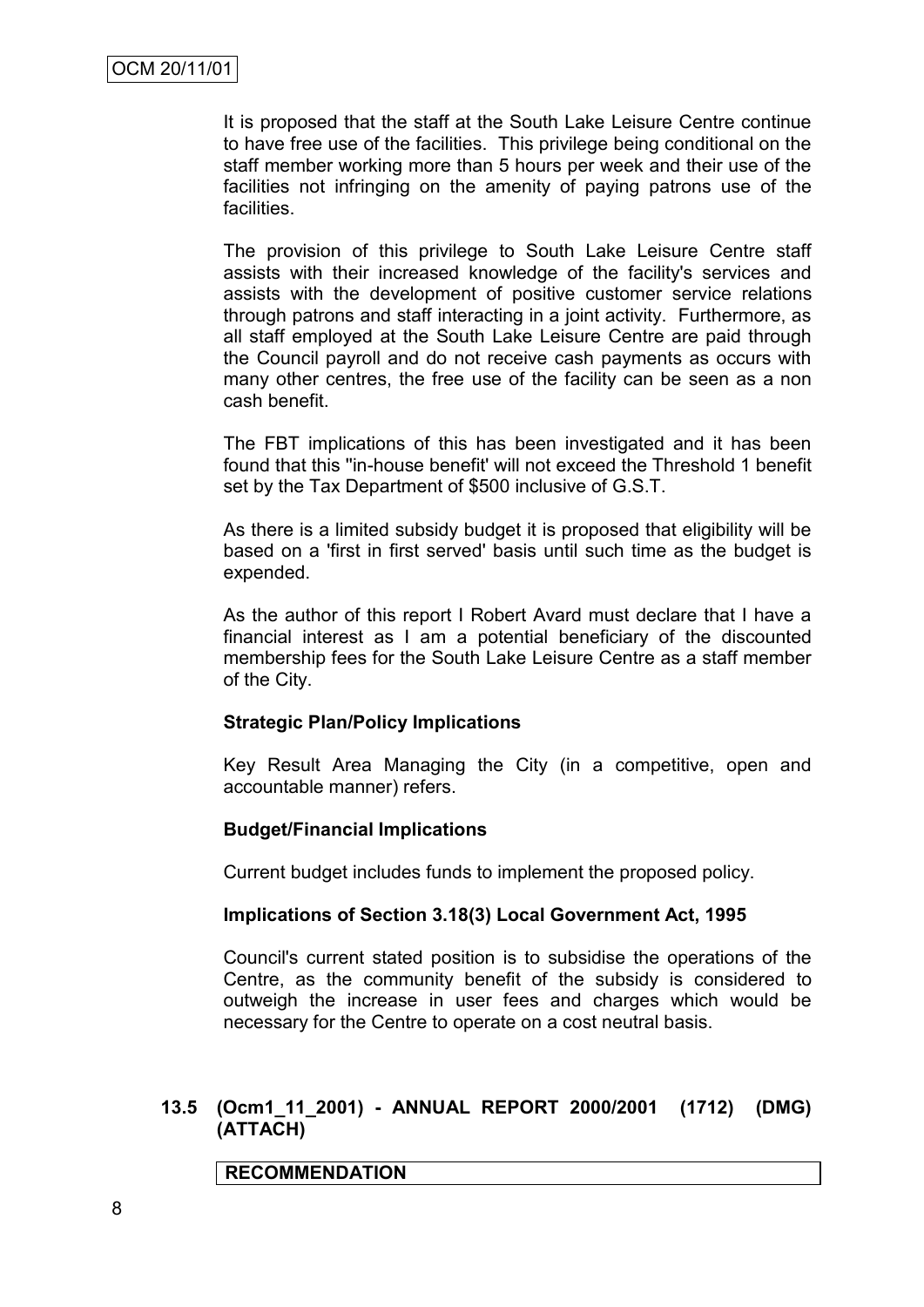That Council:

- (1) receive the Draft Annual Report for the 2000/2001 Financial Year, as presented; and
- (2) defer accepting the Report, including the Financial Statements, until the December 2001 Council Meeting, in accordance with the provisions of the Local Government Act, 1995.

# **COUNCIL DECISION**

# **Background**

Council is required to accept the 2000/2001 Annual Report to enable it to be available for the Annual Electors Meeting, scheduled to be held on Monday 4 February, 2002. The Act requires Council to accept the Report no later than 31 December, 2001.

# **Submission**

N/A

# **Report**

The Draft Annual Report for the 2000/2001 Financial Year is in conformity with the following requirements of the Act and contains:

- (1) Mayoral Report
- (2) Chief Executive Officer's Report
- (3) 2000/01 Principal Activities Report and assessment against performance.
- (4) Legislative Review Report / Competitive Neutrality Statement.
- (5) Overview of Principal Activities proposed during the 2001/02 Financial Year.

The Financial Statements and Auditor's Report were not available for inclusion at this stage. However, it is considered appropriate for Elected Members to familiarise themselves with the format of the Report at this time, and formally adopt the consolidated document at the December 2001 Council Meeting.

# **Strategic Plan/Policy Implications**

Key Result Area "Managing Your City" and Council Policy AES1 refers.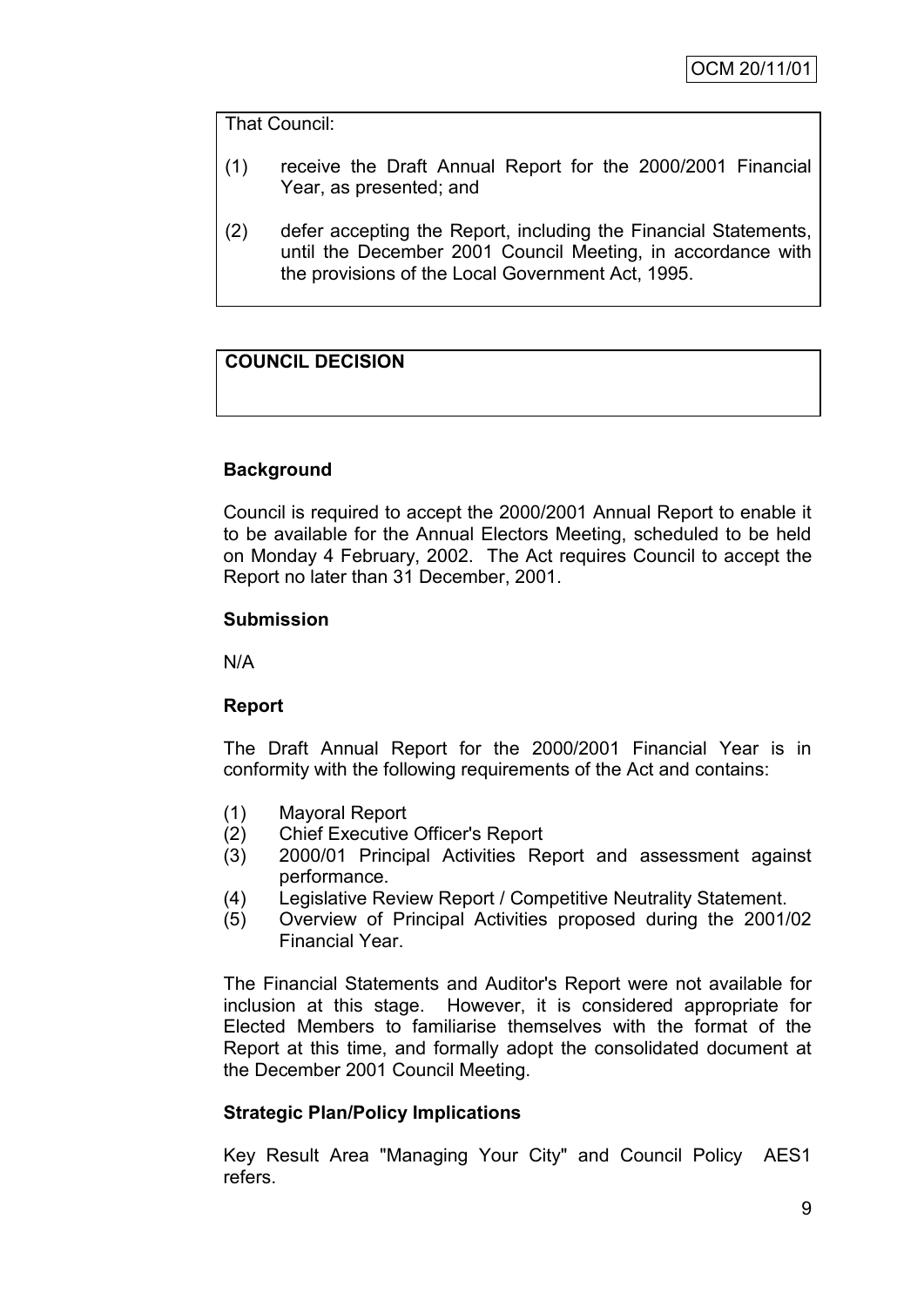### **Budget/Financial Implications**

The cost of producing 300 copies of the Report (estimated \$6,500) is provided for in Council's Governance Budget.

### **Implications of Section 3.18(3) Local Government Act, 1995**

Nil.

# **13.6 (Ocm1\_11\_2001) - CREATION OF NEW SUBURB - HAMMOND (1050) (LJCD) (ATTACH)**

### **RECOMMENDATION**

That Council:

- (1) accepts the application lodged by Australand Holdings Limited subject to procedures mentioned herein, to create a new suburb, to be named Hammond as depicted on the diagram attached to this report and which forms part of this report; and
- (2) survey the landowners within the area shown in the diagram before making its recommendation to the Geographic Names Committee (GNC).

# **COUNCIL DECISION**

### **Background**

N/A

### **Submission**

A submission has been received from Australand Holdings Pty Limited to create a new suburb prior to the commencement of development in the area, which is currently part of the suburb of Banjup.

### **Report**

Australand Holdings Limited is the owner of Lot 202 Russell Road Banjup and has written to Council requesting that consideration be given to the creation of a new suburb west of the Kwinana Freeway bounded by Russell Road and Frankland Avenue to the southern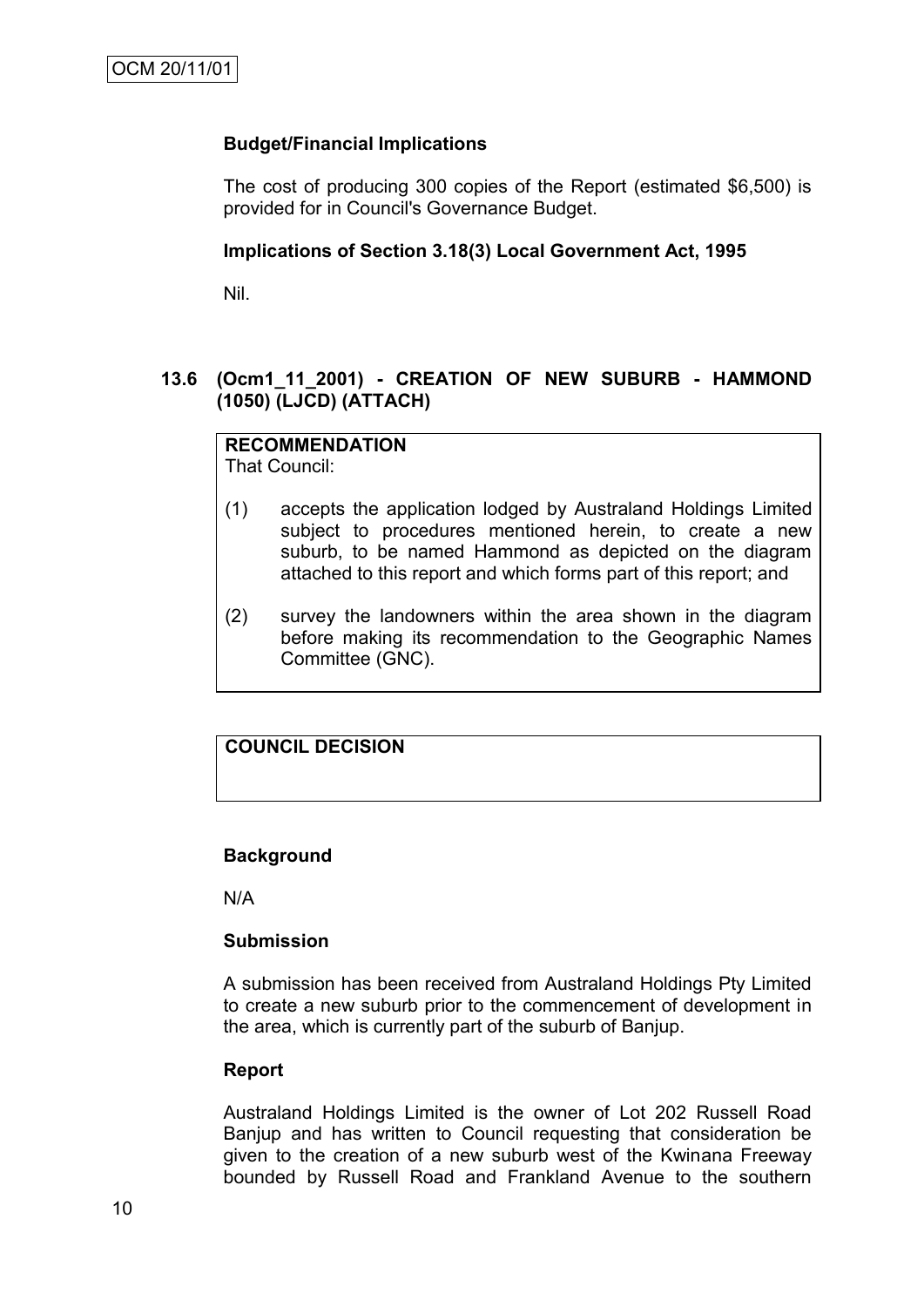boundary of the district. The request to create a new suburb coincides with Australand's proposal to develop 470 residential lots on its property. Gold Estates and Peet & Co who own property in the area also propose to subdivide their property. The name "Hammond" is representative of the locality, in that James Hammond, a pioneer of the Jandakot district, was a previous owner of Lot 202 and Hammond Road, Success, adjoins the new suburb at its northern boundary.

In essence the proposal is to create a new suburb by reducing the size of Banjup. The area hatched on the attached diagram shows the area of the proposed new suburb. If Council accepts the proposal every land owner will be sent a letter outlining the proposal along with a diagram and they will be asked to forward their response by replied paid post. Also the central services agencies will be informed of the proposed change. Should there be general concensus in favour of the proposal, Council's administration will undertake the necessary approaches to the GNC, in order to streamline the formalities associated with the process. Costs of undertaking this consultation will be borne by the developers.

# **Strategic Plan/Policy Implications**

Key Result Area "Planning Your City" refers.

# **Budget/Financial Implications**

Minor administrative costs associated with the process available within Council's "Governance" operating budget.

# **Implications of Section 3.18(3) Local Government Act, 1995**

Nil

# **13.7 (Ocm1\_11\_2001) - PROPOSED BOUNDARY AMENDMENT - CITY OF MELVILLE (1113471) (DMG) (EAST) (ATTACH)**

| <b>RECOMMENDATION</b> |  |
|-----------------------|--|
| <b>That Council:</b>  |  |

- (1) is prepared to support the relocation of the district boundary between the Cities of Melville and Cockburn to follow the northern side of the Farrington Road Reserve between North Lake Road and Kwinana Freeway subject to (2) and (3) below;
- (2) advise the City of Melville that it will survey the residents of the area bounded by Farrington Road, North Lake Road and the northern boundary shared with the City of Melville on the proposal to annex the area to the City of Melville; and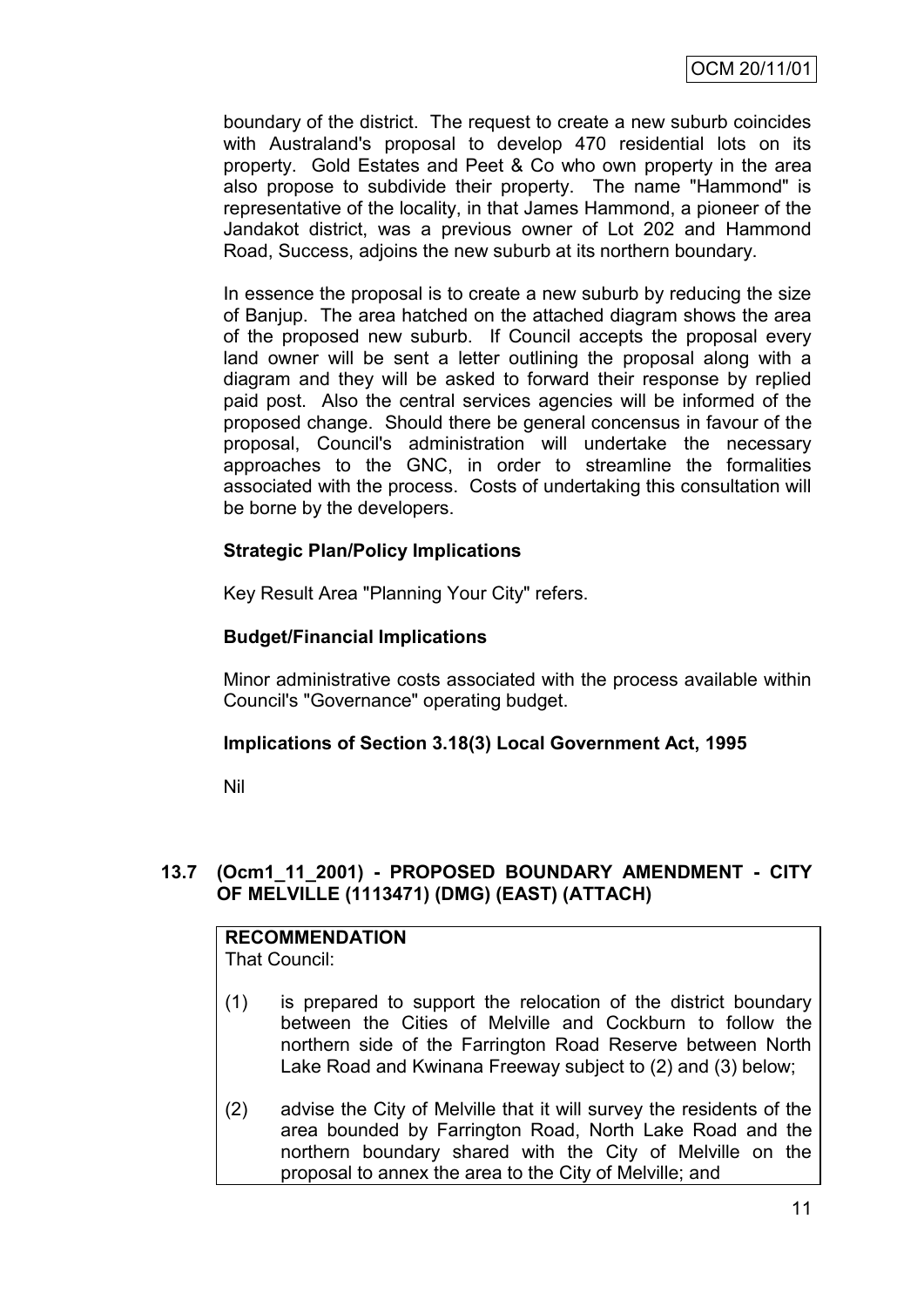(3) reconsider the matter of the proposed boundary amendment following the results of the survey at its December, 2001 meeting.

### **COUNCIL DECISION**

### **Background**

Over the past 10 years, there have been numerous discussions held between the Cities of Cockburn and Melville over the potential to rationalise the north/south boundary between the two Councils. The most recent effort, in 1997, resulted in the City of Cockburn resolving to accept Farrington Road as the boundary, between the point where the current boundary adjoins Farrington Road from the west, eastwards along Farrington Road to the Kwinana Freeway, then southwards to the current boundary point.

This position was formed on the basis that the primary rateable landholding within the City of Melville (i.e. that parcel of land located to the immediate southwest of the Farrington Road/Kwinana Freeway intersection) was to be retained as bushland and would not be developed. Hence, planning staff from both Councils at that time formed the opinion that there would be no financial disadvantage to either Council by adopting the position taken by Cockburn. It is understood that the same position was to be recommended by Melville Council staff, however, that has not been ascertained as staff from both Councils who were previously dealing with this issue have since departed their employment.

In any case, the position was never accepted by Melville Council and, consequently, nothing has progressed until this latest approach.

### **Submission**

To amend the current boundary to run from North Lake Road to Kwinana Freeway along Farrington Road and to consult with affected landowners prior to the development of a formal proposal to the Local Government Advisory Board.

### **Report**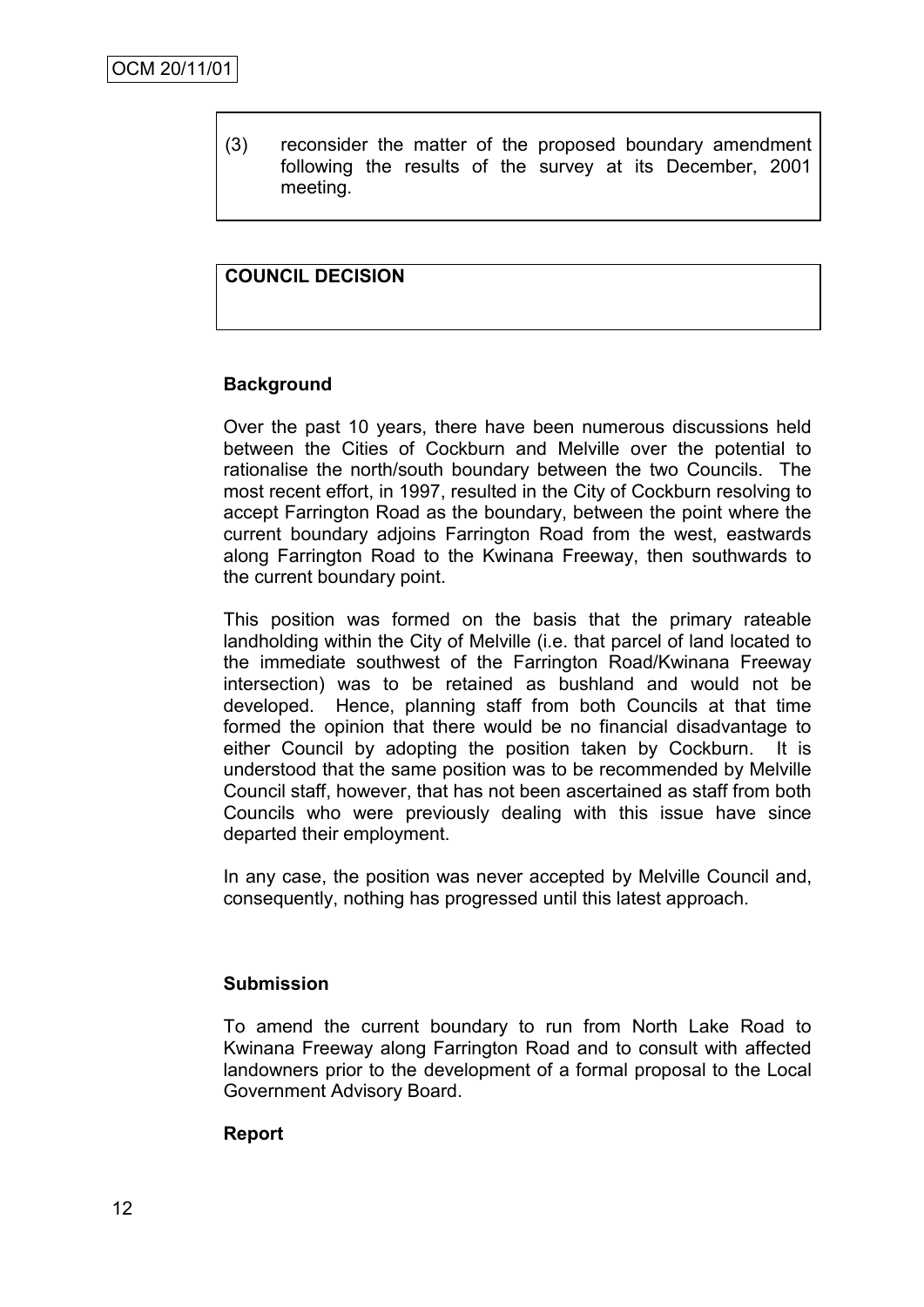Since the most recent consideration of this matter by Council, three important factors associated with the locality have developed. These are:

- 1. Stage one of the "Murdoch Chase" development has been completed. This development is wholly located within the City of Cockburn;
- 2. The remainder of land in that location previously understood to be favoured for retaining as bushland by the Government, has been approved for residential development. This parcel of land is entirely within the City of Melville and will be marketed with a new estate name;
- 3. Traffic volumes along Farrington Road have continued to increase.

Hence, the financial implications to both Councils will in future be minimal, as the proposed boundary amendment and resultant land exchange will involve similarly rated parcels of land overall. By largely retaining the current responsibilities in regards to Farrington Road, there should be no confusion relating to the jurisdiction of each local government considering traffic management issues along the road.

Taking these issues into account, it is considered that the proposed boundary amendment will rectify the current anomaly in the boundary alignment, which is historically linked to previous land allotment boundaries and redundant road reserves. As these previously defined markings are no longer relevant, it is appropriate and equitable to consider a boundary amendment. However, it would be both prudent and advisable to seek the opinion of affected landowners within Cockburn before final consideration of the proposal.

### **Strategic Plan/Policy Implications**

Key Result Area "Planning Your City" refers.

### **Budget/Financial Implications**

Minor expenditure required to undertake consultation in-house available within Council's Governance Budget.

Should the boundary amendment go ahead there would a be a short term loss to Council of around \$30,600 in rates income, until subdivision of the area adjacent to Murdoch Chase occurs, at which time rates income would be re-instated..

### **Implications of Section 3.18(3) Local Government Act, 1995**

Nil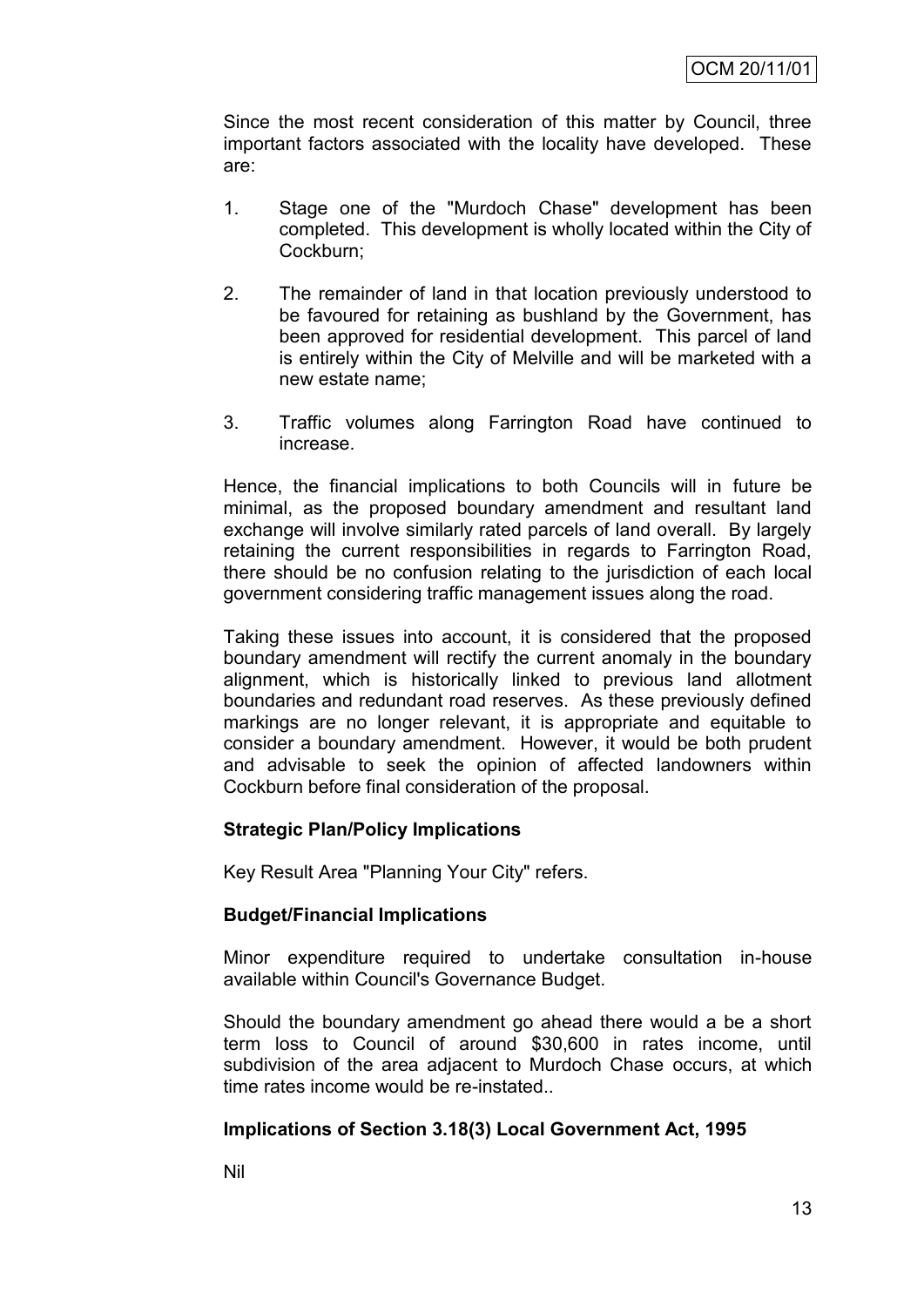### **14. PLANNING AND DEVELOPMENT DIVISION ISSUES**

### **14.1 (Ocm1\_11\_2001) - CITIES FOR CLIMATE PROTECTION (9132) (PS) (ATTACH)**

# **RECOMMENDATION**

That Council:

- (1) adopt the Corporate Local Action Plan;
- (2) submit a copy of the Corporate Local Action Plan to the Cities for Climate Protection to complete Milestone 3;
- (3) create a Greenhouse Emissions Reduction Reserve Fund;
- (4) transfer \$20,000 from the Administration Building account to the Greenhouse Emissions Reduction Reserve Fund; and
- (5) allocate \$20,000 to the Greenhouse Emissions Reduction Reserve Fund in future budgets.

### **TO BE CARRIED BY ABSOLUTE MAJORITY OF COUNCIL**

### **COUNCIL DECISION**

### **Background**

The City of Cockburn has been progressing towards the implementation of the Cities for Climate Protection program. This program is being funded by the Commonwealth Government and aims to assist Local Governments with establishing Local Action Plans to provide long term reductions in greenhouse emissions within Council operations and across the community.

The program involves each Council developing and implementing a Local Greenhouse Action Plan in 5 stages or milestones as follows:

Milestone 1 - conduct an emissions inventory of current Council and community activity and a forecast of greenhouse emissions growth in the future.

Milestone 2 - establish an Emissions Reduction Goal.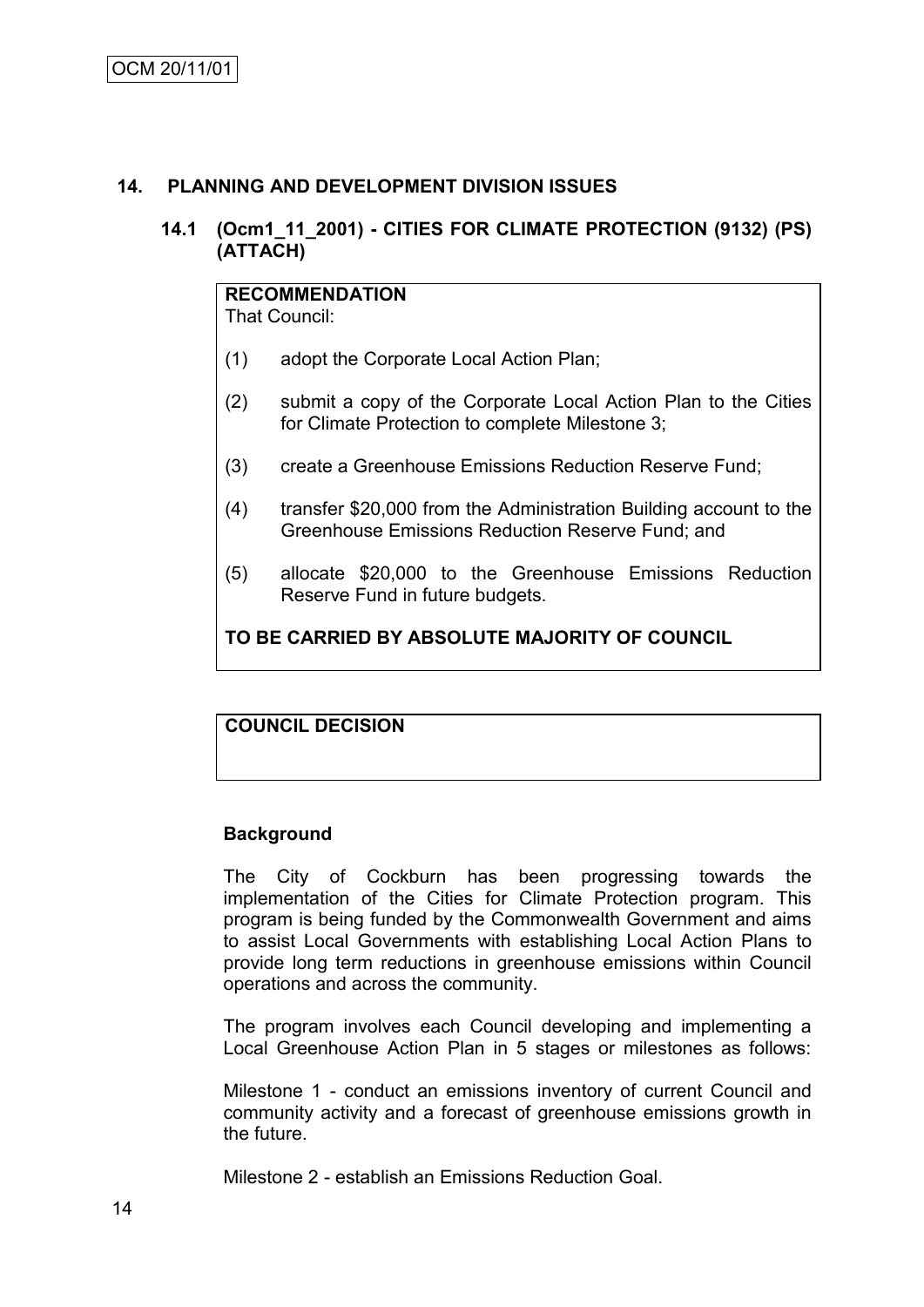Milestone 3 - develop a Local Action Plan.

Milestone 4 - implement the Local Action Plan.

Milestone 5 - monitor and report on the implementation of the Local Action Plan.

Milestone 1 was completed in 1999, followed the by completion of Milestone 2 in December 1999. With the completion of Milestone 2 Council accepted a recommendation for a 20% reduction on 1996 levels by 2010, on both corporation and community targets.

Milestone 3 requires Council to complete a community and corporate Local Action Plans

The community component of the Local Action Plan was approached on a regional basis with all other members of the Southern Metropolitan Region of Councils (SRMC). The members include the City of Cockburn, City of Rockingham, City of Fremantle, Town of East Fremantle, City of Canning, Town of Kwinana and City of Melville. This resulted in the release of the Regional Community Greenhouse Strategic Plan. This plan was adopted at the November 2000 Council meeting with the following recommendations :-

- Adopt the Draft Regional Community Greenhouse Strategic Plan
- Agree to a regional approach to the implementation of the Regional Community Greenhouse Strategic Plan
- Support the development of a regional coordinator position to implement the Regional Community Greenhouse Strategic Plan.
- Agree to provide proportional funding of a regional coordinator, subject to all the other members Councils committing to the position, and to modify the Principal Activity Plan allocation for the Environmental Management Services.

The adopted recommendations outlined a regional approach to the community component of the Local Action Plan and the part funding of a coordinator to assist with the implementation of this plan.

This report deals with the corporate component of the Local Action Plan that is required to complete Milestone 3.

### **Submission**

N/A

**Report**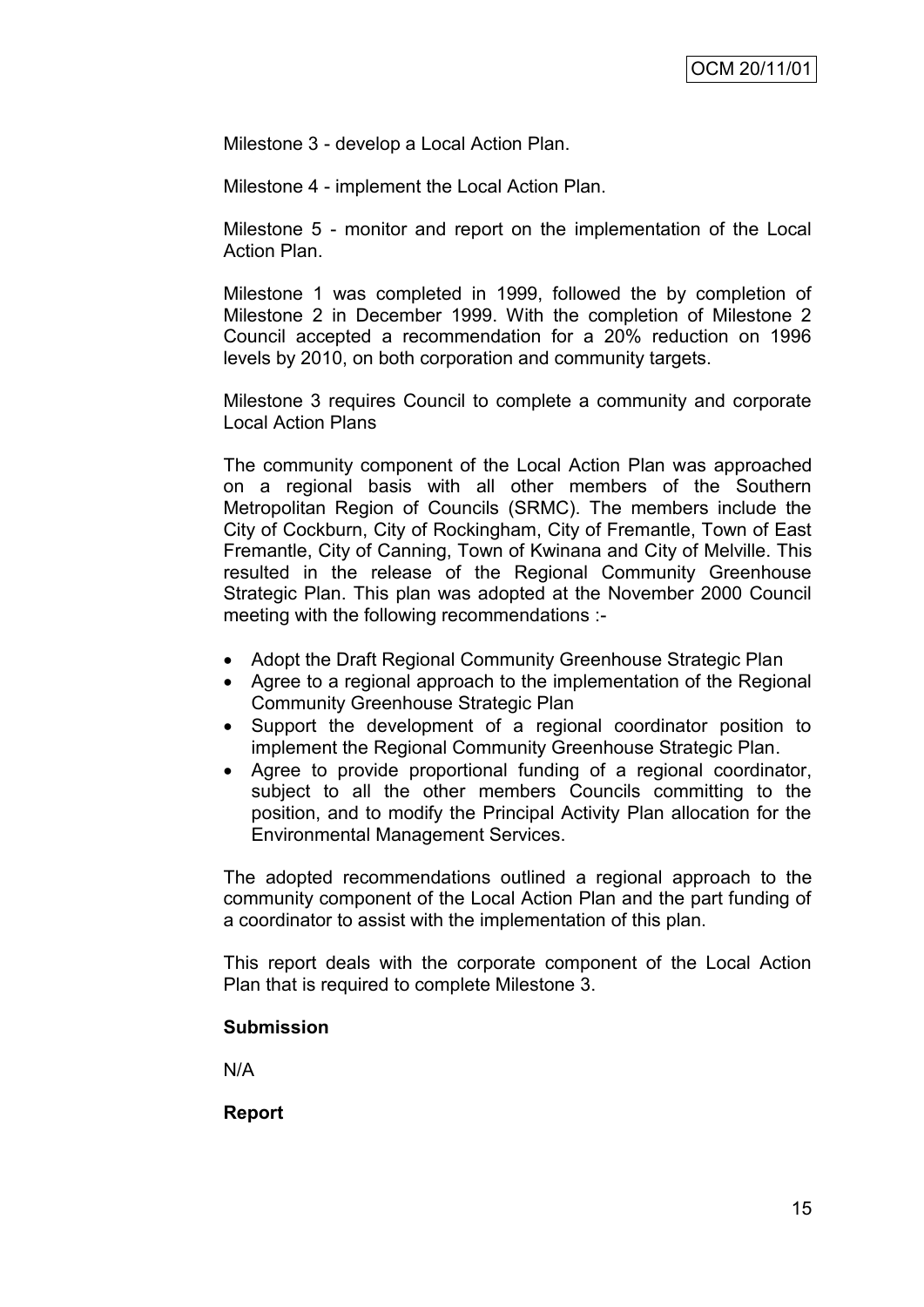Milestone 3 entails the completion of a Local Action Plan which outlines the measures that the City will undertake to reduce greenhouse emissions within the corporation and the community.

The Corporate Local Action Plan concentrates on the City"s activities which generate greenhouse emissions such as: buildings, streetlights/public lighting, fleet vehicles, water and waste. The draft Corporate Local Action Plan which is included in the Agenda attachment was developed by Cockburn staff with assistance from the Cities for Climate Protection. The Local Action Plan provides a framework of where the City can achieve reductions in greenhouse emissions. As the plan is implemented it will need to be regularly reviewed and expanded to include other corporate activities.

Adoption of the Corporate Local Action Plan will result in the completion of Milestone 3 which will allow the City of Cockburn to access Commonwealth funding which is only available to Milestone 3 Councils.

An opportunity already exists to obtain funds to implement part of the Corporate Local Action Plan. In December 2000 Council endorsed the recommendation to undertake energy conservation work in the administration building (OCM1\_12\_2000), to assist with Council"s commitment towards the Cities for Climate Protection and sustainable development. The system was installed in June 2001 at a cost of \$45,000. To date there has been an energy saving of over 80,000 kWH with approximately a 50% reduction in energy consumption within the administration building. This energy saving has resulted in a cost saving of over \$10,000 in the past four months.

To support efforts to reduce greenhouse emissions and energy consumption within the City of Cockburn there is the need to set up a fund for ongoing works. It is proposed that the money saved from energy reduction works should be used to fund further activities within other Council facilities. The Corporate Local Action Plan highlighted that over 30% of the corporate"s greenhouse emissions is from Council buildings.

Outlined in the attached Corporate Local Action Plan are a number of recommendations dealing with building and equipment, education and monitoring which will result in future energy savings in the City of Cockburn facilities.

Establishment of a Greenhouse Emission Reduction Reserve Fund (GERRF) would finance activities such as:-

- Retrofitting buildings to be more energy efficient
- Ensure future Council facilities are energy efficient
- Education of the Council staff to promote energy efficiency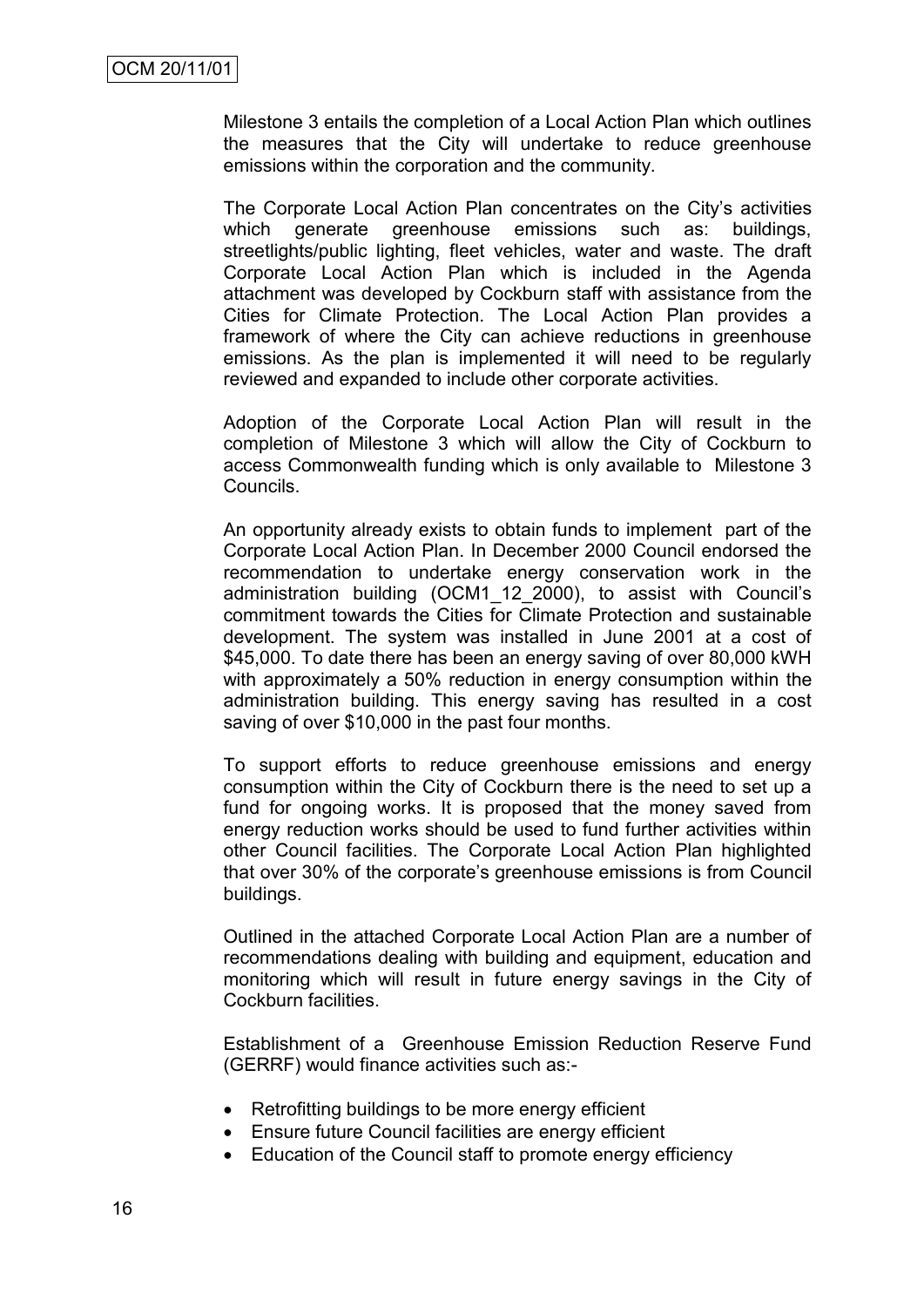Undertake monitoring to assess effectiveness of any energy efficiency work

In the City of Newcastle the total amount of energy cost saved through energy reduction work is deposited annually in a Greenhouse Emission Reduction Revolving Fund (GERRF) (as outlined in the attached Corporate Local Action Plan). However a more cautious approach is recommended for the City of Cockburn. Instead of the full energy cost savings from the retrofitting of the administration building (approximately \$30,000) being allocated to the GERRF, a part amount of \$20,000 is proposed to be allocated in this financial year, and future years, to continue greenhouse emission reductions in Council facilities.

This financial arrangement will be reviewed at a later date to determine whether a GERRF (as used in the City of Newcastle) is a more suitable arrangement, and to ensure further funds are derived from other energy cost reduction works within the City of Cockburn.

It is recommended that Council adopt the Draft Corporate Local Action Plan and create a reserve fund which will ensure ongoing funds to undertake work that will result in a reduction in energy conservation and greenhouse emissions in accordance with the Local Action Plan and result in savings to the Council.

# **Strategic Plan/Policy Implications**

The Corporate Strategic Plan Key Result Areas which apply to this item are:-

- 3. Conserving and Improving Your Environment
	- *"To conserve the quality, extent and uniqueness of the natural environment that exists within the district."*
	- *"To conserve the character and historic value of the human and built environment."*
	- *"To ensure that the development of the district is undertaken in such a way that the balance between the natural and human environment is maintained."*

### **Budget/Financial Implications**

Establishment of a Greenhouse Emissions Reduction Reserve Fund. \$20,000 contributed to this fund in the 2001/2002 financial by transferring \$20,000 from the Administration Building account, and for \$20,000 to be allocated to the Reserve Fund in future budgets.

Further funding for the implementation of the Corporate Local Action Plan will be considered as part of the Principal Activities Plan.

### **Implications of Section 3.18(3) Local Government Act, 1995**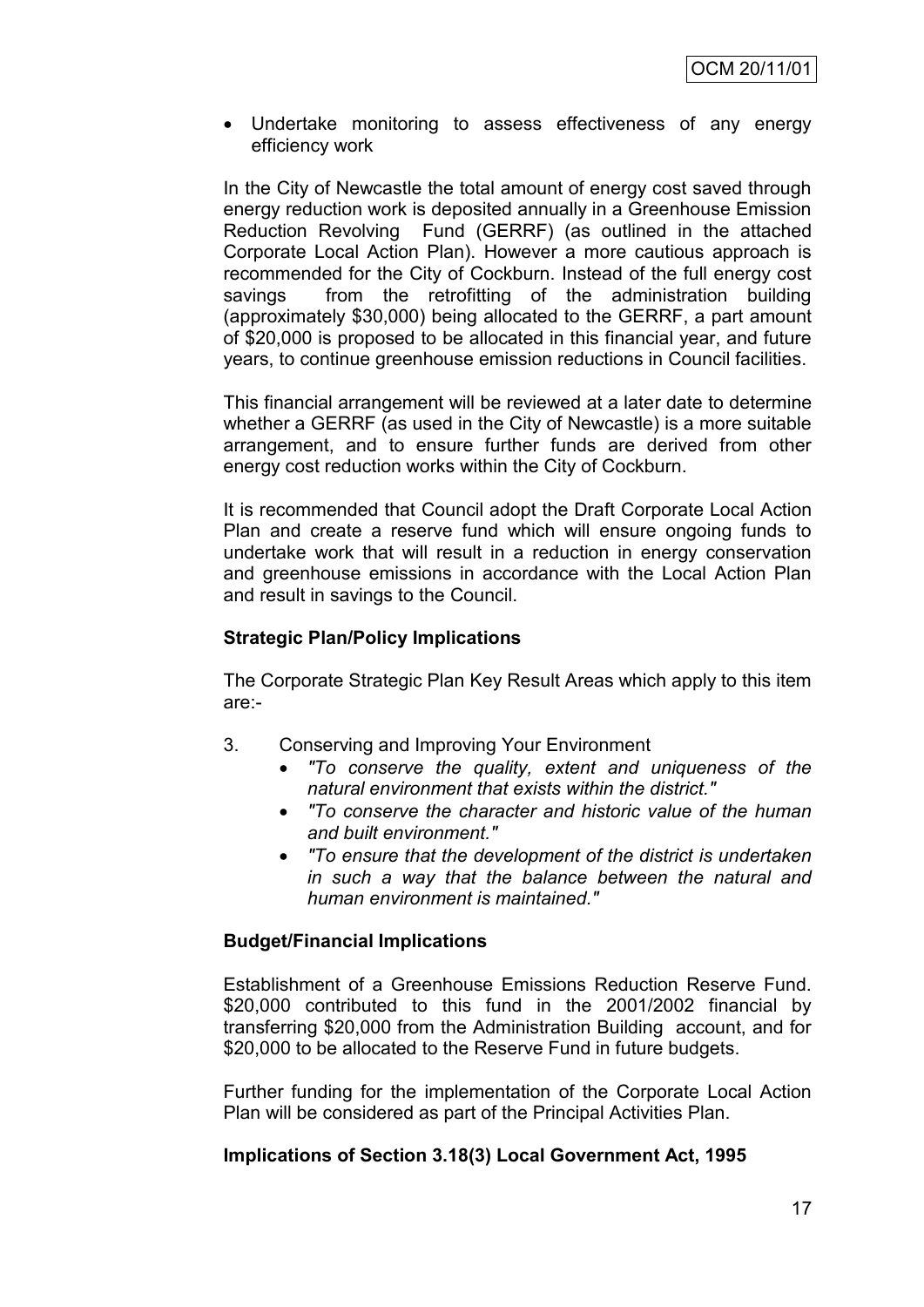Nil

### **14.2 (Ocm1\_11\_2001) - NEW ADMINISTRATION POLICY - INTERPRETATION OF THE RESIDENTIAL PLANNING CODES IN RELATION TO LOT LAYOUT AND VEHICULAR ACCESSIBILITY AND LOCATION (9003) (VM) (ATTACH)**

# **RECOMMENDATION**

That Council:

- (1) adopt the proposed Policy "Residential Planning Codes Interpretations in relation to car parking, setbacks and boundary walls" for the purpose of advertising it under Clause 11.1.1 of the District Zoning Scheme No. 2; and
- (2) in the interim;
	- 1. adopt the proposed Policy "Residential Planning Codes Interpretations in relation to car parking, setbacks and boundary walls " attached to the Agenda as a guideline;
	- 2. delegate to the Principal Planner the authority to apply the "Residential Planning Codes - Interpretations in relation to car parking, setbacks and boundary walls.

# **TO BE CARRIED BY ABSOLUTE MAJORITY OF COUNCIL**

# **COUNCIL DECISION**

# **Background**

This policy has been prepared to assist in the preparation of applications for Planning Approval. The provisions are to be used as a basis for assessing such applications. There have been instances where it is not appropriate to apply some of the Residential Planning Parking and Lot Layout Standards (ie: garages setback 4.5 metres) where the development does not require it. All residential development is required to comply with the provisions of the Residential Planning Codes ("Codes") which form part of District Zoning Scheme No. 2. These interpretations are intended to supplement the requirements of the Scheme.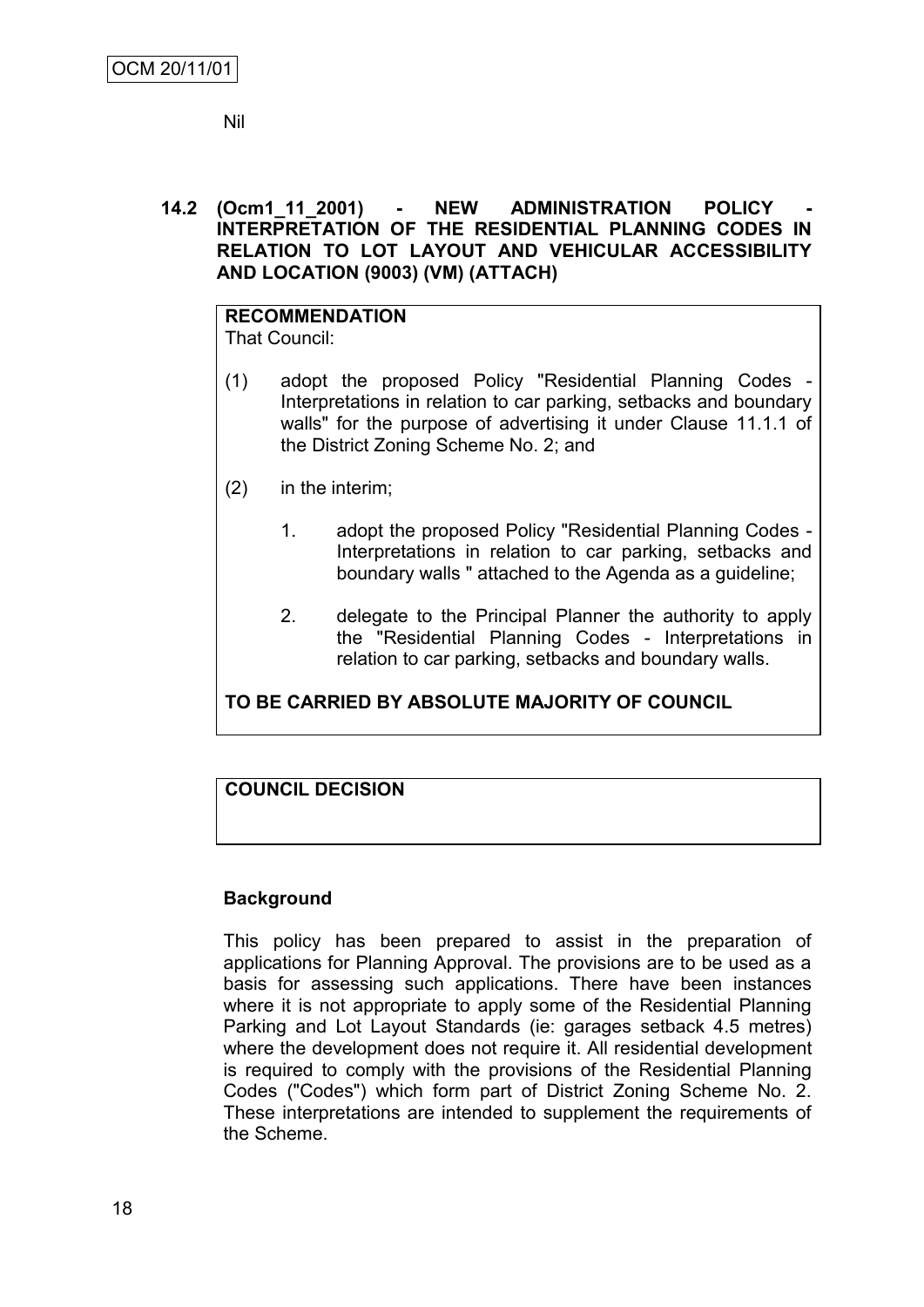There are some design attributes which the Codes do not specify, but are essential in satisfying the objectives of the Codes and amenity requirements.

It is recognised planning principle that new residential development should contribute positively to:

- 1) the **street environment** in terms of function, quality and appearance,
- 2) the safety and security of the **street user**,
- 3) **adjoining owners** and not adversely impact on their amenity such as the height and location of buildings.

New developments should aim to create a pleasant living environment for the residents of new developments and not impact adversely upon neighbouring residential development, nor upon the quality of living of existing residents.

In general new developments should achieve excellence through sound architectural and site design, and achieve (where desired) a high degree of sustainability through energy conscious site design, building design and materials choice.

With the increase in market demand for double garages for improved security, together with the increase in car ownership per dwelling, double garages tend to dominate the visual presentation of the street. The Residential Planning Codes under car parking requirement states "C*ar parking is both area consuming and visually obstructive".*  Consequently, while the Codes allow car parking bays to be sited within the street setback area, they must generally be screened from view from the street. The objective of the R-Codes is sometimes not complied with for grouped dwellings facing the street. Therefore, this policy will aim to improve residential streetscapes to ensure future residential areas for the City address the "Liveable Neighbourhoods" concepts promoted by the Western Australian Government sustainable Cities initiative.

There is also a recognised trend in the market for smaller lot sizes and larger houses, which increases the likelihood of walls being built on the boundary. The current approach of the City is to approve proposals that comply with the height and location requirements of the Codes and treat such proposals 'as of right'. This has assisted work flow and provided certainty to developers, but sometimes not resulted in the best outcome for adjoining owners who express a concern about the impact on their property. The policy seeks to ensure adjoining owners are consulted regarding proposals for boundary walls prior to approval.

The policy should be referred to, and the City consulted, at the earliest stage of development ideas. The policy guidelines will be used by the City to assist in evaluating applications requiring approval.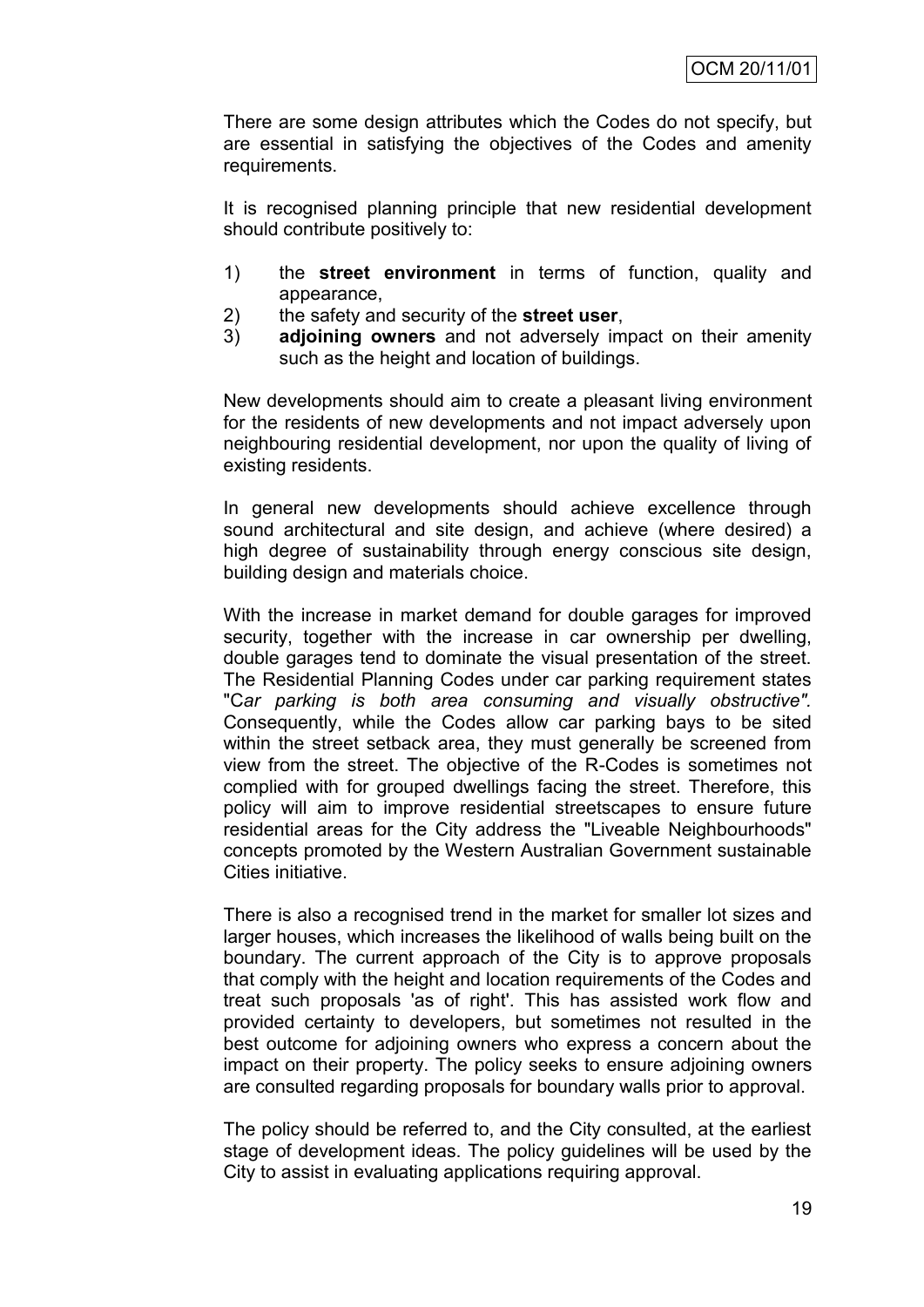The policy is not intended to discourage high standards of innovative design, but to encourage good quality design.

### **Submission**

N/A

### **Report**

The purpose of this report is to seek adoption of the proposed policy for the purpose of advertising pursuant to District Zoning Scheme No. 2. In the interim the Council's endorsement of the policy as an Interpretation and guide to the Codes when assessing residential development is recommended.

The policy reflects the criteria set out in the Liveable Neighbourhoods report (Community Design Codes).

The report specifies the relevant consideration when approving Liveable Neighbourhoods concepts in detail under Element 3: Lot Layout. This element suggests the setting back of garages behind the frontage of a dwelling to avoid streetscapes being garage dominated. Moreover the building fronts in overlooking the streets it will improve safety and street aesthetics appearance.

Under Objective 9 of Element 3: Lot Layout - the following is stated "*New development should provide lots which facilitate safe and efficient vehicle access without street frontages being dominated by garages and parked cars or creating unsafe conditions along arterial routes."*

Moreover the Element 3 requirement No. 24 states that "*Lot widths should be suited to provision of car parking, garaging and driveway access in a manner that does not result in garages or carports dominating the street frontage."*

The policy also includes some diagrams to ensure that the interpretations of the Codes are achieved.

Following the close of the public advertising period, the policy be reviewed as necessary, and submitted to Council for final adoption and inclusion in the Policy Manual and Delegated Authority Register.

### **Strategic Plan/Policy Implications**

The Corporate Strategic Plan Key Result Areas which apply to this item are:-

2. Planning Your City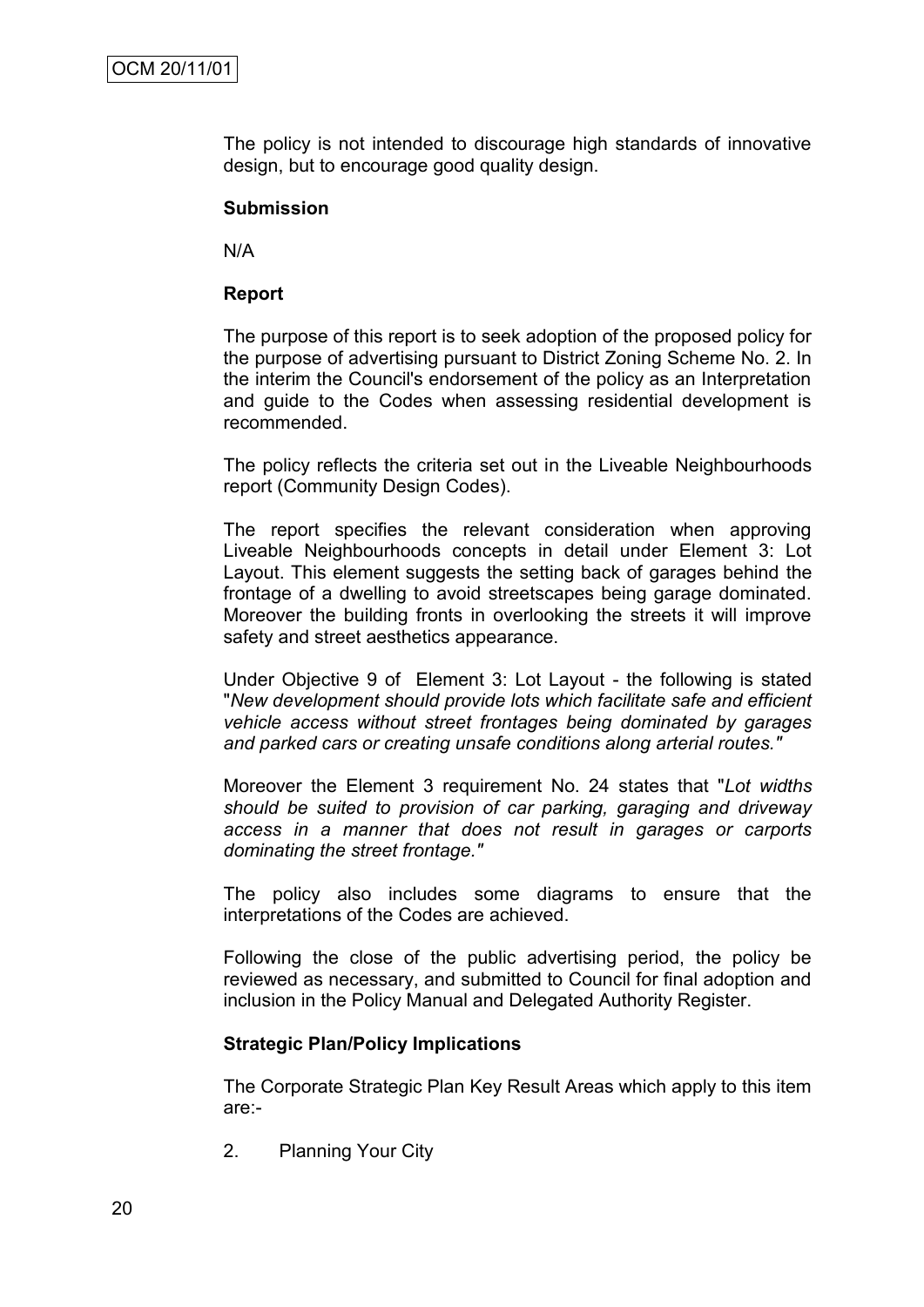*"To ensure that the development will enhance the levels of amenity currently enjoyed by the community."*

# **Budget/Financial Implications**

N/A

# **Implications of Section 3.18(3) Local Government Act, 1995**

Nil.

# **14.3 (Ocm1\_11\_2001) - POSSIBLE IMPACTS ON LOCAL ROADS WITHOUT ROE HIGHWAY STAGE 8 (9701) (SMH) (ATTACH)**

# **RECOMMENDATION**

That Council:

- (1) receive the report; and
- (2) engage a suitably qualified transportation consultant to:-
	- 1. model the likely traffic impacts on the local road network as a consequence of the State Government deciding not to proceed with Stage 8 of the Roe Highway;
	- 2. make recommendations as to road improvements that the Council should undertake to accommodate any additional traffic on local roads within the district;
- (3) write to Main Roads WA to identify the likely alternative use of the existing regional reservation for the Roe Highway between Progress Drive, Bibra Lake and Cockburn Road, Hamilton Hill, in the event that Stage 8 of the Roe Highway is not constructed as part of the regional ring road system.

# **COUNCIL DECISION**

# **Background**

In 1991, the Council requested the State Government to provide funds to build the Roe Highway between South Street and Cockburn Road (Stages 7 and 8).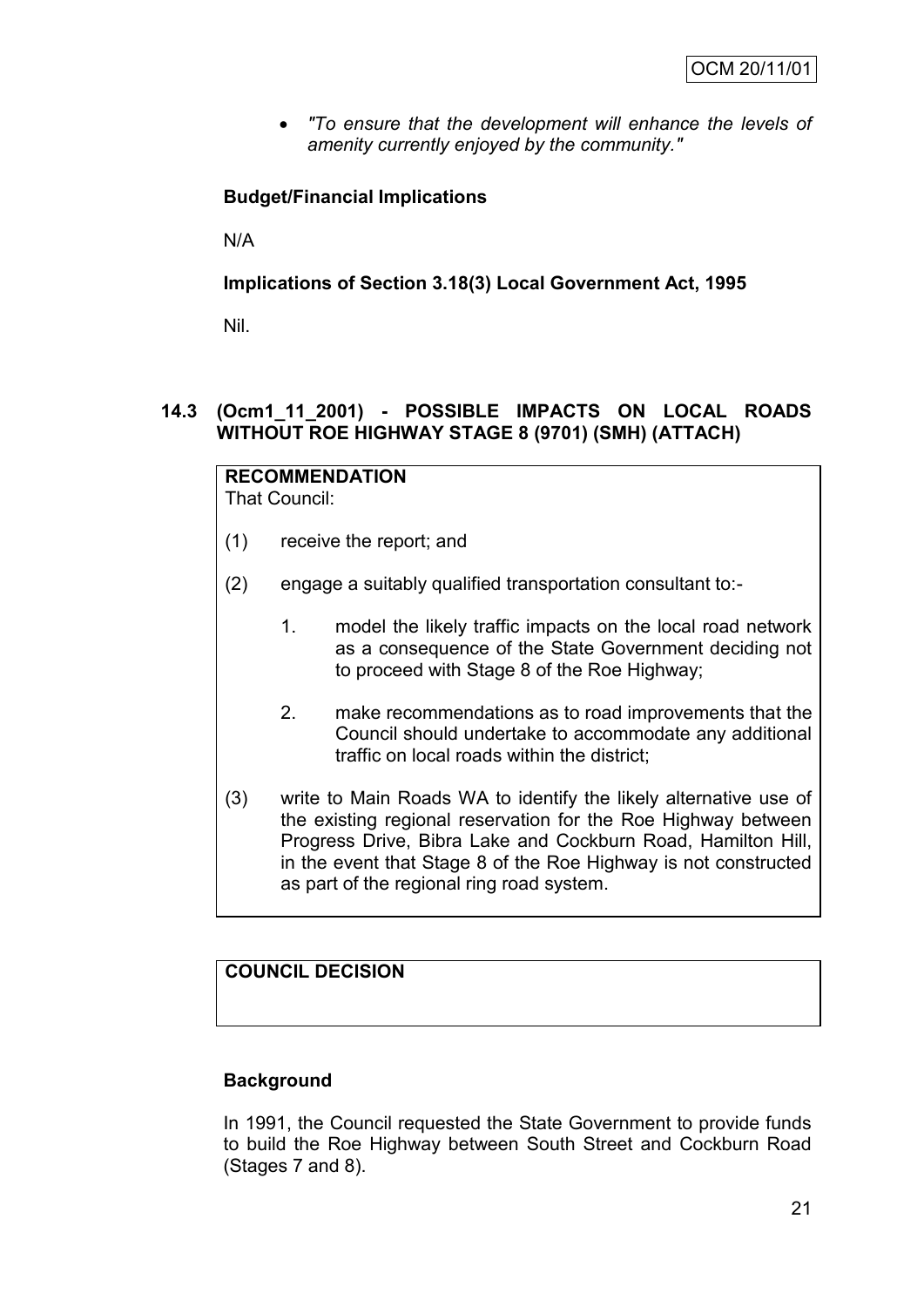In 1992, studies were being undertaken to identify options for minimising the impact of the highway on North Lake and Bibra Lake. The final report was not acted on.

The Council did not oppose the construction of the Roe Highway up until it resolved on 20 March 2001:-

"*That Council write to the State Hon. Minister for Transport, local members of the Legislative Assembly, the Legislative Council and the local member of the House of Representatives, expressing opposition to the construction of Stage 8 of the proposed Roe Highway, given that it would impact adversely upon environmentally sensitive wetland areas between North Lake and Bibra Lake."*

The important points of this resolution are that:-

- The Council opposition only relates to Stage 8, which is that part of the Roe Highway west of the Kwinana Freeway.
- The Council's reason for opposing Stage 8 is confined to the adverse impact the highway will have on the environmentally sensitive wetland areas of North Lake and Bibra Lake.
- The Council opposition is based on the current 1963 Roe Highway Reserve and indicative road plans.

The implications of the resolution are:-

- Stage 8 of the Roe Highway is between the Kwinana Freeway and Cockburn Road, which includes land well beyond the wetlands.
- that part of Stage 8 of the Roe Highway between Progress Drive and Cockburn Road does not impact on the North Lake and Bibra Lake wetlands.
- that since 1963, the environmental importance of North Lake and Bibra Lake has been acknowledged and as a result the EPA, Main Roads WA and the WAPC are aware that the 1963 alignment is now unlikely to be acceptable and that more environmentally sensitive plans for this section of Stage 8 of the Roe Highway will be required. To date such plans have not been formally proposed or assessed.

It is understood that the Hon. Minister for Planning and Infrastructure has deferred making a decision on Stage 8 of the Roe Highway and possibly the Fremantle Eastern Bypass, until such time as a Metropolitan Freight Route Study has been undertaken and completed.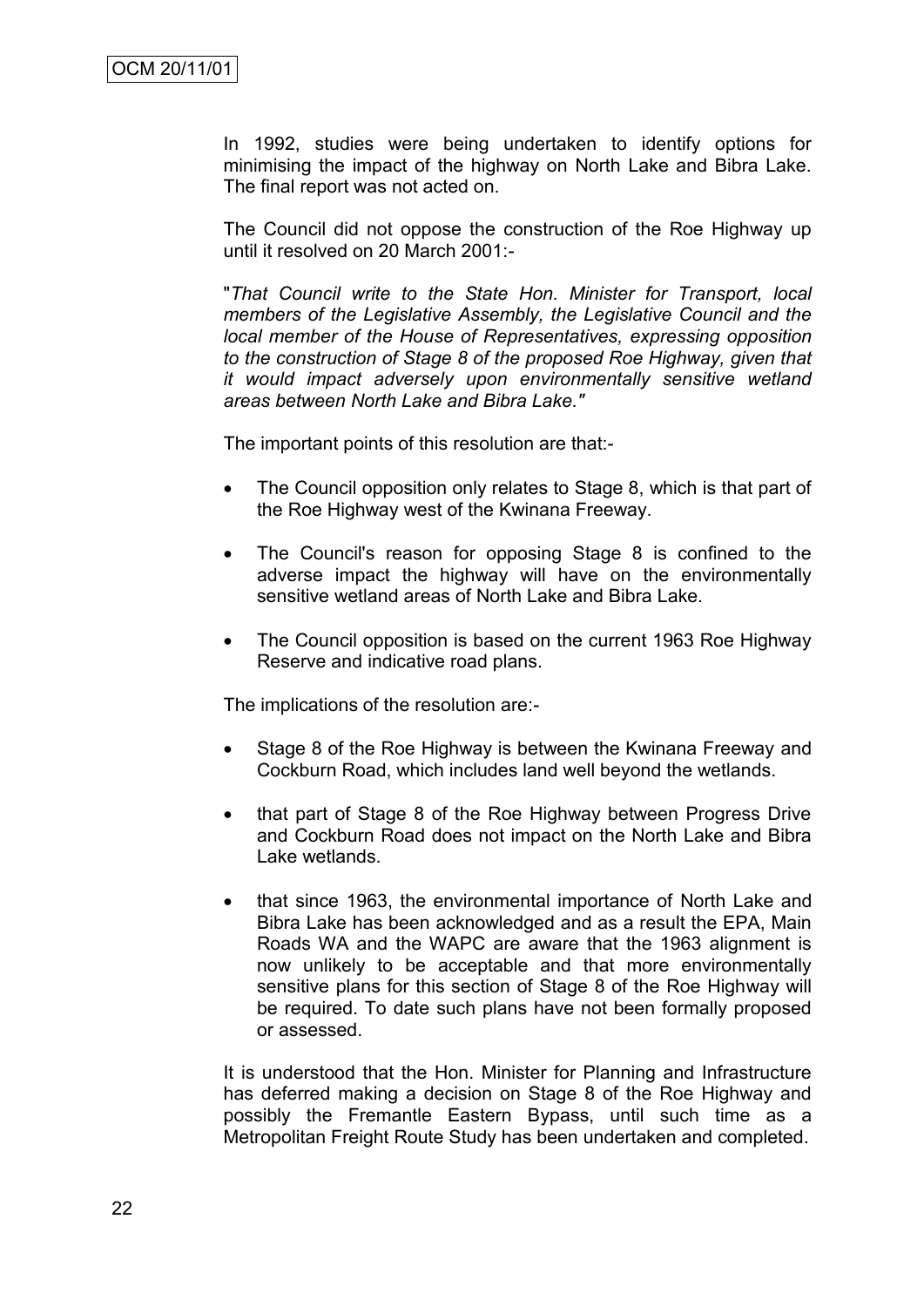Should it be decided that the Fremantle Eastern Bypass not proceed as provided for in the MRS, then this has implications for the future of Stage 8 of the Roe Highway between Cockburn Road and Stock Road, North Lake Road or the Kwinana Freeway in any event.

On 17 July 2001 Mayor Lee required under Item 22.1 "Matters to be Investigated without Debate":-

"*Request, that a report be prepared addressing road transport in the vicinity of Farrington Road and Hope Road. Particularly with regards to the fact that Councils stated position is for the Roe Highway to finish at the Kwinana Freeway."*

This report has been prepared in response to this request.

### **Submission**

N/A

### **Report**

### *Roe Highway Stage 8 Implications*

Should the State Government not build Stage 8 of the Roe Highway, between the Kwinana Freeway and North Lake Road, in accordance with the Council position, or between the Kwinana Freeway and Cockburn Road, there are a number of implications in addition to the deletion of the road itself, namely:-

- 1. If the road is not constructed between the Kwinana Freeway and North Lake Road, does this mean that the Roe Highway between North Lake Road and Cockburn Road will be built and if so to what standard should the road be built?
- 2. If the Fremantle Eastern Bypass is not built between Stirling Bridge and Stock Road, then what are the implications for the Roe Highway between Cockburn Road and North Lake Road?
- 3. If the Roe Highway is not built in some form between North Lake Road and Cockburn Road, what will the residue land become?
- 4. If the Roe Highway is not built between the Kwinana Freeway and Cockburn Road, it may mean that the proposed rail link between Thomsons Lake and Fremantle may not be able to be achieved in the future, should it be required, in accordance with the proposal put forward in the South West Metropolitan Railway Master Plan, April 2000, or could the reserve be used as an exclusive public transport corridor instead?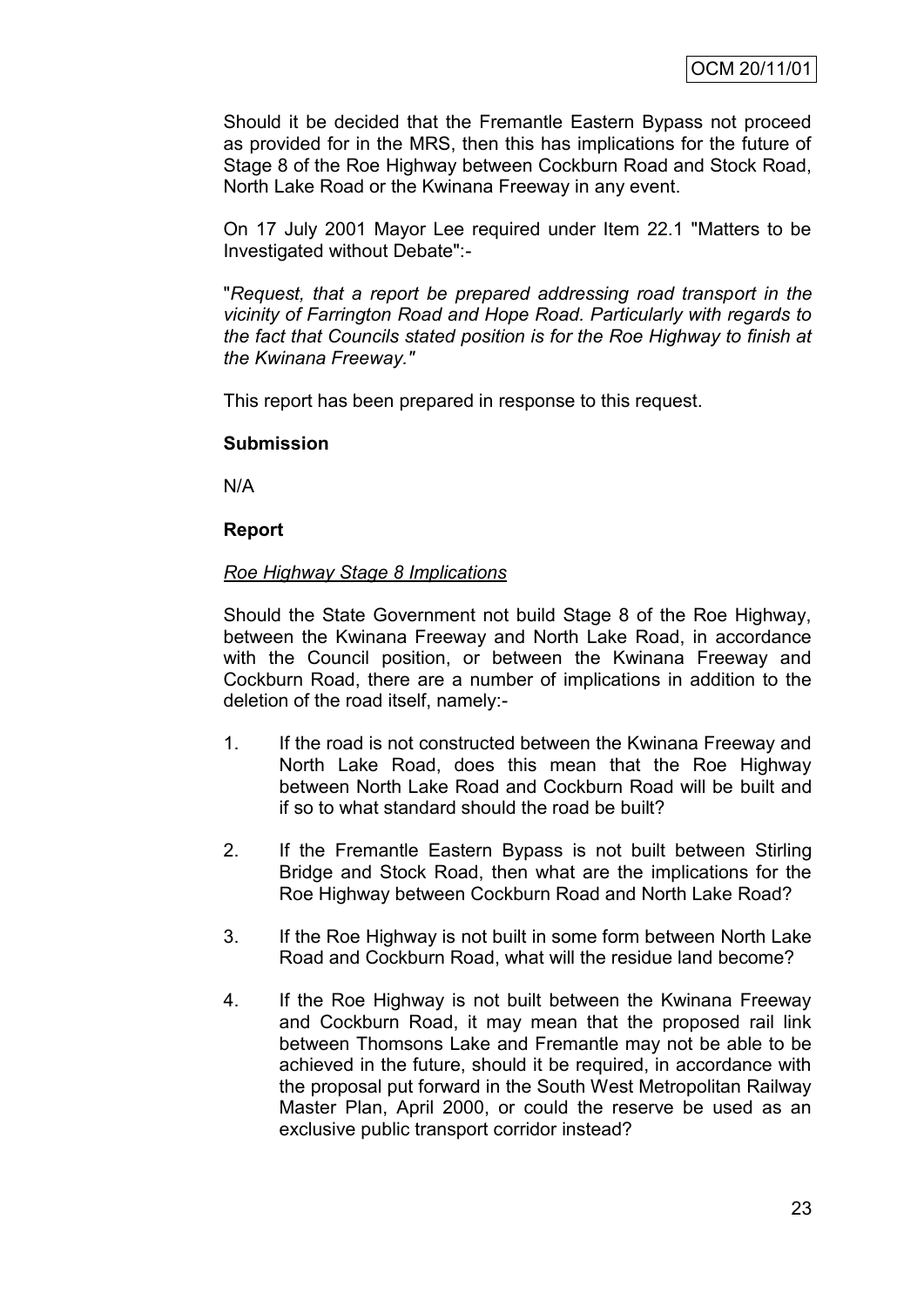These are all valid questions that are directly associated with a decision not to build Stage 8 either in part or in total.

For example:-

1. If Stage 8 is not built between the Kwinana Freeway and North Lake Road, then it would be expected that the road reserve would simply become part of the Beeliar Regional Park.

Given this, a pseudo Roe Highway could be built between North Lake Road and Cockburn Road as a new low speed road with at grade intersections and be a substitute for Rockingham Road and Phoenix Road. The road could be a divided dual carriageway with intersections at Cockburn Road, Carrington Street, Stock Road and North Lake Road.

This approach could allow for much of the vegetation to be retained, avoid direct property access and attract through traffic away from Rockingham Road and Phoenix Road.

The approach outlined could operate with either the Fremantle Eastern Bypass in or out of the regional road system.

If the Fremantle Eastern Bypass is built to serve Fremantle and the Port, then a road to highway standard, that is grade separated crossings to provide for high speed movement, could be constructed as currently planned for the Roe Highway between Stirling Bridge and Stock Road and to North Lake Road. This would not be inconsistent with the Council's current stated position on Stage 8 of the Roe Highway.

- 2. If the Fremantle Eastern Bypass is not built and the Roe Highway is not constructed between the Kwinana Freeway and North Lake Road, then there would be little point in developing a high speed highway between North Lake Road and Cockburn Road. Probably the best approach in this circumstance would be for a low speed at grade divided dual carriageway to serve both district and local traffic.
- 3. If Stage 8 of the Roe Highway is not built, then this will mean that 88 hectares of land in the reserve between Progress Drive and Cockburn Road will be surplus to requirements.

Between North Lake Road and Progress Drive there would be 7.5 hectares and west of North Lake Road 80.5 hectares available for alternative use.

Based on past State Government practices, it can be expected that this asset will be rationalised and therefore the reserve is unlikely to be retained as a linear bushland public park.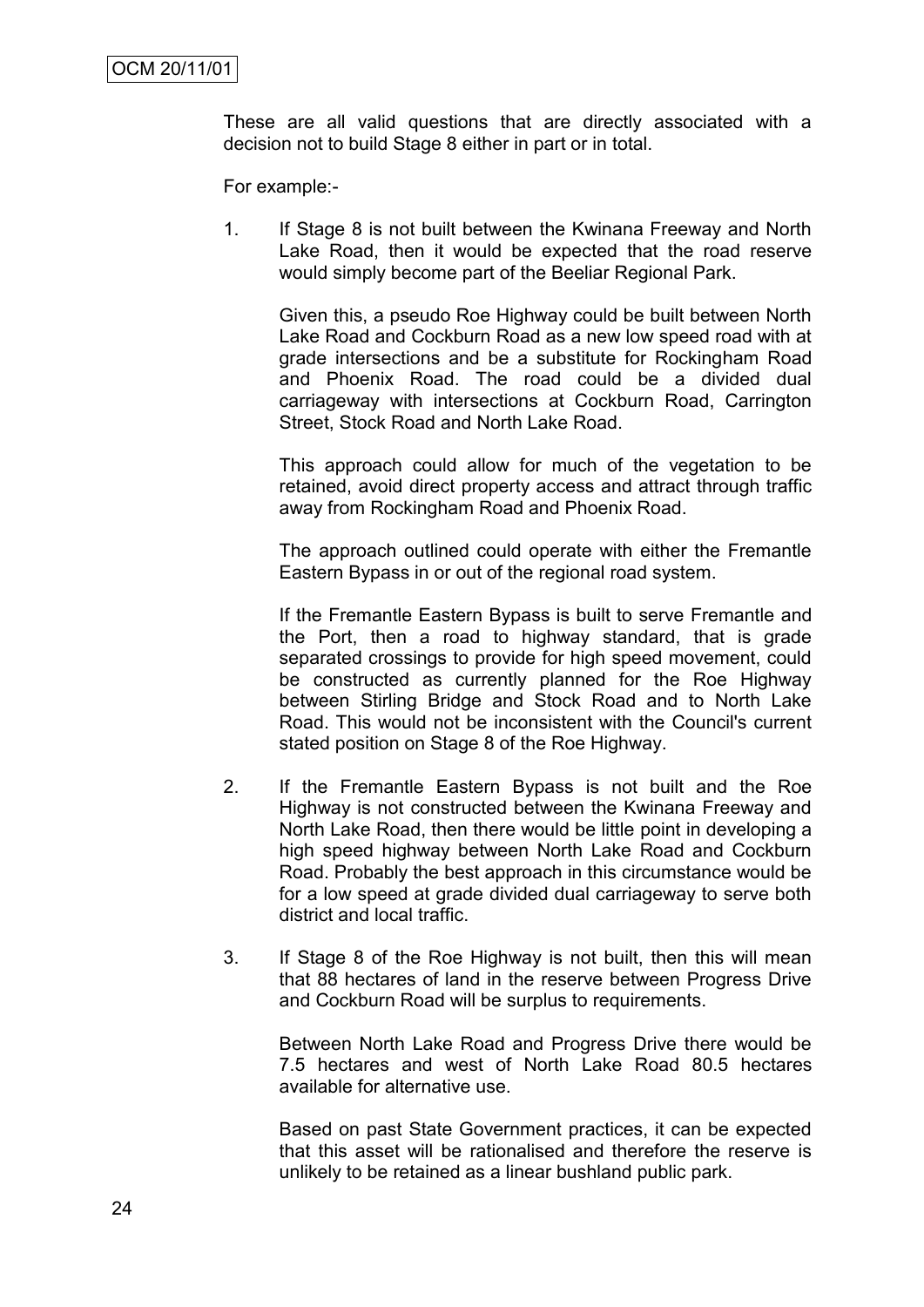The asset is likely to be realised as residential land. This could produce around 1,100 dwellings at a traditional density of 20 units per hectare (R20). These additional dwellings could produce another 11,000 vehicle movements per day on the local road network. This is significant and would have an impact on the suburbs of North Lake, Coolbellup, Bibra Lake and Hamilton Hill.

4. The South West Metropolitan Railway Master Plan indicated that a future connection be made between the Thomsons Lake Town Centre and Fremantle using the Roe Highway Reserve. If Stage 8 is not constructed it could jeopardise this public transit opportunity. The alternative, supported by Professor Peter Newman is to follow the existing railway freight line via Yangebup, Spearwood and Hamilton Hill into Fremantle.

However, it may be possible to proceed with the construction of the railway line following the Roe Highway alignment to Fremantle stopping at strategic points where either park and ride or medium density housing could be developed utilising parts of the disused Roe Highway Reserve. To achieve an environmentally acceptable crossing between North Lake and Bibra Lake, it would be necessary to use a causeway crossing for the railway line. This would minimise the impact on the flora and fauna and retain the integrity of the wetlands. Hope Road could be closed. A station could be located near Progress Drive to serve Bibra Lake and Adventure World. A railway reserve would be narrower than a highway reserve and therefore the land requirements would be substantially reduced.

Although these matters are not directly related to the purpose of the report, they are important considerations that could impact on the land use and movement patterns in this part of the district. They are matters that do require the Council to consider so that they can adopt a position in order to deal with the likely consequences of the Roe Highway Stage 8 using all, part or none of the road reserve for a regional/district road.

### *Stage 8 of the Roe Highway is assumed to be abandoned*

It is assumed that Stage 7 of the Roe Highway will be constructed as planned from South Street to the Kwinana Freeway.

It appears that there is no strong objection to the freeway to freeway connection being made. There are, however, some strong opinions that Stage 7 be re-aligned to connect to the Kwinana Freeway further south. There is no logical or economic reason to do this and therefore it would be surprising if this was to occur, in the circumstances. The Council considered this possibility at its meeting held on 18 September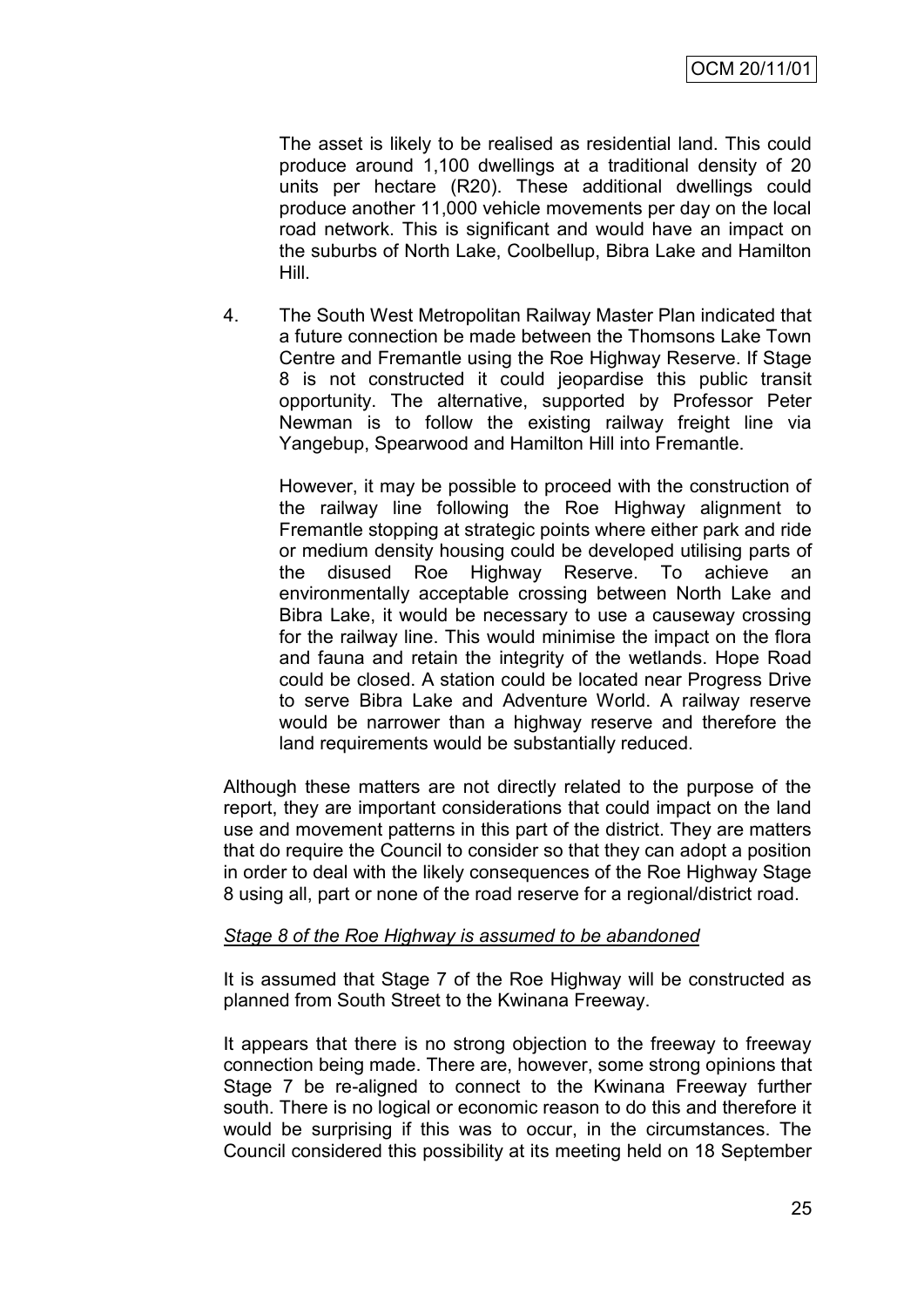2001 and resolved not to support the realignment of Stage 7 of the Roe Highway to follow Berrigan Drive south to the Kwinana Freeway.

The Council position is that Stage 8 of the Roe Highway not proceed west of the Kwinana Freeway.

By not proceeding with Stage 8, there will inevitably be impacts on the local road system to facilitate the movement of regional traffic. The impacts could be:-

### **1. The Roe Highway to the Port of Fremantle**

The following distances are measured from the intersection of South Street/Ranford Road and the Roe Highway.

There are basically 3 routes that could be attractive to use to access the Port of Fremantle from the Roe Highway namely:-

- South Street, Stock Road, High Street and Stirling Bridge a distance of 16.4 kms. (Note: To proceed to Carrington Street instead of Stock Road is a shorter distance (ie 16.1 kms) but the intersection of Carrington Street and South Street is not conducive to freight traffic usage.)
- Karel Avenue, **Farrington Road,** North Lake Road, South Street, Stock Road, High Street and Stirling Bridge a distance of 18.8 kms.
- Kwinana Freeway, South Street, Stock Road, High Street and Stirling Bridge a distance of 19.2 kms.

### **2. The Roe Highway to Fremantle**

There are primarily 4 routes that could be attractive to use to access the Fremantle City Centre from the Roe Highway, namely:-

- South Street and South Terrace a distance of 13.4 kms.
- Karel Avenue, **Farrington Road**, North Lake Road, South Street and South Terrace a distance of 15.6 kms.
- Kwinana Freeway, South Street and South Terrace a distance of 16.2 kms.
- Karel Avenue, **Farrington Road**, North Lake Road, Winterfold Road, Carrington Street, South Street and South Terrace a distance of 16.2 kms.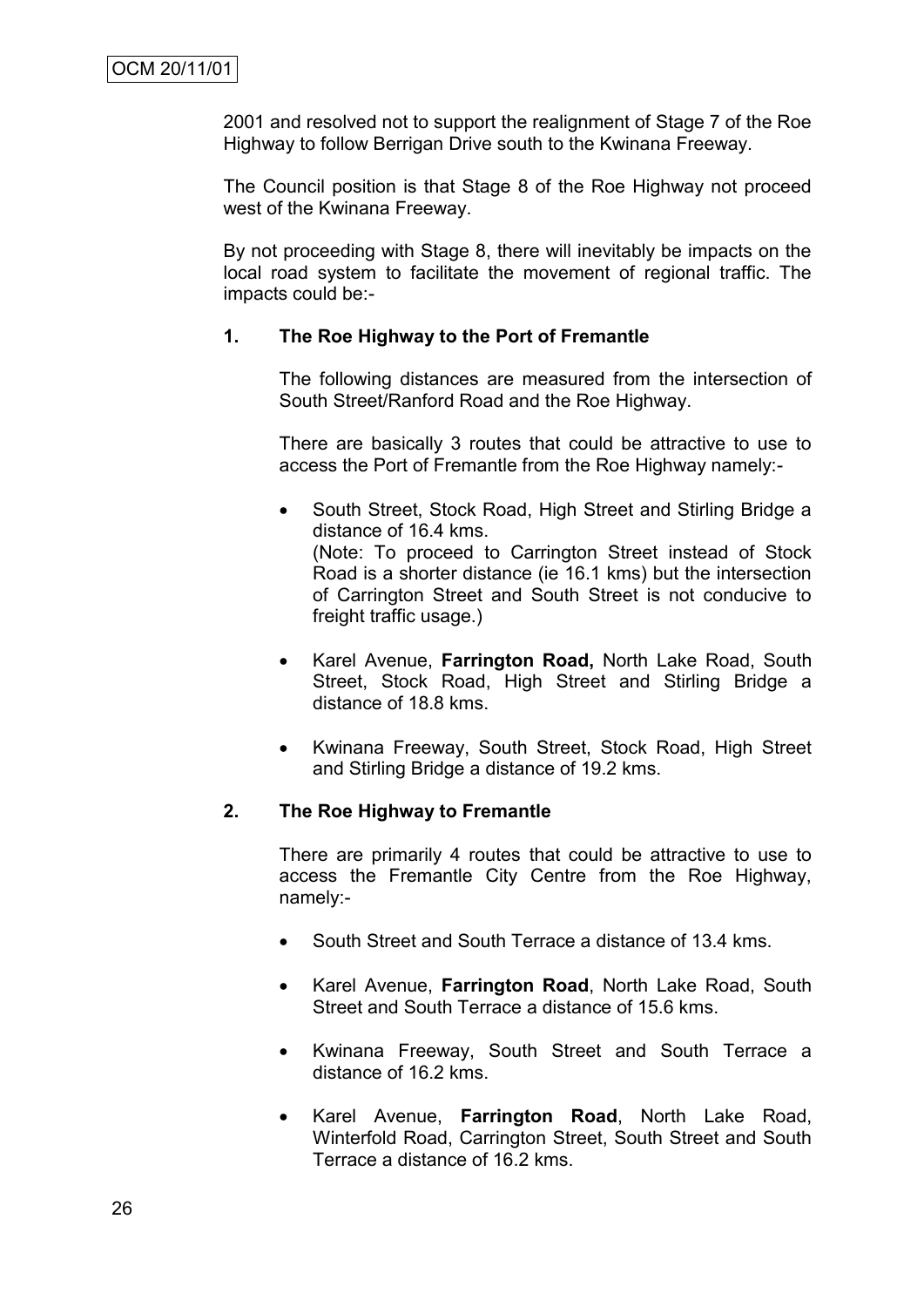### **3. The Roe Highway to Rockingham Road, Spearwood**

There are only 3 routes that could be attractive to use to get to Rockingham Road to access the Phoenix Park Shopping Centre or employment centres in the Bibra Lake and Spearwood localities, namely:-

- South Street, North Lake Road, Phoenix Road and Rockingham Road a distance of 13.2 kms.
- Karel Avenue, **Farrington Road**, Bibra Drive, Hope Road, Progress Drive, Gwilliam Street, North Lake Road, Phoenix Road and Rockingham Road a distance of 13.4 kms.
- Karel Avenue, **Farrington Road**, North Lake Road, Phoenix Road and Rockingham Road a distance of 13.6 kms.

It is important to note that returning from either the Port of Fremantle, the Fremantle City Centre or from Spearwood to the Roe Highway, the same routes are equally attractive for regional traffic.

All of the optional destination routes utilise Farrington Road as one of the "attractive" connectors.

This simple analysis, demonstrates that Farrington Road will be used by regional traffic as a means of conveniently connecting to either Fremantle Port, Fremantle or Spearwood in the absence of the Roe Highway Stage 8.

There is no doubt that South Street will be a prime choice for regional traffic to access the Port and the Fremantle City Centre. Probably the least disruptive and fastest route would be provided by using the Kwinana Freeway and South Street for Fremantle destinations.

### *Road Categorisation*

On 21 May 1997, the Council resolved to adopt a road hierarchy and classification of roads within the district.

Farrington Road between North Lake Road and the eastern boundary of the district was classified as a '**DISTRICT DISTRIBUTOR ROAD (A)**'.

On 27 April 1999, the Council resolved to designate roads for trucks carrying freight.

Farrington Road between North Lake Road and the eastern boundary of the district was classified as a '**SECONDARY ROUTE - TO BE**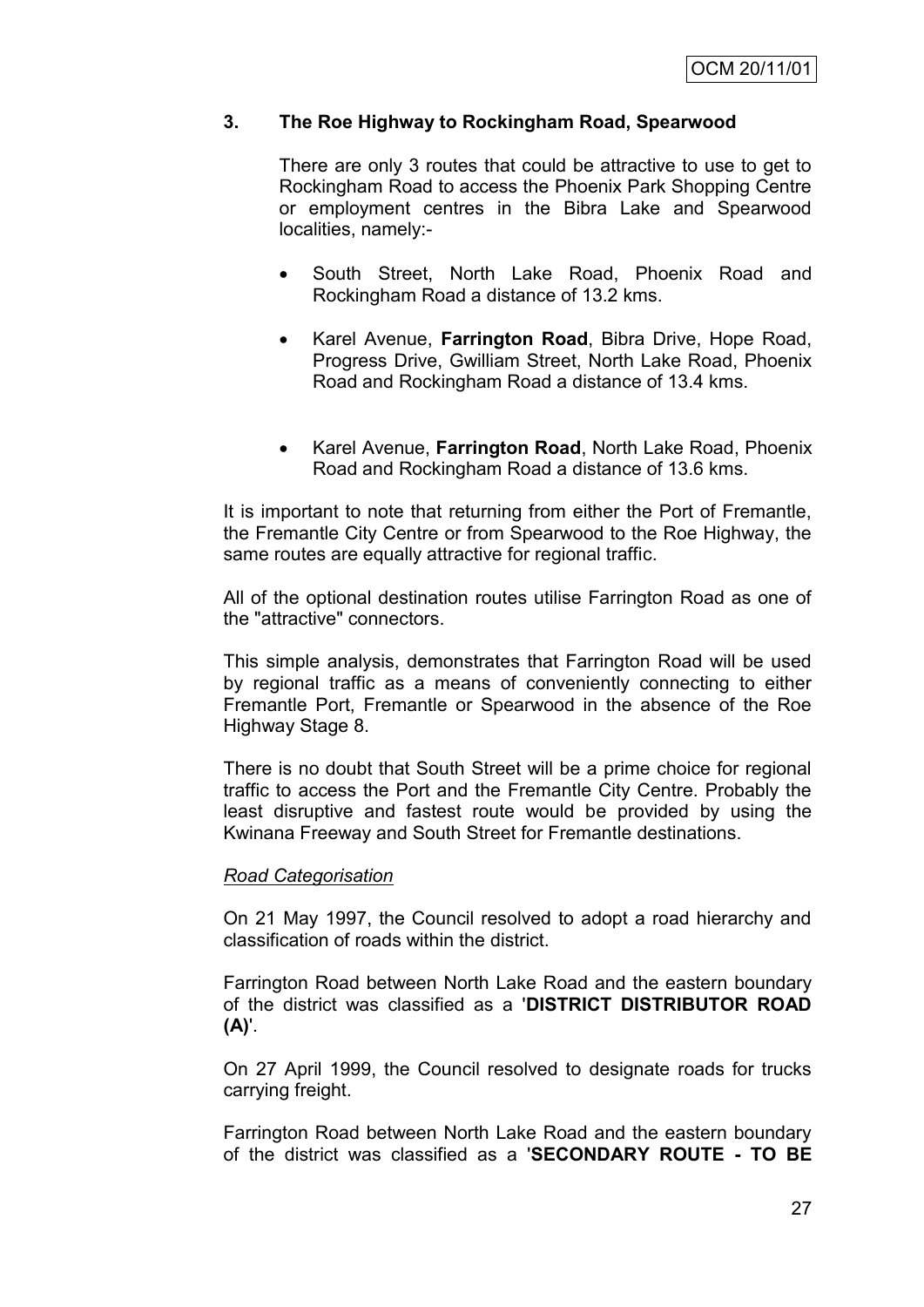# **USED BY TRUCKS ACCESSING INDUSTRIAL AREAS AND SHOPPING CENTRES'**.

Main Roads WA have standards for the various classifications of road types.

Although Farrington Road functions as a Primary Distributor it is classified as a District Distributor A.

The following table sets out the design requirements for a District Distributor A.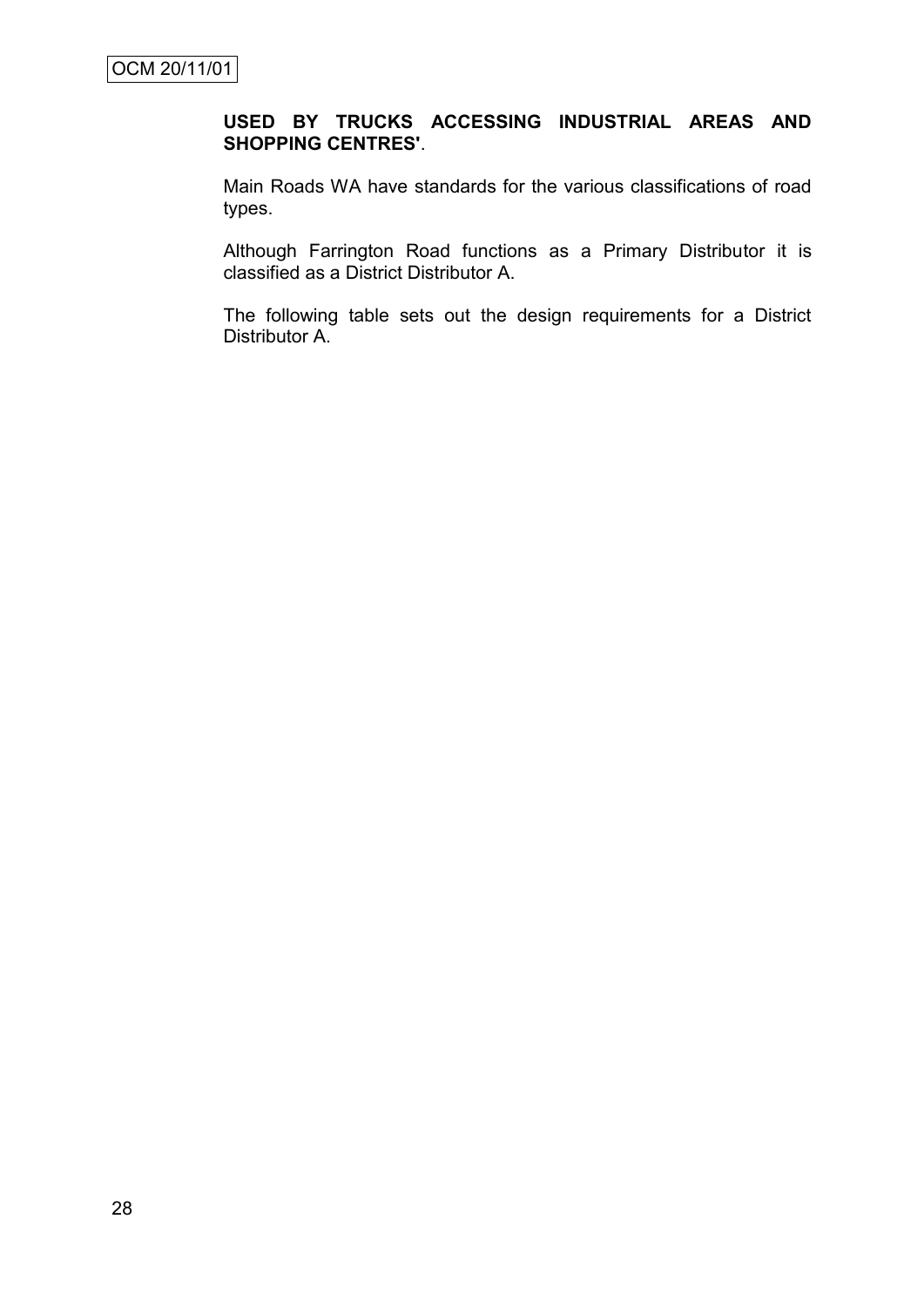| Functional Classifications of Roads (Source: Main Roads WA) |                                                      |                                                                                                     |                                                                                                                                  |                                                                                                                       |                                                                      |  |
|-------------------------------------------------------------|------------------------------------------------------|-----------------------------------------------------------------------------------------------------|----------------------------------------------------------------------------------------------------------------------------------|-----------------------------------------------------------------------------------------------------------------------|----------------------------------------------------------------------|--|
| <b>ROAD TYPE</b>                                            |                                                      |                                                                                                     |                                                                                                                                  |                                                                                                                       |                                                                      |  |
| <b>ROAD</b>                                                 | <b>TRAFFIC CARRIERS</b>                              |                                                                                                     |                                                                                                                                  | <b>LOCAL STREETS</b>                                                                                                  |                                                                      |  |
| <b>CRITERIA</b>                                             | <b>PRIMARY</b><br><b>DISTRIBUTOR</b>                 | <b>DISTRICT</b><br><b>DISTRIBUTOR A</b>                                                             | <b>DISTRICT</b><br><b>DISTRIBUTOR B</b>                                                                                          | <b>LOCAL</b><br><b>DISTRIBUTOR</b>                                                                                    | <b>ACCESSWAYS</b><br>AND PLACES                                      |  |
| Network Role                                                | Major Grid                                           | Major Grid                                                                                          | Minor Grid                                                                                                                       | <b>Housing Access</b><br>Facility                                                                                     | <b>Housing Access</b>                                                |  |
| Degree of<br>Connectivity                                   | High Long Term<br>Planning                           | High Long Term<br>Medium<br>Planning                                                                | <b>Medium Term</b><br>Planning. An<br><b>Existing Road</b>                                                                       | Connecting to<br>Categories A &<br><b>B</b> District<br><b>Distributors</b>                                           | Connecting to<br>Local and<br><b>District</b><br><b>Distributors</b> |  |
| Max. Desirable<br>Volume v.p.d.<br><b>MRWA</b>              | Greater than<br>20,000<br>>15,000 v.p.d.             | $10,000 - 20,000$<br>>8,000 v.p.d.                                                                  | 8,000<br>>6,000 v.p.d.                                                                                                           | $2,000 - 6,000$<br>>3,000 v.p.d.                                                                                      | $200 - 800$                                                          |  |
| Frontage<br>Access                                          | None or Limited                                      | Prefer not to<br>have Resident<br>Access. Limited<br>Commercial.<br>Generally via<br>Service Roads. | Residential and<br>Commercial<br>Access Due to<br>its Historic<br>Status. Prefer to<br>Limit them<br>where and when<br>possible. | Yes, except at<br>Intersections<br>where Side<br>Entry is<br>Preferred and<br><b>Traffic Signals</b><br>are involved. | Yes                                                                  |  |
| Pedestrian<br>Crossing                                      | None at Grade<br>or Controlled.                      | Positive<br><b>Measures For</b><br>Control and<br>Safety.                                           | Appropriate<br>Measures for<br>Control and<br>Safety of<br>Pedestrians.                                                          | Yes, Minor<br>Safety<br>Measures.                                                                                     | Yes                                                                  |  |
| <b>Cross Section</b><br><b>Type</b>                         | Preferred<br>Divided Multi-<br>Lane $4 - 6$<br>Lanes | Divided or<br>Undivided 4<br>Lane                                                                   | Undivided, 4<br>Lanes Parking                                                                                                    | <b>Undivided</b>                                                                                                      | Undivided                                                            |  |
| Opposing<br>Vehicle<br>Hindrance                            | None                                                 | Marginal                                                                                            | Marginal<br>Friction                                                                                                             | <b>Friction Slowing</b><br>Down                                                                                       | Slowing Down                                                         |  |
| Max. Operating<br>Speed<br>Desirable                        | 60 - 100 km/h                                        | 60 - 70 km/h                                                                                        | 60 km/h                                                                                                                          | 40 - 60 km/h                                                                                                          | 40 km/h                                                              |  |
| Speed for<br>Design<br>Standard                             | <b>Arterial Design</b><br>Standards                  | 80 km/h min                                                                                         | 70 km/h                                                                                                                          | 60 km/h                                                                                                               | 40 km/h                                                              |  |
| <b>Bus Route</b>                                            | Yes                                                  | Yes                                                                                                 | Yes                                                                                                                              | Yes                                                                                                                   | Occasional                                                           |  |
| Parking                                                     | <b>No</b>                                            | Generally no,<br>Clearways<br>where<br>Necessary                                                    | Prefer not to<br>Clearways<br>where<br>Necessary                                                                                 | Yes                                                                                                                   | Yes                                                                  |  |
| Minimum<br>Carriageway<br>Width                             | 14m or 2.8.5m                                        | 9m or 2 x 7.0m                                                                                      | 7.4m - 10.0m                                                                                                                     | $6.0m - 8.0m$                                                                                                         | $4.0m - 6.0m$                                                        |  |
| <b>Heavy Goods</b><br>Vehicles                              | Yes                                                  | Yes                                                                                                 | Yes                                                                                                                              | Discouraged                                                                                                           | <b>No</b>                                                            |  |
| <b>Truck Route</b>                                          | Yes                                                  | Yes                                                                                                 | If Justified                                                                                                                     | No                                                                                                                    | No                                                                   |  |
|                                                             |                                                      |                                                                                                     |                                                                                                                                  |                                                                                                                       |                                                                      |  |

**FARRINGTON** ROAD FALLS INTO THIS TYPE

It can be seen that a District Distributor A is planned to carry between 10,000 to 20,000 vehicles per day. To carry this volume of traffic the road should be a divided or undivided 4 lane carriageway.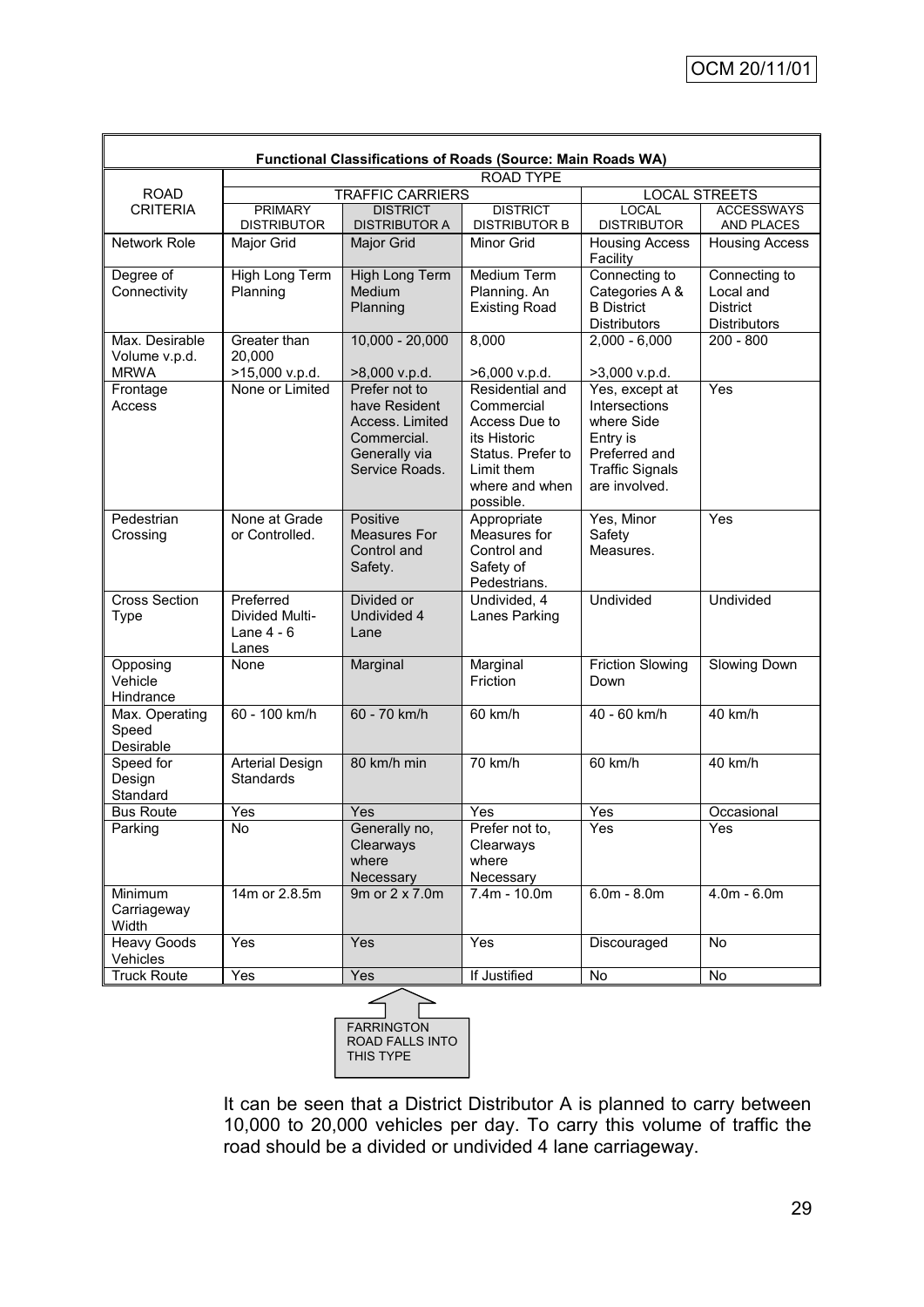Main Roads WA recommend that a 4 lane road be required when the daily traffic volumes exceed 8,000 vehicles per day (vpd).

Farrington Road carried in excess of 16,000 vpd in 1996. By 1999 this had grown to around 24,000 vpd. This clearly indicates that based on current usage, Farrington Road should already be duplicated.

If Stage 8 of the Roe Highway was constructed then it would be expected that the traffic on Farrington Road would reduce. It may even be possible to close or 'break' Farrington Road to prevent through traffic. This, however, would not be possible if Stage 8 is not proceeded with.

Traffic using Farrington Road can be expected to increase, particularly for traffic on North Lake Road wanting to travel north on the Kwinana Freeway. One reason for this to be attractive is because the delay at the signalised intersection is far less than that at South Street which provides for a four way intersection with left and right turn phases. Similarly, there is a four way signalised intersection at Murdoch Drive and South Street. Farrington Road is not burdened with these delays because it intersects with North Lake and Bibra Drive as 'T' junctions and a roundabout services the Murdoch Drive intersection.

Traffic using Farrington Road is expected to increase if Murdoch University re-develops its surplus land in accordance with an overall Masterplan for housing, business and commercial development. The Council supported this plan in principle at its meeting on 19 June 2001.

Traffic using Farrington Road may increase because of the termination of the Roe Highway (Stage 7) at the Kwinana Freeway and to enable this to function without proceeding across the wetlands, it may be necessary to link Farrington Road and possibly Hope Road into the interchange to provide an acceptable level of service to the residents of Cockburn. This is desirable because Farrington Road has limited access onto the Kwinana Freeway, and therefore to travel south residents and industrial traffic will have to use either the South Street or the Berrigan Drive interchanges. Neither is convenient to those living or working in the suburbs of Coolbellup, Bibra Lake, or North Lake.

To connect Farrington Road into the Roe/Kwinana Interchange is not contrary to the Council's opposition to the construction of Stage 8 between North Lake and Bibra Lake. Indeed, the Council has already determined that Farrington Road is a 'District Distributor A' and therefore is committed to Farrington Road becoming a 4 lane road.

As Farrington Road is already carrying in excess of 20,000 vpd, there is a need for the Council to consider building the second carriageway in the near future.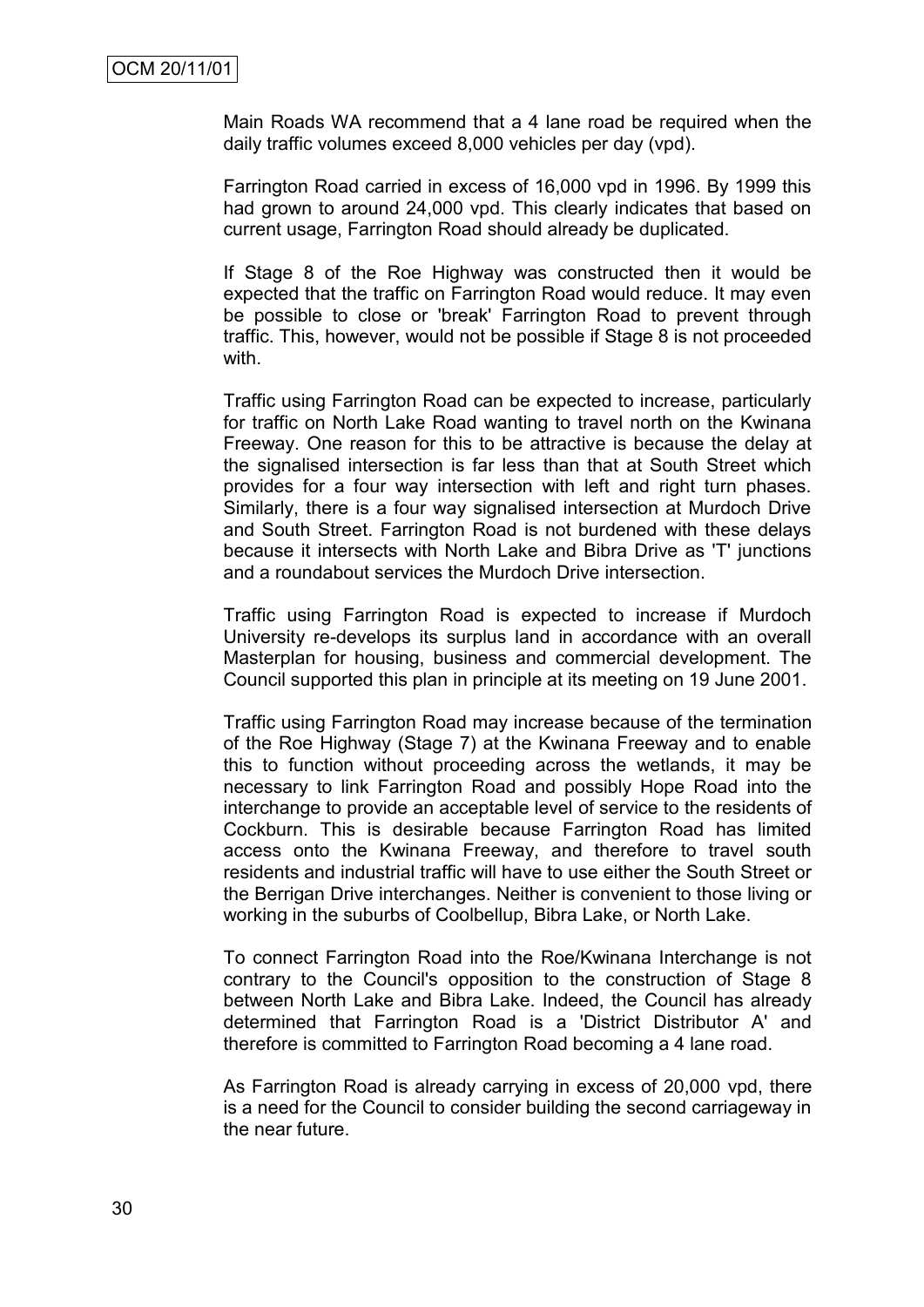The Council has a duty of care to ensure that roads under its control, such as Farrington Road, are designed, constructed and managed in accordance with accepted standards and best practice. Should there be a serious accident on Farrington Road, and the Council was aware that it was operating on a sub-standard design, then the Council may be found to be partially liable, based on the trend of recent relevant decisions taken by the High Court. The Council has an obligation to ensure that roads are designed and built to achieve maximum safety and convenience within the resources available to it.

### *Farrington Road in Context*

Farrington Road is not designated a secondary regional (Important Regional Road) in the Metropolitan Region Scheme.

Farrington Road is located in a 35m wide road reserve designed for a divided dual carriageway.

Farrington Road has at its western and eastern ends already been constructed as divided carriageways. The central section of the road is currently only constructed as a single two lane road located on the southern side of the road reserve closest to North Lake.

Farrington Road intersects with North Lake Road at its western end through a traffic controlled intersection.

Farrington Road intersects with Bibra Drive at its eastern end through a traffic controlled intersection and continues east to provide direct access onto the Kwinana Freeway for north bound traffic.

Farrington Road is one of 8 roads which carry traffic from east to west across the district. Of these roads only 3 are designated as secondary distributor roads under the MRS (excluding the Roe Highway), namely:-

- North Lake Road (located between Bibra Lake and South Lake)
- Beeliar Drive (located between Yangebup Lake and Kogolup Lake)
- Russell Road (located between Thomsons Lake and Banganup Lake)

The central wetland chain that separates the district from east to west is 11.7 kms long, and is a significant barrier in the achievement of convenient and efficient east/west road connections.

The 'Other' roads with the exception of Farrington Road, that connect the district from east to west are:-

- Hope Road (located between North Lake and Bibra Lake)
- Bibra Drive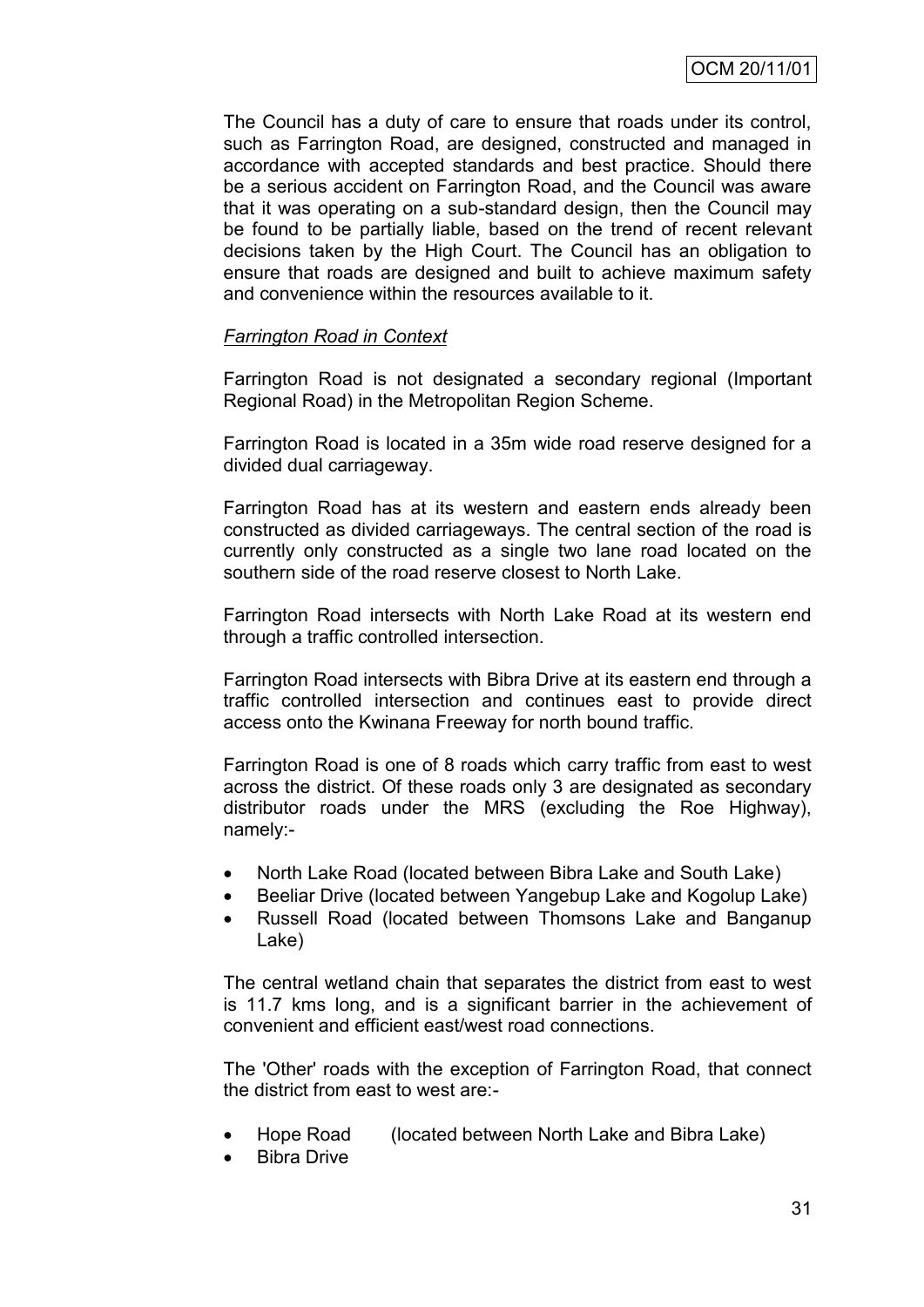- Osprey Drive (located between Little Rush Lake and Yangebup Lake)
- Wattleup/Rowley Roads.

By comparison, in the City of Melville, between Alfred Cove and its southern boundary with the City of Cockburn, a distance of only 3.5 kms, there are the following east west roads, namely:-

- Canning Highway (primary distributor road)
- Marmion Street
	- Leach Highway (primary distributor road)
- South Street (primary distributor road)

This represents a major east west link every 1.1 kms.

By contrast, the City of Cockburn has only one proposed east west primary distributor road to serve the district and that is the Roe Highway, and taking into account all the existing secondary distributor roads, it represents a major crossing every 3.9 kms. Cockburn is underserved in east west regional connectors.

Obviously, if this road is not built as part of the regional road network, then this will impact on the local road system, particularly the north west sector of the district.

In the absence of the Roe Highway Stage 8 being built, there is little doubt that regional and through traffic will have to use Farrington Road and Phoenix Road as the 'de facto' regional road system, in conjunction with South Street.

#### *Farrington Road and the Roe / Kwinana Interchange*

Because the multi-directional interchange points on the Kwinana Freeway within the City of Cockburn are limited to the intersection with the Roe Highway, Berrigan Drive, Beeliar Drive, Russell Road and Rowley Road, there would be a high level of inconvenience if the Roe Highway interchange does not provide for access to and from the coast.

To overcome or minimise this inconvenience, it would be appropriate to provide a low level connection from the Roe / Kwinana Freeway interchange so that a minimum of convenience can be achieved for residents in Coolbellup, North Lake, and Bibra Lake seeking to access the regional road system.

These connections would not be contrary to the Council's position to oppose the construction of Stage 8 of the Roe Highway as this road or roads could be linked into either Farrington Road, Hope Road or Bibra Drive without impacting further on the North Lake / Bibra Lake wetlands, by using the existing road reserve alignments.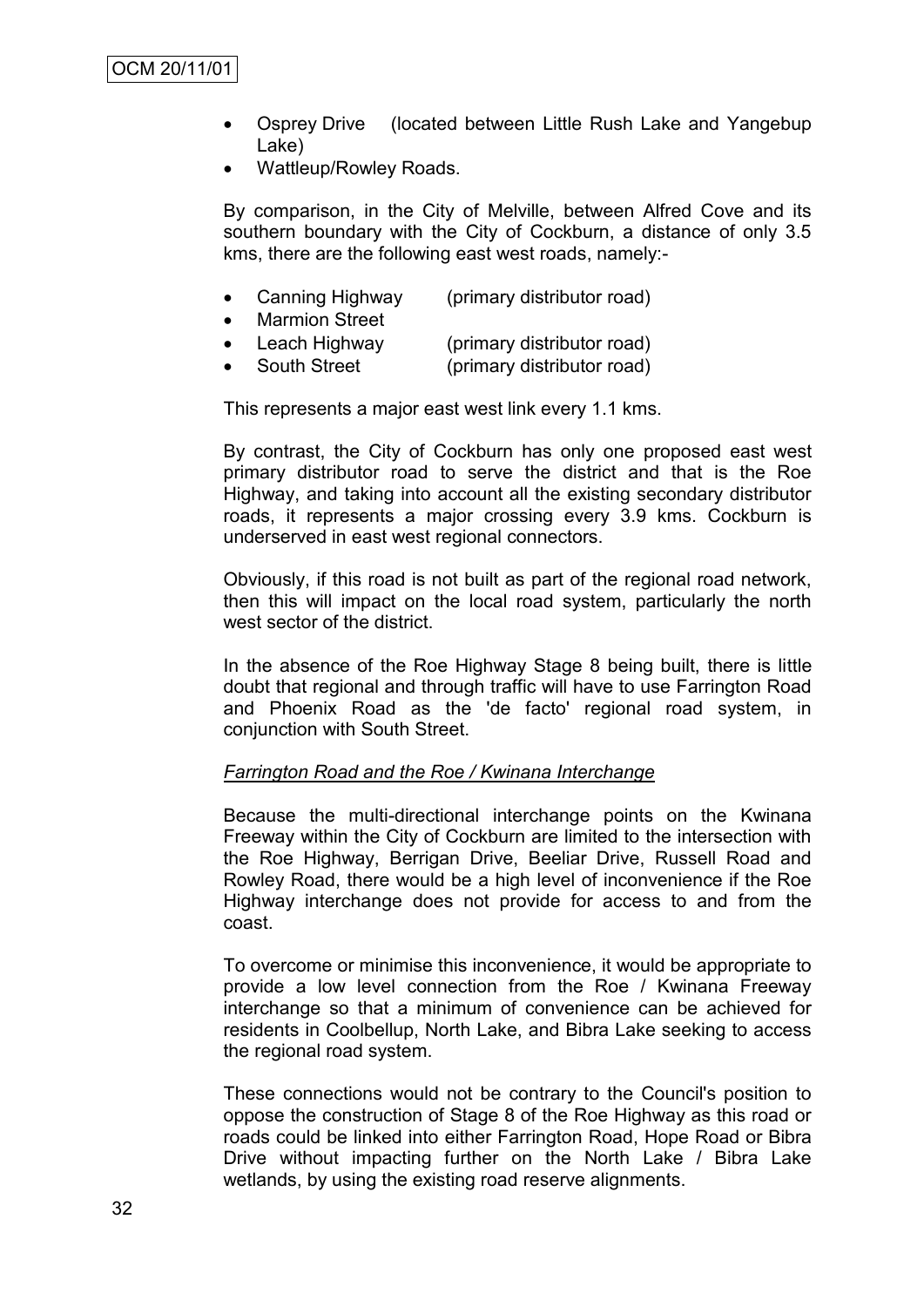The linkage options that could be considered are:-

- Option 1 to link the Roe / Kwinana interchange by a road terminating at the existing Bibra Drive / Farrington Road traffic lights.
- Option 2 to link the Roe / Kwinana interchange directly into Farrington Road.
- Option 3 to link the Roe / Kwinana interchange directly into Farrington Road, and at the same time cul-de-sac Hope Road at the Wetlands Education Centre.
- Option 4 to link the Roe / Kwinana interchange by a short road terminating at Bibra Drive.
- Option 5 to link the Roe / Kwinana interchange directly into Hope Road and follow the existing reserve across Progress Drive to follow the Roe Highway reserve as a District Distributor Road which could allow for Farrington Road to be broken between Progress Drive and the entrance to the Winthrop Baptist College.
- Option 6 to link the Roe / Kwinana interchange into a large traffic rotary and for Farrington Road and Hope Road to be fed from this with Hope Road being retained as a divided or undivided 4 lane road to follow its existing reserve west into the existing Roe Highway reserve. Hope Road would be a District Distributor with at grade intersections.
- Option 7 to link the Roe / Kwinana interchange into a large traffic rotary and for Farrington Road and Hope Road to be fed from this, but in this case Farrington Road would be the priority road and Hope Road would be retained as a 2 lane local road with no connections west of Progress Drive.

The links to the Roe / Kwinana Freeway interchange would need to be via a District Distributor A road because it would be expected that the traffic volumes using these links would warrant either 4 lane divided or undivided roads.

Hope Road is in a 20m reserve. To provide for a 4 lane divided or undivided road would require between 30m to 35m in width. Because it would be a low speed at grade road, the alignment could follow the existing reserve. Should this option be adopted in the future then the roadway should be either a causeway or a series of culverts to enable wildlife to cross. In any event any proposal to modify, rebuild or duplicate Hope Road would require the approval of the EPA.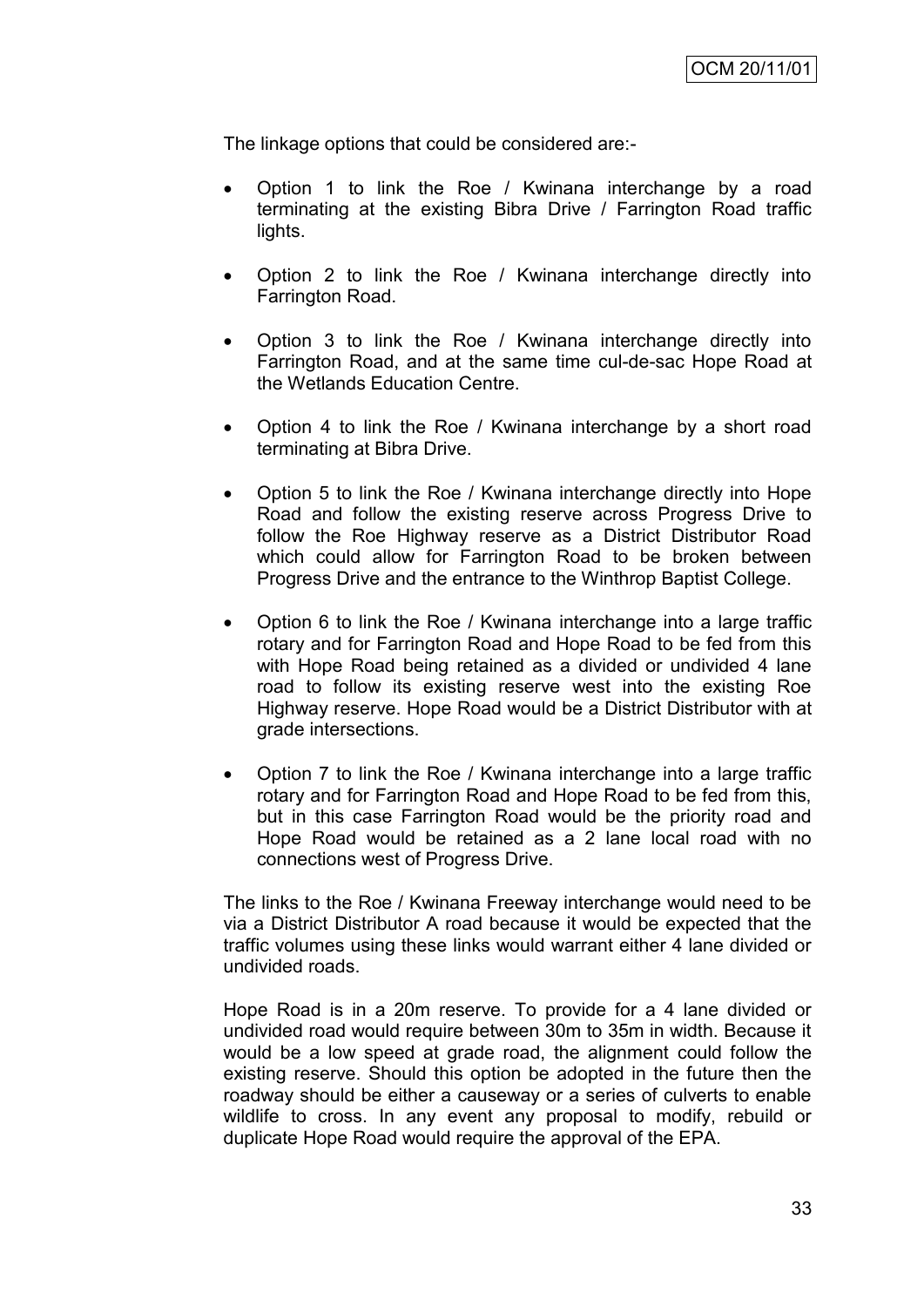Should Hope Road be considered an appropriate link road into the Roe / Kwinana Freeway interchange, then it could be that Farrington Road is made discontinuous and become an access into North Lake from the west and Murdoch University from the east, respectively.

Alternatively, if Farrington Road is considered to be an appropriate link road given its existing status and the fact that a 35m reserve already exists, it could be that Hope Road be cul-de-saced, and that section between North Lake and Bibra Lake removed so that these two wetland areas can be combined into an uninterrupted reserve. This would reduce the "road kill", which is a current concern for both Hope Road and Farrington Road.

#### *Conclusion*

The Council has no traffic modelling capacity to enable it to produce forecasts of the numbers of vehicles that may use the local road system in the event that Stage 8 of the Roe Highway is not proceeded with.

Because of this the report is limited to describing the likely impacts if Stage 8 is not constructed rather than quantifying the impacts on the local road system.

Unfortunately, neither Main Roads WA nor the Ministry for Planning was able to assist in providing data relating to the forecasting of future traffic numbers on the local road system in the event that either Stage 8 of the Roe Highway is or is not constructed.

To enable the Council to clearly understand the quantum of the implications it should engage the services of a suitably qualified traffic consultant to undertake a study of the likely impacts on the local road system together with the actions that the Council may need to take to accommodate the predicted increases in traffic volumes.

Also the traffic consultant should be asked to evaluate the options identified to make a road connection to the Roe / Kwinana Freeway interchange from the west as part of an alternative approach to building Stage 8 of the Roe Highway.

Once the Council is in receipt of this report it will then be in an informed position to make a decision about the future of Farrington Road and the standard to which it will be built to enable it to function as a District Distributor A, should it continue to be the primary connection between the Kwinana Freeway and North Lake Road.

#### **Strategic Plan/Policy Implications**

The Corporate Strategic Plan Key Result Areas which apply to this item are:-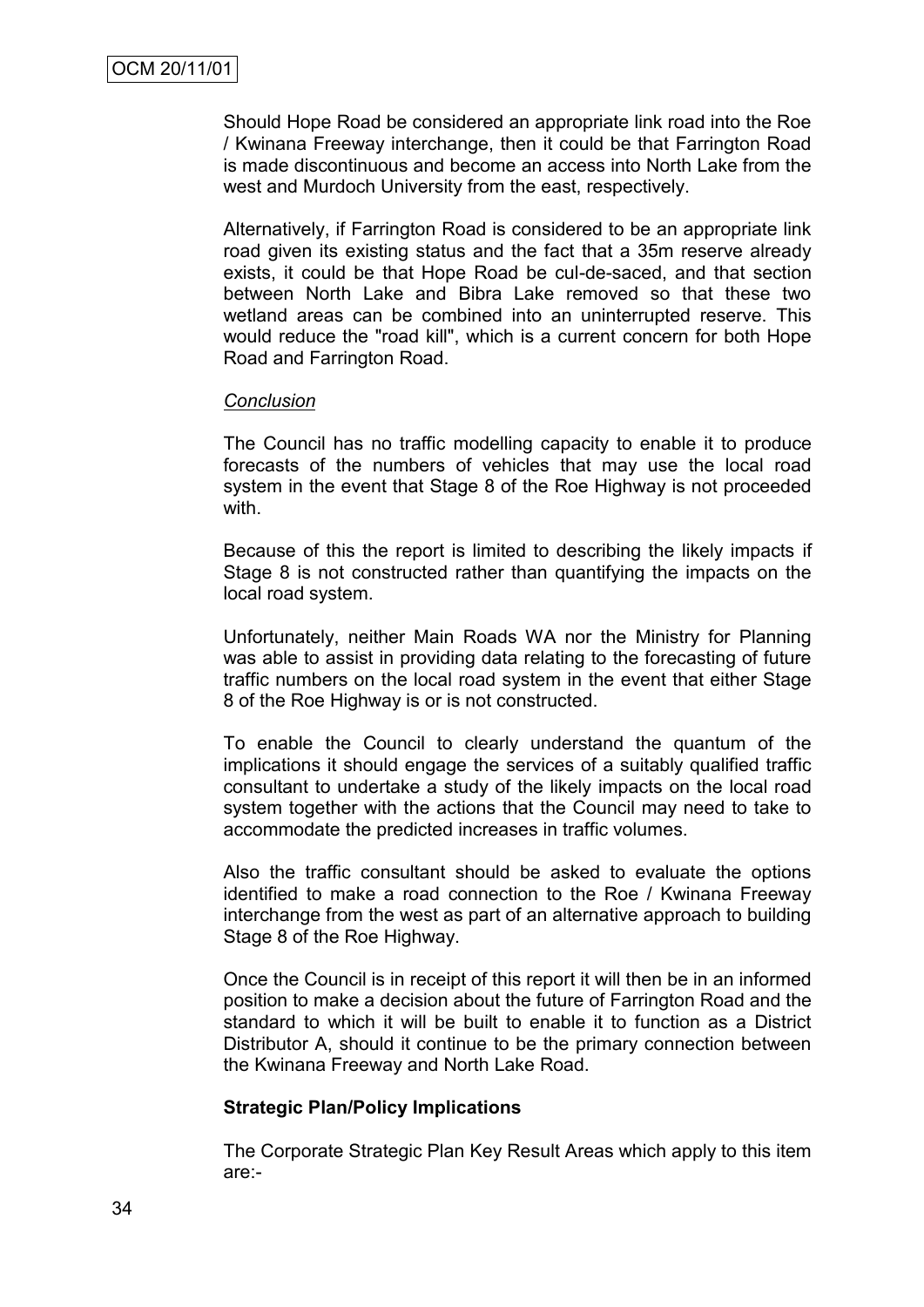- 2. Planning Your City
	- *"To ensure that the planning of the City is based on an approach which has the potential to achieve high levels of convenience for its citizens."*
- 3. Conserving and Improving Your Environment
	- *"To ensure that the development of the district is undertaken in such a way that the balance between the natural and human environment is maintained."*
- 5. Maintaining Your Community Facilities
	- *"To construct and maintain roads, which are the responsibility of the Council, in accordance with recognised standards, and are convenient and safe for use by vehicles, cyclists and pedestrians."*

### **Budget/Financial Implications**

There is approximately \$11,000 available for the Study in the Town Planning Studies account and if there is a shortfall other funds will be taken from the Chief Executive Officer's Consultancy account.

### **Implications of Section 3.18(3) Local Government Act, 1995**

Nil.

### **14.4 (Ocm1\_11\_2001) - COUNCIL REPRESENTATION - THOMSONS LAKE REGIONAL CENTRE STEERING COMMITTEE (9629) (AJB)**

#### **RECOMMENDATION** That Council:

- (1) request agreement from the Department for Planning and Infrastructure for an Elected Member to attend meetings of the Thomsons Lake Regional Centre Steering Committee; and
- (2) subject to the agreement of the Department for Planning and Infrastructure, that Elected Member be nominated as Council's representative on the Thomsons Lake Regional Centre Steering Committee with Elected Member deputy.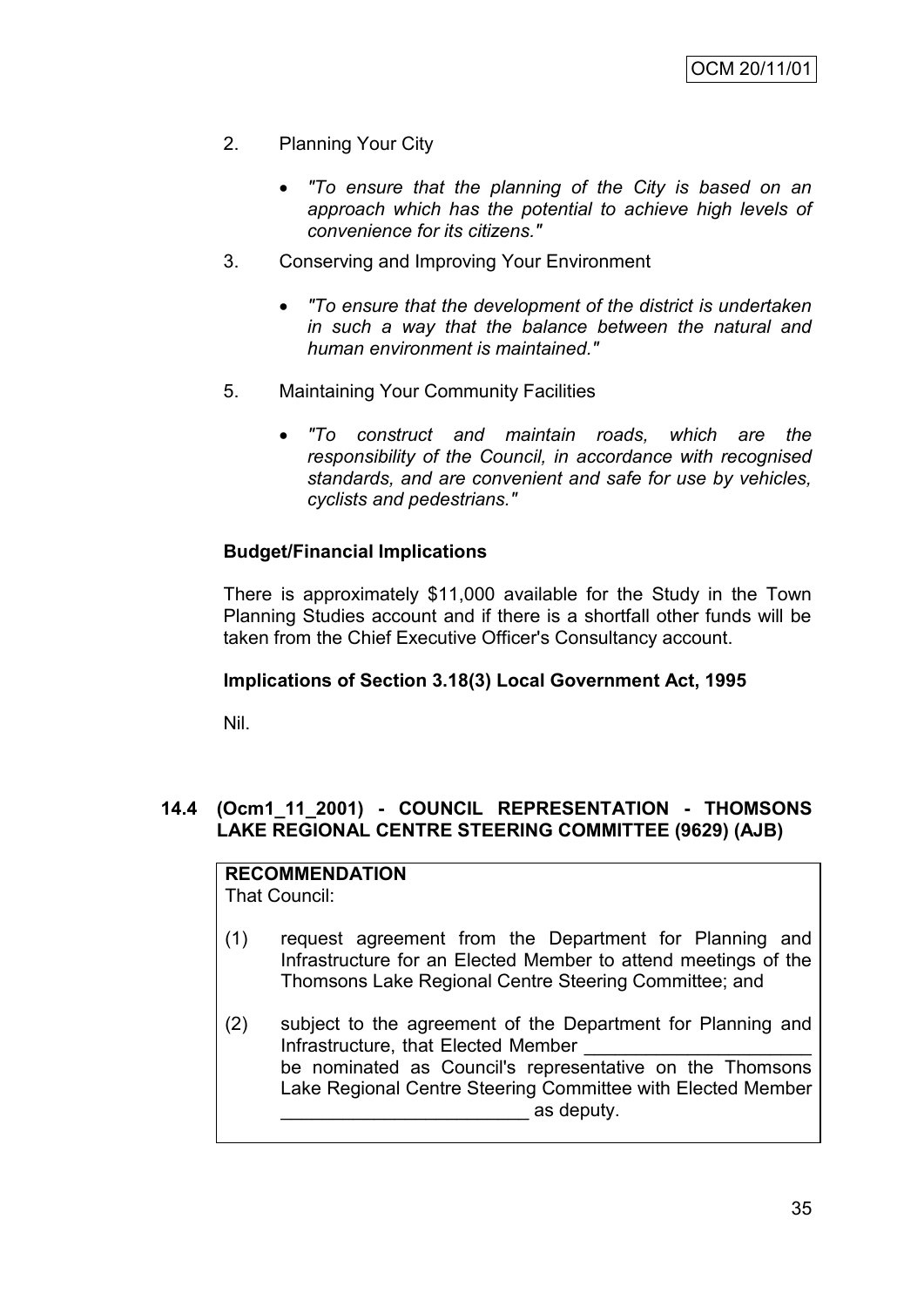### **COUNCIL DECISION**

### **Background**

At its meeting on 1 September 1997 the Western Australian Planning Commission endorsed a proposal to establish a Steering Committee to guide the planning, evaluation and implementation of a Masterplan for the Thomsons Lake Regional Centre project. (Cockburn Central)

Specifically the terms of reference for the Steering Committee are as follows:

- 1. To establish a Masterplan for the Thomsons Lake Regional Centre;
- 2. To evaluate the Masterplan for the Thomsons Lake Regional Centre;
- 3. To determine appropriate strategies for implementation of the Masterplan for the Thomsons Lake Regional Centre;
- 4. To consult with stakeholders and landowners in respect to the above; and
- 5. To recommend appropriate action to Government in respect to the above.

The Steering Committee which is chaired by the Department for Planning and Infrastructure comprises representation from Landcorp, City of Cockburn and Department of Transport and other State Agencies as appropriate from time to time.

### **Submission**

Deputy Mayor Graham in discussion has expressed the view that given the strategic importance of this project, Council should have Elected Member representation at the Thomsons Lake Regional Centre Steering Committee meetings in addition to the two current staff members.

### **Report**

Since its inception in October 1997, Council has been represented on the Thomsons Lake Regional Centre Steering Committee by the Chief Executive Officer Mr Rod Brown and the Manager for Planning Services Mr Allen Blood.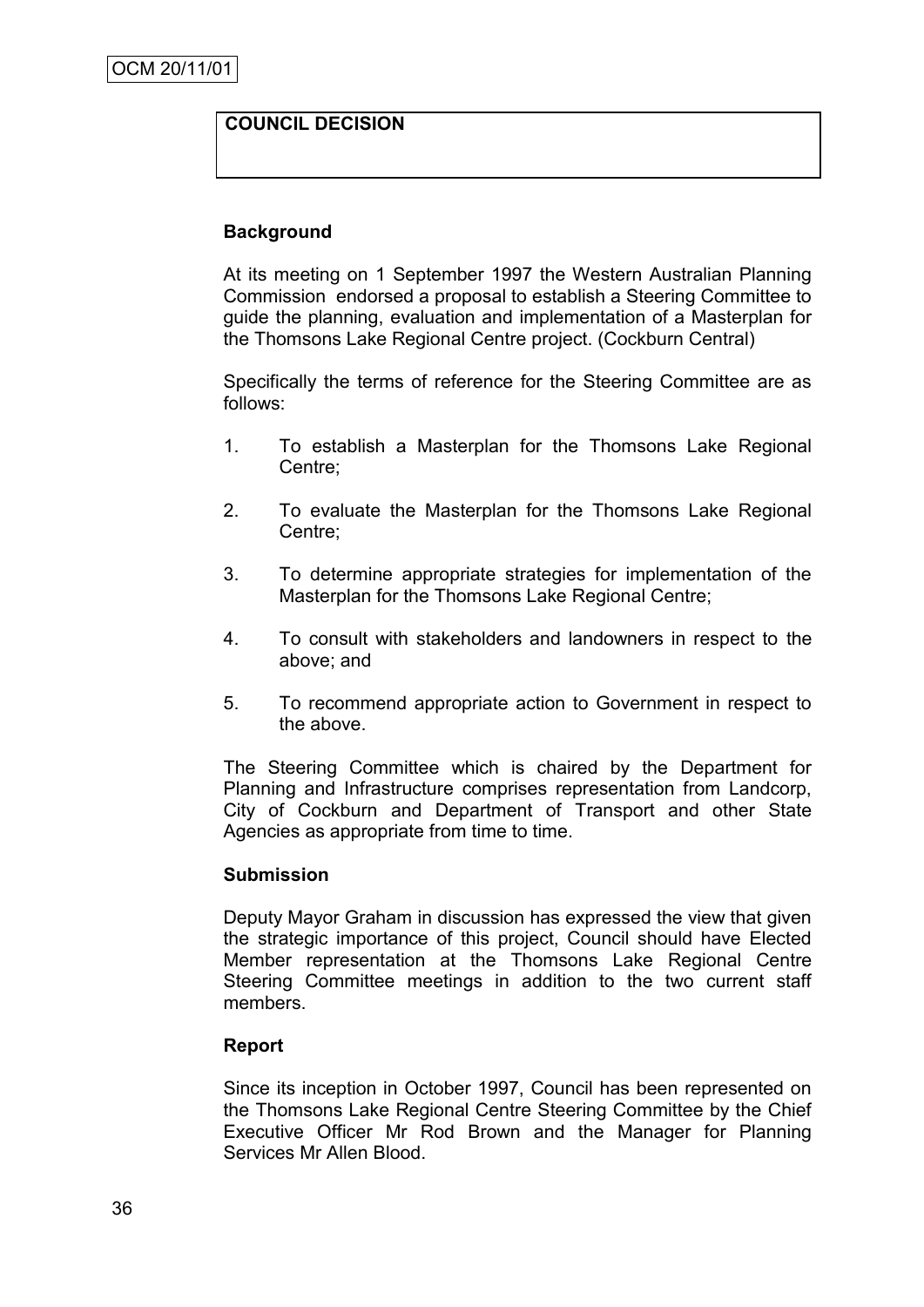The terms of reference for the Committee and its composition are set out in the Background section of this report. The function of the Committee is primarily to co-ordinate planning of the Regional Centre and report to the Department for Planning and Infrastructure and ultimately Cabinet.

The Committee generally meets once a month on an as needed basis with meetings held on Thursday mornings at the Department for Planning and Infrastructure.

The Council has an active role in the project with Elected Members being regularly briefed by the Steering Committee and project team at key times in the process and officer reports to Council where decisions are required.

Over the next 12-18 months the Steering Committee will be primarily involved with planning procedures including community and stakeholder consultation, the amendment to the MRS and Council's District Planning Scheme and processing of a Structure Plan.

Given the strategic importance and significance of the project to the City of Cockburn and the activities currently being undertaken, it is considered that there would be the following benefits in having an Elected Member attend Steering Committee meetings:

direct Council involvement in the project,

- provide an effective reporting and liaison conduit between the Steering Committee, officers and the Council,
- guidance as to likely Council views on issues,
- provide timely advice.

As in the past, Elected Members would still receive regular briefings from the Steering Committee and the consultant team throughout the process and be responsible for decisions such as on zonings, Structure Plans etc.

The nomination of an Elected Member to attend the Steering Committee meetings is supported. This will need to be agreed by all members of the Steering Committee. Formal agreement to the proposal would be sought through the Department for Planning and Infrastructure.

### **Strategic Plan/Policy Implications**

N/A

### **Budget/Financial Implications**

N/A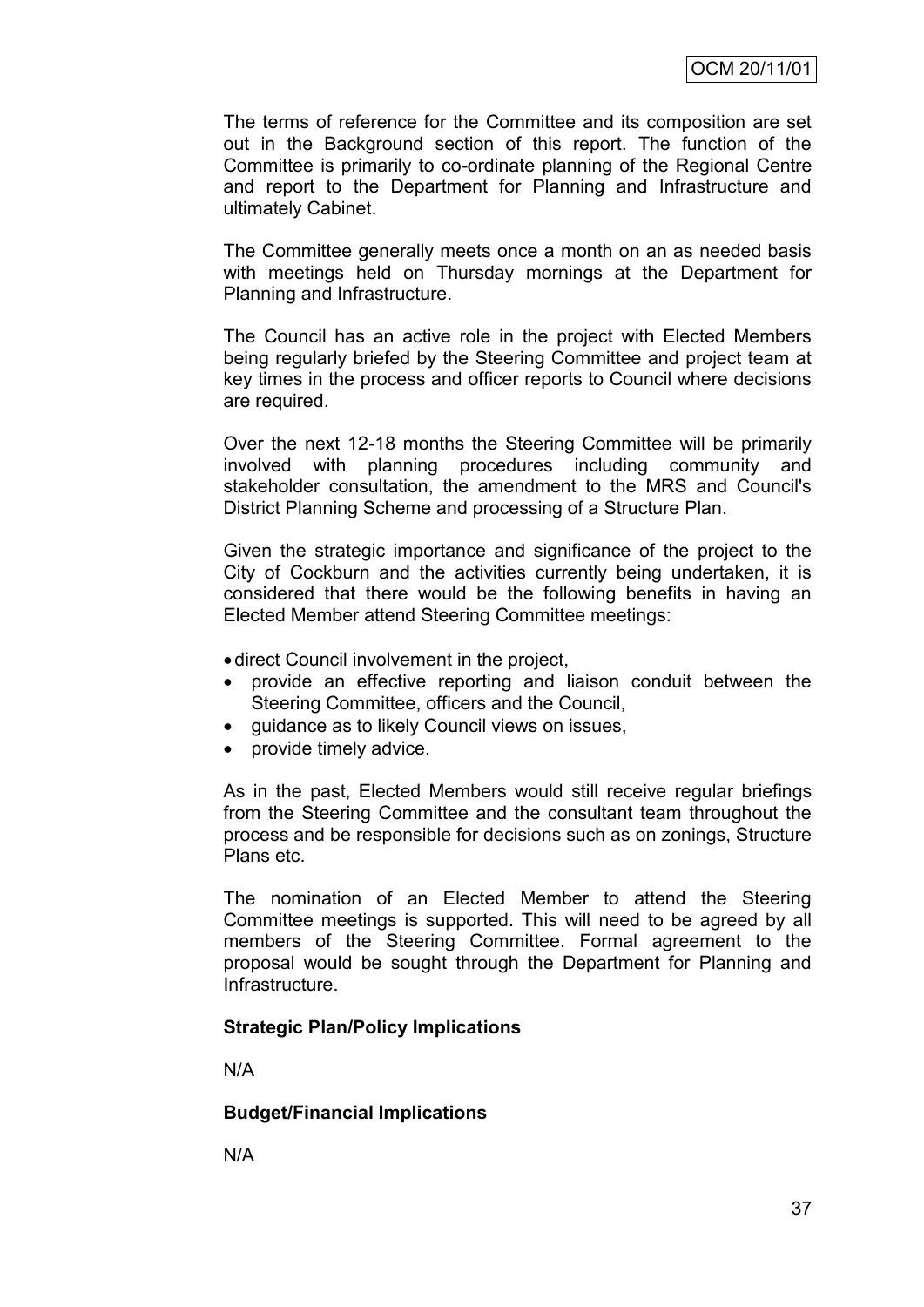### **Implications of Section 3.18(3) Local Government Act, 1995**

Nil.

### **14.5 (Ocm1\_11\_2001) - PUBLIC OPEN SPACE CREDIT CALCULATIONS - POLICY APD28 (9802) (9003) (SMH) (ATTACH)**

#### **RECOMMENDATION** That Council:

- (1) receive the report;
- (2) adopt the Amended Public Open Space Credit Calculations Policy APD28, as attached to the Agenda, and include it in the Council's Policy Manual; and
- (3) advise the following of the Council's decision:-
	- 1. The Urban Development Institute of Australia (WA) Division;
	- 2. The Water and Rivers Commission;
	- 3. The Department of Environmental Protection;
	- 4. the Department for Planning and Infrastructure.

## **COUNCIL DECISION**

### **Background**

The Council considered and adopted the Public Open Space Credit Calculations Policy at its Meeting held on 15 May 2001.

The Policy was prepared in response to a particular subdivision issue that arose in Banjup. The Policy was deemed necessary to provide a consistent approach to the issue of including wetlands, sumplands and damplands in public open space areas.

### **Submission**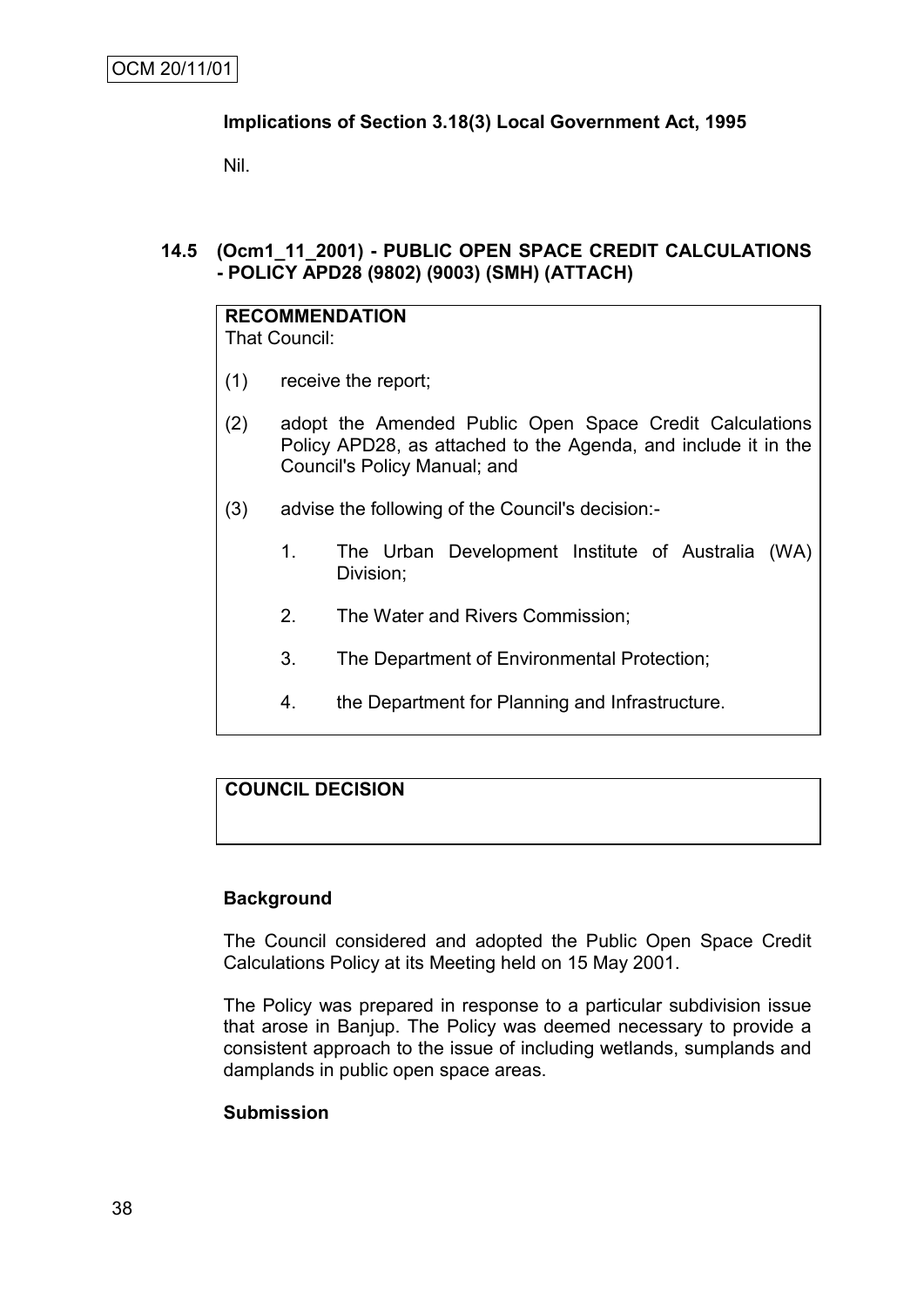On 24 September 2001, the Urban Development Institute wrote to Council expressing concern about the Council's Policy, stating in the summary:-

*"The City of Cockburn's policy does not support any reduction in the standard 10% POS provision unless all elements of LN are complied with. However, even the WAPC conventional POS policy (DC 2.3) allows for a reduction to 8% provided that the POS is developed accordingly.*

*Further, Cockburn's policy seeks to provide different criteria to a range of similar circumstances, such as lakes, other wetlands and artificial wetlands.*

*It seems that the City of Cockburn's policy is confusing and in fact may be referring to 50% credits for water body areas rather than in the context of total subdivision or structure plan areas. The noted intention is to reflect R5 of LN Element 4, however, the wording (which now forms part of an adopted policy) is confusing and inaccurate.*

*City of Cockburn's policy is also inconsistent with the state policy in providing credits for only 1 in 100 year drainage areas rather than the conventional 1 in 10 event criteria.*

*Unfortunately this wording now forms the basis of decisions being made by the City. Had the policy been referred for public comment prior to its adoption, this confusion may have been avoided."*

The Director of Planning & Development responded to the UDIA on 22 October 2001, and discussed each of the points raised by the Institute. A copy is attached.

It is important to note that the UDIA advice resulted from a recently completed review of existing State and a selection of local government policies relating to public open space.

### **Report**

A copy of the amended Policy is attached to the Agenda. The changes are in bold type.

The changes are minor, but reflect the concerns of the UDIA.

The most significant changes to the Policy are:-

from

 "Unless all of the requirements of the Liveable Neighbourhoods have been …"

to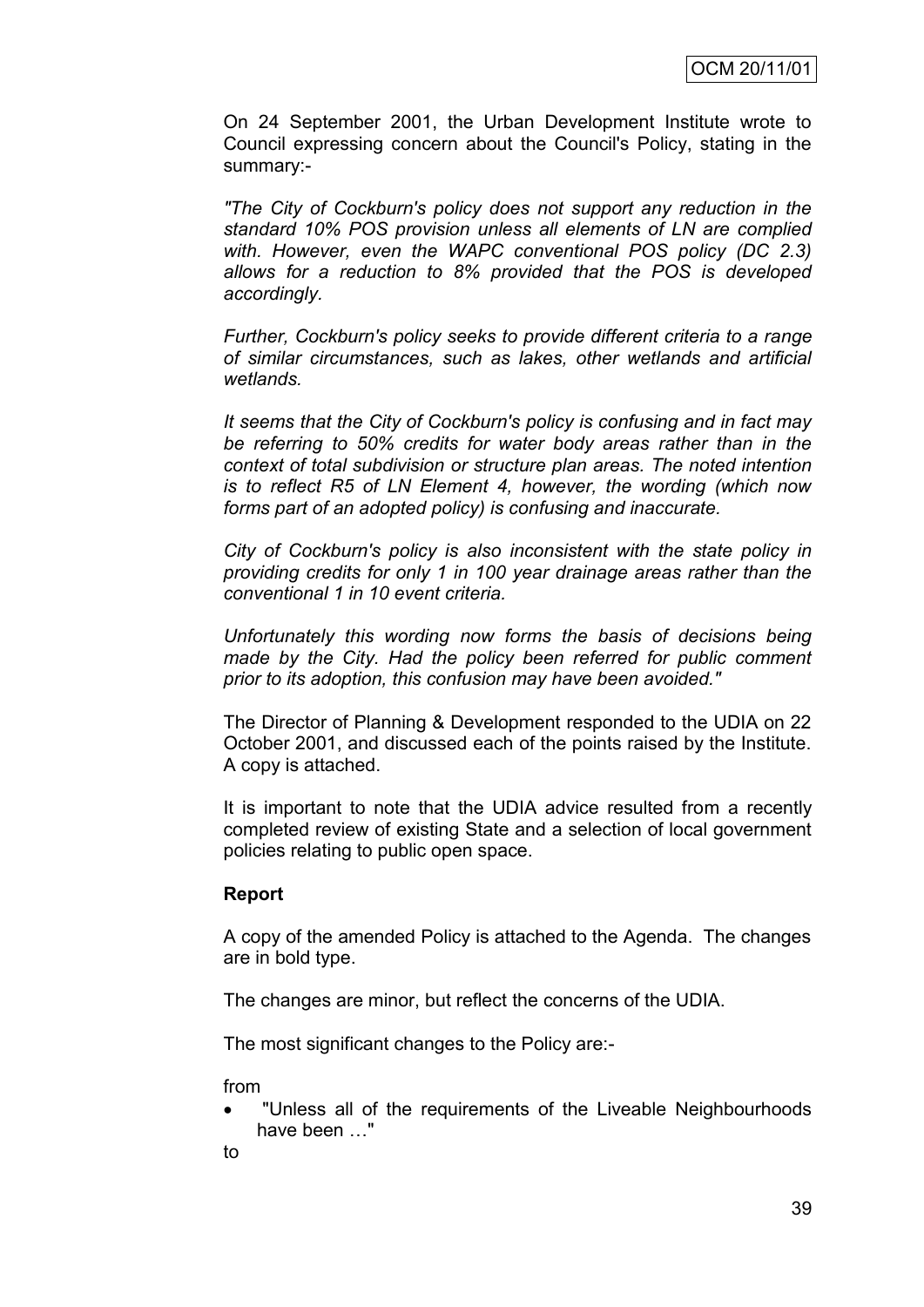"Unless all of the requirements **set out in Element 4 - R4 of** Liveable Neighbourhoods have been …"

from

 " it may be credited with a maximum of 50% of the total public open space contribution for the subdivision, but in any event the credit is not to exceed 20% of the total public open space area to be setaside under the plan of subdivision or the structure plan (Element 4 - R5)."

to typically,

 " **the area of the wetland may attract a public open space credit of up to 50%, but the total area of any credit given** shall not exceed 20% of the total public open space area to be set aside under **an approved** plan of subdivision or **an adopted** structure plan, **of which the wetland forms part** (Element 4 - R5)."

The intent of the Policy has been retained.

It is not considered necessary to make any other changes to the Policy at this stage.

Advice from the Department for Planning and Infrastructure, indicates that the State Policy may be reviewed together with the Liveable Neighbourhoods Community Design Code given that the trial period for the Codes has concluded.

Once these policies have been reviewed, further adjustments to the Council Policy may be required.

### **Strategic Plan/Policy Implications**

The Corporate Strategic Plan Key Result Areas which apply to this item are:-

- 2. Planning Your City
	- *"To ensure that the planning of the City is based on an approach which has the potential to achieve high levels of convenience for its citizens."*
- 3. Conserving and Improving Your Environment
	- *"To conserve the quality, extent and uniqueness of the natural environment that exists within the district."*
	- *"To ensure that the development of the district is undertaken in such a way that the balance between the natural and human environment is maintained."*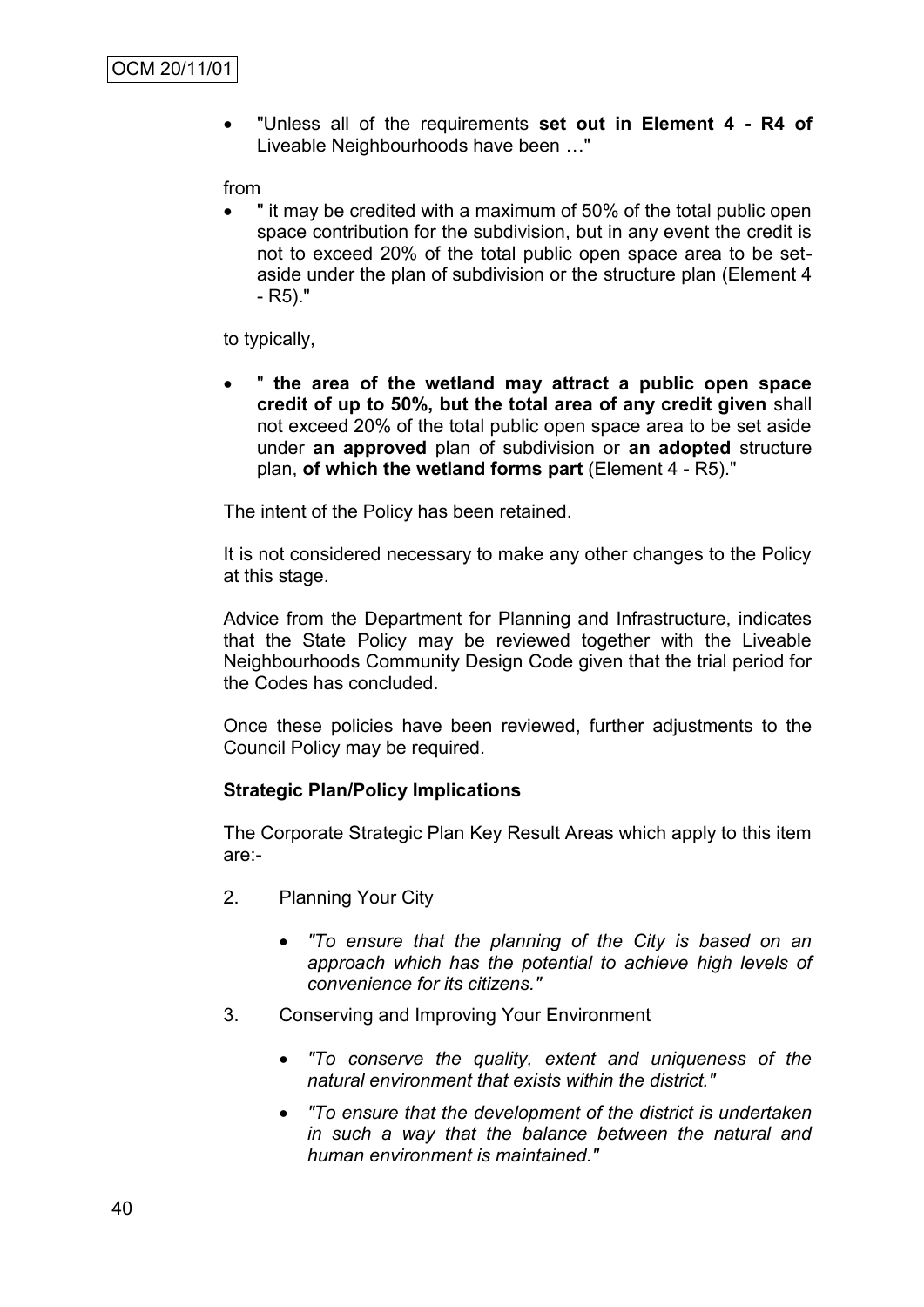- 4. Facilitating the needs of Your Community
	- *"To determine by best practice, the most appropriate range of sporting facilities and natural recreation areas to be provided within the district to meet the needs of all age groups within the community."*
- 5. Maintaining Your Community Facilities
	- *"To construct and maintain parks which are owned or vested in the Council, in accordance with recognised standards and are convenient and safe for public use."*

### **Budget/Financial Implications**

N/A

### **Implications of Section 3.18(3) Local Government Act, 1995**

Nil.

### **14.6 (Ocm1\_11\_2001) - PEDESTRIAN ACCESS WAY CLOSURES POLICY APD21 (SMH) (9003) (ATTACH)**

**RECOMMENDATION** That Council:

- (1) receive the recommendation; and
- (2) delete the existing Pedestrian Access Way Closures Policy APD21 and replace it with the amended Policy attached to the Agenda.

## **COUNCIL DECISION**

### **Background**

In June 1997, the Policy was first adopted.

In June 2001, the Policy was re-adopted as part of a revised format of the Council's Policy Manual.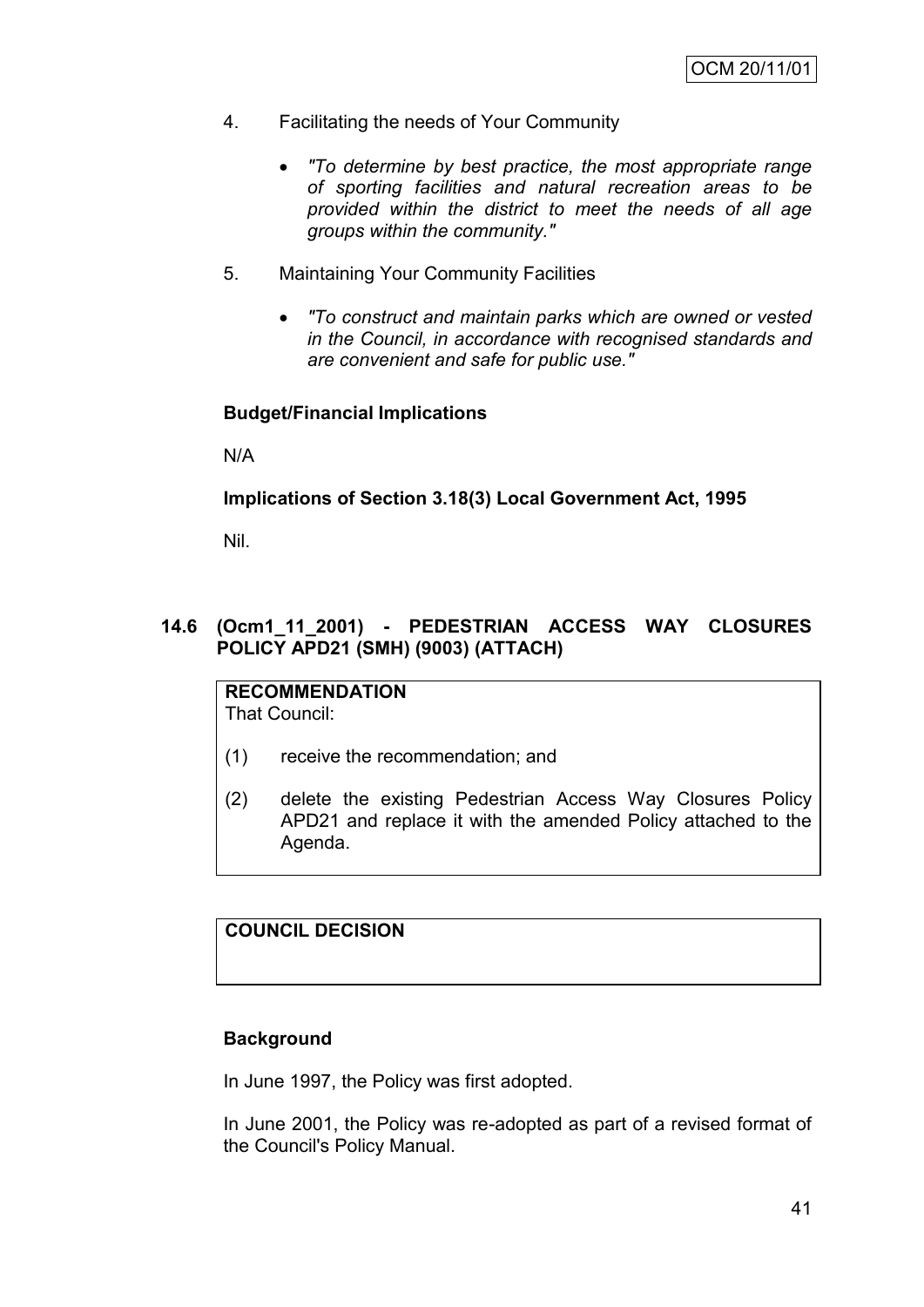## **Submission**

N/A

### **Report**

It has come to the attention of the Council's Planning Service, that the Policy that was incorporated into the revised Policy Manual in June 2001, for some reason did not include the last 4 pages.

To rectify the situation, it is necessary to re-adopt the Policy.

A copy of the revised Policy is attached to the Agenda, and the additional provisions are identified by bold type.

The Policy has continued to be used as the basis for evaluating submissions to the Council to close pedestrian access ways within the district.

The Policy is relevant and effective.

### **Strategic Plan/Policy Implications**

The Corporate Strategic Plan Key Result Areas which apply to this item are:-

- 2. Planning Your City
	- *"To ensure that the development will enhance the levels of amenity currently enjoyed by the community."*

### **Budget/Financial Implications**

N/A

**Implications of Section 3.18(3) Local Government Act, 1995**

Nil.

## **14.7 (Ocm1\_11\_2001) - MURDOCH UNIVERSITY MASTER PLAN (9806) (SMH)**

| <b>RECOMMENDATION</b> |
|-----------------------|
| <b>That Council:</b>  |

(1) receive the report;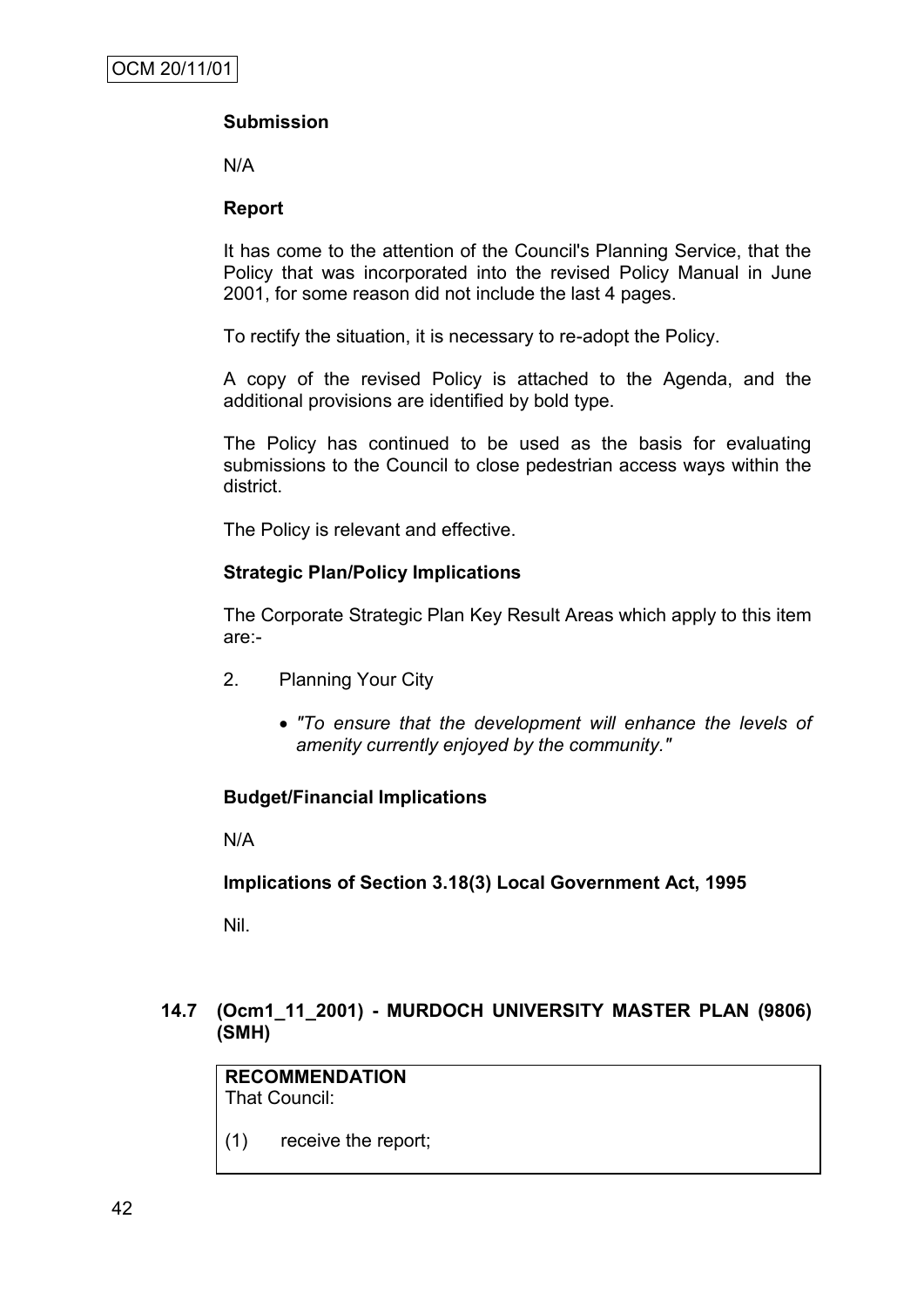- (2) confirm its view that all land use and development proposals within a local government district should be subject to the same statutory requirements and obligations regardless of whether the land owner or applicant is a private person or public authority;
- (3) advise the City of Melville that based on (2) above, the City of Cockburn would support the Murdoch University Campus being reclassified from a reserve to a zone so that it may be subject to the provisions of both the local government schemes and the Metropolitan Region Scheme applying to the land; and
- (4) also advise the City of Melville that:-
	- 1. of the implementation choices outlined in Section 13 of the "Murdoch University - Master Planning Report - the Millenium Plan - 2000 and Beyond", published in August 2000, that the Council believes that the Development Authority Model is the preferred approach should the University Campus remain as a Public Reserve - University, under the Metropolitan Region Scheme;
	- 2. in the event that the land is zoned Urban under the Metropolitan Region Scheme and becomes classified under the City of Melville's local scheme, then it would be appropriate that the development of the University Campus be undertaken in accordance with an adopted Structure Plan, where applications for subdivision and development are made through both the local government and the Western Australian Planning Commission, as appropriate.

## **COUNCIL DECISION**

## **Background**

Council at its meeting held on the 19 June 2001 resolved in respect to the Murdoch University Master Plan, that Council:-

- *"(1) receive the report;*
- *(2) advise the Office of Facilities Management at the Murdoch University that it:-*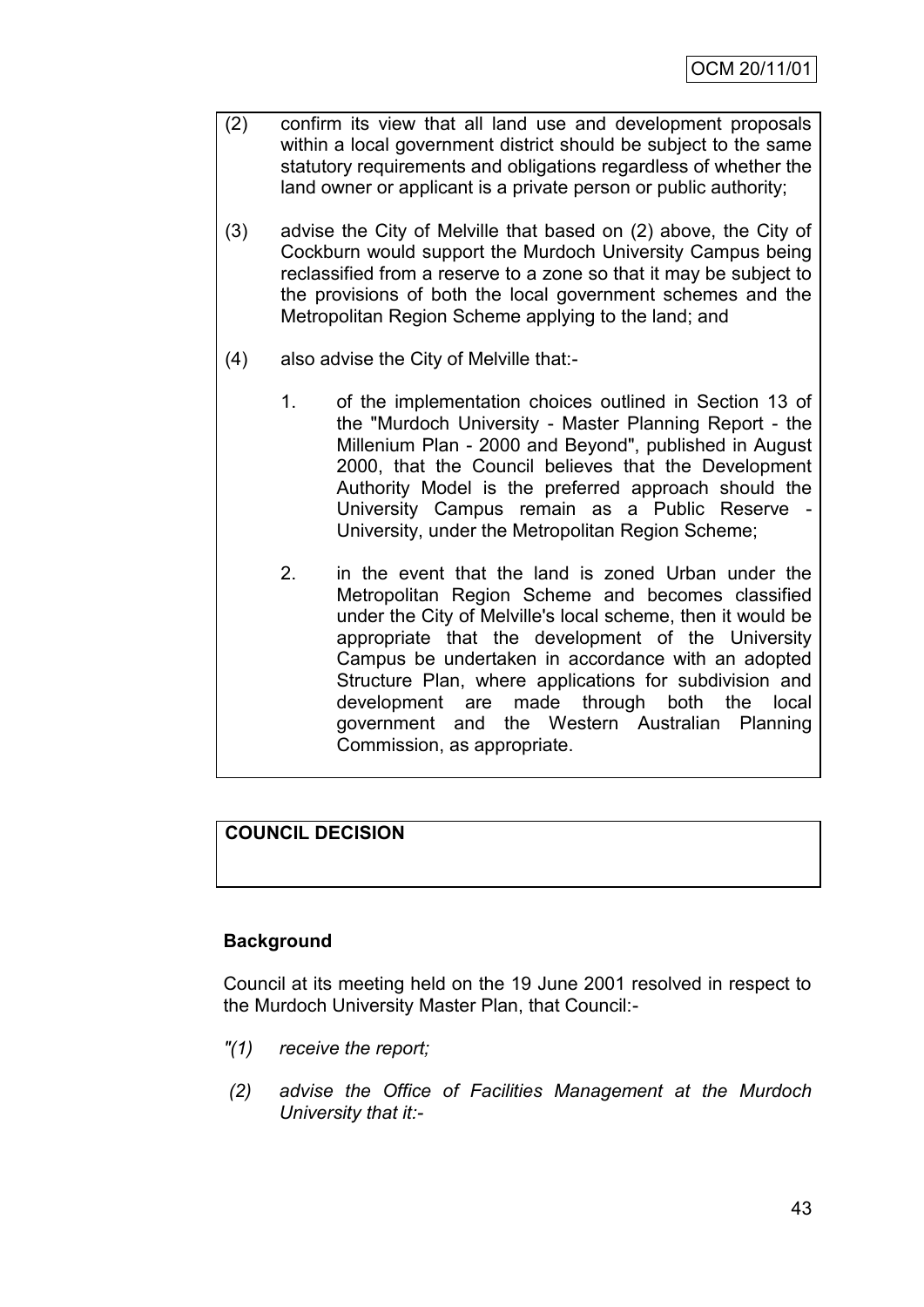- *1. supports the Masterplan - "The Millenium Plan 2000 and Beyond" subject to the suggestions contained in the report;*
- *2. believes that because of the size and scope of the project that it be undertaken by a Development Authority established for the purpose of planning, designing, constructing and managing the implementation of the Masterplan;*
- *(3) advise the City of Melville of the Council's decision accordingly."*

#### **Submission**

The Chief Executive Officer of the City of Melville was concerned about the Council decision in respect to item (2) 2. of the recommendation which promotes the establishment of a Development Authority to implement the Master Plan proposals.

In a letter dated 9 October 2001, the City of Melville says:-

### *"MURDOCH UNIVERSITY MASTER PLAN*

*I was most surprised by the City of Cockburn's reply to the Murdoch Master Plan where it suggested that a Development Authority be created to deal with the development of the Murdoch University land.*

*Development Authorities are notorious for undermining the autonomy of Local Government to the point where elected representation is removed from the approval process and thereby the direct link of residents to Councillors.*

*Should this occur, a serious risk exists whereby due planning process, democratic principles and equity will be subverted by a development authority. As the City of Cockburn's jurisdiction over the subject land is minor in relation to the City of Melville, I trust that you may see the issue from our point of view and how the development can have serious impacts on the City of Melville if the City of Melville is not the approving authority and due process is not followed.*

*I note your comments of 8 October 2001 and advise further that:*

*(i) the land is currently reserved under the Metropolitan Region Scheme, however, this is to be changed to urban in the MRS and University Precinct in Community Planning Scheme No. 5. Furthermore, the university operates under an act of Parliament and Trust Deed whereby the development proposed would not be a public work as predominantly it would not be university buildings but retail, commercial, office and residential uses not associated with educational activities.*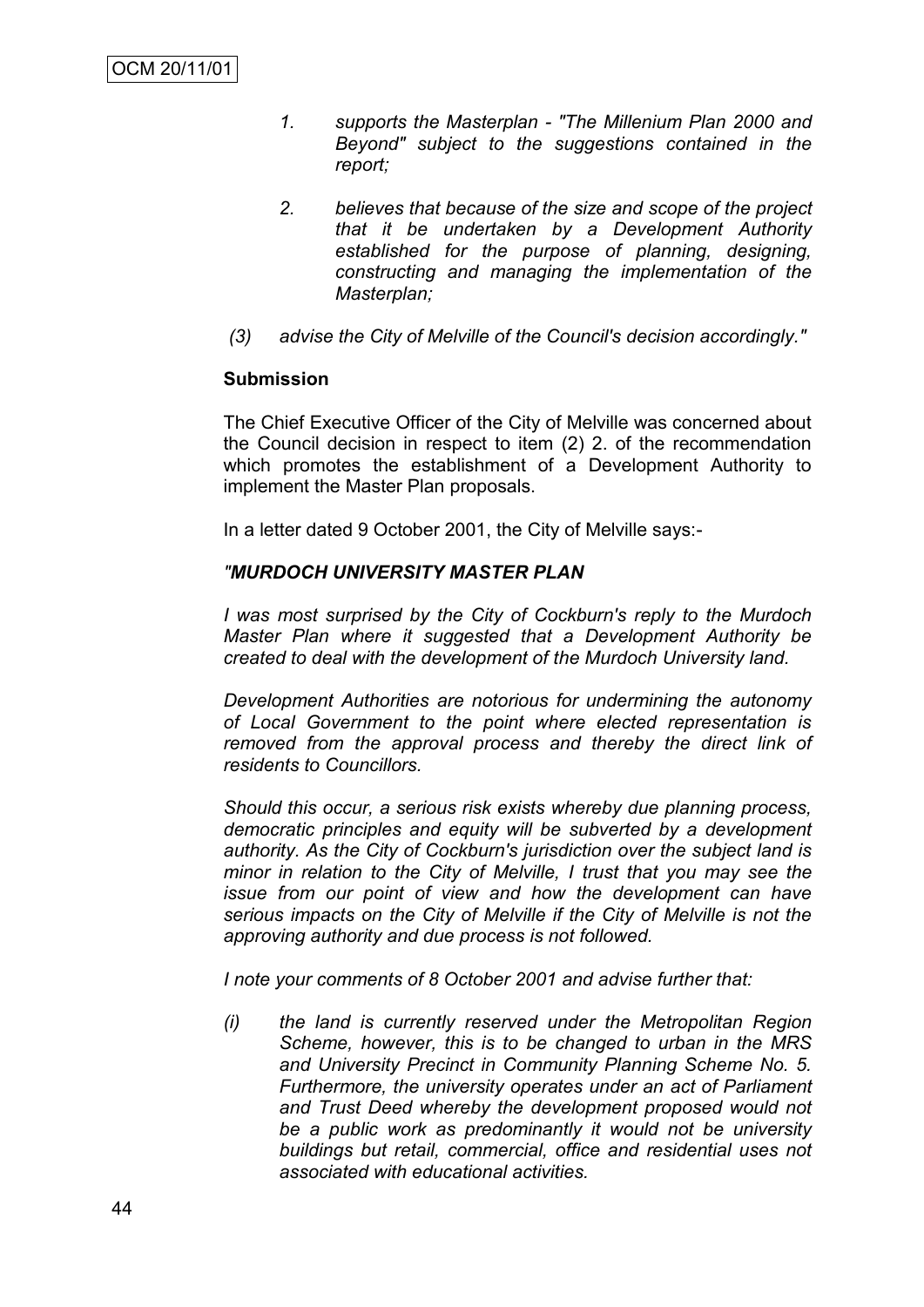*(ii) the City of Melville is actively working to overcome the anomaly of the university land being in two local authorities particularly as no cadastral boundary or demarcation of any type exists suggesting a practical delineation of land justifying separate administration."*

### **Report**

In Section 13 - "Implementation" of the Master Plan Report three models for implementation are briefly discussed, as follows:-

*" Scope for the University to promote the future planning approval and development, under the Metropolitan Region Scheme, to be assessed under a more novel statutory process. Three models were discussed viz:*

*Model 1 - Statutory development authority similar to the East Perth Redevelopment Authority, Subiaco Redevelopment Authority or the Midland Redevelopment Authority;*

*Model 2 - Murdoch University Development Steering Committee comprising University representatives, a commissioner of the Western Australian Planning Commission and Councillors of the City of Melville;*

*Model 3 - Special arrangements with Government - possibly at both State and Federal levels."*

These options evolved from discussions between Murdoch University and the Ministry for Planning.

Of these implementation options, it appears from a local government perspective that Model 1, the Statutory Development Authority, is the most appropriate.

The reasons for this opinion were outlined in the previous report to Council, which stated:-

*"Given that the land is reserved, is in University ownership and likely to be deemed a public work, together with the fact that the land extends between two local governments, there may be merit in the Masterplan being implemented and managed by a Development Authority, with statutory powers.*

*A Development Authority would also be appropriate because of the large area of land involved, namely 220 ha and the fact that the development is likely to be undertaken over 30 years or more. A Development Authority can formally provide for representation and input from the local governments and other planning and development*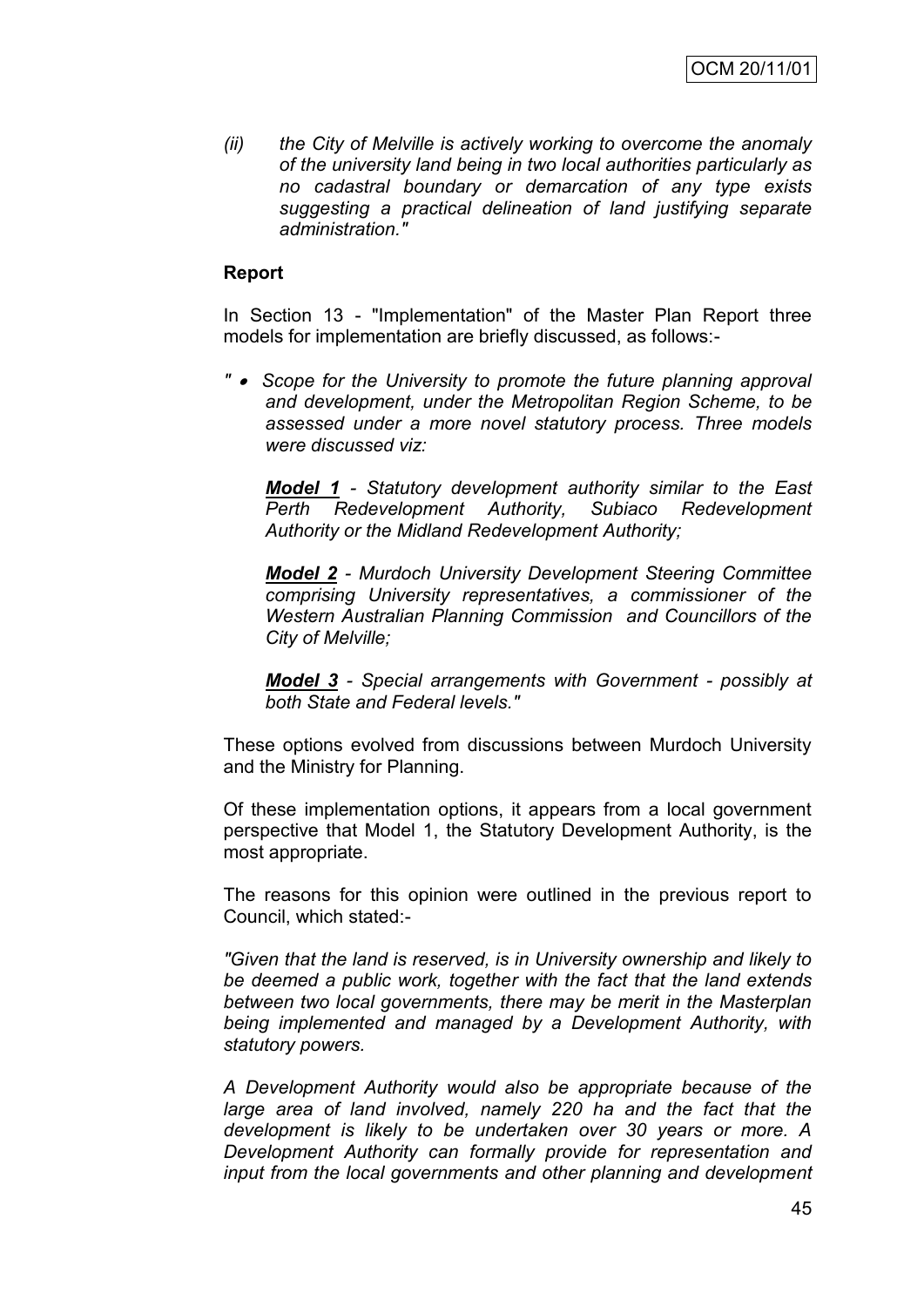*agencies. Re-developments through Development Authorities have been successful, in planning and development terms, in Joondalup, East Perth and Subiaco. An Authority has recently been established to re-develop the Midland Workshops. These could be good and appropriate models to follow."*

From a development "outcome" perspective, the development undertaken by the Joondalup Development Authority, the East Perth Re-Development Authority and the Subiaco Re-development Authority have been very successful, and have received national recognition.

Moreover, when given the implementation choices for the Fremantle-Rockingham Industrial Area Regional Strategy (FRIARS) the Council supported the establishment of a Development Authority. This, however, did not eventuate and this 900 ha industrial development is being implemented by Landcorp on behalf of the State. Under this arrangement the Council has no effective representation.

Based on other authorities such as East Perth and Subiaco, local government representation on the Authority is provided for under the Act. At least this provides certainty together with a recognised mandate.

Model 2, was based on a "Steering Committee", which may have no more power than to provide technical advice and recommendations to the State. In this case, no provision is made for representation from the City of Cockburn.

Model 3, excludes local government, and is too general to ascertain what is being contemplated.

While the land remains a region reserve, local government has no approving responsibilities, only the ability to make recommendations to the WAPC.

If the development of the campus is deemed to be a public work, then currently development only requires WAPC approval, however, it is understood that the State is seeking to amend the Act so that WAPC approval is no longer required.

Inquiries with the Department for Planning and Infrastructure, indicate that there is no certainty that the Murdoch University Campus will in total or in part be reclassified from a public purpose reserve to a zone under the MRS. This is one of a number of options being considered by the WAPC, to facilitate the Master Plan proposals. The City of Melville cannot rely on this. (Refer to point (i) of the letter 9 October). Murdoch University was unaware of this.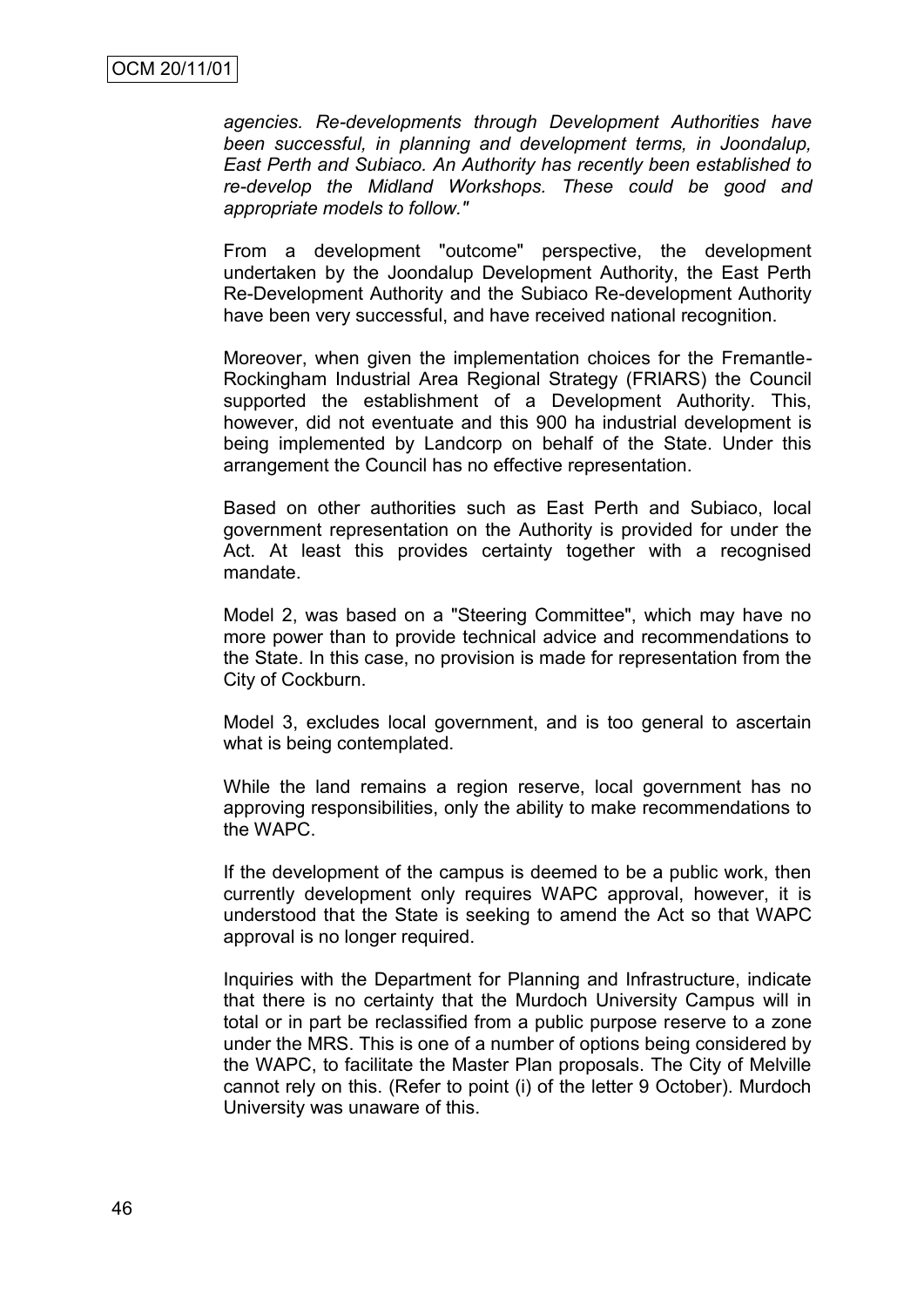While the Regional Reserve applies to the Murdoch University land under the MRS, then the City of Melville and Cockburn Schemes must be consistent.

This was the premise upon which the Council report was written.

The City of Cockburn, as with most local governments, believes that public authorities should be subject to the same statutory controls and procedural requirements under both the local schemes and the Metropolitan Region Scheme as applies to private land owners. Given this the Council would support the City of Melville's desire to have the campus reclassified from a reserve to a zone, so that the future development of the site may be subject to the provisions of the City of Melville and CockburnTown Planning Scheme.

Given the scale and the likely long period of time it may take to complete the master plan proposals, there may in fact be benefits to the University in being zoned rather than reserved, and also enable the public to have a better understanding of the future for the land.

Should the land be zoned under the MRS then an alternative scenario to a Development Authority may be possible, in respect to the subdivision and development approval process.

The City of Melville has approached the City of Cockburn to rationalise the district boundary along Farrington Road. This is currently under consideration.

Never-the-less, even if the boundary was to be relocated to place the Murdoch University Campus totally within one local government district or the other, it would be proper that both local governments continue to be involved in this project because its size and significance could impact on the planning, development and amenity of the adjoining municipalities.

### **Strategic Plan/Policy Implications**

The Corporate Strategic Plan Key Result Areas which apply to this item are:-

- 2. Planning Your City
	- *"To ensure that the planning of the City is based on an approach which has the potential to achieve high levels of convenience for its citizens."*
	- *"To ensure that the development will enhance the levels of amenity currently enjoyed by the community."*
	- *"To foster a sense of community within the district generally and neighbourhoods in particular."*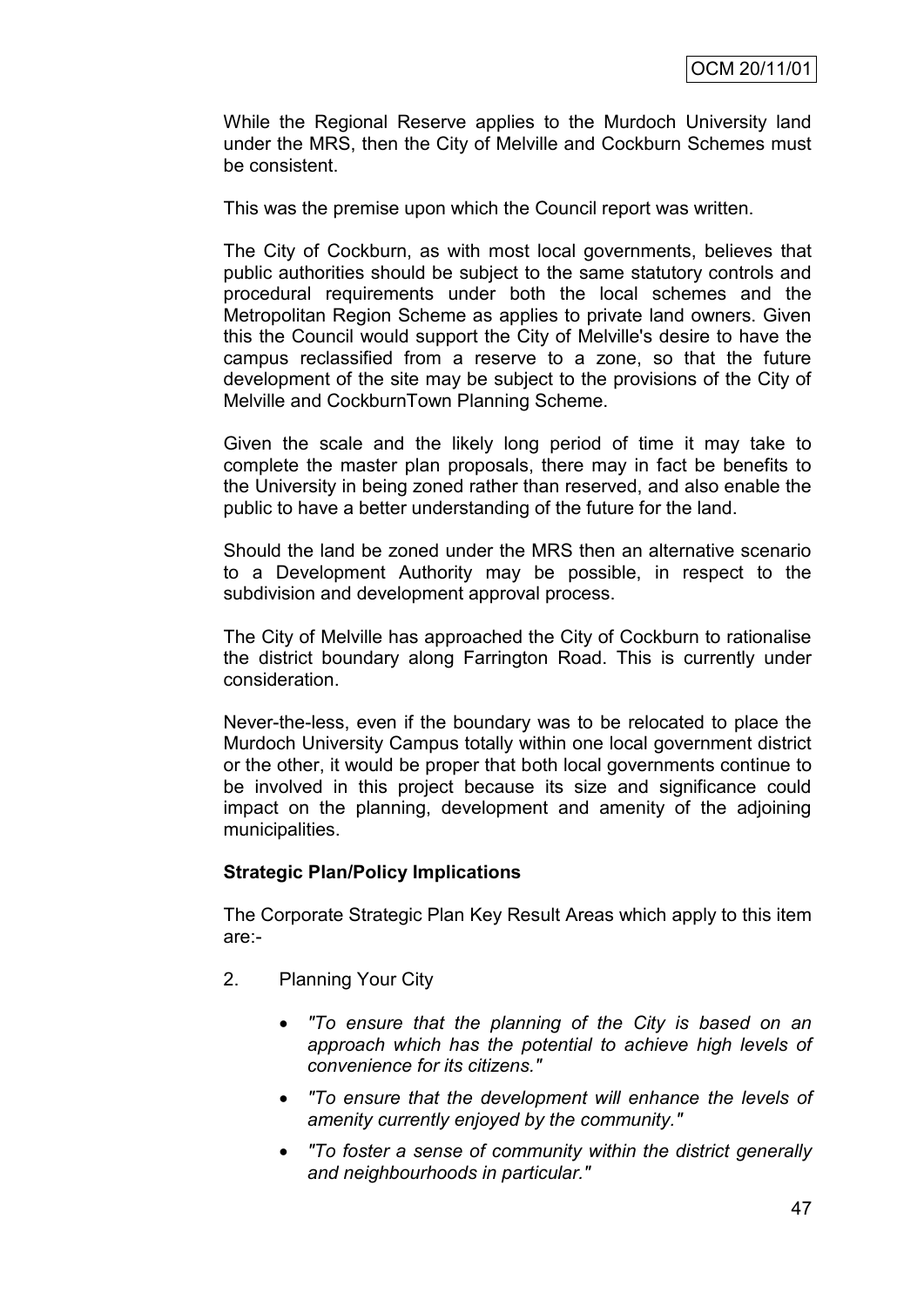- 3. Conserving and Improving Your Environment
	- *"To ensure that the development of the district is undertaken in such a way that the balance between the natural and human environment is maintained."*
- 4. Facilitating the needs of Your Community
	- *"To facilitate and provide an optimum range of community services."*

#### **Budget/Financial Implications**

N/A

**Implications of Section 3.18(3) Local Government Act, 1995**

Nil.

**14.8 (Ocm1\_11\_2001) - PROPOSED CONSULTING ROOM (CHIROPRACTOR) - LOT 28; 3 KING STREET, COOGEE - OWNER: RICHARD PETER ANGUS MAIN - APPLICANT: DR IAN MESSENGER & DR SHERRYLLE MESSENGER (3309487) (SC) (MAP 15.13) (ATTACH)**

#### **RECOMMENDATION** That Council:

(1) approve the proposed Consulting Room on Lot 28; 3 King Street, Coogee in accordance with the application dated 25/9/01 subject to the following conditions:

Standard Conditions

1. Standard conditions contained in Council Policy APD 17 as determined appropriate to this application by the delegated officer under clause 7.6 of Town Planning Scheme – District Zoning Scheme No. 2.

Special Conditions

- 1. A maximum of twelve (12) clients per day visiting the property on Monday, Tuesday, Wednesday and Friday only.
- 2. The applicant must ensure that there is at least a 15 minutes interval between clients.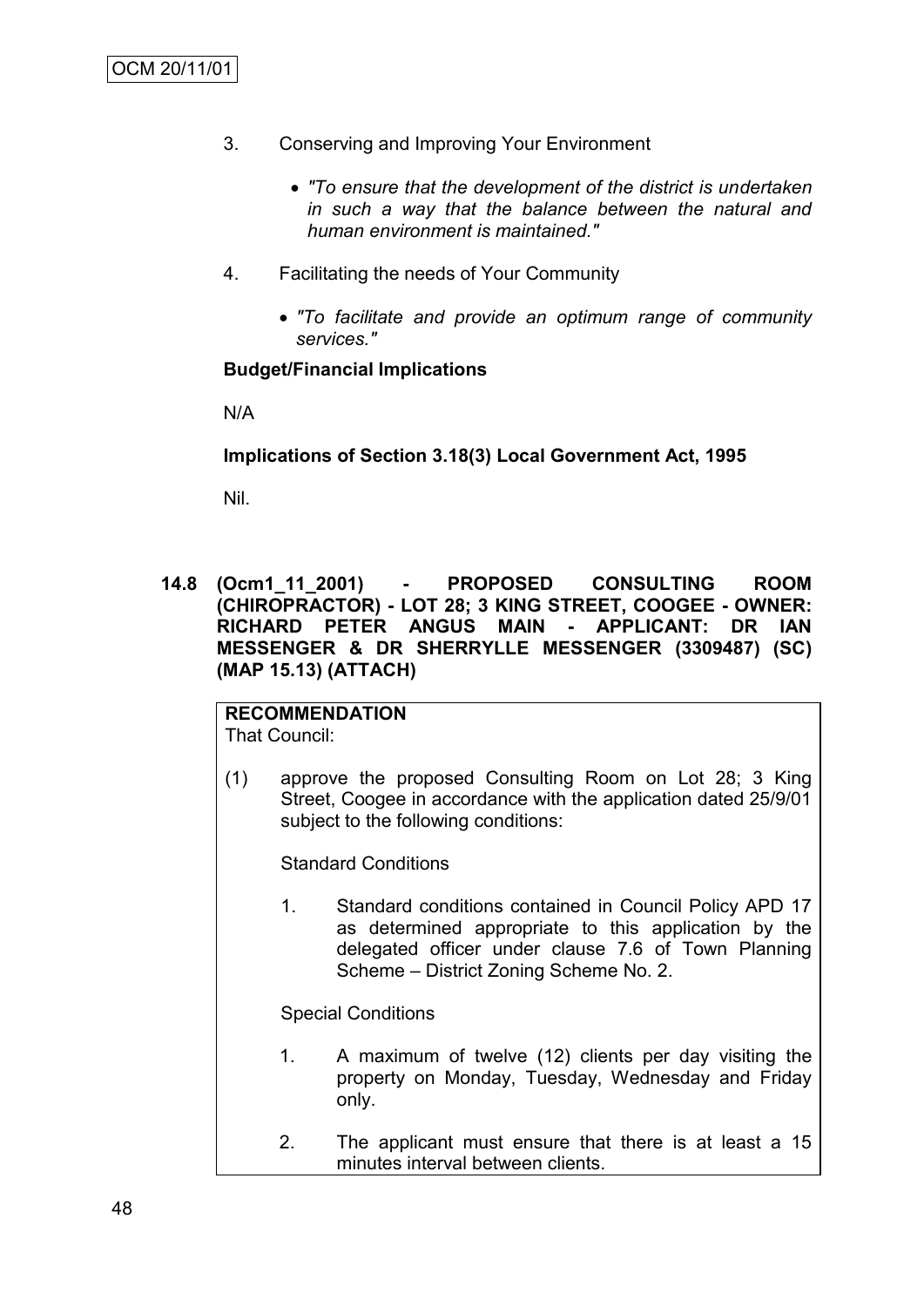3. All clients must park vehicles on the applicant"s driveway. At no time can clients park vehicles within King Street or Mills Street.

Footnote

- 1. If the number of clients exceeds twelve (12) per day, the applicant must relocate to a commercial premise.
- (2) issue an MRS Form 2 Notice of Approval; and
- (3) advise those who made a submission of Council"s decision accordingly.

## **COUNCIL DECISION**

### **Background**

| l ZONING:         | MRS:                 | Urban          |  |
|-------------------|----------------------|----------------|--|
|                   | DZS:                 | Residential 15 |  |
| LAND USE:         | House                |                |  |
| LOT SIZE:         | 911m <sup>2</sup>    |                |  |
| AREA:             | 35m <sup>2</sup>     |                |  |
| <b>USE CLASS:</b> | Consulting Room 'AA' |                |  |

The applicant originally lodged a Home Occupation application. However, the nature of the business is not in accordance with the definition of a Home Occupation pursuant to District Zoning Scheme No. 2 "(DZS 2)" (The Scheme), which states that a Home Occupation does not "…..occupy an area greater than twenty square metres….." and that it does not require clients to come to the dwelling. The number of clients coming to the property each day is greater than can be expected for a standard Home Occupation Application. The City advised the applicants to change the proposal from a Home Occupation to a Consulting Room. A Consulting Room is defined in DZS 2 as *"… a Building (other than a hospital or medical centre) used by no more than two practitioners who are registered medical practitioners or dentists, physiotherapists, chiropractors, and persons ordinarily associated with a practitioner, in the prevention investigation or treatment of physical or mental injuries or ailments, and the two practitioners may be of the one profession or any combination of professions or practices…..".* 

### **Submission**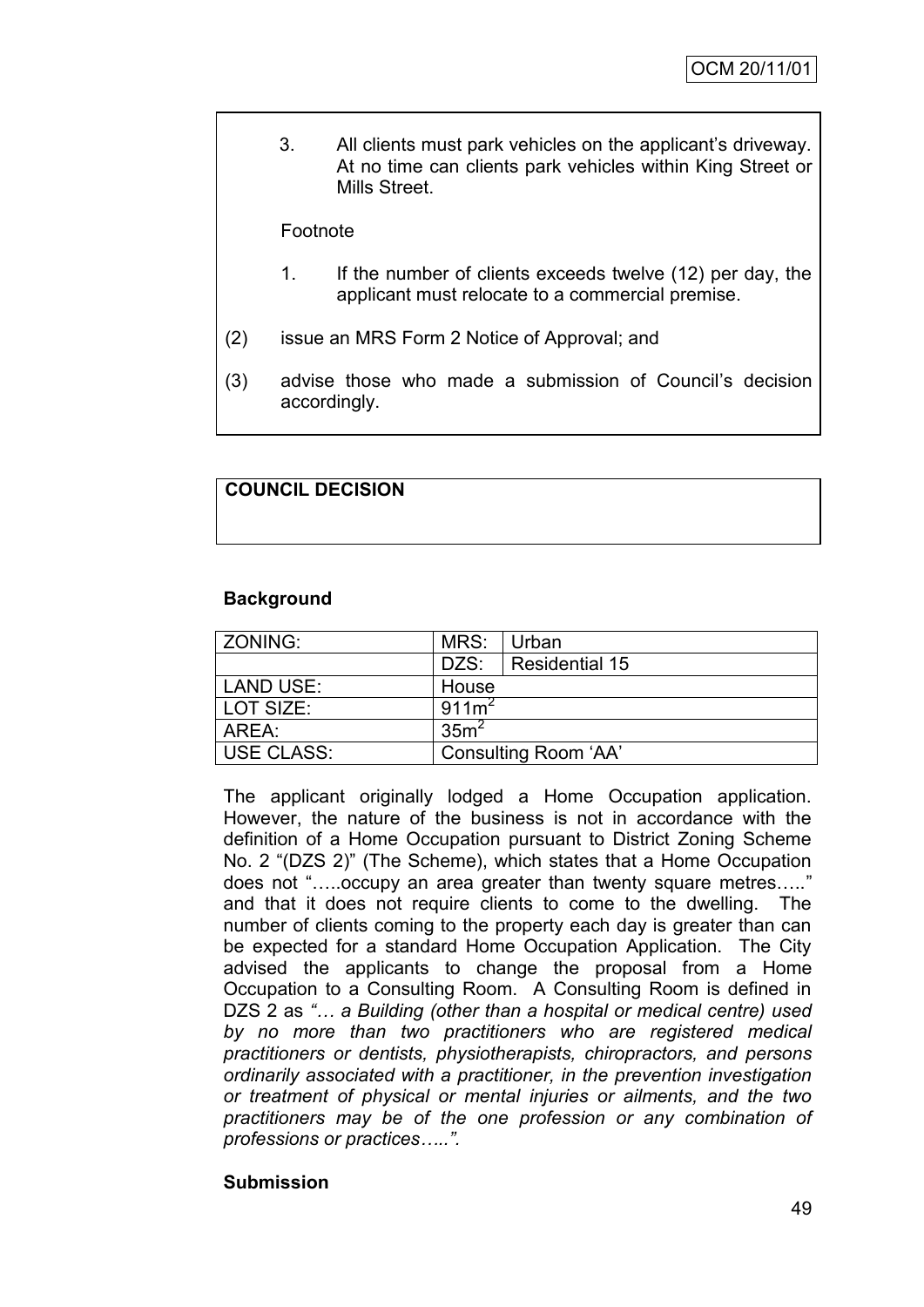The application is for a Chiropractic Consulting Room operated by a qualified chiropractor who intend on receiving up to ten to twenty clients per day on Monday, Wednesday and Friday between 9 – 12pm and 3-7pm and Tuesdays between 3:30 – 5:30pm.

### **Report**

The surrounding landowners were notified of the application in writing and given the opportunity to comment within a period of 21 days. At the close of the advertising period, 8 submissions were received of these submissions 7 submissions raised no objection and 1 submission of objection was received. (Please refer to agenda attachments) The submission expressed a concern with the number of clients that will be visiting the property per day and the expected increase in traffic flow for King Street. They were also concerned with the increased number of vehicles that may potentially back on to their driveway, which may create a noise nuisance.

To address the concerns of the submission, the applicant is prepared to reduce the number of clients per day from 20 to 12. The applicant also indicated that it would take a while to build up a steady client base. The maximum number of vehicles travelling on King Street (West of Hamilton Road) was 1877 vehicles per day (vpd) and the average was 1782 vpd. With an additional 10-12 vpd, the increase in traffic would be a small proportional increase.

The car parking requirements in DZS 2 for Consulting Rooms are five bays per consulting room or per practitioner to yield 10 bays in this instance. To have ten bays constructed and marked permanently for client"s parking in front of a residential dwelling would be both unsightly and inappropriate. To ensure an adequate supply of parking for clients the applicant has agreed to a 10 minutes interval between clients.

The proposed consulting room is supported given that the application if approved would maintain the residential appearance of the existing house and would not substantially impact on the amenity of the area in terms of traffic noise and parking. The applicants also have agreed that should their business expand beyond the terms of this approval that an alternative commercial premise would be used instead of their house.

#### **Strategic Plan/Policy Implications**

*"To ensure that the development will enhance the levels of amenity currently enjoyed by the Community."*

The Planning Policies which apply to this item are:-

APD17 Standard Development Conditions and Footnotes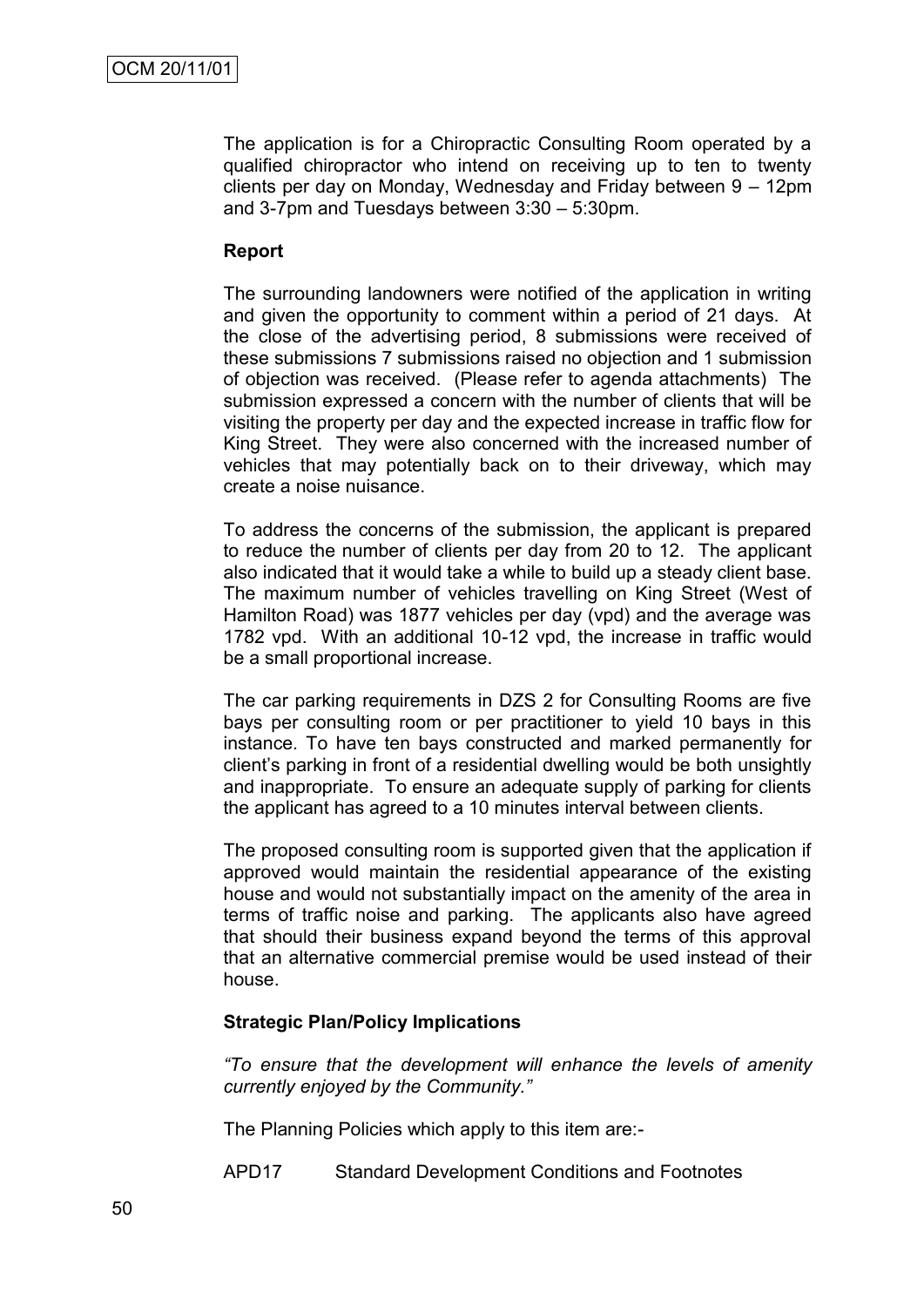### **Budget/Financial Implications**

N/A

**Implications of Section 3.18(3) Local Government Act, 1995**

Nil

### **14.9 (Ocm1\_11\_2001) - TOWN PLANNING SCHEME NO. 3 - MINISTER FOR PLANNING AND INFRASTRUCTURE FINAL MODIFICATIONS (9485) (MR) (ATTACH)**

## **RECOMMENDATION**

That Council:

- (1) receive the report;
- (2) agree to consider the late submissions received after 3 October 2001, and include them in its recommendations;
- (3) approve the following changes being made to the Scheme Text:
	- 1. Technical changes to the Scheme Text made on advice of Officers:-

## **Refer to Schedule 1**

2. Modifications to the Scheme Text in accordance with the recommendations made in respect to each of the submissions contained in the Schedule of Submissions attached to the Agenda:-

### **Refer to Schedule 3**

(4) approve the following changes being made to the Scheme Map made on the advice of Officers:-

### **Refer to Schedule 2**

- (5) proceed with proposed Town Planning Scheme No. 3;
- (6) adopt proposed Town Planning Scheme No 3 with the modifications contained in (3) & (4), including the Council Report above and forward the Council decision to the Western Australian Planning Commission requesting that the Hon. Minister for Planning and Infrastructure grant final approval under Town Planning Regulation 21;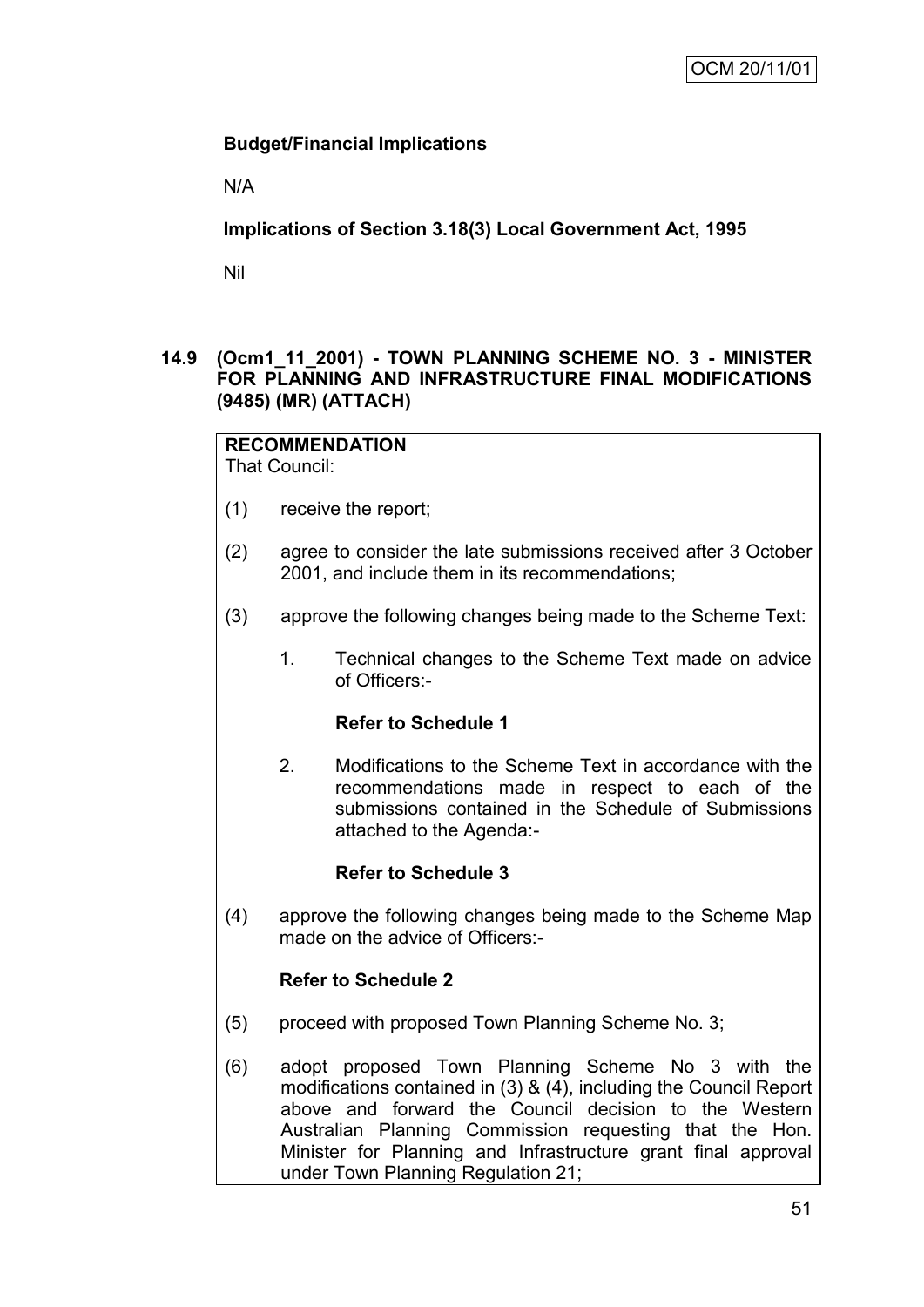- (7) in anticipation of the Hon. Minister for Planning and Infrastructure granting final approval; the proposed Scheme Text and Scheme Map be modified in accordance with the Council decision and the documentation be signed by His Worship the Mayor and the Chief Executive Officer ready to be forwarded to the Western Australian Planning Commission upon receipt of the Hon Minister's advice under Town Planning Regulation 24;
- (8) advise each person who made an individual submission or a submission on behalf of a group of person's, or an organisation of the Council"s decision; and
- (9) upon the gazettal of Town Planning Scheme No 3 revoke Policy APD 23 Town Planning Scheme No 2 Amendments following Final Adoption of Proposed Town Planning Scheme No 3.

## **COUNCIL DECISION**

### **Background**

Town Planning Scheme No. 3 public comment period commenced on 11 February 2000 and closed on 11 May 2000.

The advertising requirements set down by the WAPC, together with the Town Planning Regulations, were complied with. The display methods used were well attended by the public and the scheme proposals were given a high level of exposure. A total of 90 submissions were received which included 2 petitions.

Council at its ordinary meeting on 18 July 2000, adopted Town Planning Scheme No. 3 ("TPS3") subject to various modifications. TPS3 was forwarded to the Western Australian Planning Commission ("WAPC") requesting that the Hon. Minister for Planning grant final approval under Town Planning Regulation 21.

The WAPC endorsed TPS3 subject to further modifications in early 2001 and forwarded its recommendations to the Minister. The Minister for Planning and Infrastructure notified the City by letter dated 17 July 2001, regarding further modifications to the Scheme and advertising requirements as outlined in item 14.10 OCM 21/08/01.

The advertising requirements set down by the Hon Minister in accordance with the Town Planning Regulation 20 were complied with.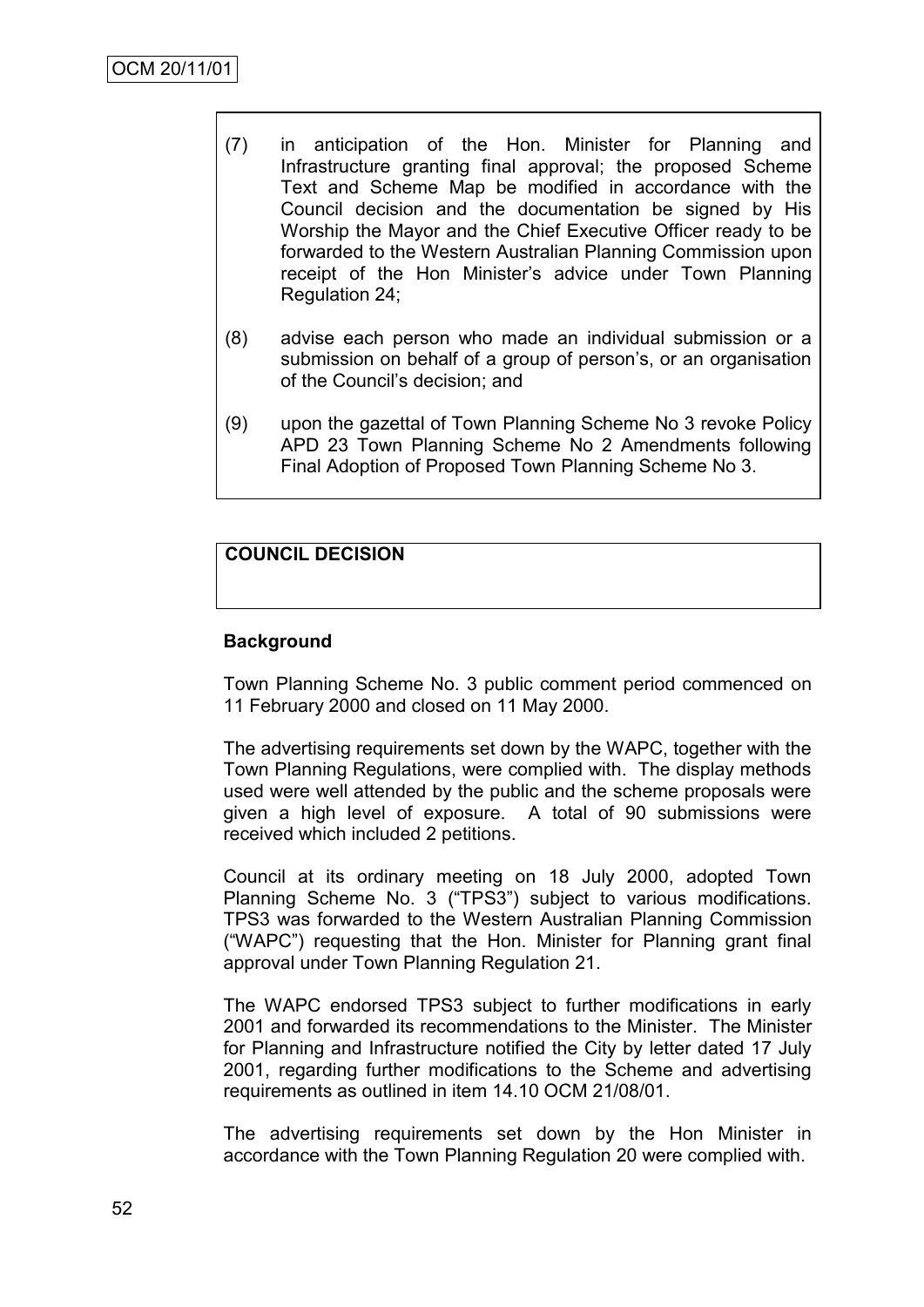### **Submission**

At the close of the 28 day public submission period 35 submissions were received.

The submissions have been categorised into the following groupings:-

| <b>Topic</b>                          | <b>No of Submissions</b> |
|---------------------------------------|--------------------------|
| Development Contribution Area 6 -     | 20                       |
| Munster (Developer contributions      | Objections               |
| towards Beeliar Drive extension       |                          |
| between Stock Rd and Cockburn Rd)     |                          |
| Development Contribution Area 5 -     | 1                        |
| Beeliar (Developer contributions      | Objection                |
| towards Spearwood Avenue              |                          |
| Extension south of Beeliar Drive)     |                          |
| Watsons                               |                          |
| - Map and Text Change (objection)     |                          |
| - Support rezoning of land Mell/Rigby | 3                        |
| Rd and object to buffer area.         |                          |
| <b>Individual Sites</b>               |                          |
| - No objections                       | 5                        |
| - Text Change                         |                          |
| - General Matter                      |                          |
| - North Coogee Industry (objection)   | 3                        |
| <b>Late Submissions</b>               | 11                       |
| <b>Total Number of Submissions</b>    | 46                       |

Each submission was promptly acknowledged in accordance with Regulation 16.

### **Report**

The recommendations have been divided into the Scheme Text and Scheme Map. These modifications:-

- Generally include the changes instructed by the Hon. Minister
- Respond to relevant submissions
- Ensure greater consistency with the Model Scheme Text (Regulations)
- Include recent relevant Scheme Amendments to TPS-DZS2
- Resolve Scheme Map and Text errors

These recommended changes are contained in Schedules 1 and 2 attached to the Agenda.

Under Regulation 20, the Council within 3 months of the expiry for making submissions on the modifications (3 January 2002) or within such further period as approved by the Hon. Minister –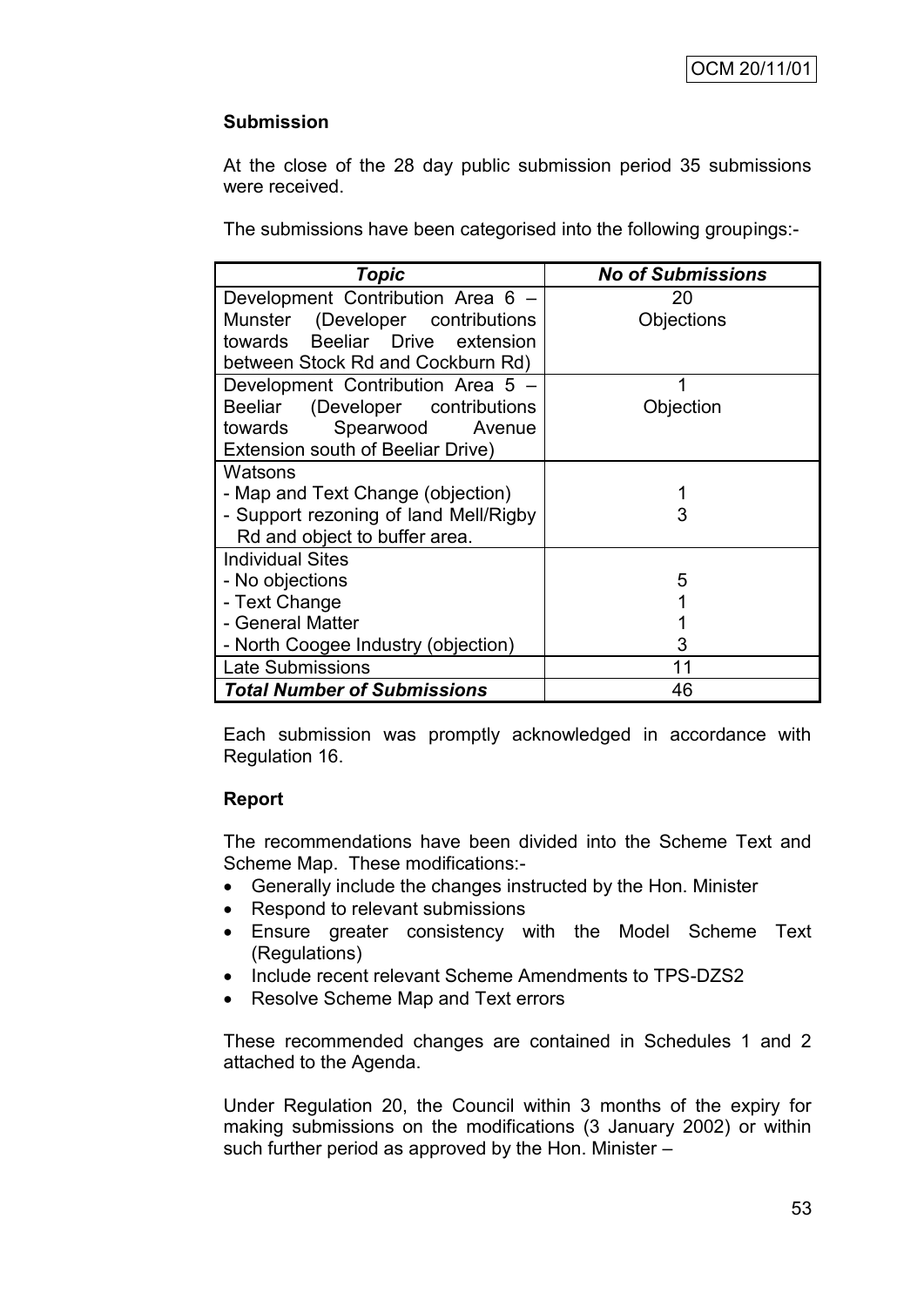- (a) consider all submissions on the modifications to the Scheme
- (b) make a recommendation in respect of each submission to the Commission; and
- (c) forward the submissions on the modifications to the Scheme and its recommendations thereon to the Commission.

The Commission will then examine the submissions on the modifications to the Scheme and the recommendations of the responsible authority and make its recommendations thereon to the Hon. Minister.

The Hon. Minister will then consider the submissions on the modifications of the Scheme together with the recommendations made by the Council and the recommendations of the Commission and either refuse or approve the Scheme (with or without modifications).

The Schedule of Responses also includes 11 submissions that were received after the closing date, but despite this comments and recommendations were made on these given the importance of the readvertised Town Planning Scheme No 3. The Council is under no obligation to take account of submissions, which are received after the closing date.

Attempts to arrange a delegation of Councillor"s and the Mayor to meet with the Hon. Minister for Planning and Infrastructure to discuss the noxious industry provisions of TPS3 and Scheme Amendment 225 to District Zoning Scheme No 2 were unsuccessful despite subsequent enquiries made with a Ministerial adviser. It is therefore recommended that the Council proceed with TPS3 generally in accordance with the Minister"s directions.

### **Strategic Plan/Policy Implications**

The Corporate Strategic Plan Key Result Areas which apply to this item are:-

### Planning Your City

- *"To ensure that the planning of the City is based on an approach which has the potential to achieve high levels of convenience for its citizens."*
- *"To ensure that the development will enhance the levels of amenity currently enjoyed by the community."*
- *"To foster a sense of community within the district generally and neighbourhoods in particular."*

### Conserving and Improving Your Environment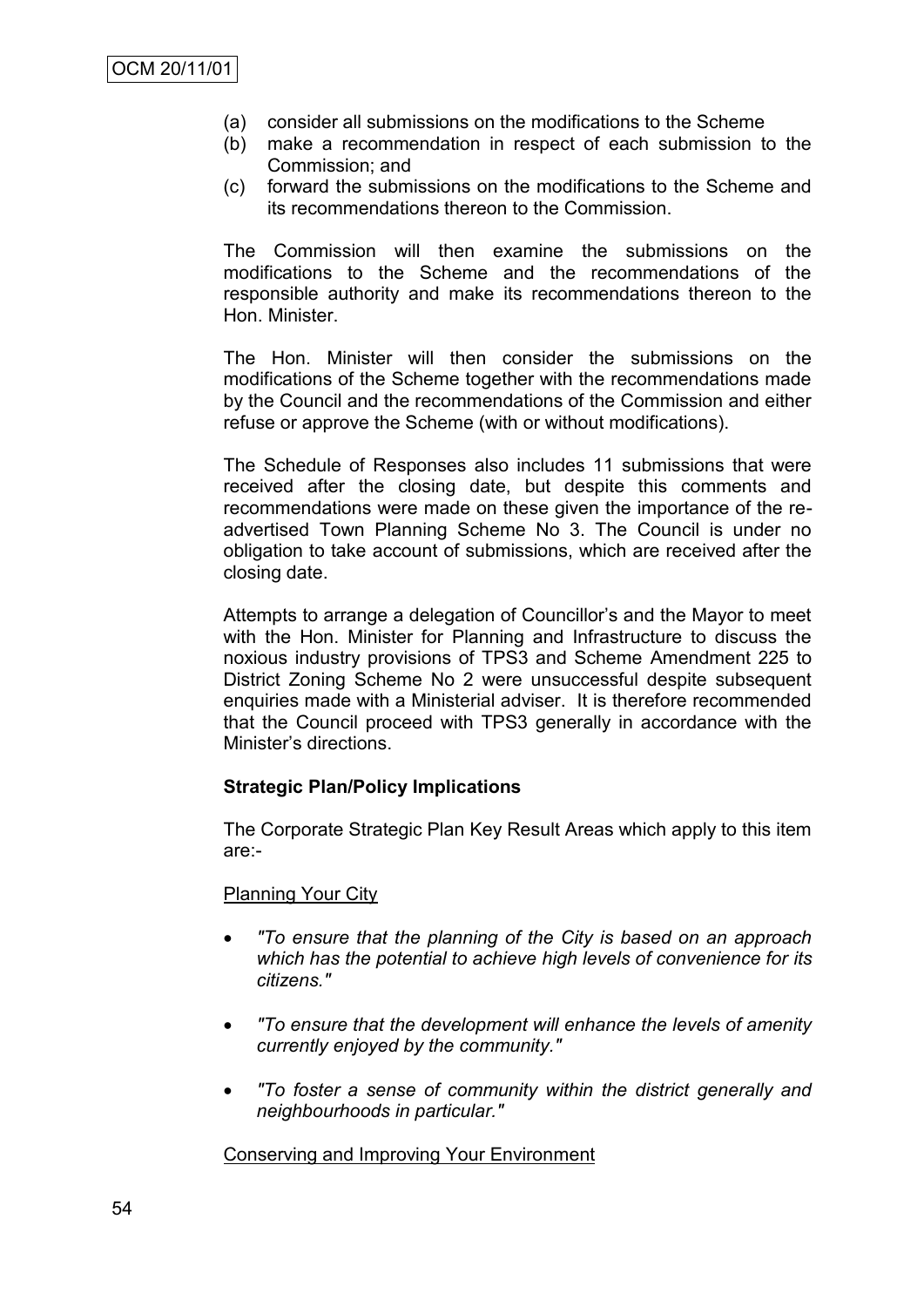- *"To conserve the quality, extent and uniqueness of the natural environment that exists within the district."*
- *"To conserve the character and historic value of the human and built environment."*
- *"To ensure that the development of the district is undertaken in such a way that the balance between the natural and human environment is maintained."*

### Facilitating the needs of Your Community

- *"To facilitate and provide an optimum range of community services."*
- *"To identify current community needs, aspirations, expectations and priorities of the services provided by the Council."*
- *"To determine by best practice, the most appropriate range of sporting facilities and natural recreation areas to be provided within the district to meet the needs of all age groups within the community."*

#### **Budget/Financial Implications**

The total expenditure for the preparation of TPS No. 3 is \$29,702 (approx). TPS3 has been prepared in-house, using the Model Scheme Text, which has resulted in the Council saving a large amount of money in the preparation of a Local Planning Strategy, Scheme Text and Scheme Map. To have contracted out this work would have been very expensive, based on the costs expended by other comparable local governments.

### **Implications of Section 3.18(3) Local Government Act, 1995**

The preparation of a Town Planning Scheme for the district is a requirement under the Town Planning and Development Act.

## **14.10 (Ocm1\_11\_2001) - COCKBURN CENTRAL (THOMSONS LAKE) REGIONAL CENTRE - DRAFT STRUCTURE PLAN (9629) (AJB)**

## **RECOMMENDATION**

That Council:

- (1) receive the Cockburn Central (Thomsons Lake) Draft Regional Centre Structure Plan and report prepared by BSD Consultants;
- (2) advertise the Draft Structure Plan for public comment with the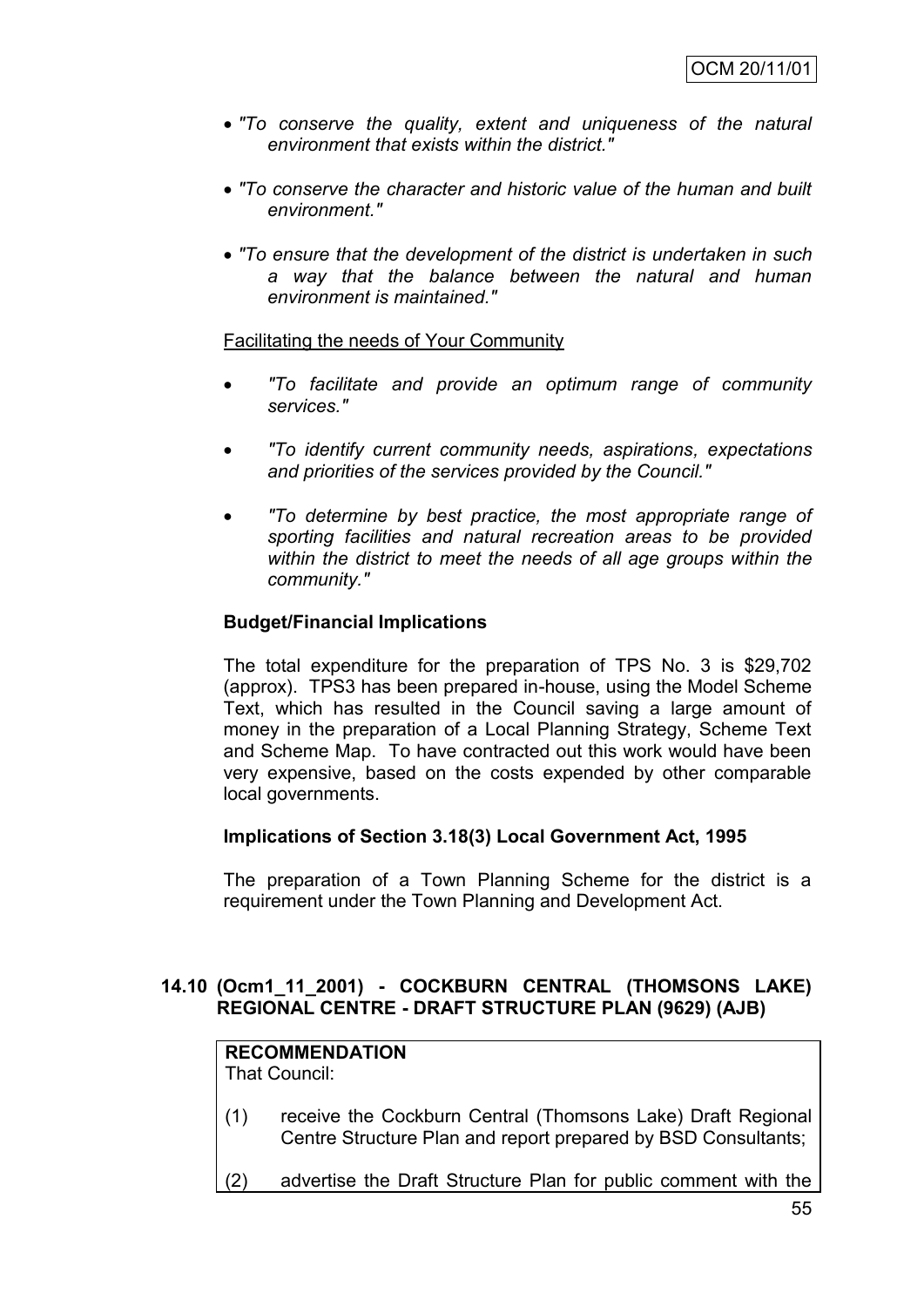submission period coinciding with that of MRS Amendment No. 1038/33; and

(3) advise BSD Consultants accordingly.

### **COUNCIL DECISION**

#### **Background**

Council has promoted and supported the development of Thomsons Lake as a Regional Centre and is a Member of the Thomsons Lake Regional Centre Steering Committee which is co-ordinating the project.

Proposals for the Regional Centre follow on from the Thomsons Lake Regional Centre Master Plan Report prepared for the Steering Committee in October 1997 by Hames Sharley and submissions to Cabinet in June 1998 and September 2000.

A consulting team including BSD Consultants was appointed by the Project Manager Landcorp on behalf of the Thomsons Lake Regional Centre Steering Committee to undertake extensive public consultation and preparation of a Structure Plan for the Thomsons Lake Regional Centre.

The brief required that public consultation and the Structure Plan process be run in parallel with the advertising of MRS Amendment 1038/33 to provide the community with the opportunity to be involved with the formulation of the vision and proposals for the Regional Centre and provide a high level of information to enable people to come to an informed position on the proposal.

MRS Amendment 1038/33 "Thomsons Lake Regional Centre" is being advertised for public comment until 1 February 2002.

Phase 1 of the community and stakeholders consultation was undertaken in September/October 2001.

It should be noted that for the purpose of the public consultation and processing of the structure it was agreed by the Steering Committee to use Cockburn Central as the project name as the name "Thomsons Lake" was confusing. This was due to the proximity to the residential subdivision of that name and the remoteness from the actual lake. Accordingly the expression Thomsons Lake Regional Centre and Cockburn Central are therefore currently interchangeable.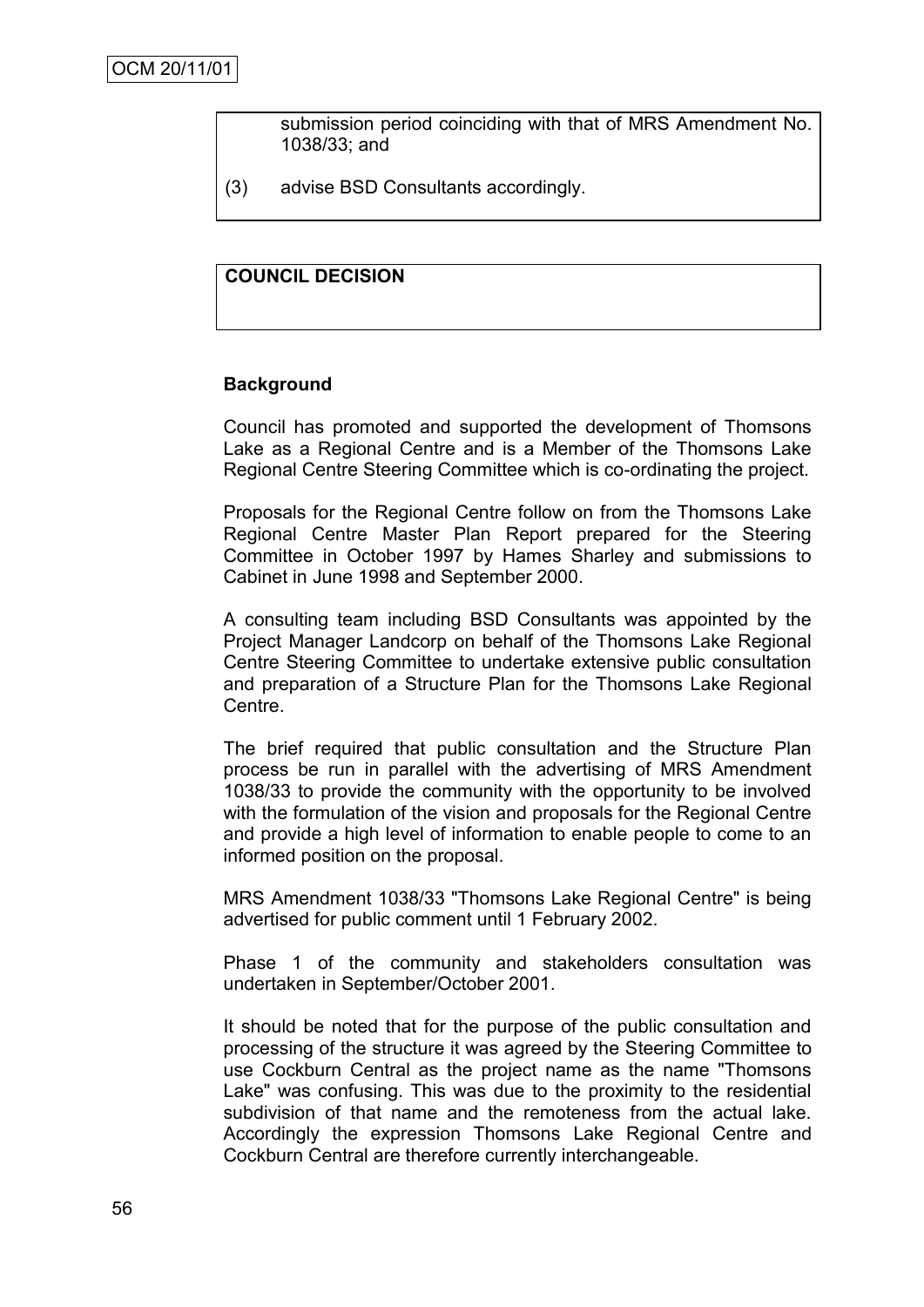### **Submission**

BSD Consultants have lodged the Draft Structure Plan and report for the Cockburn Central Regional Centre with Council for processing in accordance with the procedures in Part 8 of Town Planning Scheme No. 2 which relates to structure plans.

### **Report**

The BSD Structure Plan report previously provided to all Elected Members contains the following:

- relevant planning, environmental, engineering and aboriginal heritage background information, requirements and framework.
- details of Phase 1 community and stakeholder consultation and how this has been used in the formulation of the vision for the Regional Centre.
- definition of the design principles.
- Draft Structure Plan.

It is not proposed to summarise information contained in the Draft Structure Plan report in this report. However, the more salient points are as follows:

- Allows for the Centre as population grows and needs change.
- Flexible framework to accommodate change and economic growth.
- Permeable Road Network.
- Sound planning principles.
- Maximise Public Transport opportunities.
- Consideration of both hard and soft infrastructure.

It is considered that the level of information provided is adequate to support the advertising of the Draft Structure Plan for public comment. Further detailed consideration of the Structure Plan and submission will be presented to Council in March/April 2002 subsequent to the advertising period.

As part of the advertising of the Draft Structure Plan, further community consultation will be undertaken by Creating Communities. This will include direct mailout of plans and information in the catchment area, manned displays at the Gateways Shopping Centre, website, info hotline, articles in Cockburn Soundings and advertisements in the local papers.

It is proposed that the advertising period for the Draft Structure Plan will finish on 1 February 2002 to coincide with the advertising of MRS Amendment 1038/33 (Thomsons Lake Regional Centre) and 1032/33 (South West Metropolitan Transit Route).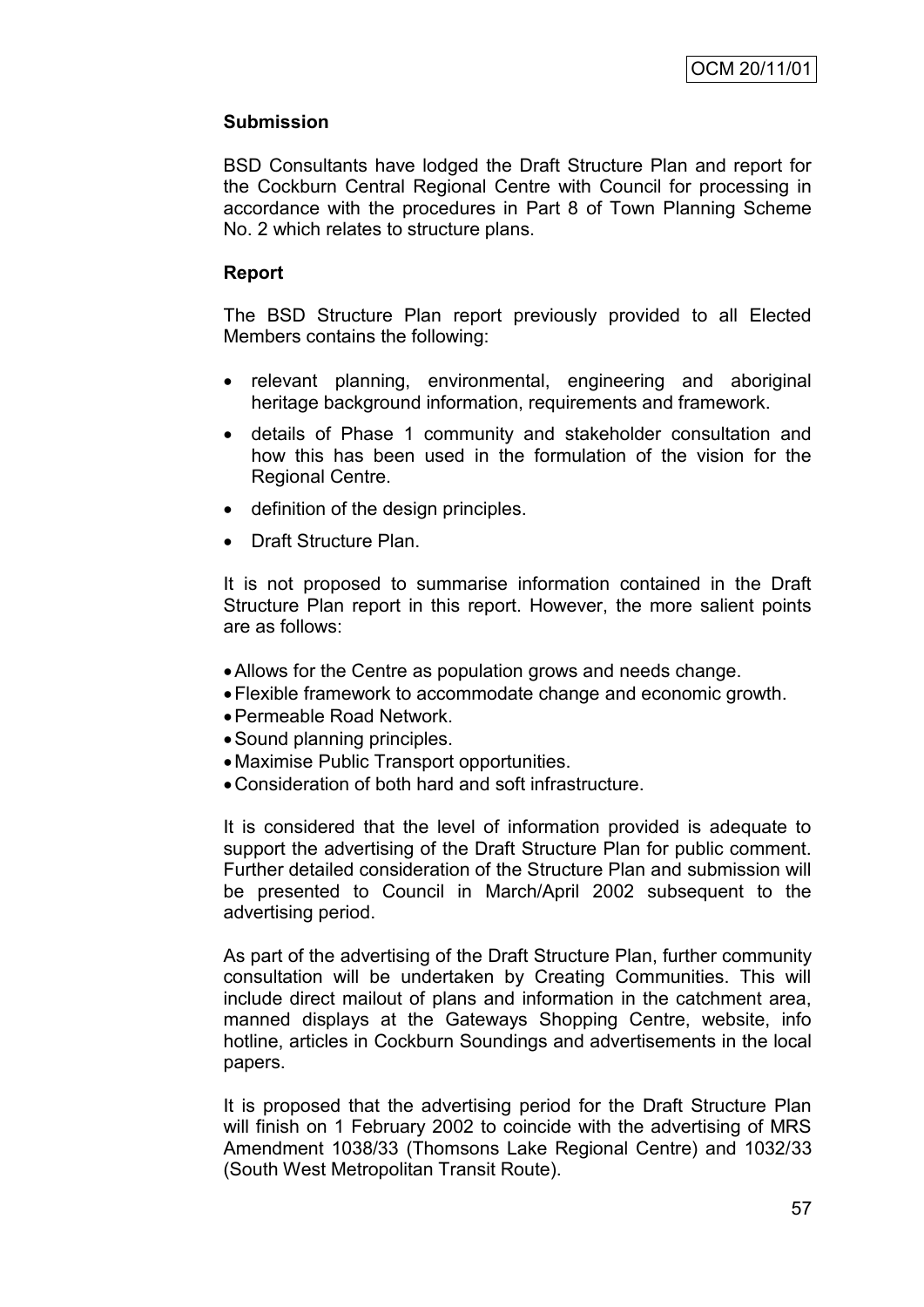It is recommended that Council agree to advertise the Draft Structure Plan to ensure the provision of detailed information which is relevant to MRS Amendments 1038/33 and 1032/33 and maximise the opportunity for the public and community groups etc to be involved in the development of the vision and the plan for the Regional Centre.

### **Strategic Plan/Policy Implications**

The Corporate Strategic Plan Key Result Areas which apply to this item are:-

- 2. Planning Your City
	- *"To ensure that the planning of the City is based on an approach which has the potential to achieve high levels of convenience for its citizens."*
	- *"To ensure that the development will enhance the levels of amenity currently enjoyed by the community."*
	- *"To foster a sense of community within the district generally and neighbourhoods in particular."*
- 3. Conserving and Improving Your Environment
	- *"To conserve the quality, extent and uniqueness of the natural environment that exists within the district."*
	- *"To conserve the character and historic value of the human and built environment."*
	- *"To ensure that the development of the district is undertaken in such a way that the balance between the natural and human environment is maintained."*
- 4. Facilitating the needs of Your Community
	- *"To facilitate and provide an optimum range of community services."*
	- *"To identify current community needs, aspirations, expectations and priorities of the services provided by the Council."*
	- *"To determine by best practice, the most appropriate range of sporting facilities and natural recreation areas to be provided within the district to meet the needs of all age groups within the community."*

### **Budget/Financial Implications**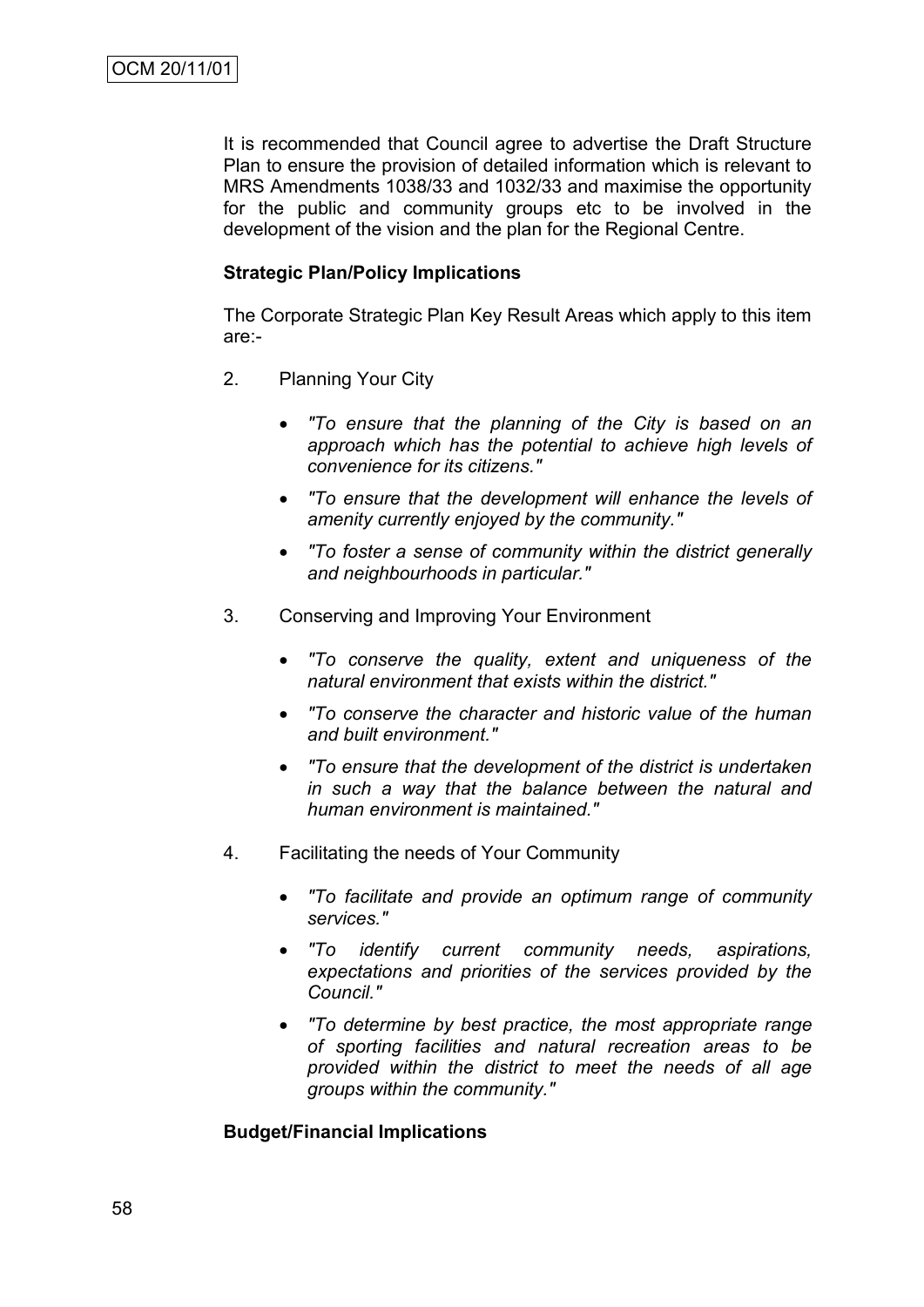Development of the Regional Centre will involve the provision of road and sporting infrastructure - yet to be determined.

### **Implications of Section 3.18(3) Local Government Act, 1995**

Nil.

## **14.11 (Ocm1\_11\_2001) - COOLBELLUP TOWN CENTRE PRECINCT - JOINT PLANNING STUDY (9112) (AJB) (ATTACH)**

#### **RECOMMENDATION** That Council:

- 
- (1) approach Homeswest and Department for Planning and Infrastructure seeking agreement to partner on an equal contribution basis a design study for the rejuvenation of the Coolbellup Town Centre precinct; and
- (2) proceed with the study subject to agreement from Homeswest and Department for Planning and Infrastructure to joint funding.

## **COUNCIL DECISION**

### **Background**

In March 1997 Council signed a Memorandum of Understanding with Homeswest which detailed the objectives and guiding principles of the Coolbellup New Living Project.

The Coolbellup Redevelopment Masterplan and a schedule of financial commitments to the New Living Project by both Fini and Council was adopted by Council in September 1997.

The adopted schedule of works envisaged work would be undertaken in upgrading the Town Centre and Council community facilities at Len Packham Reserve in 2001/02.

### **Submission**

N/A

**Report**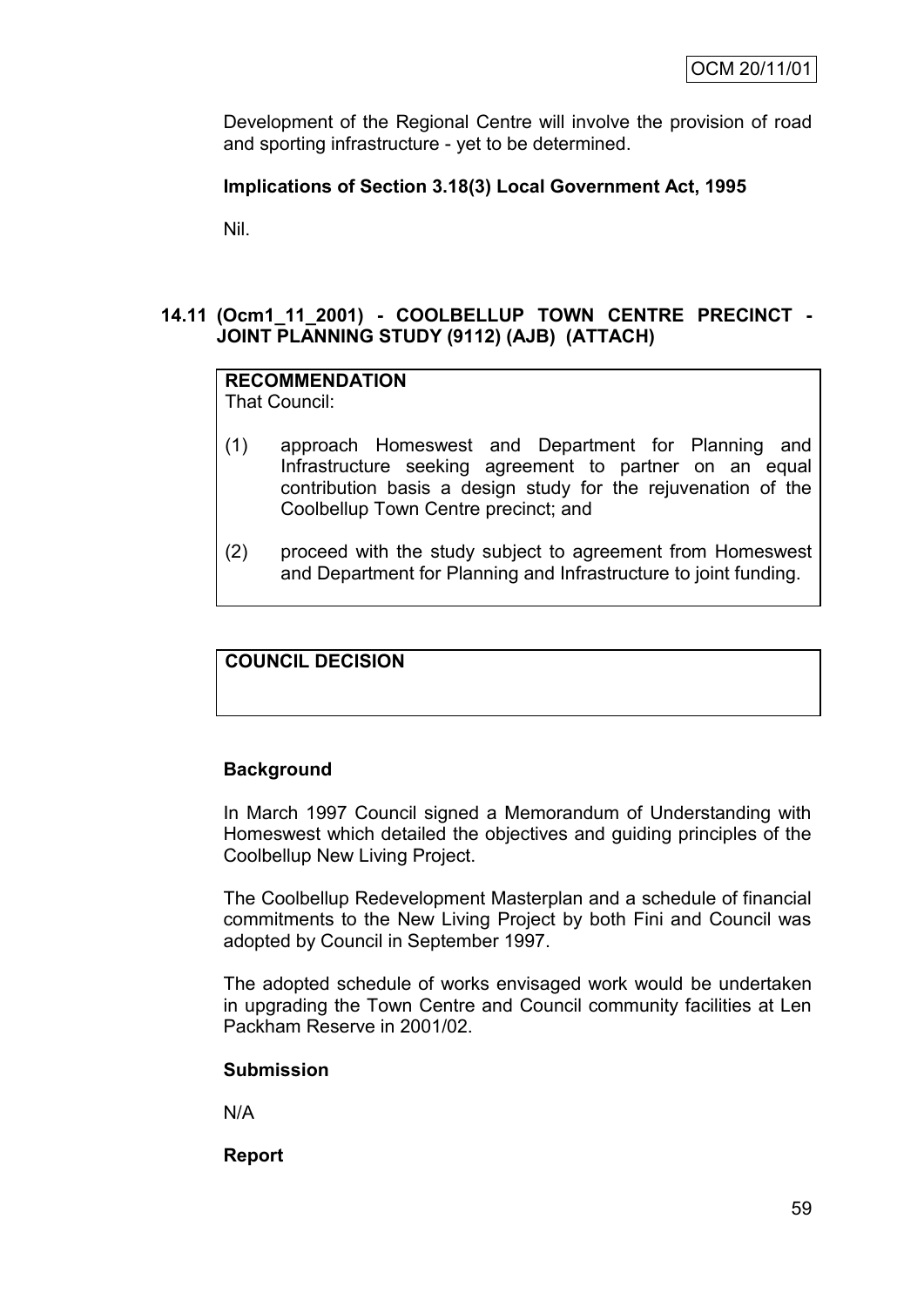The Coolbellup Town Centre precinct is that land generally bounded by Waverley Road, Coolbellup Avenue, Cordelia Avenue and includes Len Packham Reserve which is depicted on the map attached to the Agenda.

Uses within the precinct include the Coolbellup Motor Hotel, service station, neighbourhood shopping centre, Council Library, health, community halls and sporting facilities.

A recent inspection revealed that of the 34 shops, 8 were vacant with 2 more closing down and the service station had closed again. Overall the Town Centre precinct appears to be in structural decline and in need of rejuvenation.

Homeswest/Fini and Council have jointly committed funds to upgrade elements of the Town Centre Precinct including Council's facilities and Len Packham Reserve. Whilst this is likely to have a positive impact, this is only likely to be of limited and of short term benefit unless physical and structural issues associated with the shopping centre, service station and hotel are addressed and implemented.

To ensure maximum benefit is derived from the proposed investment, it is considered that alternative strategies for the rejuvenation of the Town Centre precinct should be prepared and assessed and that an adopted Town Centre Precinct Masterplan and Implementation Strategy should form the basis of all future works in the area by Council, Homeswest / Fini and private land owners.

The Town Centre Precinct Plan would include the Council facilities fronting Cordelia Avenue, the Shopping Centre, Service Station and Hotel fronting Coolbellup Avenue and Len Packham Park.

Prior to proceeding with the expenditure of funds on upgrading Council facilities at the Len Packham Park, it is important that a Study be undertaken so that the expenditure of the funds are applied in the best long term interests of the community.

Preparation of a Town Centre Precinct Plan and Implementation Strategy will require the following:-

- Context analysis to provide an assessment of existing facilities within and in close proximity to Coolbellup, the existing and future community and their needs.
- Town Centre precinct analysis including an objective assessment of existing facilities, opportunities and constraints.
- Testing of several options ranging from the minimal to the radical.
- Stakeholder and community consultation.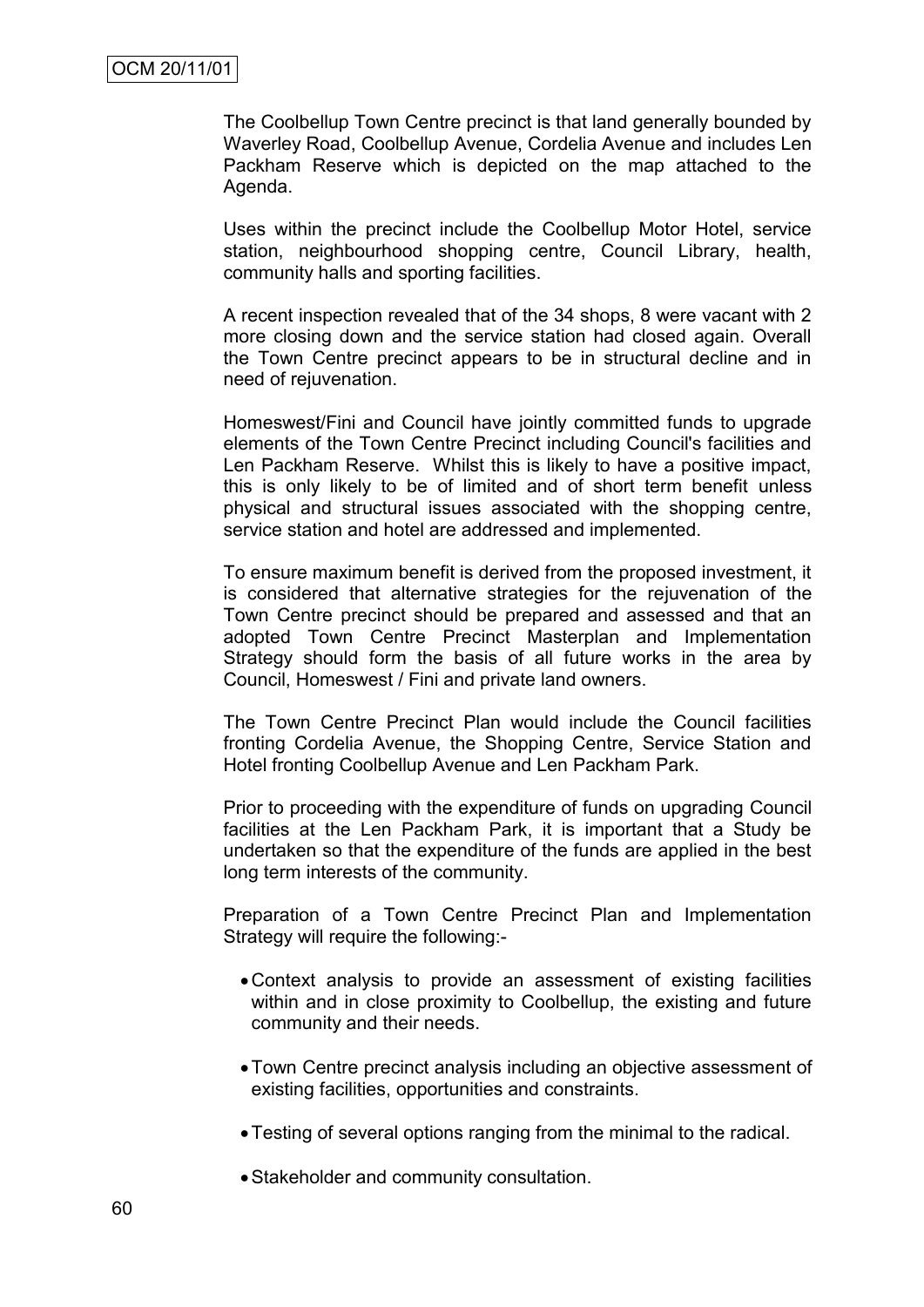The most feasible and practical way to facilitate the project is for a joint study partnered by Council, Department for Planning and Infrastructure (Urban Design and Major Places Unit) and Homeswest with input from selected consultants. The Urban Design and Major Place Unit have considerable experience in redevelopment / rejuvenation projects including an involvement with the award winning Gosnells Town Centre revitalisation project.

During preliminary discussions the Director and Manager of Urban Design and Major Places Unit indicated an interest in being involved with the project if it was based on an overall assessment of Coolbellup. Also from previous experience it was considered that up to \$30,000 could be required for specialist consultant input which could be jointly funded.

There are adequate funds in the Strategic Planning Budget (Town Planning Studies) to cover Council's contribution to the study.

It is recommended that Council approach both Homeswest and Department for Planning and Infrastructure seeking agreement to partner a Design Study for the rejuvenation of the Coolbellup Town Centre precinct, on an equal contribution basis.

#### **Strategic Plan/Policy Implications**

The Corporate Strategic Plan Key Result Areas which apply to this item are:-

- 2. Planning Your City
	- *"To ensure that the planning of the City is based on an approach which has the potential to achieve high levels of convenience for its citizens."*
	- *"To ensure that the development will enhance the levels of amenity currently enjoyed by the community."*
	- *"To foster a sense of community within the district generally and neighbourhoods in particular."*
- 4. Facilitating the needs of Your Community
	- *"To facilitate and provide an optimum range of community services."*
	- *"To identify current community needs, aspirations, expectations and priorities of the services provided by the Council."*
	- *"To determine by best practice, the most appropriate range of sporting facilities and natural recreation areas to be*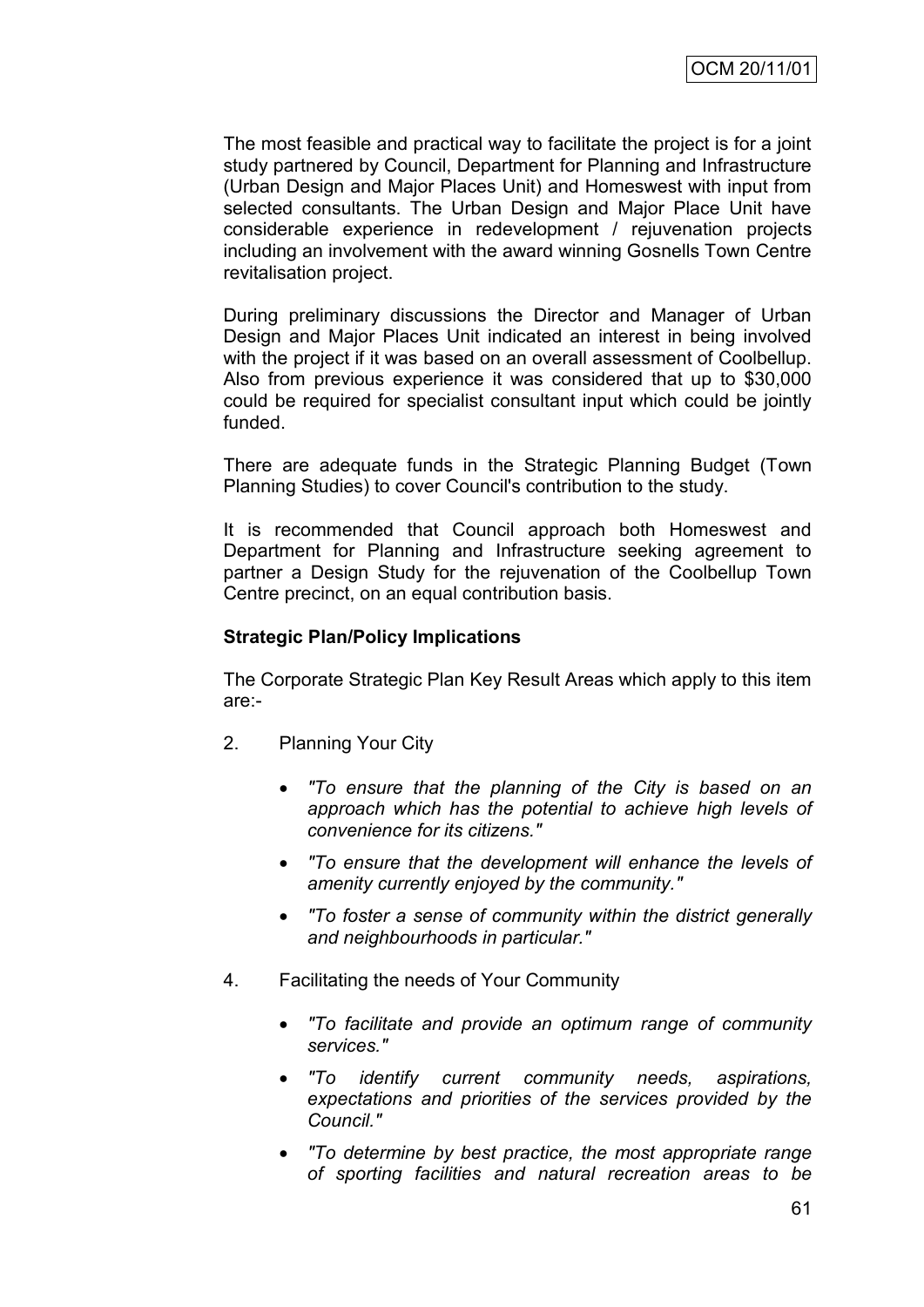*provided within the district to meet the needs of all age groups within the community."*

- 5. Maintaining Your Community Facilities
	- *"To construct and maintain parks which are owned or vested in the Council, in accordance with recognised standards and are convenient and safe for public use."*
	- *"To construct and maintain community buildings which are owned or managed by the Council."*

### **Budget/Financial Implications**

Adequate funds are available in Account No. 505315 (Town Planning Studies) to cover Council's contribution to the study.

#### **Implications of Section 3.18(3) Local Government Act, 1995**

Nil.

### **14.12 (Ocm1\_11\_2001) - DEVELOPMENT CONDITIONS - LOT 10 (NO. 35) COOPER ROAD, BEELIAR - G A & V A MONASTRA (5513438) (SMH) (ATTACH)**

**RECOMMENDATION** That Council:

- (1) received the report;
- (2) delete Condition 1. from the Conditional Approval issued under delegated authority on 13 September 2001 for General Industrial Uses; and
- (3) issue a fresh MRS Form 2 Notice of Approval.

**COUNCIL DECISION**

#### **Background**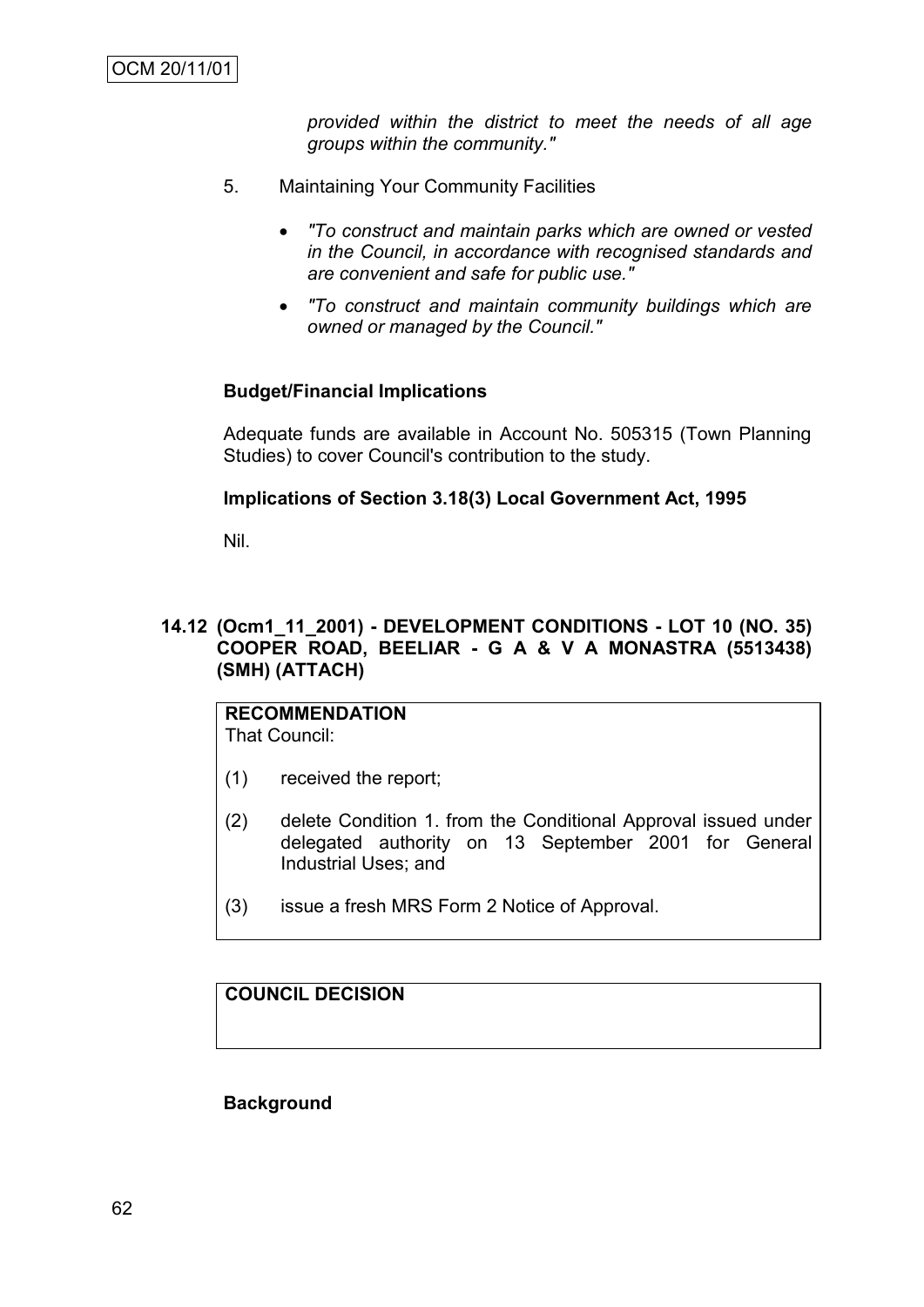Lot 10 Cooper Road, Beeliar is zoned "General Industry" under District Zoning Scheme No. 2 and is proposed as "Industry" under Town Planning Scheme No. 3.

The land has been used for general industrial purposes for the past 20 years.

This site together with the land immediately to the east was proposed to be part of an industrial precinct, providing for light industrial and general industrial uses.

Due to the consistent submissions by the owner of the adjoining lot, Mr Harold Jarvis and his consultants, to exclude his property from the industrial zoning and instead have the land zoned for residential development, the Council and subsequently the WAPC acceded to this request.

The rezoning of the land to residential was strongly opposed by the Council's Planning and Development Division.

The Jarvis land immediately abutted the Monastra land, where general industry was being carried on.

The Acoustic Consultants for Jarvis prepared a report that the land could be developed for residential purposes despite the surrounding industrial activities. The report recommended buffers to separate the uses. These were significantly reduced prior to subdivision approval. Fortunately a public open space reserve was located in the subdivision adjacent to the Monastra land.

The subdivision is now complete and almost fully built with single houses.

Because residences are nearby to Mr Monastra's land, the use of the site for industrial activities is limited by "Environmental Protection (Noise) Regulations 1997".

#### **Submission**

Mr Monastra is very concerned that, after having operated a general industry on the land for many years, he is now adversely constrained, to the point where he is having difficulty leasing the premises.

Mr Monastra opposed the residential development adjoining his land.

In response to an application to use the land in accordance with its zoning dated 12 July 2001, an approval was issued on 27 July 2001. Three of the conditions were unacceptable to Mr Monastra, namely:-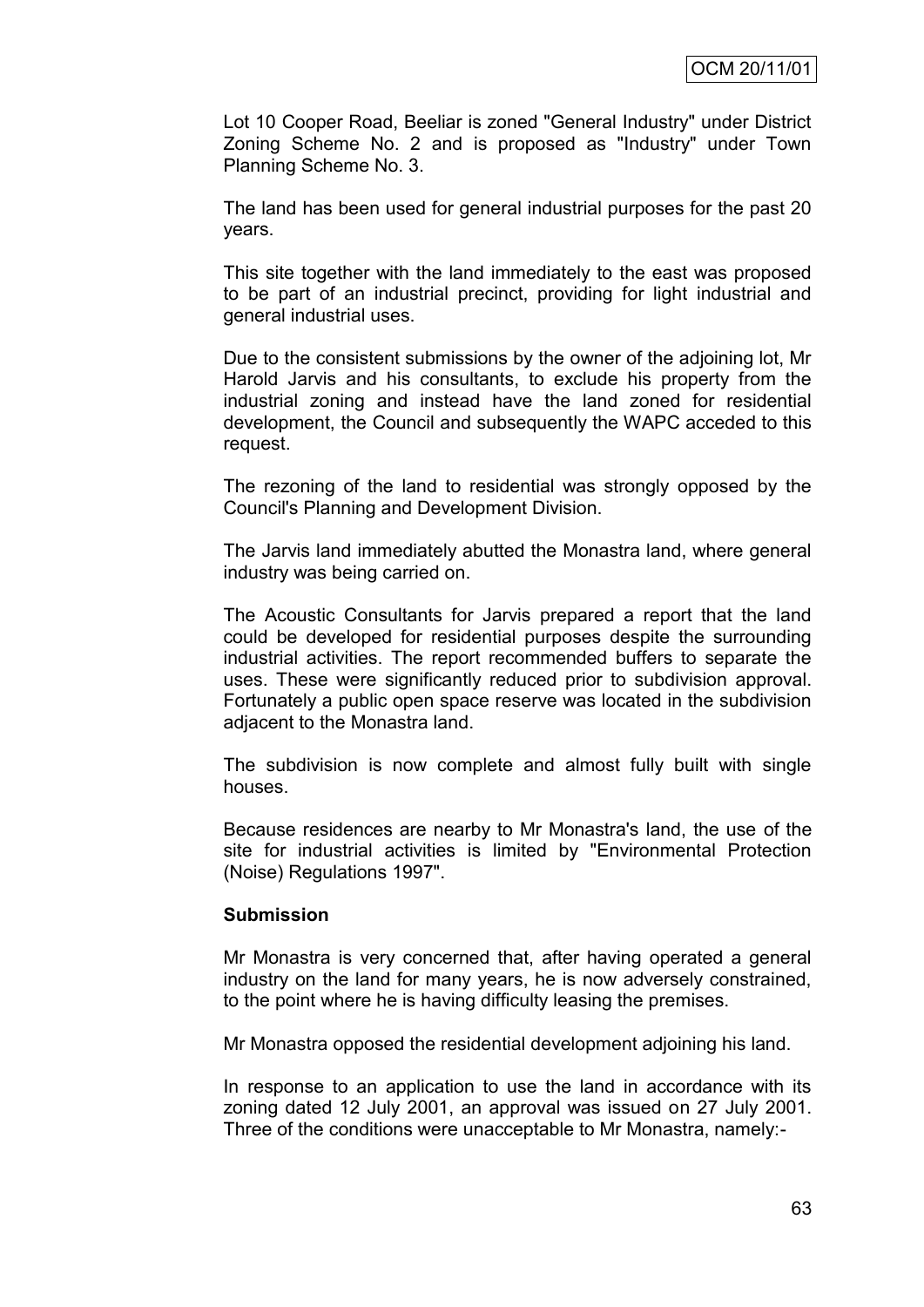- *"1. No activities causing noise and/or inconvenience to neighbours being carried out after 7:00pm or before 7:00am, Monday to Saturday, and not at all on Sunday:"* and
- *"4. The applicant must provide an Acoustic Report to the satisfaction of the City and incorporate sufficient sound attenuation measures to ensure the approved use can be conducted in compliance with the Environmental Protection (Noise) Regulations 1997 with specific reference to adjacent noise sensitive use;"* and
- *"5. The applicant must satisfy condition No. 4 Acoustic Report, by engaging a suitably qualified Acoustic Engineer upon the commencement of the use herein approved."*

Upon receiving this, Mr Monastra re-applied on 3 September 2001 for reconsideration of the conditions contained in the approval. Mr Monastra supported his request by advising:-

"*We refer to approval Ref: 5513438 dated 27th July 2001. The conditions stated in the above are unsatisfactory to potential business considering leasing the said premises.*

*As we have experienced to date, three potential companies have retracted their offer to lease because of stringent conditions. This is causing considerable loss of revenue to us and furthermore we are finding it financially difficult to meet payment of rates and taxes.*

*Further we have never received any complaints either from council or nearby residents concerning noise or pollution. As we have considered their welfare whenever we have chosen potential tenants."*

The Council's Statutory Planning Service revised the conditions deleting Conditions 4 and 5 and issued a fresh approval on 13 September 2001.

Since receiving this amended approval Mr Monastra has objected to the inclusion of Condition 1, namely:-

"*1. No activities causing noise and/or inconvenience to neighbours being carried out after 7:00pm or before 7:00am, Monday to Saturday, and not at all on Sunday."*

Mr Monastra believes that he is being unfairly penalised for a poor decision made by the Council. Mr Monastra has engaged solicitors, Mullins Handcock, to represent his concerns. In a letter from the solicitor dated 21 September 2001, it said:-

"*We act for the Monastras who own the above property that is zoned "General Industrial".*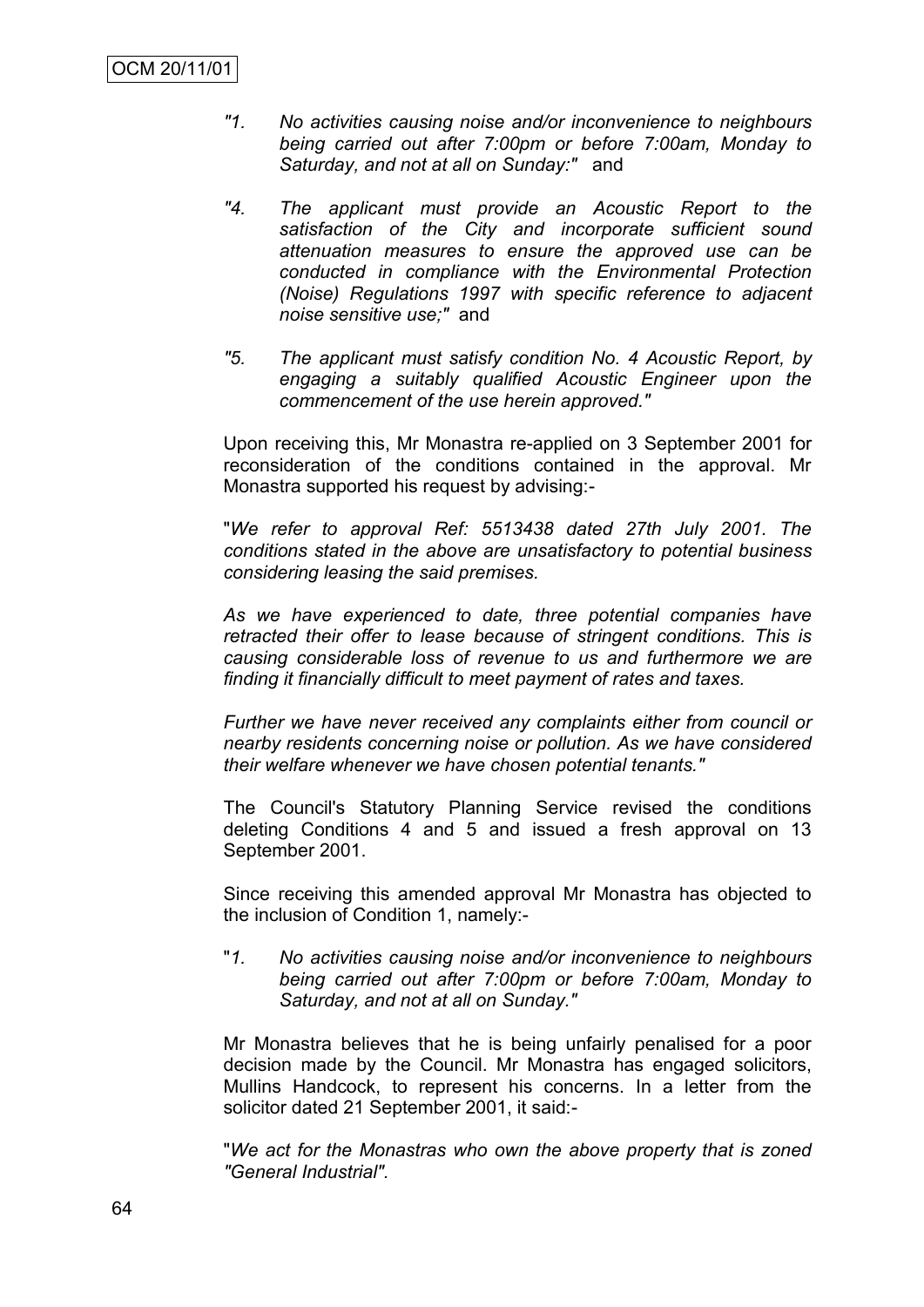*We note your letter of 13 September 2001 removing the requirements for any new tenants to have a noise survey report prepared regardless of whether a noise complaint is lodged or not.*

*Our client, however, is still concerned over the restrictive nature of your first condition limiting "activities causing noise" to 7.00am to 7.00pm Monday to Saturday. Despite your Council continuing to levy rates based on general industrial use, the property has now been vacant and unable to attract general industrial users for 5 months. Four prospective tenants have been scared off by the limited operational ability outlined in condition 1 of your 'Conditions for Proposed Use' which, in such industry, is impractical and likely to render operations uneconomical.*

*Our client asks that, given absence of any complaints from residents to date when the previous tenant operated outside those hours, you reconsider extending the permissible hours of unrestricted operation and specify the nature of activity that may be conducted outside those hours."*

#### **Report**

It is the view of the Statutory Planning Service that Mr Monastra is being unfairly restricted by the development of the adjoining residential area.

Lot 10 Cooper Road is subject to the Environmental Protection (Noise) Regulations, which specify the level of noise acceptable on the boundary of the lot where it adjoins the residential area. The noise levels vary for day time and night time use of the land.

Given this, it can be assumed that including the added control set out in condition 1 of the current approval, is superfluous.

Condition 1, however, attempts to ensure that there should be no noise from the use of the site at night or on Sundays. Nevertheless, the condition does not prevent the use of the land at night or on Sundays, only activities that may cause noise or inconvenience to neighbours.

Condition 1, does reduce the likelihood of Council's staff not being called to deal with noise complaints, which is an ongoing concern to situations where incompatible land uses adjoin one another.

Informal legal advice is that the Council does have a duty of care to the residents on the adjoining land regardless of the fact that Lot 10 has been operating as a general industrial use for many years before.

The legal advice also confirms that at the present time the Council can put restricted hours of operation as a condition of approval, without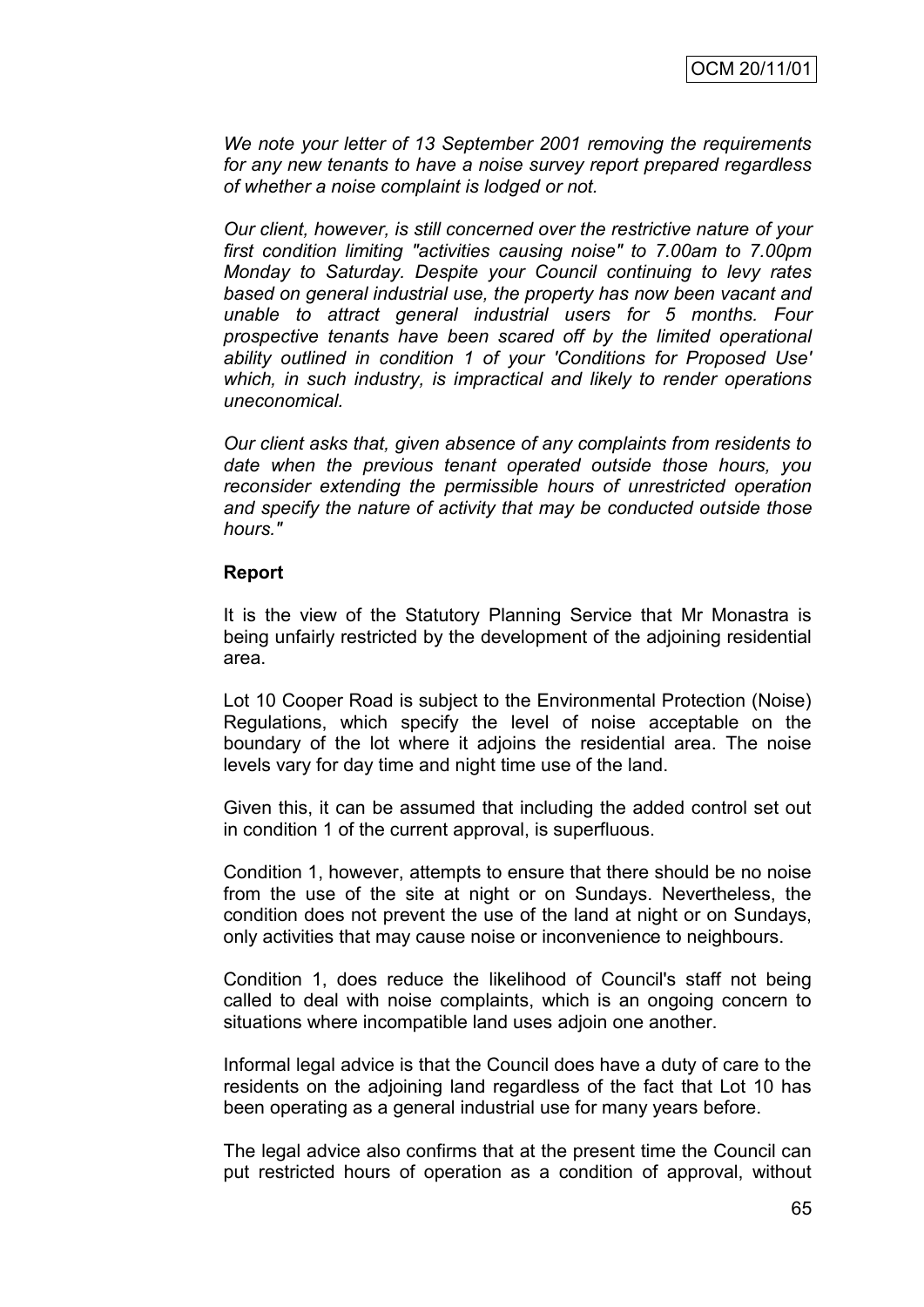being in conflict with the Trade Practices Act. This advice was given on the basis that it has not yet been formally challenged.

Given the controls under the Environmental Protection (Noise) Regulations, it is recommended that the Council consider deleting Condition 1 from the approval issued on 13 September 2001:-

*"1. No activities causing noise and/or inconvenience to neighbours being carried out after 7:00pm or before 7:00am, Monday to Saturday, and not at all on Sunday:"*

and retain the footnote:-

*1. The applicant/landowner is to comply with the Environmental Protection Act 1986 which contains penalties where the noise limits prescribed by the Environmental Protection (Noise) Regulations 1997 are exceeded."*

#### **Strategic Plan/Policy Implications**

The Corporate Strategic Plan Key Result Areas which apply to this item are:-

- 2. Planning Your City
	- *"To ensure that the planning of the City is based on an approach which has the potential to achieve high levels of convenience for its citizens."*

### **Budget/Financial Implications**

N/A

**Implications of Section 3.18(3) Local Government Act, 1995**

Nil.

### **14.13 (Ocm1\_11\_2001) - KEEPING OF HORSES IN THE RESOURCE ZONE AND THE DEVELOPMENT OF A BRIDLE TRAIL IN THE AREA (8124) (AJB/PS) (ATTACH)**

# **RECOMMENDATION**

That Council:

(1) receive the Dieback Assessment Report on Denis De Young Nature Reserve and the Banjup Reserves prepared by Glevan Dieback Consulting Services;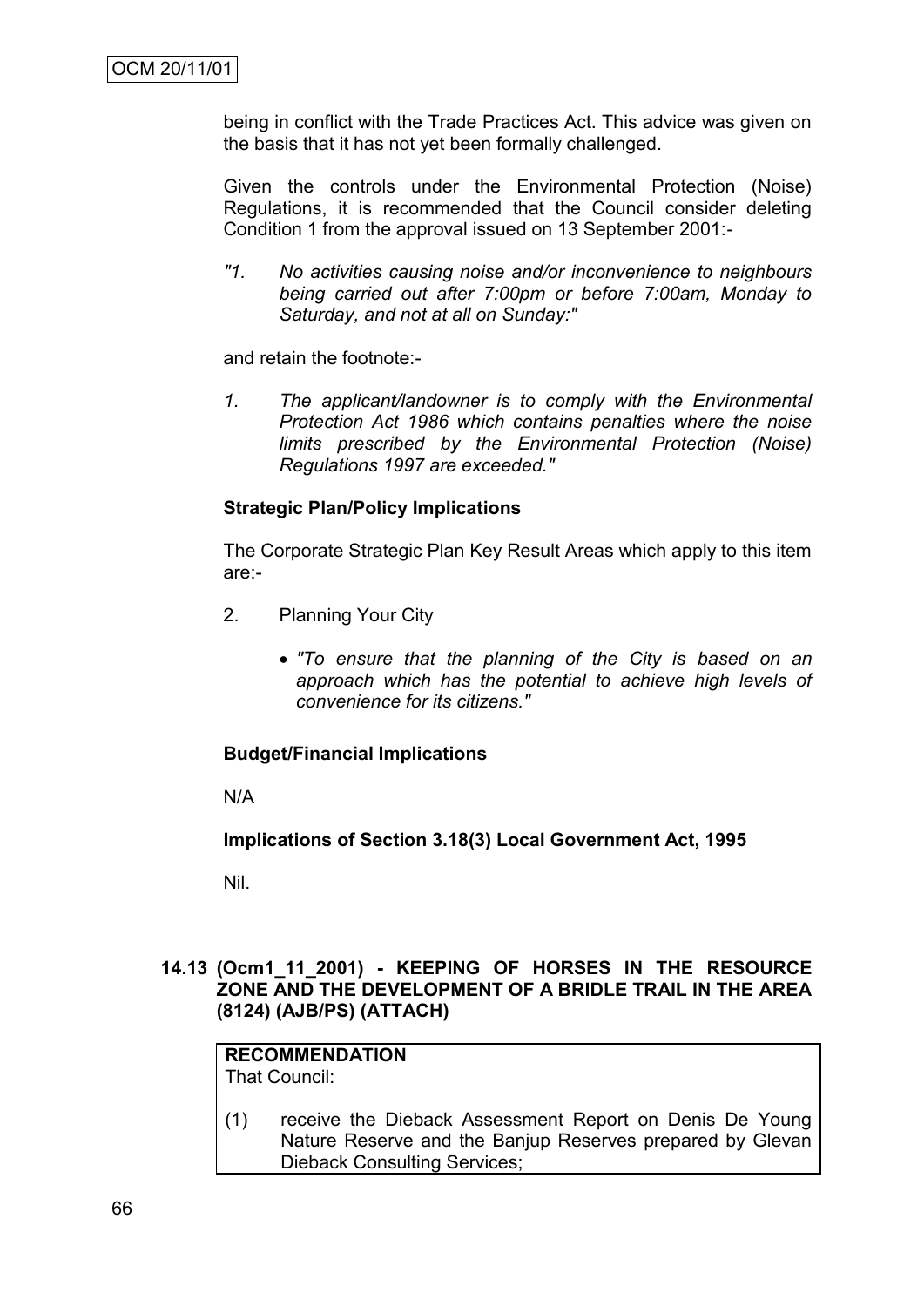- (2) advise all owners within the Resource Zone within the localities of Jandakot, Atwell and Banjup that:
	- 1. Under the provisions of Town Planning Scheme No 2. Planning approval is required for the use of any land or structure (stables) used for housing, keeping and feeding of horses, asses and mules and associated incidental activities.
	- 2. Where land or structures are currently being used for such purposes without Planning approval from Council, the owners shall within 60 days, make application to Council for approval in accordance with the requirement of District Zoning Scheme No 2 .
	- 3. Action may be taken against any owners affected by (2)2. above who fail to make application within the 60 day period.
- (3) require Strategic Planning Services to prepare and distribute to owners an information brochure which details the requirements of District Zoning Scheme No 2, information that will need to be provided as part of any application to keep horses and the approval process; and
- (4) accept in principal the Draft Banjup Bridle Trail Plan and undertake and seek community comment, over a 60 day period, and after Council consideration of the submissions and undertaking any required changes to the trail, the Plan will be submitted to the relevant State agencies for endorsement.

# **COUNCIL DECISION**

# **Background**

In June 2001 the report "Banjup Horse Trails" was submitted for Council endorsement. This report entailed a series of recommendations including:

- Undertake consultation on the Banjup Trails Masterplan
- Report on the extent of dieback within Banjup reserves
- Outline planning requirements for keeping and agisting horses in Banjup

#### **Submission**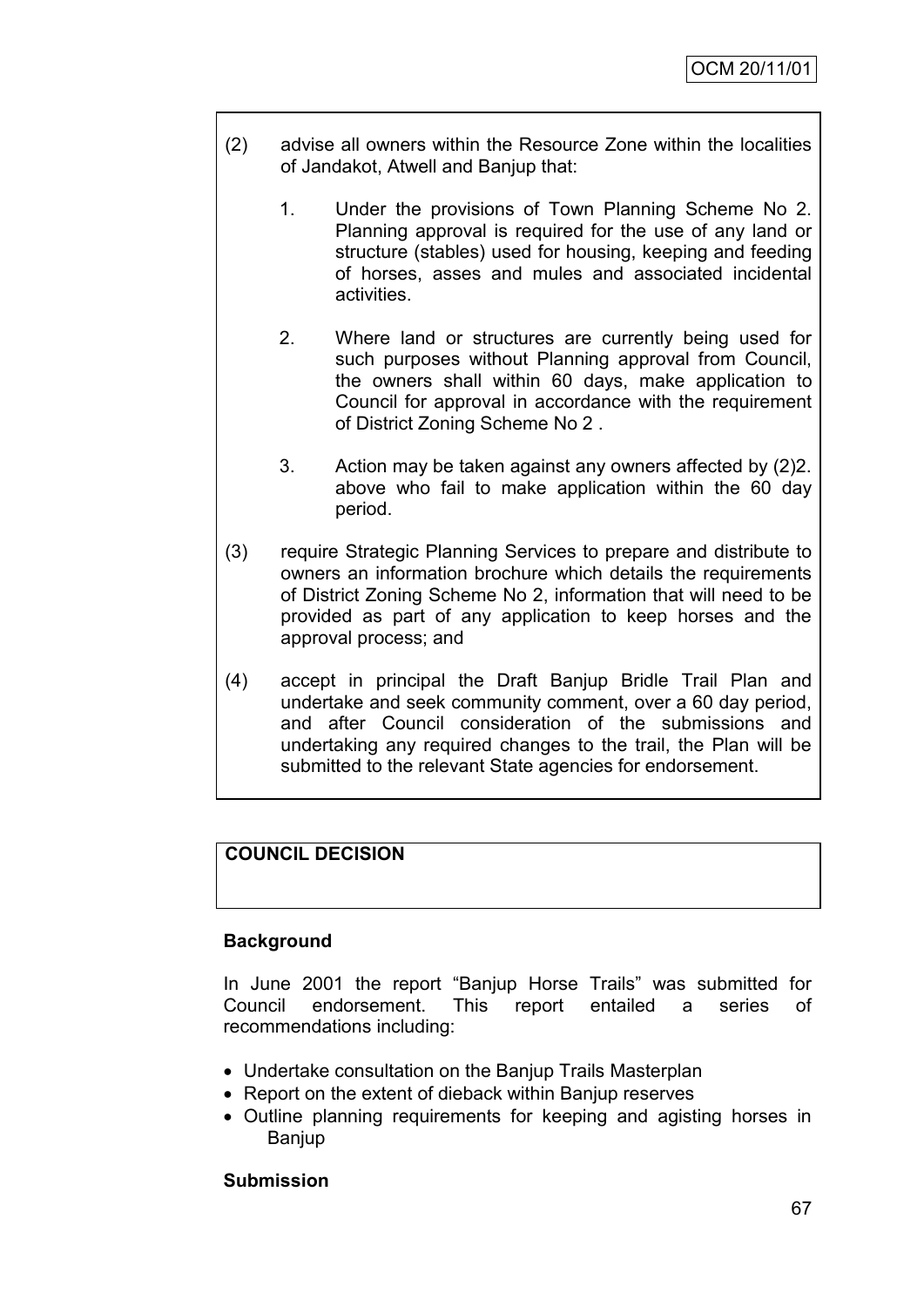#### N/A

# **Report**

The keeping of horses and construction of stables requires Council approval with advice from the Water and Rivers Commission. A series of meetings and discussions have been undertaken between the City and relevant State Agencies, such as the Water and Rivers Commission, Agriculture WA, Water Corporation, Department for Infrastructure and Planning (formerly known as Ministry of Planning) and the Department of Environmental Protection.

These discussions have revealed a number of constraints to keeping horses in the localities of Jandakot, Atwell and Banjup, which are part of the Resource Zone (as outlined in the attached report).

In summary the constraints to keeping horses were that horses must be kept:-

- 200 meters away from wetland vegetation
- 500 meters away from P1 wellhead production zones
- 300 meters away from P2 and P3 wellhead production zones
- on B1 and B2 soil are required to be stabled, handfeed and have a management plan
- on B4 soil require management plan
- on soils other than B3 soil types.

Furthermore discussions with State agencies also identified constraints to the location of a horse trail through the Banjup area (as outlined in the attached report).

In summary the constraints to a bridle trail were:

- Maintain 50 meter distance from wetland vegetation
- No resting within the well head protection zone
- Trails passing through Bush Forever sites will require formal assessment.
- Trails passing through Bush Forever sites should be kept to the boundary and must meet the objectives of Bush Forever. This would include protecting remnant vegetation, weed control and dieback management
- Trails not to remove or damage remnant vegetation
- Not to be provided within the Armadale Road Reserve
- If using the Water Corporation paths as part of the horse trail, the trail must be fully accessible to Water Corporation and the City will need to provide signage, address public liability, protect against vandalism and accept responsibility for maintenance of the trail.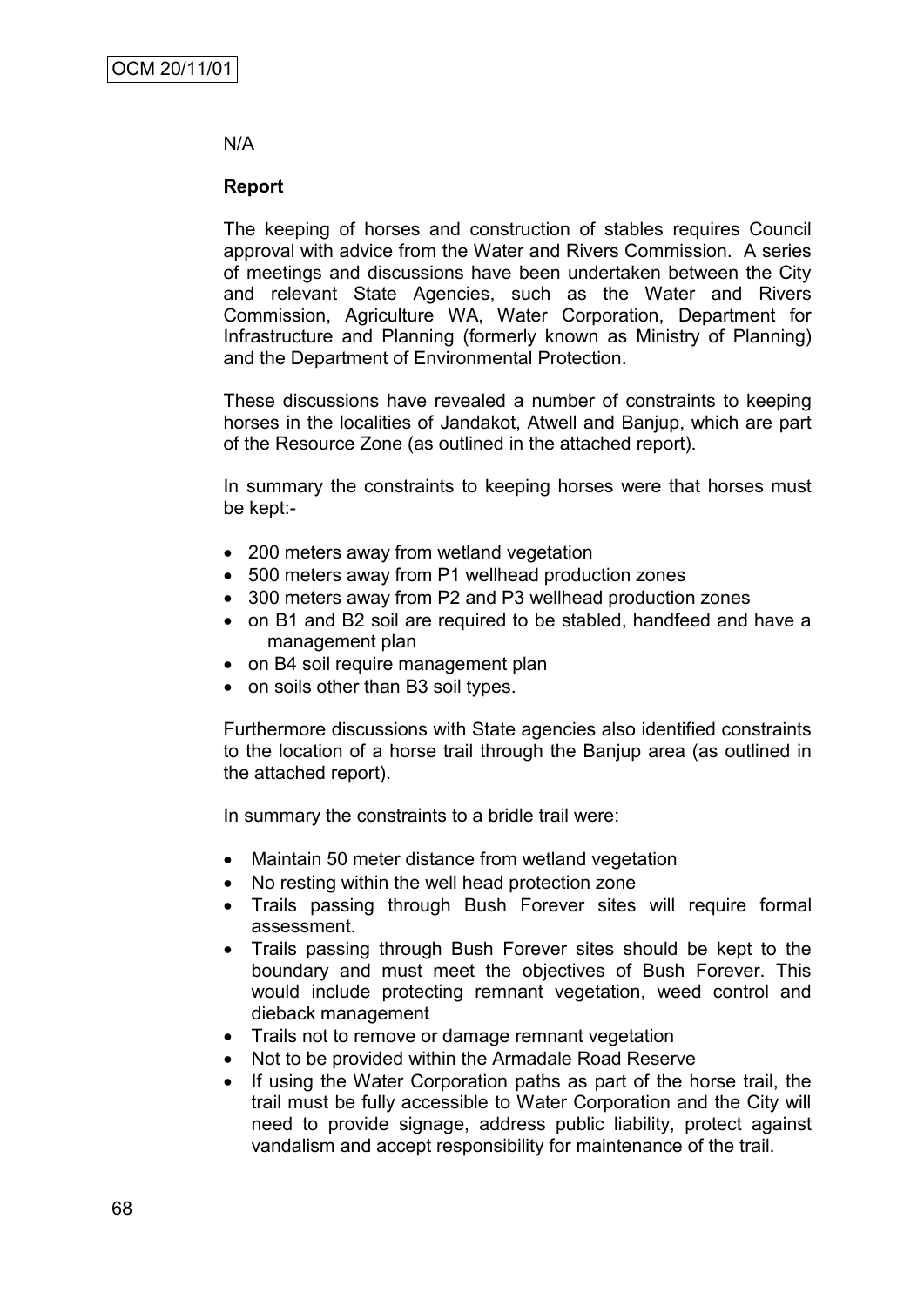In addition to the above, Department of Conservation and Land Management has advised that the provision of horse trails within the Jandakot Botanical Park (Shirley Bella Swamp) should be addressed as part of the Reserve Management Plan which is to be prepared in 2002.

The outcomes of the investigation have been communicated to the Banjup Bridle Action Group and alternative options discussed at a meeting in August 2001.

Detailed information on the responses from the various Departments and agencies and the recommended Draft Banjup Trails Master Plan is contained in the report included in the Agenda attachments.

The keeping horses of horses in the Resource Zone and the development of a horse trail requires further work to be undertaken by the City. The landowners within the Resource Zone will be notified, and where possible assisted to ensure compliance with relevant planning legislation. The proposed Banjup Bridle Trail has undergone the first phase of the consultation process (as outlined in the June 2001 report). The City must now undertake the second phase of consultation with the intention of receiving comments on the Banjup Bridle trail from the wider community.

In accordance with the Council resolution, Glevan Dieback Consulting Services was engaged to undertake field inspection to determine the extent of dieback in the Banjup Reserves and advised on the risk of this spreading due to equestrian and other activities.

The results of the assessment are included in the report in the Agenda attachments.

#### **Strategic Plan/Policy Implications**

The Corporate Strategic Plan Key Result Areas which apply to this item are:-

- 1. Managing Your City
	- *"To conduct Council business in open public forums and to manage Council affairs by employing publicly accountable practices."*
- 2. Planning Your City
	- *"To ensure that the planning of the City is based on an approach which has the potential to achieve high levels of convenience for its citizens."*
	- *"To ensure that the development will enhance the levels of amenity currently enjoyed by the community."*
	- *"To foster a sense of community within the district generally and neighbourhoods in particular."*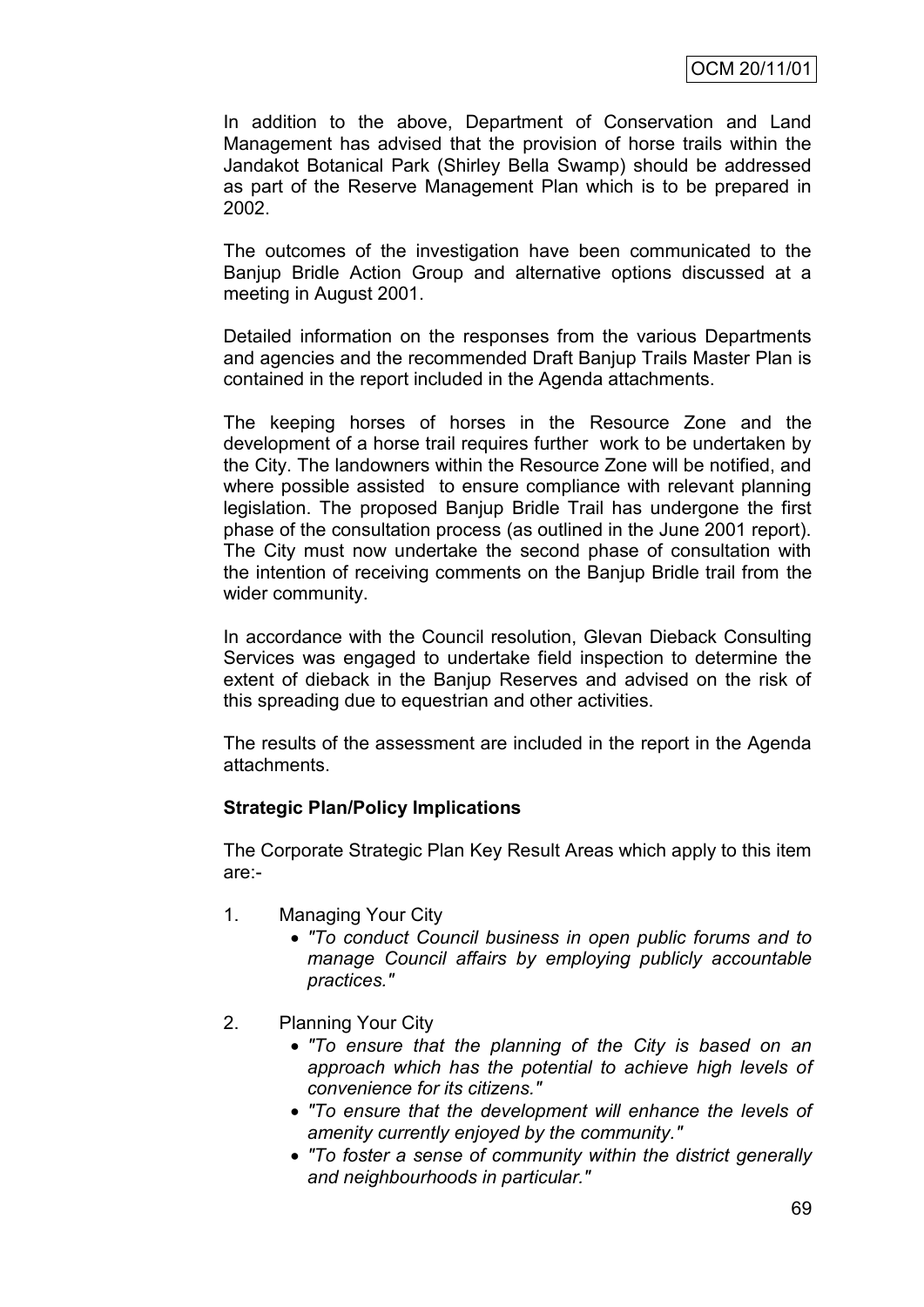- 3. Conserving and Improving Your Environment
	- *"To conserve the quality, extent and uniqueness of the natural environment that exists within the district."*
	- *"To conserve the character and historic value of the human and built environment."*
	- *"To ensure that the development of the district is undertaken in such a way that the balance between the natural and human environment is maintained."*
- 4. Facilitating the needs of Your Community
	- *"To facilitate and provide an optimum range of community services."*
	- *"To identify current community needs, aspirations, expectations and priorities of the services provided by the Council."*
	- *"To determine by best practice, the most appropriate range of sporting facilities and natural recreation areas to be provided within the district to meet the needs of all age groups within the community."*
- 5. Maintaining Your Community Facilities
	- *"To construct and maintain roads, which are the responsibility of the Council, in accordance with recognised standards, and are convenient and safe for use by vehicles, cyclists and pedestrians."*
	- *"To construct and maintain parks which are owned or vested in the Council, in accordance with recognised standards and are convenient and safe for public use."*

The Planning Policies which apply to this item are:-

| SPD1             | <b>Bushland Conservation Policy</b> |
|------------------|-------------------------------------|
| SPD <sub>5</sub> | <b>Wetland Conservation Policy</b>  |

#### **Budget/Financial Implications**

N/A

#### **Implications of Section 3.18(3) Local Government Act, 1995**

Nil

#### **15. FINANCE AND CORPORATE SERVICES DIVISION ISSUES**

**15.1 (Ocm1\_11\_2001) - LIST OF CREDITORS PAID (5605) (KL) (ATTACH)**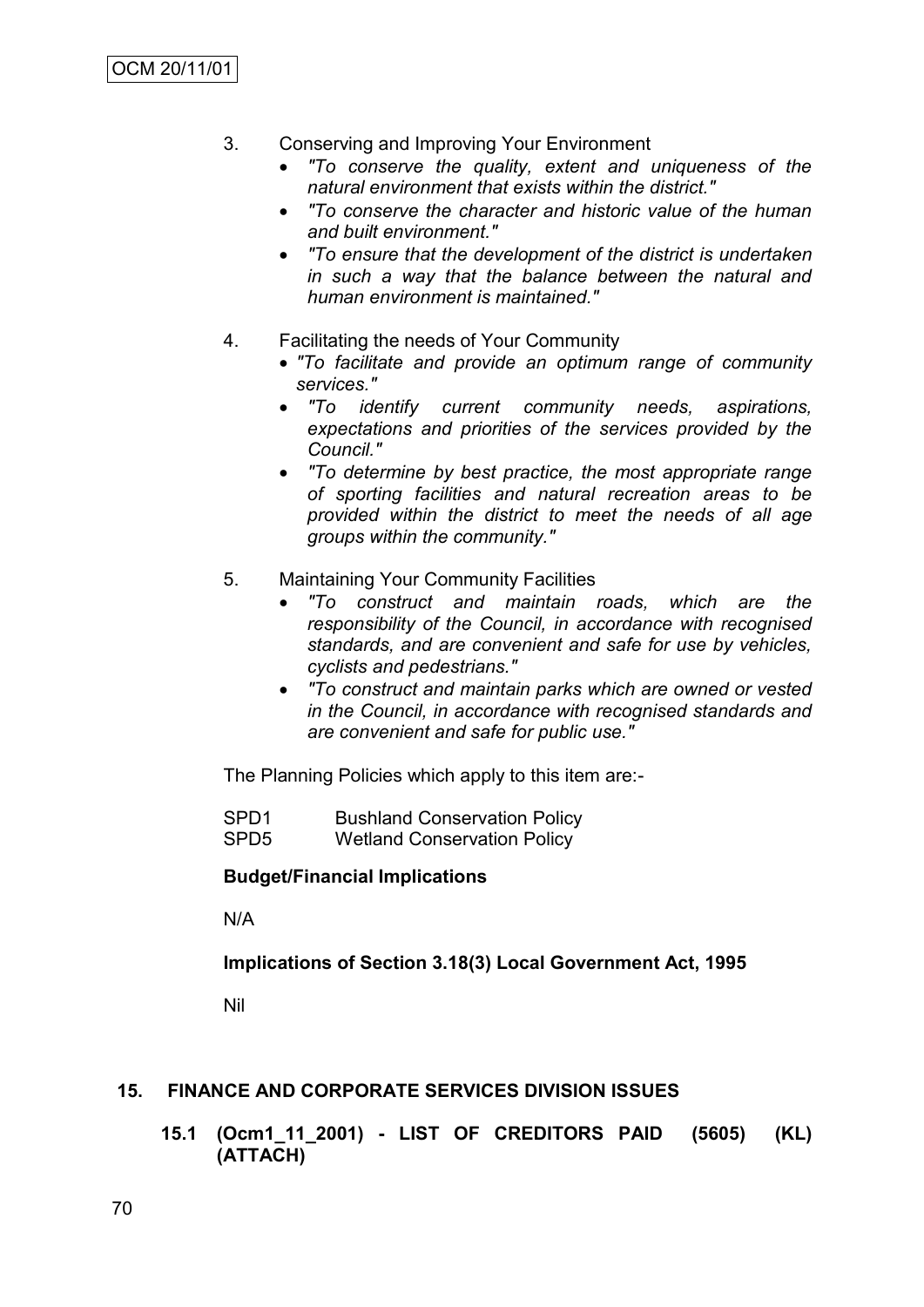#### **RECOMMENDATION**

That Council receive the List of Creditors Paid for October 2001, as attached to the Agenda.

# **COUNCIL DECISION**

# **Background**

It is a requirement of the Local Government (Financial Management) Regulations 1996, that a List of creditors be compiled each month and provided to Council.

#### **Submission**

N/A

#### **Report**

N/A

### **Strategic Plan/Policy Implications**

N/A

# **Budget/Financial Implications**

N/A

**Implications of Section 3.18(3) Local Government Act, 1995**

Nil.

#### **15.2 (Ocm1\_11\_2001) - MR B WHEATLEY - REQUEST FOR COUNCIL TO FUND AN APPLICATION TO THE SUPREME COURT TO OVERTURN ADVERSE FINDINGS (1335) (ATC) (ATTACH)**

# **RECOMMENDATION**

That Council advise Mr B Wheatley that:

(1) Council will not fund an appeal by Mr Wheatley to the Supreme Court to have the findings of the Douglas Inquiry against him overturned;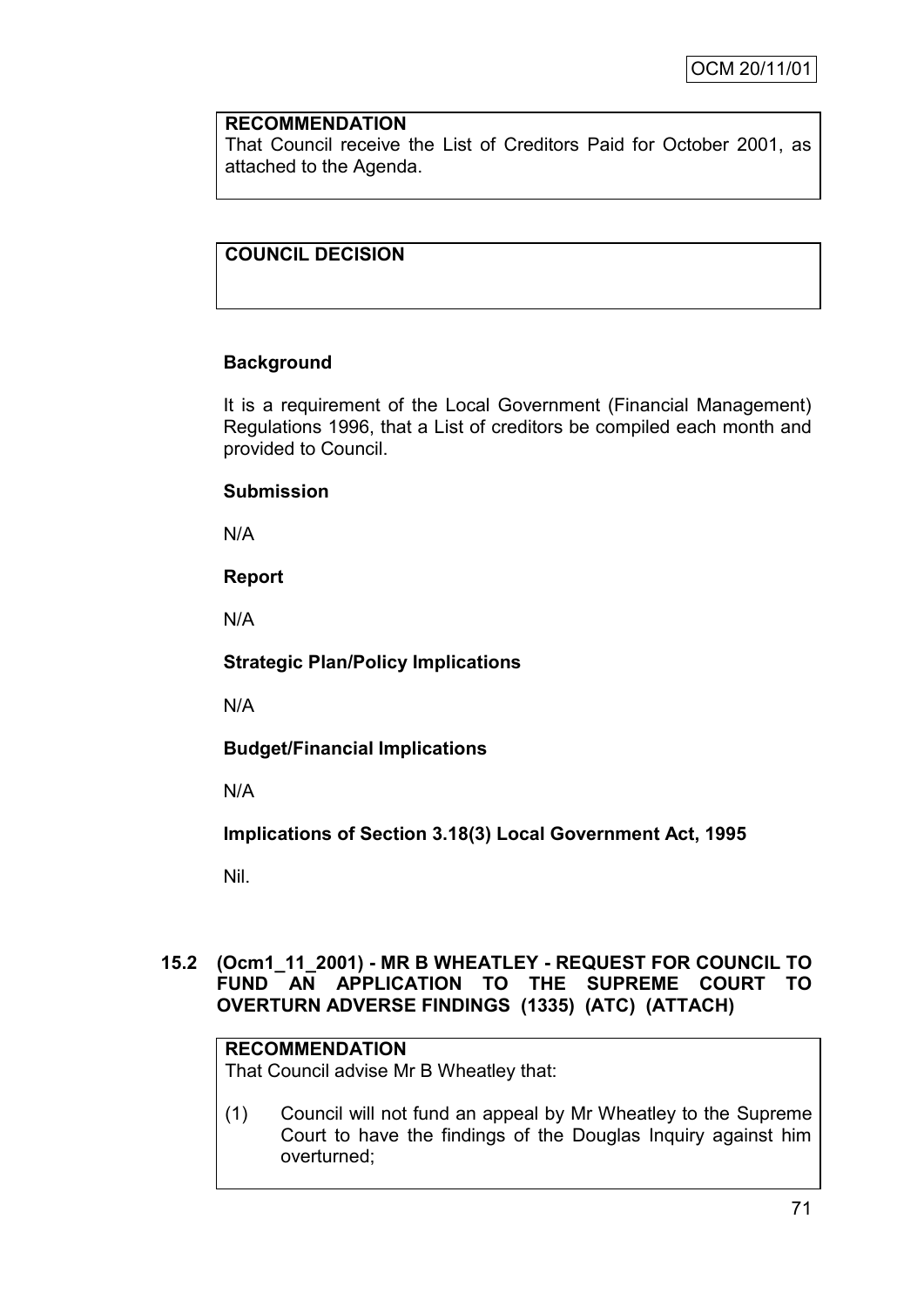- (2) should Mr Wheatley, through the appeal process, have all the findings against him overturned then Council will consider any request from him for reimbursement of costs incurred in appearing before the Douglas Inquiry over and above the \$3,000 already reimbursed; and
- (3) Council considers that should all the findings against him be overturned in the Supreme Court then any claim for reimbursement of costs in respect of that appeal should be directed to the WA State Government.

# **COUNCIL DECISION**

# **Background**

Mr Wheatley was a Councillor of the City of Cockburn at the time Council was suspended and subsequently dismissed following the Douglas Inquiry Report findings. During the course of the Douglas Inquiry, Mr Wheatley applied for and was reimbursed the sum of \$3,000 under the provisions of the now revoked Policy A1.18.

At its Meeting on 17 October 2000 following receipt of legal advice Council decided that by virtue of Clause 18 and 19 of Policy A1.18, the City's authorisation of financial assistance to Mr Wheatley (and others) was revoked. Policy A1.18 was subsequently revoked.

Mr Wheatley replied to advice of the revocation by Council that *the purported revocation is of no effect as the conditions set out in Clause 18 have not been satisfied.* A reply was made to Mr Wheatley *that the existing contract between yourself and Council regarding legal expenses remains intact until such time as all the conditions set out in Clause 18 of Policy A1.18 has been satisfied.* No further claim for reimbursement of expenses incurred at the Douglas Inquiry has been made by Mr Wheatley.

A decision on a request by Mr Wheatley for Council to fund an application to the Supreme Court to overturn adverse findings against him was deferred at the October Meeting of Council to consider information provided after the Agenda for the meeting was published.

#### **Submission**

In reply to an invitation to a Council function to recognise his service on Council Mr Wheatley replied by facsimile to the Mayor as follows: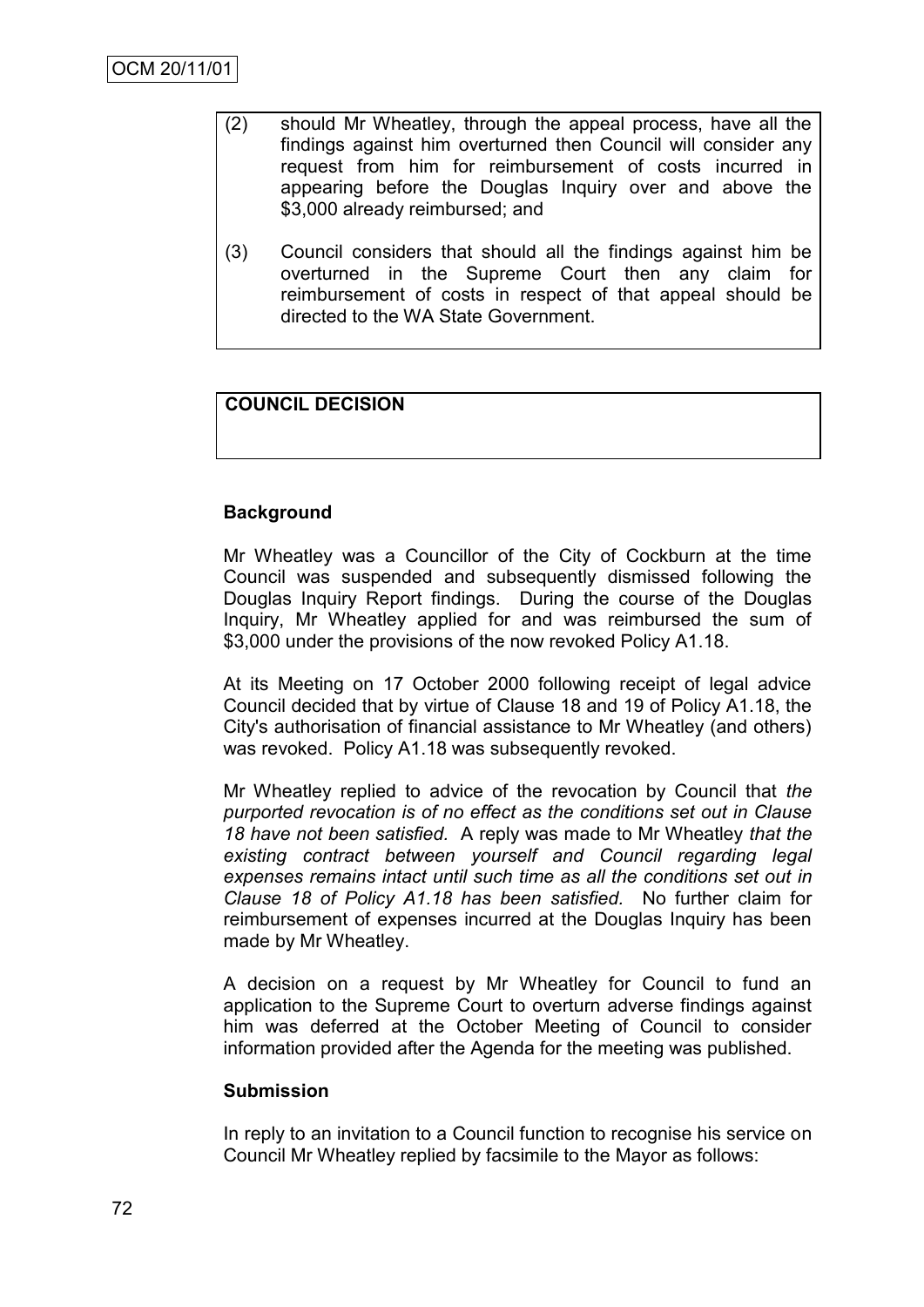*I do not consider it appropriate that I attend on 5 September 2001 while the adverse findings made against me in the Douglas Inquiry remain on the record.*

*I have independent legal advice confirming that the Douglas Inquiry findings against me are both wrong in law and fact.*

*As a fellow Councillor you are well placed to determine whether the Douglas Inquiry resulted in the recognition I deserve.*

*I request that the Council show its appreciation for the contribution I made to the council and the community by assisting me to fund an application to the Supreme Court to overturn the adverse findings made against me. This was clearly contemplated by the original funding policy for the Inquiry which remains in force.*

*As I was not in anyway responsible for the initiation of the Douglas Inquiry it is totally unfair that I am required to fund a challenge to incorrect findings to vindicate my conduct as a Councillor.*

*I look forward to receiving your acknowledgement of my contribution as requested above.*

#### **Report**

Mr Wheatley, during the course of the Douglas Inquiry applied for and was reimbursed the sum of \$3,000 under the provisions of the now revoked Policy A1.18. This was the maximum amount which could be paid by the Chief Executive Officer under delegated authority. The Policy provided in Clause 10 *The Council may give consideration to the provision of financial support exceeding \$3,000 in total, only if full details of the additional expense and the reason for it, are provided*. Mr Wheatley did not make any claim other than the \$3,000 during the course of the Douglas Inquiry.

The key to Mr Wheatley's claim is his belief that Policy A1.18 provided an avenue for Council to fund an application to the Supreme Court to overturn the adverse findings against him. Attached to the Agenda is a copy of the former Policy A1.18.

Following the facsimile to the Mayor by Mr Wheatley, the Mayor replied, in part, as follows:

*With regards to your request for funding, Council has recently considered a similar request for financial assistance to fund an appeal and determined that it was not prepared to finance an appeal. The advice which has been presented, is that the policy did not provide for Council to fund appeals but rather, it would not pursue the recovery of legal expenses paid until all avenues of appeal have been exhausted.*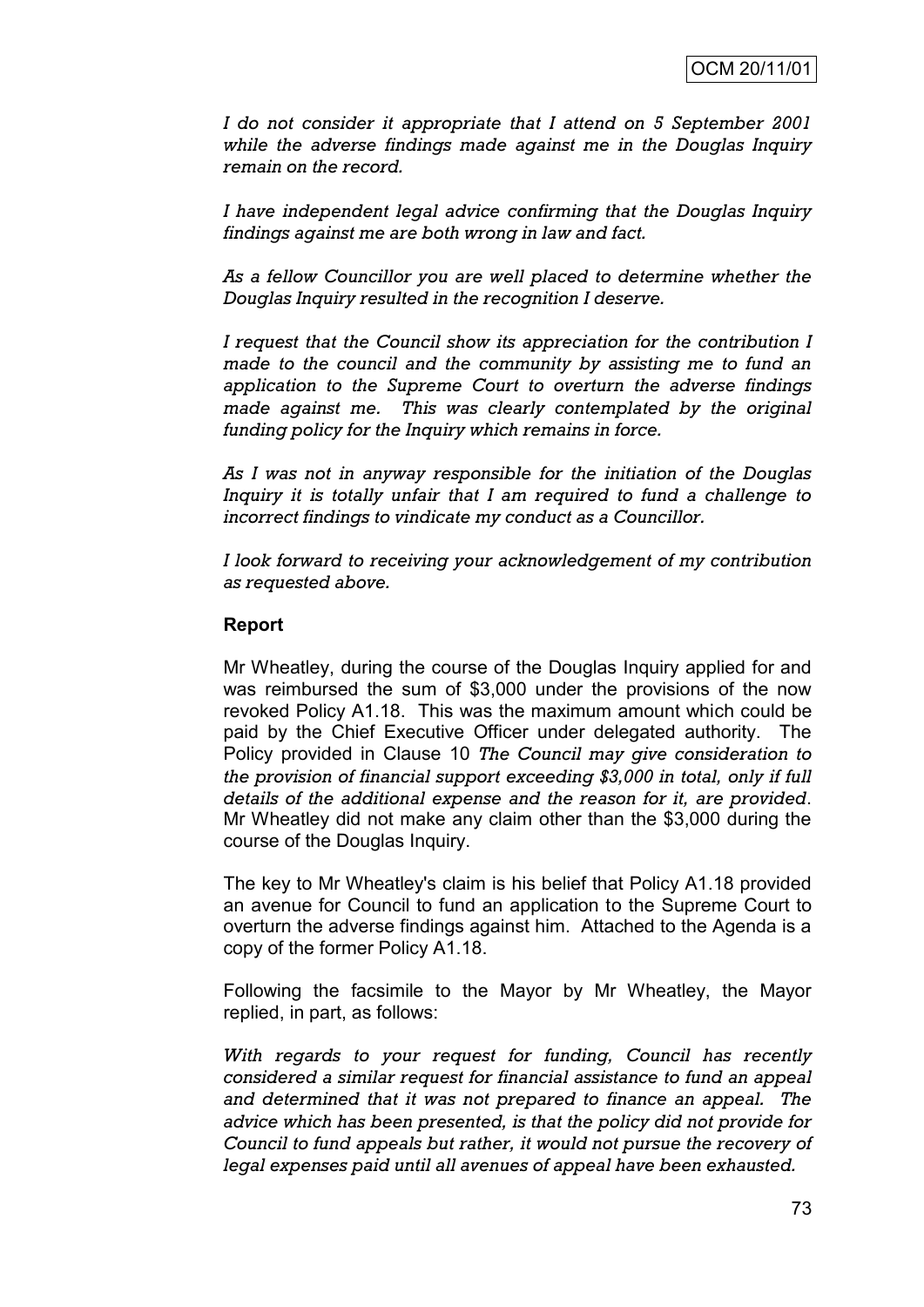*I will pass your letter to the Chief Executive Officer for the request to be submitted to Council. It may be in your best interest to provide information relative to the processes involved and potential cost of an appeal, together with any advice on the authority of the Supreme Court to actually overturn findings made by the Douglas Inquiry.*

*It would be appreciated if this information could be provided to Mr Brown by 3 October so that it can be included in the Agenda for the October Council Meeting*.

It is presumed that Mr Wheatley's reference to the original funding policy remaining in force relates to Clause 18 of Policy A1.18 which reads as follows, immediately under a heading of *Repayment of Assistance*

- *18. An indemnity or authority given under this Policy, or a contingent authorisation under Clause 15 shall be and is hereby revoked, in the following circumstances:*
	- *(a) if in the Inquiry or otherwise, it is found that a person has acted illegally, dishonestly, against the interests of the City or otherwise in bad faith in connection with the matter for which the person was granted financial support or given contingent authority; and*
	- *(b) all opportunities for appealing against or otherwise challenging that finding have been exhausted; or*
	- *(c) information provided to the Chief Executive Officer in the application is materially false or misleading.*

This was one of the clauses considered by Council on 17 October 2000 when revoking any authorisation of financial assistance.

It is considered that Section 18(b) of the previous Policy A1.18 was not intended to provide funding for individuals to appeal against an Inquiry, but rather to provide a timeframe to consider when determining when an authority for financial assistance should be revoked.

However, the policy is no longer in effect and therefore, the request needs to be considered on its merits.

Mr Wheatley, in a facsimile received at Council's Offices on 12 October 2001 has provided further information in respect of his claim as follows:

*Thank you for your letter dated 5 September 2001 and the fax from Sue Ellis dated 4 October 2001.*

*I enclose copies of:*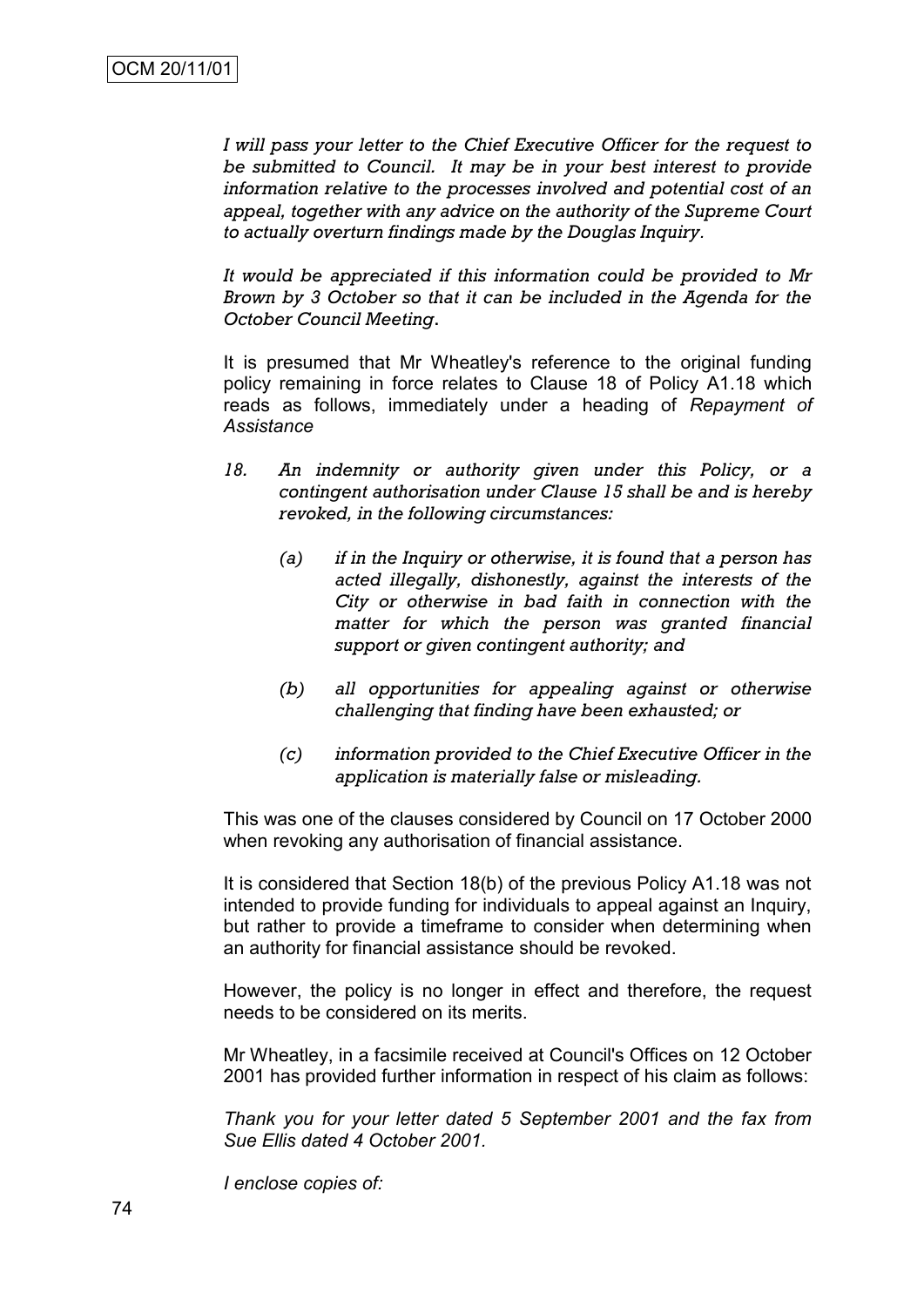- *(a) opinion of Grant Donaldson dated 6 April 2001;*
- *(b) the case of Edwardes vs Kyle (1995) 15WAR 30Z.*
- *1. I apply for funding to challenge the findings made against me in the above report.*
- *2. The enclosed opinion is provided to Council purely for the purpose of obtaining funding for a challenge to the conduct of the Inquiry.*
- *3. The opinion is confidential and privileged and provided for the purpose of litigation funding and privilege is not waived by the distribution of the opinion.*
- *4. the challenge to the findings would require a Supreme Court action.*
- *5. If the action proceeds to a two day hearing the current Supreme Court costs scale provides as follows:*

\$

| 5.1 | <b>Statement of Claim</b>                  | 2,700.00  |
|-----|--------------------------------------------|-----------|
| 52  | Writ                                       | 400.00    |
| 5.3 | Getting up case for trial (50 hrs)         | 13,500.00 |
| 54  | Counsel Fees:                              |           |
|     | <b>First day of trial - Senior Counsel</b> | 14,000.00 |
|     | Second day of trial - Senior Counsel       | 3,500.00  |
|     |                                            |           |

#### *34,100.00*

- *6. There would be other costs in addition to the above but these represent the major items of expense.*
- *7. If the action is successful the normal order is that the unsuccessful party pays the costs of the action. This usually involves the recovery of one half to two thirds of the costs of the action which would be refundable to the Council.*
- *8. The Supreme Court has power to grant declaratory relief as referred to in the enclosed case.*
- *9. Where independent legal opinion from competent Counsel confirms that a Councillor has not been guilty of any wrong doing in acting as a Councillor, it is unfair that the Councillor must expend their own funds to overturn the erroneous findings made against them.*
- *10. If the findings against me are found to be unjustified such findings would in my opinion also vindicate the actions of*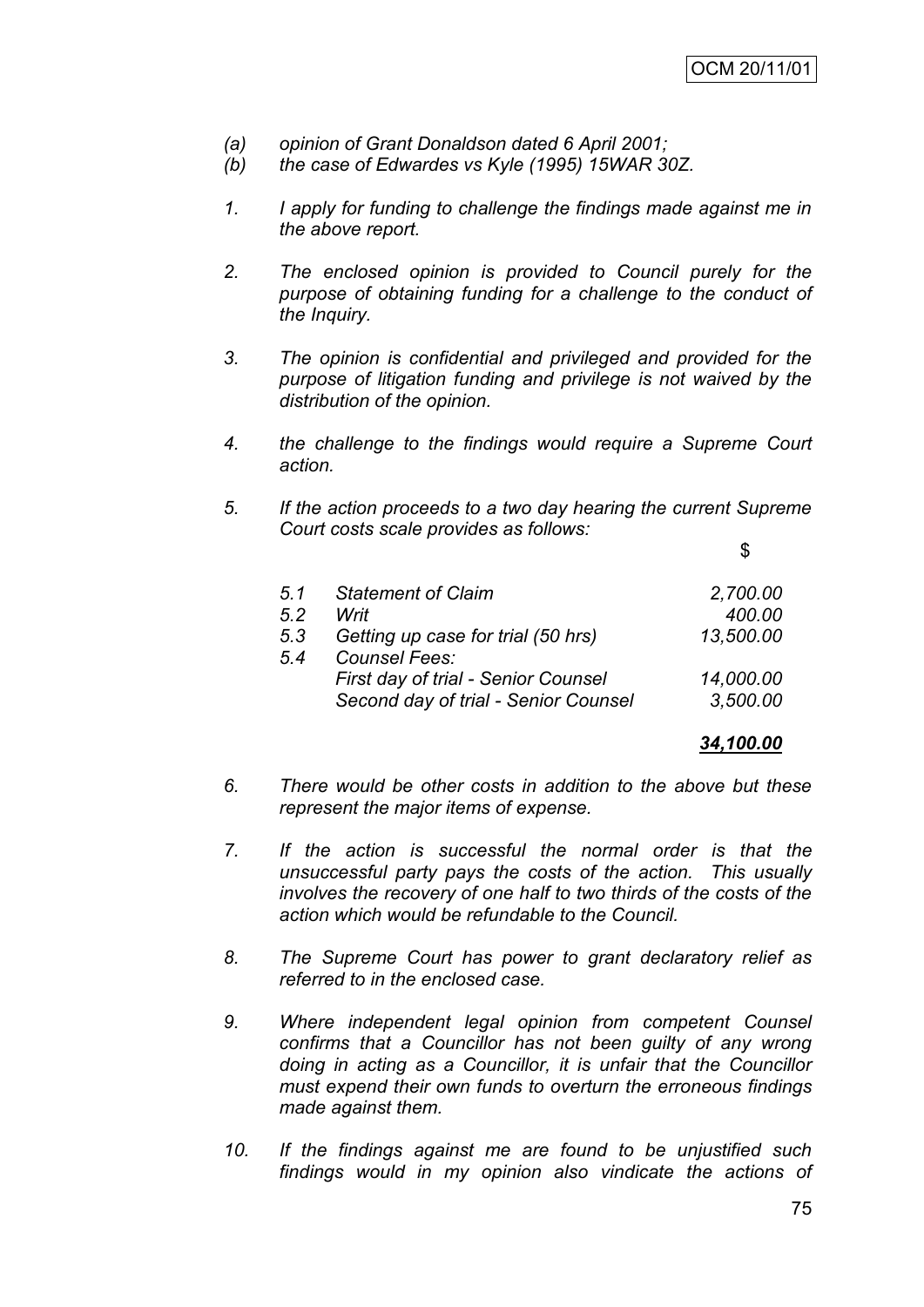*Council as a whole as the justification for the dismissal of the whole Council would fall away.*

- *11. It is unfair to expect that:*
	- *11.1 such unjustified findings should be allowed to remain permanently on the record against both myself and the City of Cockburn; and*
	- *11.2 an individual former Councillor should personally pay for a challenge to findings which are unjustified according to independent advice and arising from an inquiry which he was not responsible for instituting.*
- *12. I should be grateful for your consideration of my request in the interests of justice.*

Information now provided to Council suggests that the major items of expense for a Supreme Court action on his behalf would be \$34,100 , with some other costs to be met. If the action were successful then one half to two thirds of the costs of action would be refundable (ie. \$17,050 to \$22,710 based on \$34,100). The costs borne by the applicant would then be approximately \$17,050 to \$11,390 plus incidentals.

Previous legal advice has indicated that no known grounds are available for any valid appeal against the Douglas Inquiry findings. Mr Wheatley has submitted a copy of a legal opinion by Grant Donaldson which supports his position. No comment can be made on this opinion, which is privileged information, as this is a matter for the Court to decide. Copies of the legal opinion have been distributed to Elected Members under separate cover because of their confidential nature.

Mr Wheatley states, that should the findings against him be overturned then the actions of the Council as a whole would be vindicated and the justification for the dismissal of the whole of Council would fall away. It is considered that as only ten of the seventy four findings of the Inquiry were against Mr Wheatley then this does not necessarily follow.

At its Meeting on 21 August Council, when considering a request by Mr J Grljusich to fund an appeal against the Martin and Vicary Inquiry and the Douglas Inquiry findings, decided to advise Mr Grljusich that:

- *(1) it is not prepared to finance an appeal on his behalf against the Martin and Vicary and Douglas Inquiry findings; and*
- *(2) should any appeal instigated by himself result in the findings of the Douglas Inquiry being overturned, then council would be prepared to reconsider its position with regard to the payment of legal expenses as determined by Council at its meeting of 28*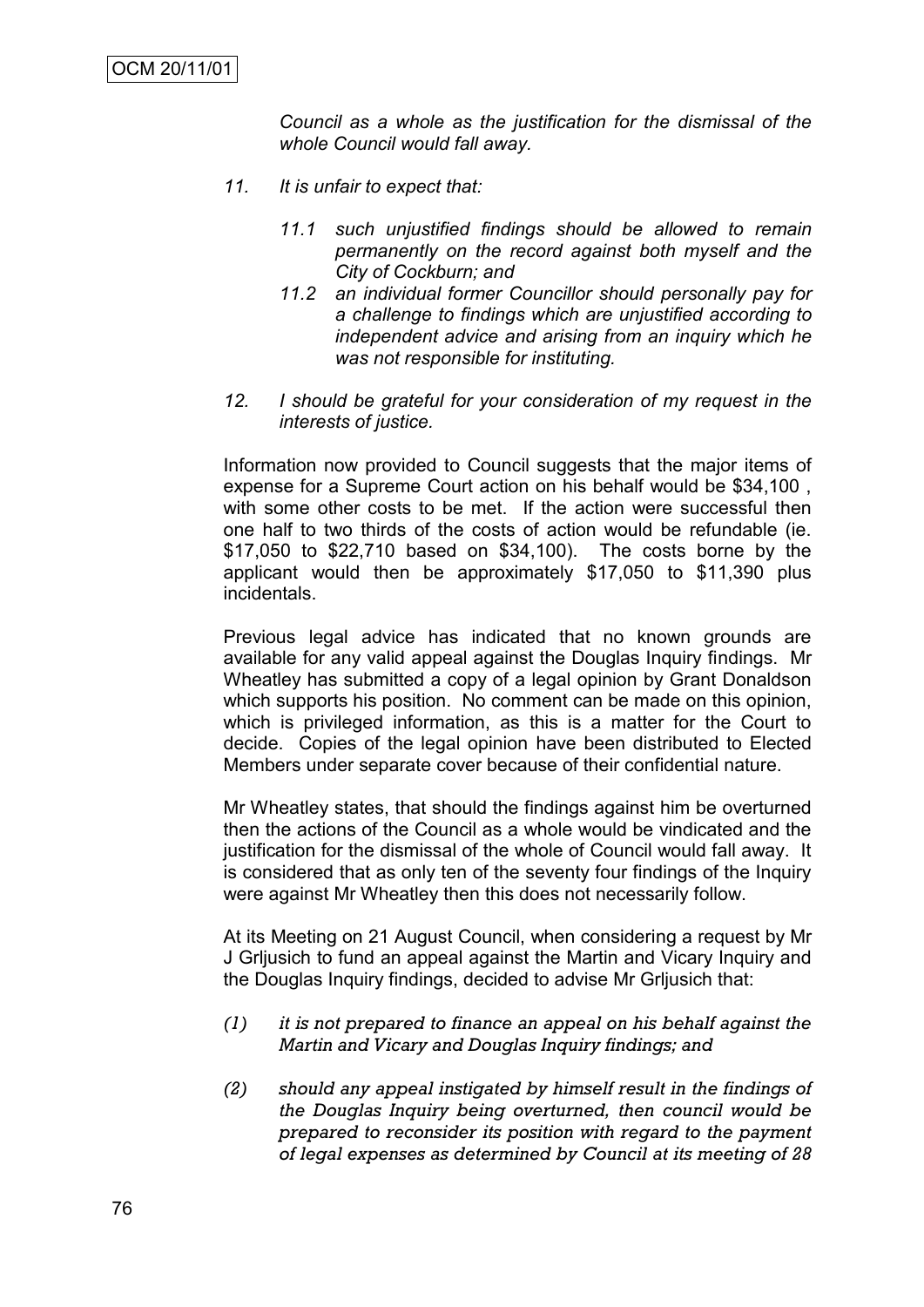#### *September 1999, which limited payment to a maximum of \$40,000.*

Council considered it appropriate that if through an appeal process Mr Grljusich has the findings against him overturned, then Council would be prepared to revisit his request for financial assistance in respect of legal costs incurred in appearing before the Douglas Inquiry in line with Council's decision of September 1999 which limited the reimbursement to \$40,000.

In Mr Wheatley's case it is considered that the same principle should apply. Council should not fund an appeal to the Supreme Court to have the findings against Mr Wheatley overturned. However, if through an appeal process to the Supreme Court, Mr Wheatley has the findings against him overturned then Council could consider a request for reimbursement of legal costs incurred in appearing before the Douglas Inquiry over and above the \$3,000 already reimbursed.

The Douglas Inquiry was called by the WA State Government and all costs associated with the Inquiry have, since the change of Government, been met by the State Government. It is considered that if Mr Wheatley is successful in his appeal to the Supreme Court any request for reimbursement of legal expenses in respect of the appeal should be made to the State Government.

In summary, it is proposed that:

- (1) Council not fund an appeal by Mr Wheatley to the Supreme Court to have the findings of the Douglas Inquiry against him overturned;
- (2) should Mr Wheatley, through the appeal process, have all the findings against him overturned then Council should consider any request from him for reimbursement of costs incurred in appearing before the Douglas Inquiry over and above the \$3,000 already reimbursed; and
- (3) Mr Wheatley be advised that Council considers that should he have all the findings against him overturned in the Supreme Court then any claim for reimbursement of costs in respect of that appeal should be directed to the WA State Government.

#### **Strategic Plan/Policy Implications**

No Policy exists on this matter.

#### **Budget/Financial Implications**

No funds have been allocated in the Budget for appeals to the Supreme Court.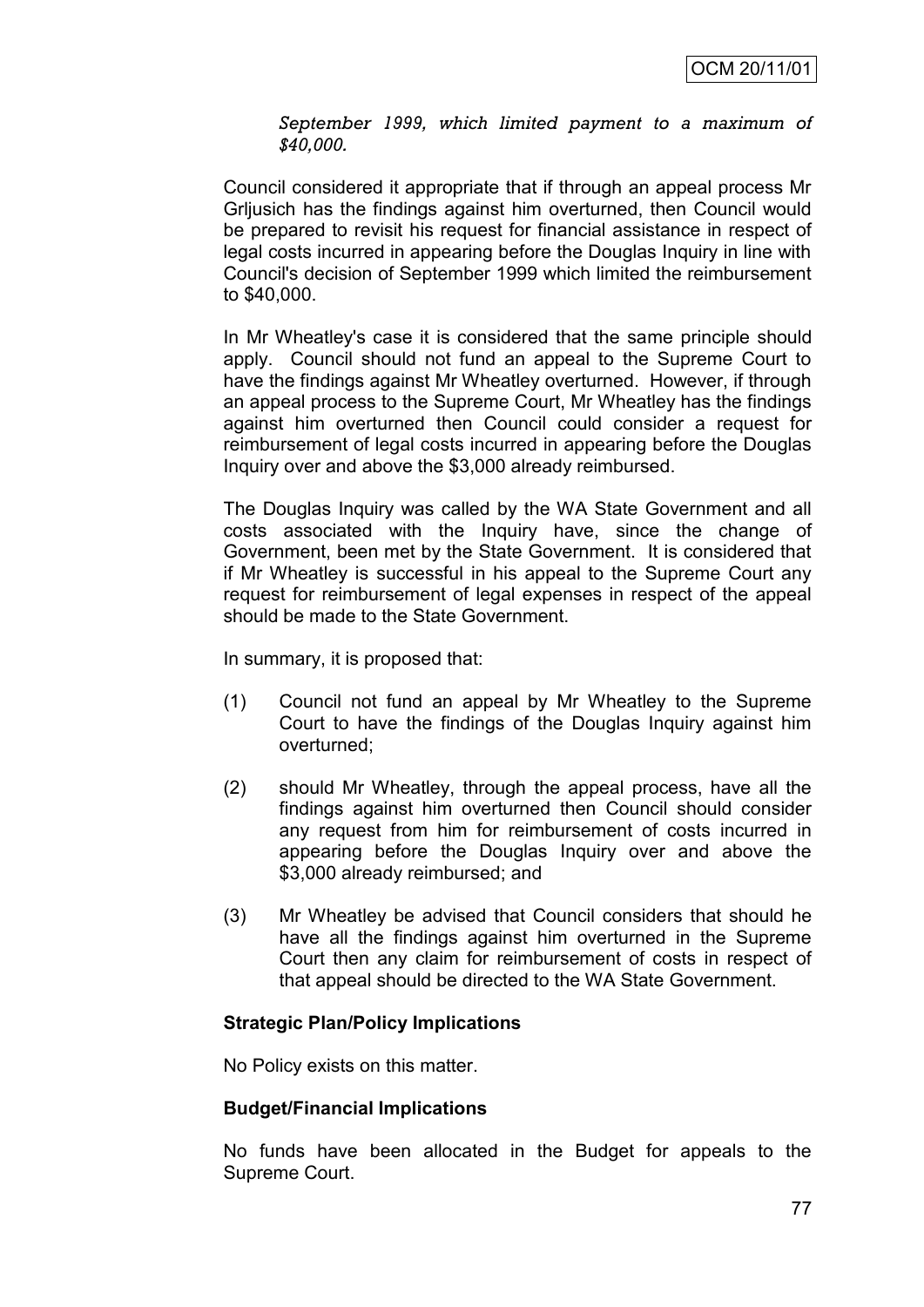# **Implications of Section 3.18(3) Local Government Act, 1995**

Nil.

#### **16. ENGINEERING AND WORKS DIVISION ISSUES**

#### **16.1 (Ocm1\_11\_2001) - DRAINAGE OF LOTS - THOMAS STREET AND ASHWOOD PLACE, SOUTH LAKE (993745) (JR) (ATTACH)**

#### **RECOMMENDATION**

That Council establish suitable drainage easements at the rear of Lots 107 to 112 Ashwood Place and accept the constructed drainage in that easement as an asset of the City and for on-going maintenance subject to:-

- (1) the property owners agreeing to the easements being established for no payment and for the City meeting all the fees involved;
- (2) suitably certified "as constructed" drawings of the drainage being provided by Civil Tech;
- (3) the drainage having been designed and constructed to Australian Standards and to the satisfaction of the Director Engineering and Works; and
- (4) the owners connecting into the system via an approved 600 pit.

#### **COUNCIL DECISION**

#### **Background**

The Cell 21 subdivision in the area bordered by Thomas Street, Semple Court, Berrigan Drive and the Western Power transmission easement is subject to a high water table, an underlying cemented organic sand deposit and severe land drainage constraints. Despite these constraints, an effective road drainage system has been installed in the sections subdivided to date.

However, due to the low lying nature of the lots in the south west corner of the subdivision, in particular the lots fronting Ashwood Place / Thomas Street, there is an inadequate sand drainage layer above the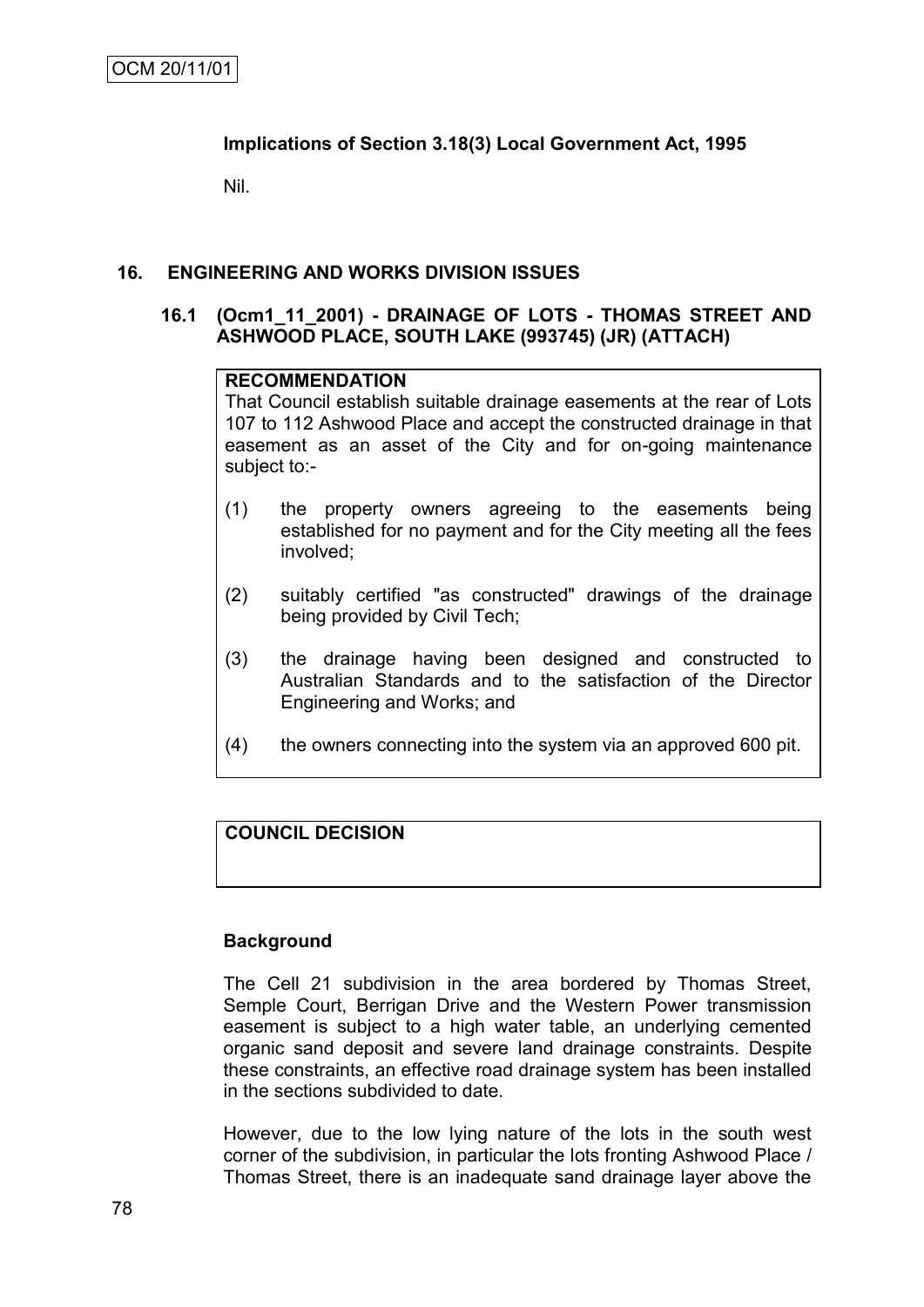cemented organic deposit to effectively drain the yards and roof tops of these properties into soakwells. As a result, numerous complaints have been received from property owners during the 1998, 1999 and 2000 winters of severe property flooding.

As a result, Council tentatively allocated funds on the 2001/02 Budget to possibly provide additional drainage to relieve the flooding problems should the project managers / developers of the subdivision fail to provide this.

#### **Submission**

At the Ordinary Council meeting held on 21st August 2001, Clr Oliver requested that a report be prepared addressing the soil (peat) and drainage problems in the land zoned Residential under the local scheme located between Thomas Street, Semple Court, Berrigan Drive and the Western Power transmission easement.

#### **Report**

The original developers of the subdivision have liquidation problems and the project managers, Civil Tech, will not accept liability for the inadequate drainage of the private lots. However, following protracted negotiations between Council staff, affected property owners and Civil Tech, Civil Tech have conditionally agreed, without prejudice, to provide additional private subsoil drainage lines that would relieve the flooding problems. Their proposal has been independently checked by consultants Gutteridge Haskins & Davey who have indicated that the overall concept appears to be sound.

The conditions imposed by Civil Tech includes:

- the installation of the new drainage being in full and final settlement of any drainage issue that the owners might have with Civil Tech.
- the new drainage is for the benefit of other lots in the subdivision and will not be interfered with by the owner.
- Civil Tech makes no admission of any liability in respect of adequacy of the original and new drainage.
- availability of access to the working area.

As the above consents have been received from the owners, Civil Tech have proceeded to install the drainage, which is generally located to the rear of Lots 107 to 112 Ashwood Place. Their proposal is indicated in the plan attached to the Agenda.

To date, consents have been received from the owners of Lots 107, 108, 110, 111 and 112 for the relief drainage line to be placed through the rear of their properties. No consent as yet as been received from the owner of Lot 109, which is a vacant block. Consequently, Civil Tech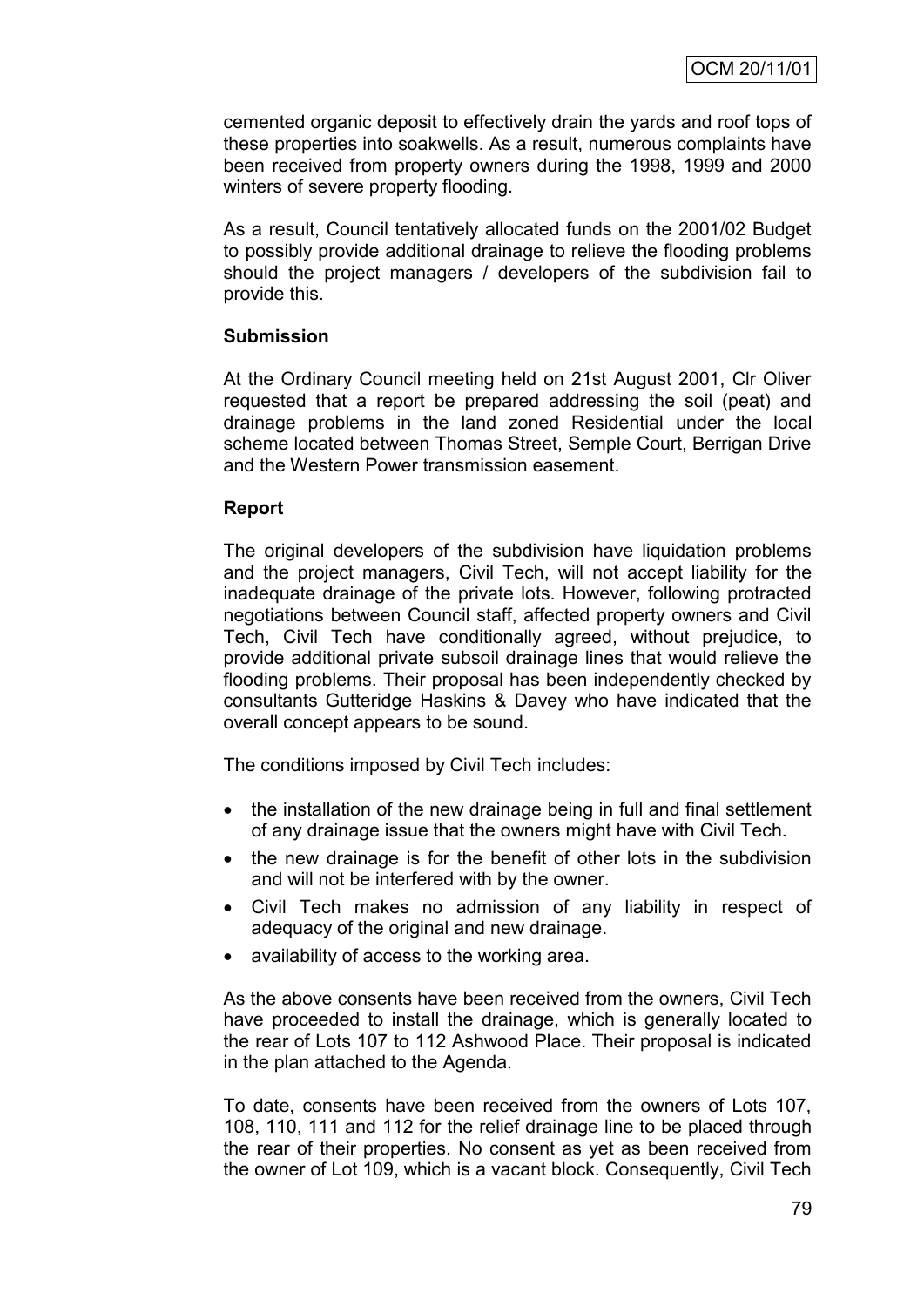have constructed the relief drain crossing Ashwood Place and the relief drain through Lots 111 and 112. They will not continue with the relief drain through Lots 107, 108, 109 and 110 until the consent is received for Lot 109.

The effective future operation of this relief subsoil drainage system will require access and co-operation between neighbours for maintenance of the system. The system is directly connected into Council's stormwater drainage system to drain away. It is considered that the relief drainage system will operate most effectively for all the landowners if controlled and maintained by Council. Consequently it is considered that Council should conditionally offer to the owners to assume the ownership and on-going maintenance of this system. This would require suitable easements to be established and control of property connections via a drainage pit into the system.

#### **Strategic Plan/Policy Implications**

A Vision Statement of the City is: *Facilitating the Needs of Your Community.*

#### **Budget/Financial Implications**

There are adequate funds available on the Budget item Ashwood Place / Sycamore Avenue - Extend Drainage (Account # 695323) to meet any legal statutory and professional costs in establishing the easements (estimated cost \$2,000).

#### **Implications of Section 3.18(3) Local Government Act, 1995**

Nil.

#### **16.2 (Ocm1\_11\_2001) - CONSTRUCTION OF WASTE TRANSFER STATION FOR USE BY TRAILERS (4900) (BKG)**

#### **RECOMMENDATION** That Council:

(1) defer the construction of a waste transfer station for use by trailers at Henderson until Lot 4 (No. 900) Rockingham Road is purchased by the City of Cockburn; and

(2) review the decision to construct a trailer transfer station in April 2002 if the land has not been acquired by that date.

#### **COUNCIL DECISION**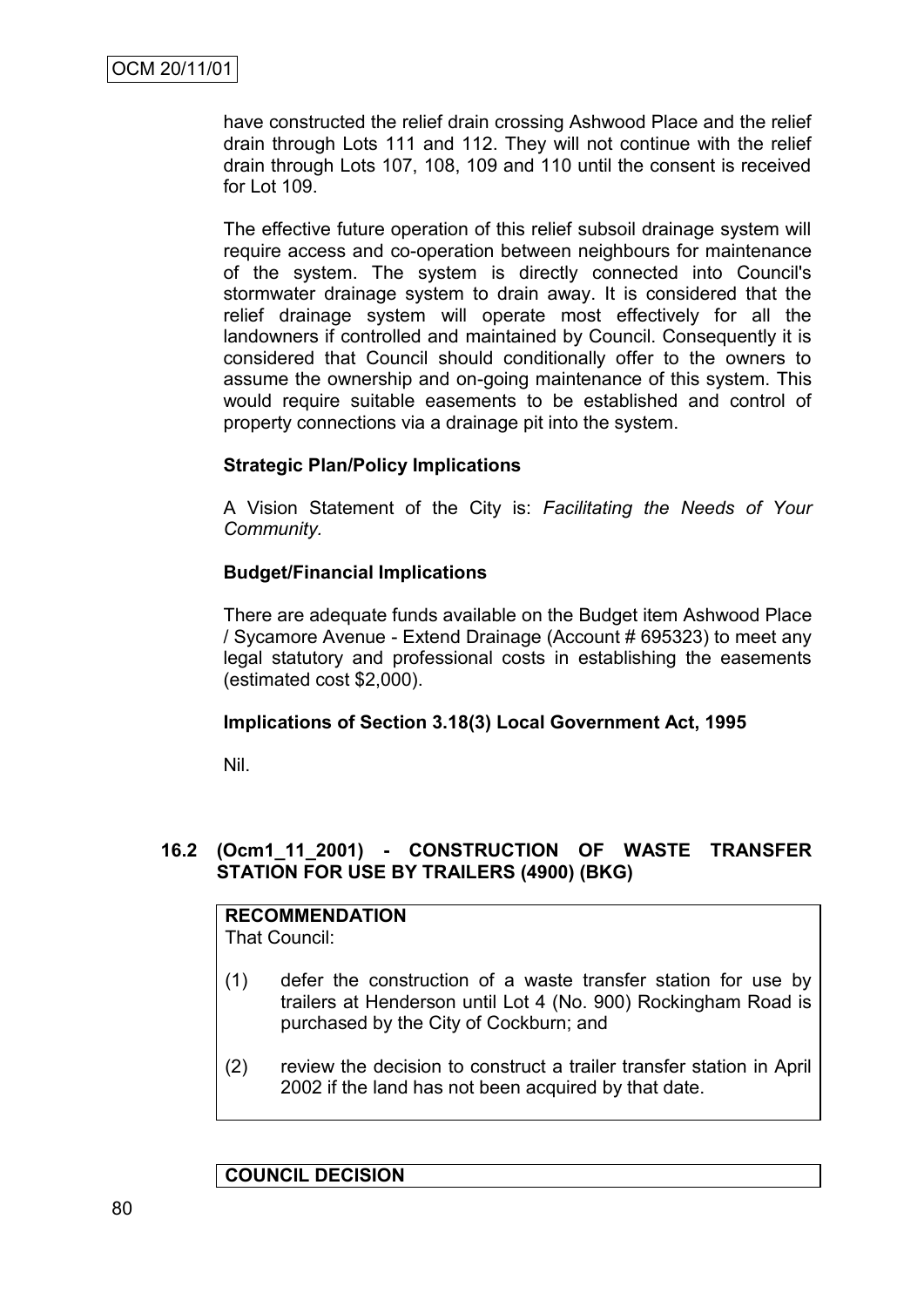# **Background**

At the Council meeting held in February 2000 it was resolved that:

- *1. Council provide in the Principal Activities Plan for the construction in 2000/01 of a waste transfer station for use by trailers depositing domestic waste with the station to be operational in July 2001; and*
- *2. more detailed cost projections be provided in the next budget estimates as the number of free trailer visits of 50,000 p.a. is likely to reduce upon the introduction of user pay charges.*

At the same meeting Council resolved to defer the review of tip passes and that a question be included in the Community Needs Survey.

#### **Submission**

N/A

#### **Report**

The recommendation to construct a waste transfer station for trailers came as a result of:

- 1. A report by an Occupational Health & Safety professional who concluded that alternative arrangements should be made for trailers going to the tip face because
	- a safety hazard is created by earthmoving and compaction equipment working near the public;
	- there are dangers to the public by them standing on or near hazardous objects;
	- the risk to the health of the public because of contaminated or rotten organic material in the near vicinity.
- 2. The Department of Environmental Protection's publication "Guidelines for the operation of a landfill site". This states:

"*All small vehicles tipping at the tip face to cease and be replaced by on site or off site transfer stations."*

The City of Cockburn advised the Department of Environmental Protection it would work towards constructing a transfer station as part of its Stage 2 request for approval documentation.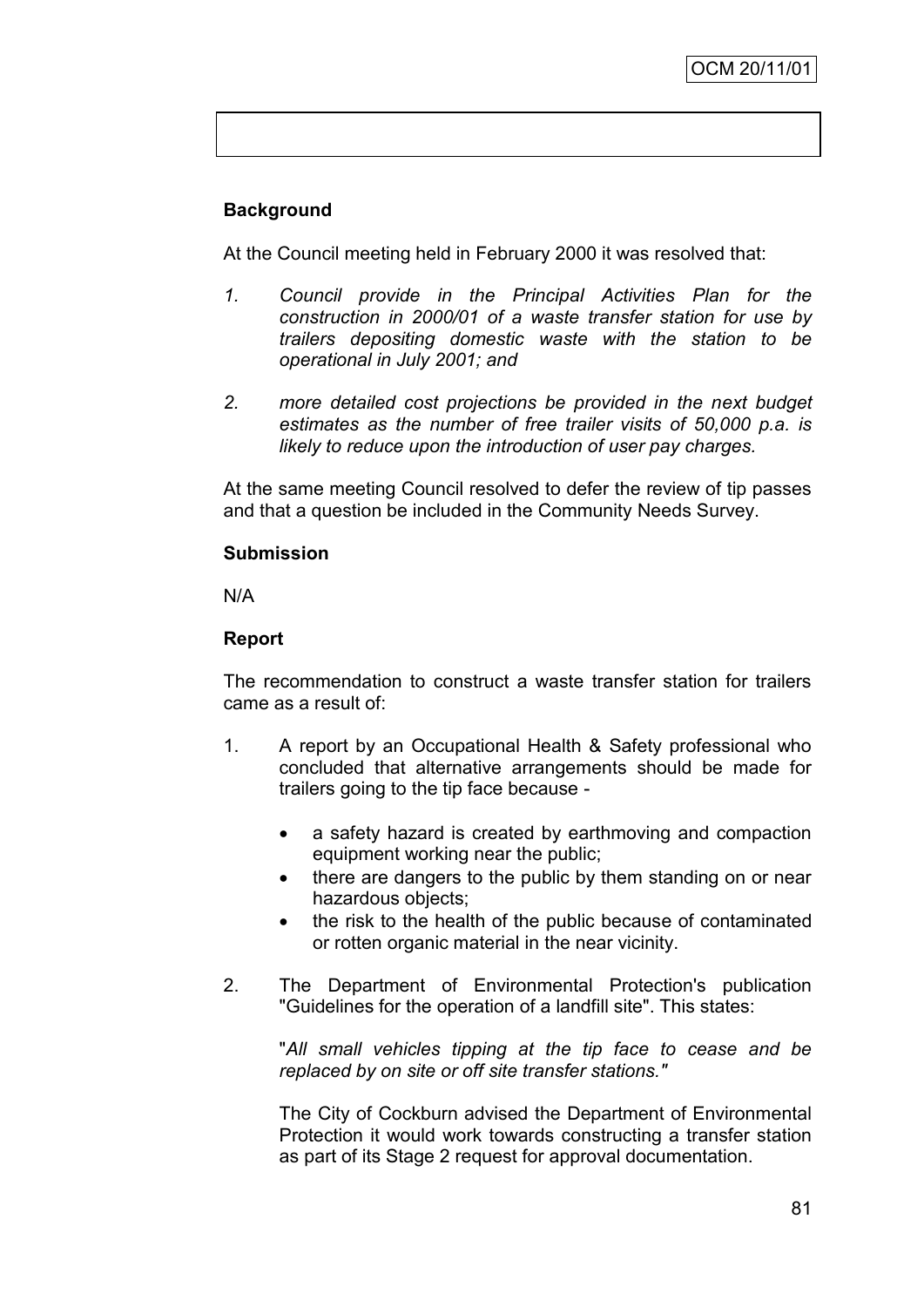When these reports were written for Council in February 2000 it was envisaged that vouchers (tip passes) would be phased out.

A user pay principle would apply for those residents wishing to dispose of waste in trailers.

This would allow the opportunity for a private company to construct and operate a waste trailer transfer station.

However this has not eventuated.

If the tip passes are to be retained and paid for in the rubbish rate, the cost of establishing a facility at Henderson should be explored.

The most logical place to construct a trailer transfer station is on the land fronting Rockingham Road at the northern side to the entry to the site. This would allow the current gatehouse to be retained and the staff could continue their dual function of taking money from commercial operators and vouchers (tip passes) from residents.

The land is currently in private ownership but the Lands Officer has been trying to purchase the land for some time. Until this land is purchased it is recommended no further action on the construction of a transfer station be taken.

In the meantime the following will be put in place:

- 1. As from the 1st December 2001 the majority of the trucks will be using Cell 4. This will limit residents being too close to contaminated or rotten organic matter.
- 2. Cell 3 will be maintained for use by trailers.
- 3. The area will be clearly designated and no earthmoving equipment will be used near residents unloading their trailers.
- 4. Supervision will be undertaken to limit unauthorised scavenging from occurring.

#### **Strategic Plan/Policy Implications**

One of the objectives of the strategic plan states there is an environmentally sound management strategy of Council controlled waste system.

#### **Budget/Financial Implications**

A transfer station for residents' trailers will increase costs. The construction and necessary plant is estimated to be \$500,000 and the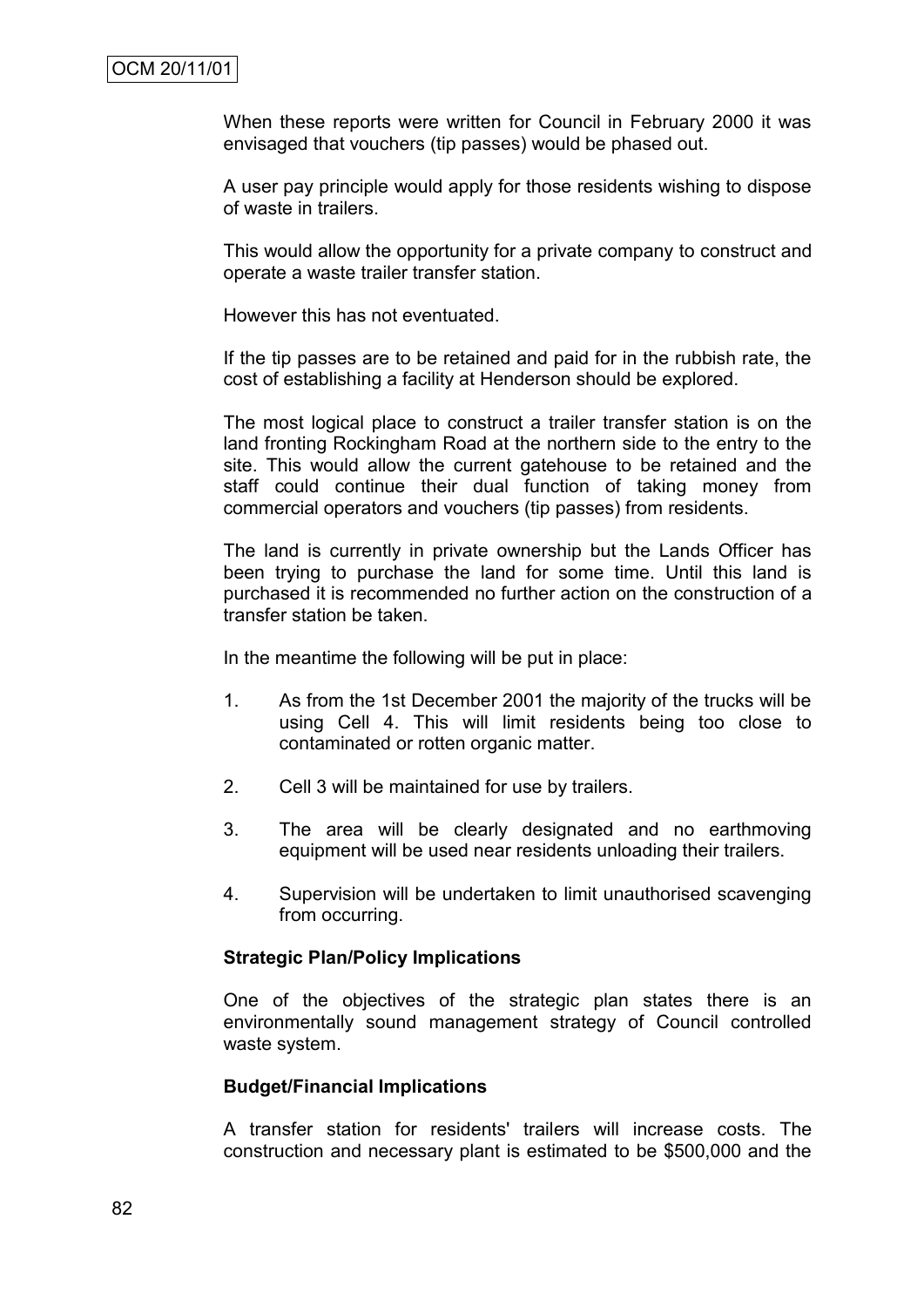annual operating cost could be \$500,000. There is also a disposal charge of \$39.00 per tonne at the landfill site.

A charge of \$20 - \$25 per trailer would be necessary if all costs are to be recovered on a user pay basis based on current estimated costs.

City of Canning are opening a trailer waste transfer station in April next year and are expecting to charge residents \$20 per trailer and nonresidents \$30.00 per trailer.

If tip passes are to be retained at Cockburn, it is recommended that an on-site transfer station be built at Henderson.

#### **Implications of Section 3.18(3) Local Government Act, 1995**

A price can be obtained to build and operate a transfer station at Henderson. It would be intended to seek prices from private companies to build and operate the facility. The tender could also allow for a facility to be built at an alternative location.

#### **16.3 (Ocm1\_11\_2001) - MAINTENANCE COSTS FOR NEW PARKS (5406; 4700) (AC)**

# **RECOMMENDATION**

That Council:

- (1) authorise Officers from the City to negotiate with Land Developers to limit the level of improvements for public open space and street scaped areas to the extent that the total annual ongoing maintenance costs does not exceed an average of \$15,000 per hectare per year, for each subdivision; and
- (2) adjust cost estimates in the City"s Principal Activities to reflect an allowance of \$15,000 per hectare per year for the annual ongoing maintenance of future public open space and streetscape landscaping.

### **COUNCIL DECISION**

#### **Background**

Western Australian Planning Commission Policy Number DC 2-3, Public Open Space in Residential Areas – section 3.1.1., stipulates that ten percent of subdivisible land be provided as public open space. A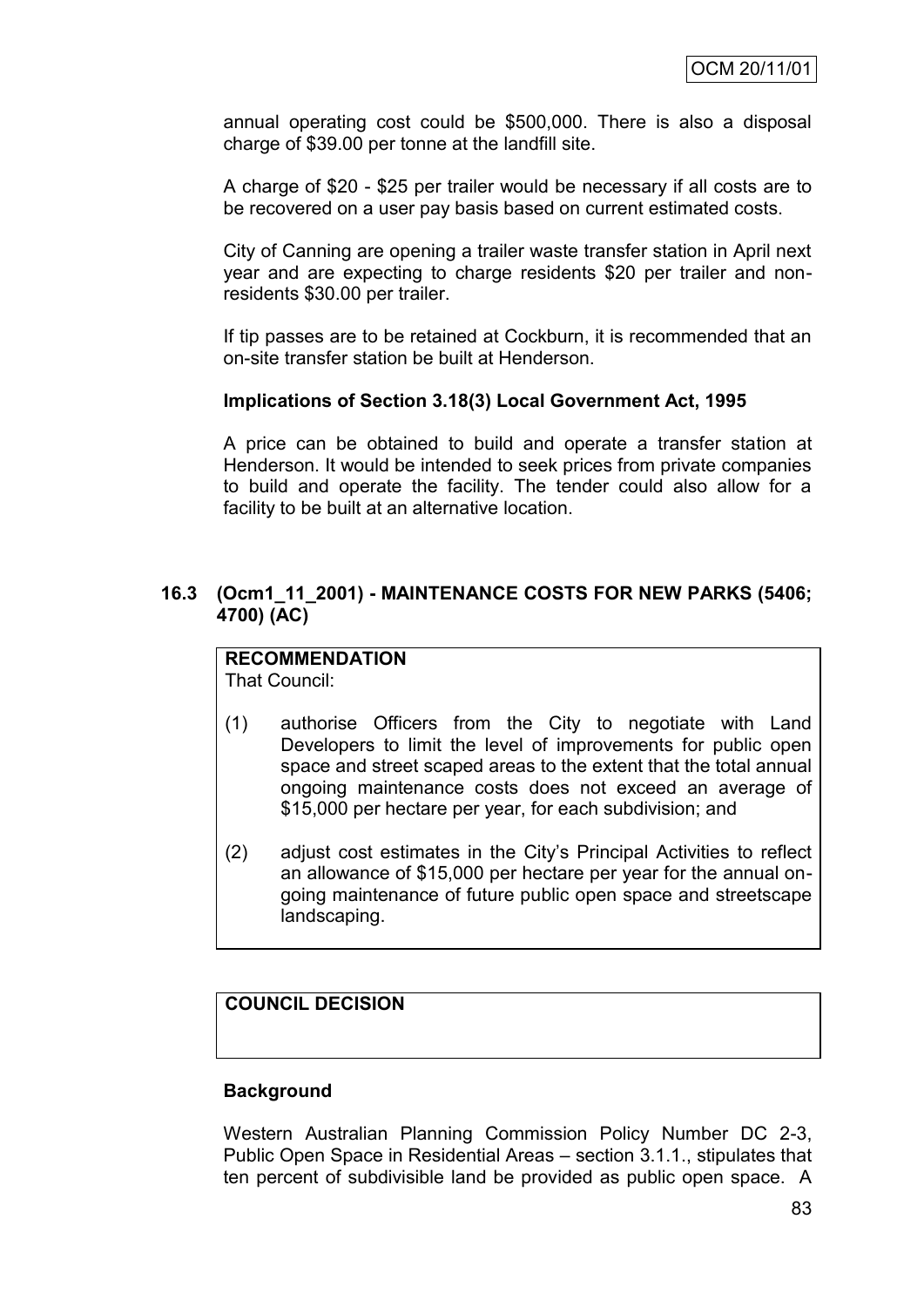condition of subdivision requires that ownership of this land shall be transferred to the Local Authority free of cost. Historically, this land was transferred in an undeveloped state. However, during the 1990"s, land developers introduced the practice of improving public open space and establishing entry statements and streetscape landscaping, for marketing and selling purposes, prior to transferring land to Local Authorities.

#### **Submission**

N/A

#### **Report**

As a consequence of improved public open space, entry statements and streetscape landscaping being transferred to the City by individual land developers, an immediate annual ongoing allocation of financial resource is required for maintenance, from the moment the Council accepts ownership of these areas. The specific amount required varies according to the extent and quality of improvements undertaken in each subdivision. Based on tendered maintenance rates submitted to the City of Cockburn and information published by neighbouring Local Authorities, it is apparent that the quality of these improvements and the extent of street scaping being provided have increased in recent years. Subsequently, the annual ongoing maintenance cost inherited by Local Authorities has also increased.

Currently, the City of Cockburn"s Principal Activities Plan allows an average of ten thousand dollars per hectare per year for the maintenance of public open space and landscaped areas. Therefore, any maintenance costs for new public open space and landscaped areas will require either an increase to the allocation funds or a reduction in the standard of maintenance, once ownership has passed to the Council. It is anticipated that residents of new estates will not accept a reduction in quality and will expect their landscaped areas to be maintained at a standard commensurate with that existing at the time they purchased their properties.

Landscape plans submitted to the City for approval during the 2000/2001 financial year and a review of already constructed similar areas in neighbouring local authorities, indicates that the annual maintenance costs for future areas within the City of Cockburn will range from fifteen to twenty thousand dollars per hectare. This equates to a fifty to one hundred percent increase to the current cost allocation.

Estimates undertaken by the City"s Strategic Planner indicate that approximately ten (10) hectares of public open space plus an inestimable volume of streetscape and entry statement landscaping, will be transferred to the Council each year, for at least the next five years. Previously the cost estimate for these areas has been calculated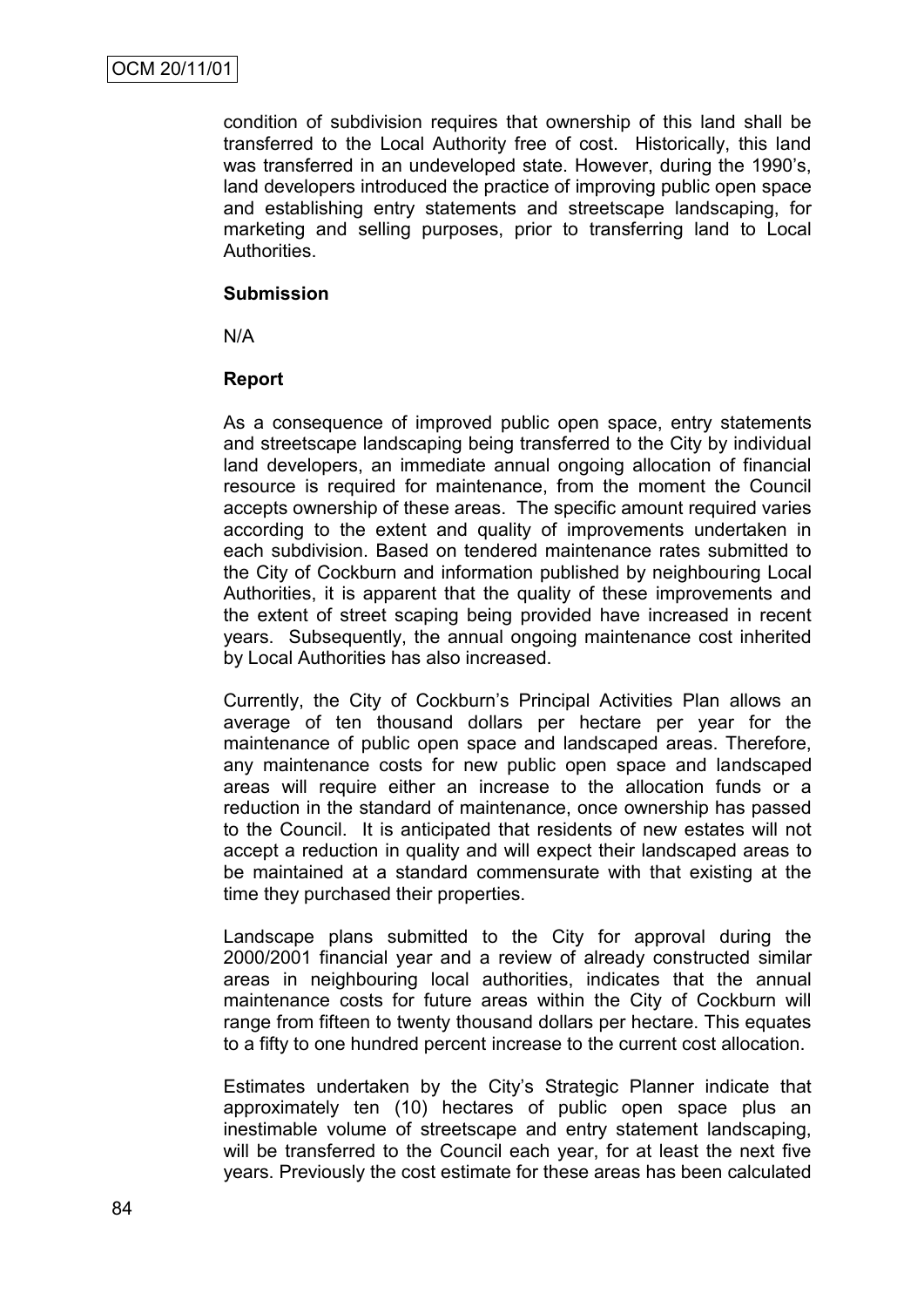at a maximum rate of \$10,000 per hectare, equaling an amount of \$100,000 per year plus an allowance of \$10,000 for entry statement and streetscape landscaping, including street tree maintenance. To continually maintain these areas at the standard currently being established by developers, an allowance of at least \$15,000 per hectare will be required, equaling \$150,000 per year plus \$15,000 for streetscapes.

To prevent an upward spiraling of future maintenance cost to the City, the Council may wish to consider requesting land developers to limit the level of improvements undertaken by them. To this end, it is recommended that the Council endorse Officers from the City to negotiate with Land Developers to limit the level of improvements to the extent that the total annual ongoing maintenance cost does not exceed an average of \$15,000 per hectare per year, for each subdivision. An opportunity for negotiations to take place exists at the time of application for subdivisional approval.

#### **Strategic Plan/Policy Implications**

One of the objectives of the Corporate Strategic Plan is to construct and maintain parks which are owned or vested in the Council, in accordance with recognised standards and are convenient and safe for public use.

#### **Budget/Financial Implications**

An additional cost allocation of approximately \$55,000 (total of \$165,000) per year in the Parks Maintenance Budget for future Public Open Space and Landscaped Areas

#### **Implications of Section 3.18(3) Local Government Act, 1995**

Nil.

#### **16.4 (Ocm1\_11\_2001) - INCREASE IN ENTRY FEES FOR TRAILERS TO HENDERSON LANDFILL SITE (4900) (BKG)**

# **RECOMMENDATION**

That Council:

- (1) in accordance with Section 6.16 of the Local Government Act, increase the entry fee for **non-residents** for trailers to Henderson Landfill site to \$18 (inc. GST) from 1/1/2002 and \$30 from 1/4/2002; and
- (2) in accordance with Section 6.16 of the Local Government Act, the entry fee remain at \$13 for a car, utility or trailer not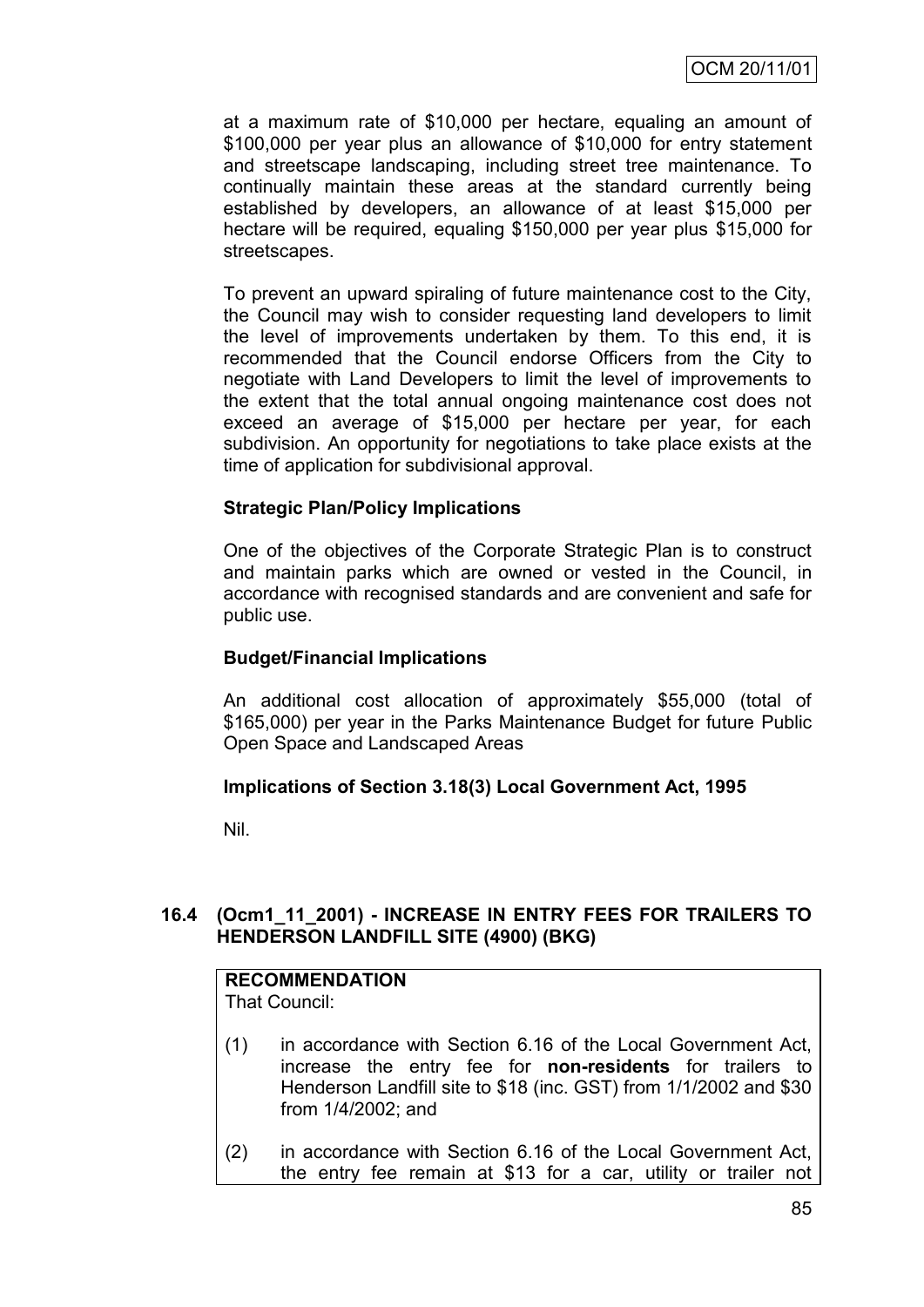exceeding one cubic metre, \$30 for a trailer of capacity between 1.0 and 2.5 cubic metres and \$60 for trailers exceeding 2.5 cubic metres **for residents** who do not produce a voucher.

# **TO BE CARRIED BY ABSOLUTE MAJORITY OF COUNCIL**

# **COUNCIL DECISION**

#### **Background**

For entry to the Henderson Landfill site, 6 vouchers are issued to owners of residential properties in Cockburn. This allows access to the site for waste from residential properties that is too large to fit in the 240 litre bins. One voucher is collected for a standard 1.8 x 1.2 metre trailer. More vouchers are required for larger loads.

Under Section 6.16(3) of the Local Government Act Council can amend fees and charges from time to time during the financial year. Under Section 6.19 any fees and charges amended throughout the financial year must be advertised prior to the implementation of the new fee.

If a voucher is not produced there is a fee of \$13 (inc. GST). Most of the income from this source is from people living in adjoining local governments.

#### **Submission**

N/A

#### **Report**

The Cities of Melville and Fremantle, Towns of East Fremantle and Kwinana do not provide facilities to take trailer waste. The residents of these local governments currently use the City of Canning's Ranford Road site, Henderson site and to a lesser extent Rockingham's Millar Road site.

The City of Canning is planning to close its site in April 2002. They are constructing a trailer waste transfer station to open at about the same time. The fee for a trailer to go to their transfer station and deposit inorganic waste will be \$30 for non residents and \$18 for residents. They will not accept mixed or green waste. The green waste will be directed to the Regional Council (22% owned by Cockburn Council) facility in Bannister Road.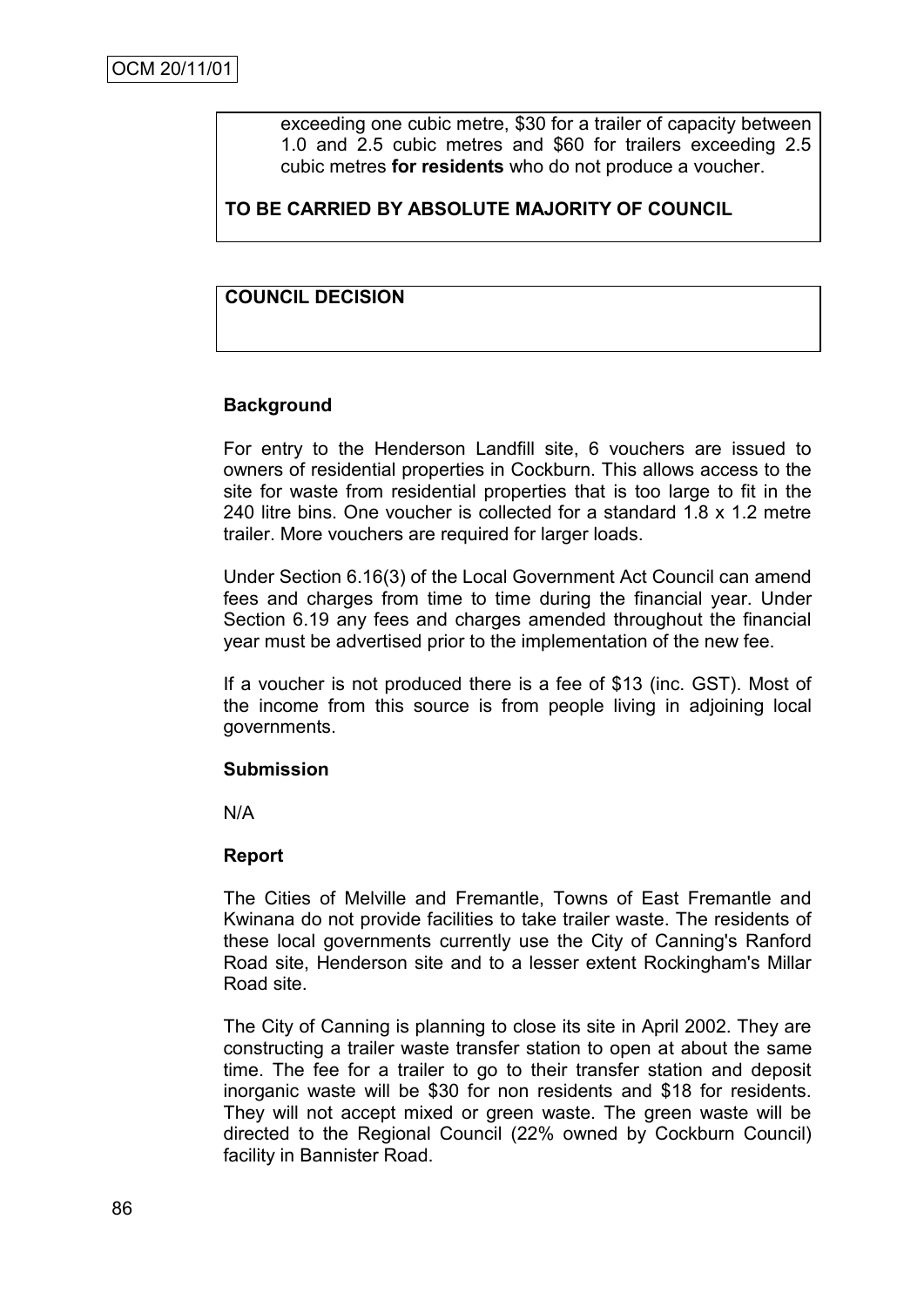In the meantime Canning have increased their trailer fee to \$18 to deter non-residents using the site. Canning ratepayers currently receive 2 vouchers for entry to their tipsite. They are not being provided with any the following year.

Also we have found out that Melville residents have been advised that they will not have a vergeside greenwaste collection for the next 6 months. They will have to take their waste to Henderson or Canning's tip, take the receipt to the City of Melville for which they will be re-imbursed.

The Henderson Landfill site can only cope with a certain number of trailers on the weekend. To ensure the site receives a similar number of trailers to the City of Canning, it will be necessary to keep a similar price structure.

As Canning are providing a purpose built trailer transfer station and will be charging \$30 it is also assumed this is close to the true cost. It is difficult to get exact costs for trailers at Henderson as the commercial and trailer expenditure is not identified separately but estimates show the \$30 is close if full market rates are used for disposal costs.

#### **Strategic Plan/Policy Implications**

On of the objectives of the Corporate Plan is to maximise income streams from alternative sources.

# **Budget/Financial Implications**

There may be an increase in revenue from the Henderson Landfill site but it is difficult to predict where the residents of Melville, Fremantle, East Fremantle and Kwinana will take their trailer waste.

#### **Implications of Section 3.18(3) Local Government Act, 1995**

Nil.

#### **16.5 (Ocm1\_11\_2001) - DAVILAK AVENUE - REQUEST FOR TRAFFIC MANAGEMENT TREATMENT (450181) (SL)**

#### **RECOMMENDATION**

That Council:

(1) advise petitioners that no action will be taken at this stage to install traffic calming devices in Davilak Avenue to reduce the general speed of traffic, but the prevailing speed of traffic and accident data will be monitored for changing circumstances during the operation of the Summer Sunset Cinema;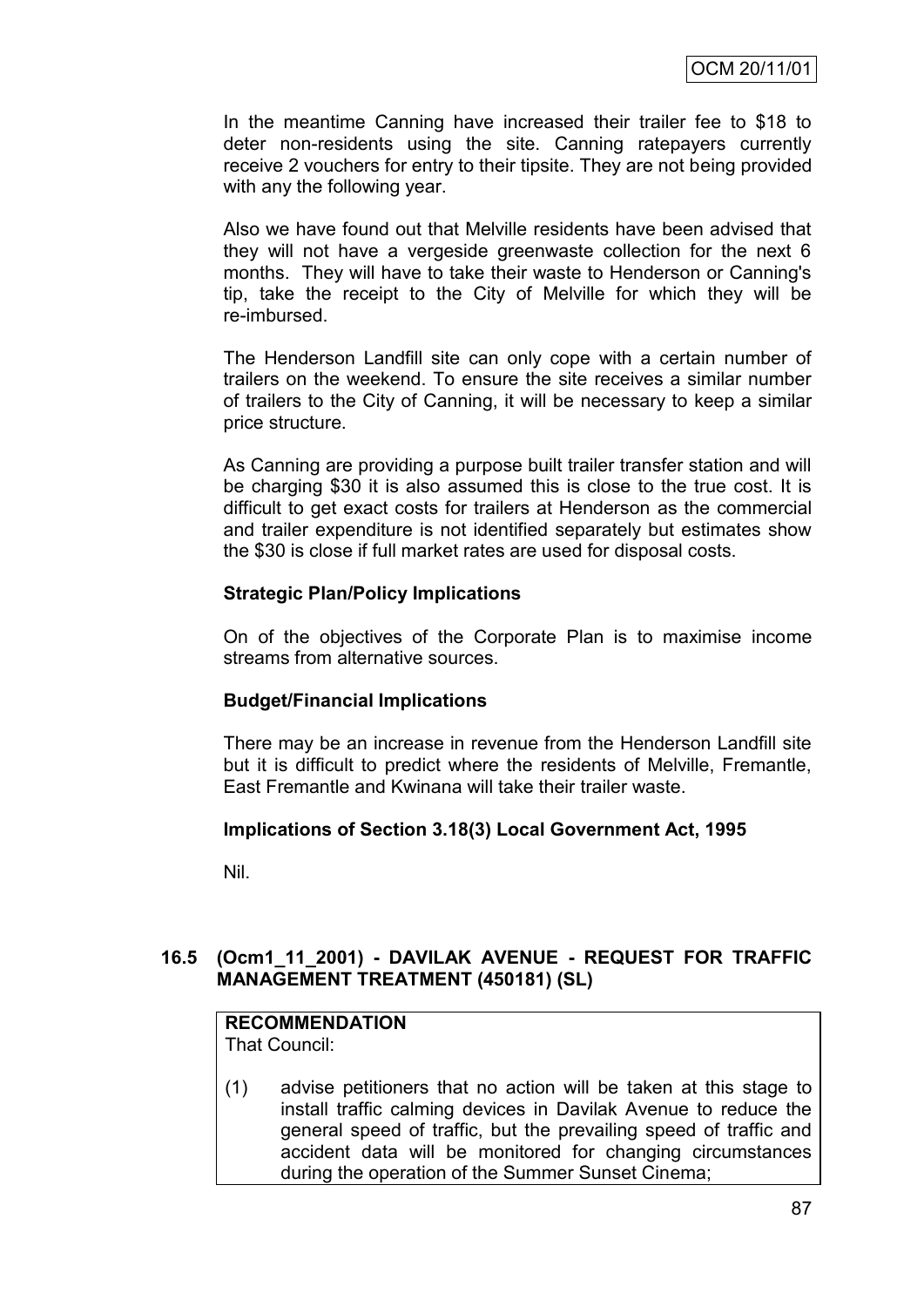- (2) investigate modifications to the Davilak Avenue/Janson Road intersection, in collaboration with the West Ward Members and affected residents; and
- (3) consider the upgrading of the Davilak Avenue entrance to Manning Park for possible inclusion in the next Budget.

#### **COUNCIL DECISION**

#### **Background**

Summer Sunset Cinema in Manning Park will be open to the public in December 2001. It is anticipated this will generate an estimated maximum of 400 cars (return trip on a busy night) in the area.

#### **Submission**

Concerned residents in Davilak Avenue have requested Council to control the extra volume of traffic by means of traffic calming, particularly at the southern end of Davilak Avenue near the entrance to Manning Park.

In addition, a petition consisting of 35 signatures from ratepayers in Davilak Avenue and nearby streets of Hamilton Hill has been received. They voiced concerns regarding speeding vehicles along Davilak Avenue, one of the main entrances to Manning Park. They requested effective traffic calming be installed along Davilak Avenue and that they would like to be involved in the process.

#### **Report**

The Summer Sunset Cinema will be open to the public between 1<sup>st</sup> December 2001 and 31<sup>st</sup> March 2002. The Cinema is expected to be in operation every night except Monday. It will probably attract about 300 to 400 patrons respectively on Thursday, Friday and Saturday and about 150 to 200 patrons on Tuesday and Wednesday. Assuming two patrons would travel in one car to the Cinema, the volume of traffic in the area would be increased by 400 cars (return trips) during a busy night. However, this is a critical assumption as moviegoers usually go in a group of more than two persons and some may travel on foot to Manning Park.

Manning Park can be accessed via Davilak Avenue, Janson Road and Azelia Road. It is reasonable to assume that the extra volume of 400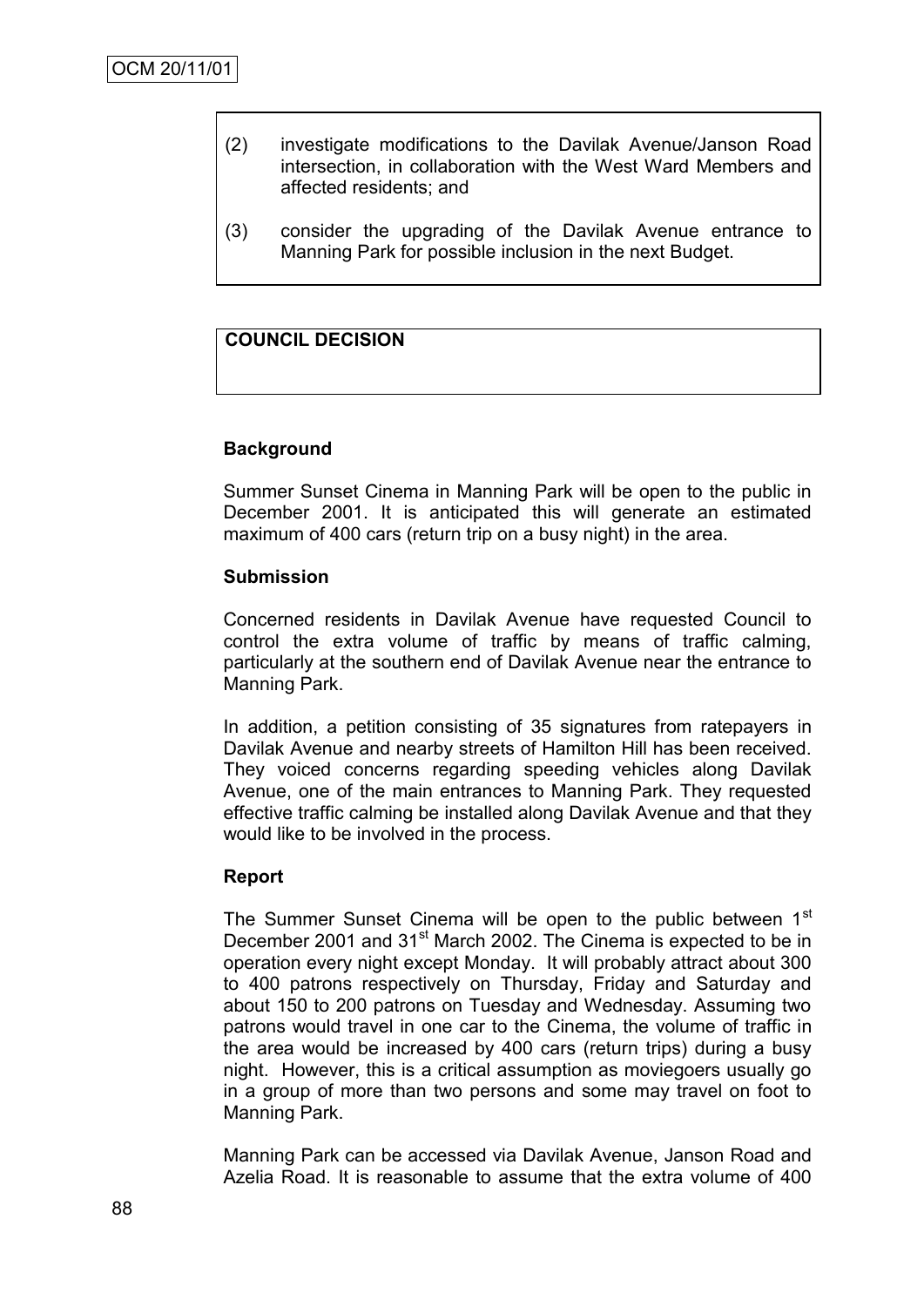cars will be spread over the three roads, instead of concentrating on one street.

An increase in traffic volume may not necessarily mean an increase in accident rates or the prevailing speed of traffic in a street. Furthermore, effective traffic control measures can be designed only if traffic hazards or problems can be identified. Accordingly, it is recommended that the traffic situation in Davilak Avenue be closely monitored over the fourmonth period while the Cinema is operating.

With regard to the complaint of speeding traffic in Davilak Avenue at present, a traffic survey has been undertaken recently. The results reveal that 85 percent of motorists was travelling at speeds of 63km/h or less in Davilak Avenue, between Recreation Road and Janson Road. The results also confirm that only a minority of motorists was travelling at speeds in excess of 80km/h. It is believed that these are the traffic offenders that the residents are concerned about.

However, traffic calming measures cannot be used to deal with the problem of deliberate speeding, reckless or dangerous driving behaviour of a minority of traffic offenders. This a law enforcement matter which should be referred to the WA Police Service for action.

Furthermore, the accident report supplied by Main Roads WA indicated that there were 6 road crashes in Davilak Avenue during a five-year period, none of them citing speed as a factor. Accordingly, the request for traffic calming measures cannot be supported.

However, site investigations found that:

- Due to a slight elevation of the road profile at the southern end of Davilak Avenue and fencing along the corner block property boundary, motorists who are unfamiliar with the area would most likely be unaware that Janson Road intersects with Davilak Avenue immediately before the entrance to Manning Park. To reduce the likelihood of a road crash, a speed plateau or similar should be investigated to be placed in Davilak Avenue near Janson Street.
- The junction of Davilak Avenue, Janson Road and the entrance to Manning Park has a large uncontrolled pavement area. This facilitates a few motorists doing "doughnuts" i.e. 360 degree turns then speeding down Janson Road. The existing tyre marks on the road pavement manifest such an activity. The junction also lacks definition. It does not convey a message to the south-bound traffic on Davilak Avenue that this is an intersection. In addition, the junction is unkerbed. Soil falling from the western slope intrudes onto the pavement area of the junction. This may create skidding problems for motorists. It is therefore recommended the junction be upgraded, possibly as an entry statement to Manning Park.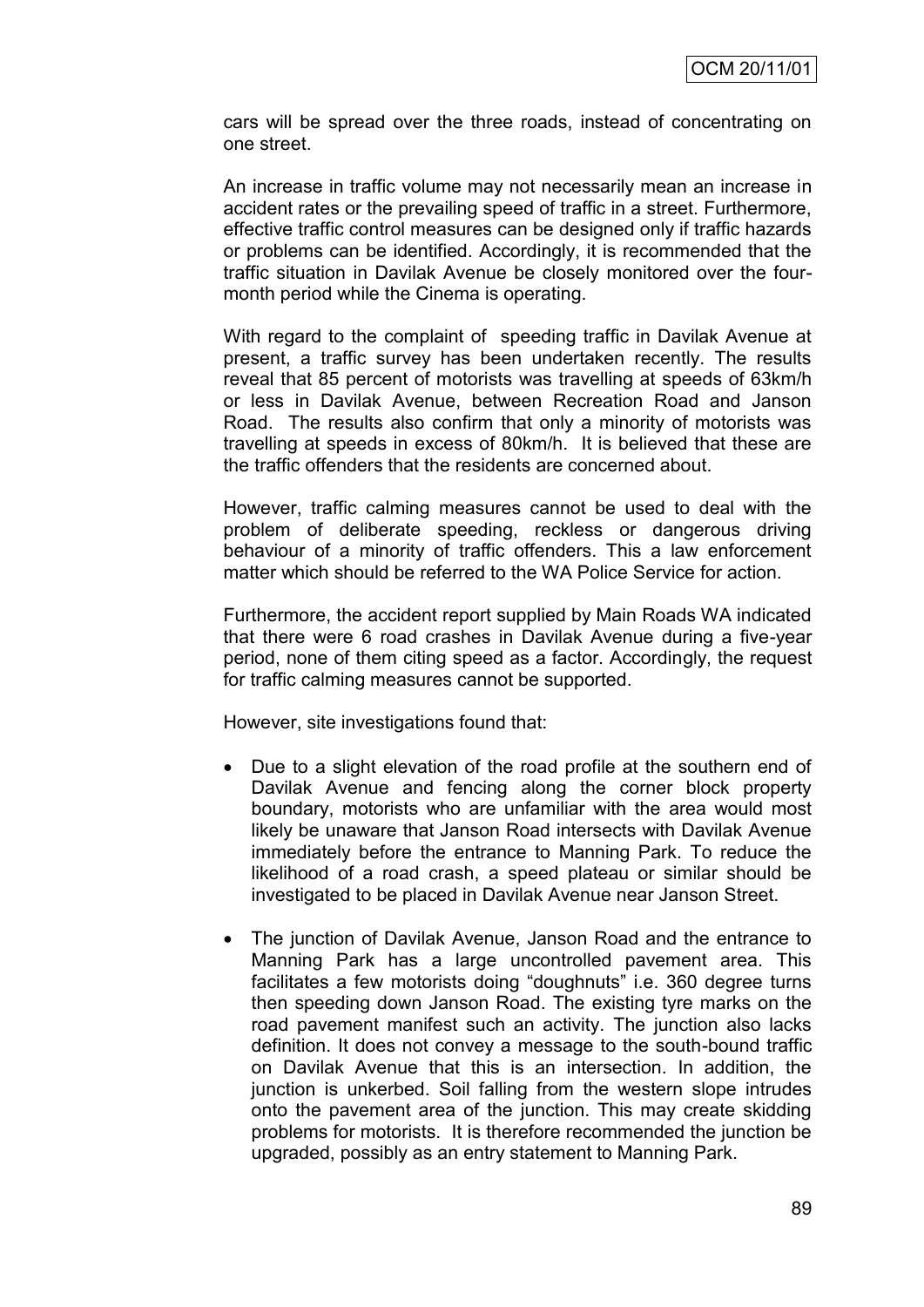#### **Strategic Plan/Policy Implications**

*"To construct and maintain roads, which are the responsibility of the Council, in accordance with recognised standards, and are convenient and safe for use by vehicles, cyclists and pedestrians."*

Also, Council's Position Statement PSEW13 on the Approval Process for Local Area Traffic Management refers.

#### **Budget/Financial Implications**

Funds are available in Minor Traffic Management Device Requests. Account No. 695412. Amount \$30,000.

If a speed plateau is installed the cost is approximately \$3,000.

#### **Implications of Section 3.18(3) Local Government Act, 1995**

Nil

#### **17. COMMUNITY SERVICES DIVISION ISSUES**

**17.1 (Ocm1\_11\_2001) - WATTLEUP COMMUNITY HALL LEASE (4612) (RA)**

# **RECOMMENDATION**

That Council:

- (1) call for registrations of interest from not for profit community organisations interested in entering a lease for up to 5 years for the Wattleup Community Hall; and
- (2) the Manager Community Services be given Delegated Authority to select a lessee for the premises provided that the organisation meets the criteria set down in the Local Government (Functions & General) Regulations 1996 section Disposition of property and the Council criteria set out in the report.

**TO BE CARRIED BY AN ABSOLUTE MAJORITY OF COUNCIL**

**COUNCIL DECISION**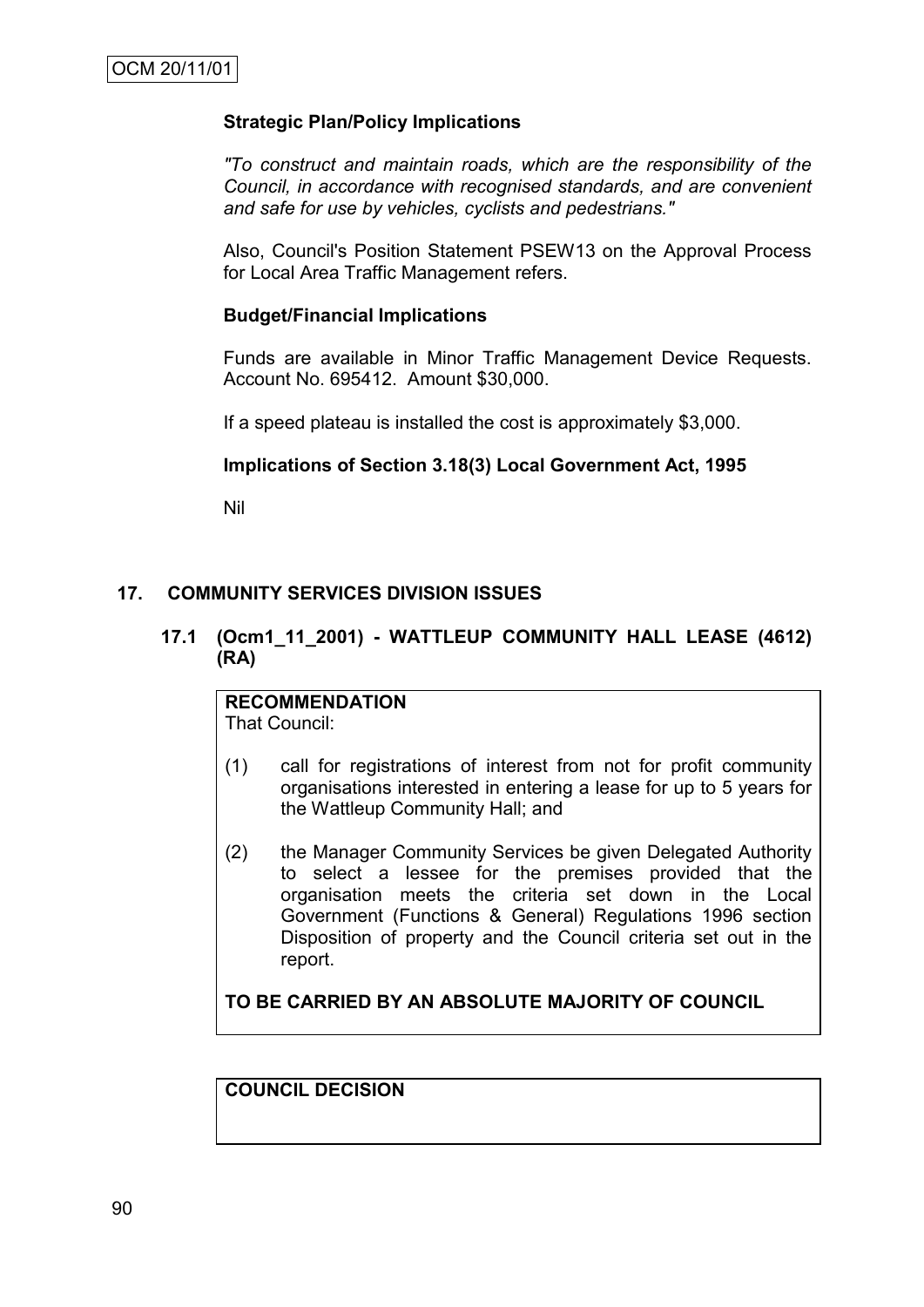# **Background**

The Wattleup Community Hall was for many years run by a community management group. Several years ago the City took over its management as there were no individuals or groups prepared to take on the role. The hall is currently booked by the Serbian Association for 5 hours per week on Sunday from 4.00pm to 9.00pm. This group was moved from the Coogee Community Hall to the Wattleup Hall due to the anti social behaviour of a small number of members. As from the 1 July 2000 to the 31 October 2001 the hall was hired on 3 occasions besides the times used by the Serbian Community Group. The total income to date is \$615.36.

#### **Submission**

A submission has been received from the Suburban Christian Fellowship (Inc.) which is affiliated with the Australian Indigenous Christian Ministry Ltd. This group is strongly associated with the Burdiya Aboriginal Corporation which has been using the old hall section of the Len Packham Reserve building for a number of years. The group intends to run church services from the premises, cultural activities for young people, a football club on the adjoining oval and welfare support activities.

The group wish to take up a lease agreement for the use of the Wattleup Community Hall.

# **Report**

The Wattleup Community Hall has had low usage for many years and this is unlikely to change due to the progressive decline of the Wattleup township population over time.

The actual operating costs (not including depreciation) for the hall for the past few years are as follows: 99/00 \$3,800, 98/99 \$7,635, and 97/98 \$13,939. Over the same period income was 99/00 \$1,900, 98/99 \$0, 97/98 \$1,000.

The Wattleup Hall site is held by Council in fee simple and zoned for community/recreation purposes.

As the Wattleup Hall was developed to serve the local community any arrangements to lease the building must allow for hire by community members and groups. There is a vested interest in the lessee making the hall available for hire as it is a source of income generation.

Some years ago Council leased the underutilised Banjup Community Hall to the Bibra Lake Scouts. This arrangement has proven to be very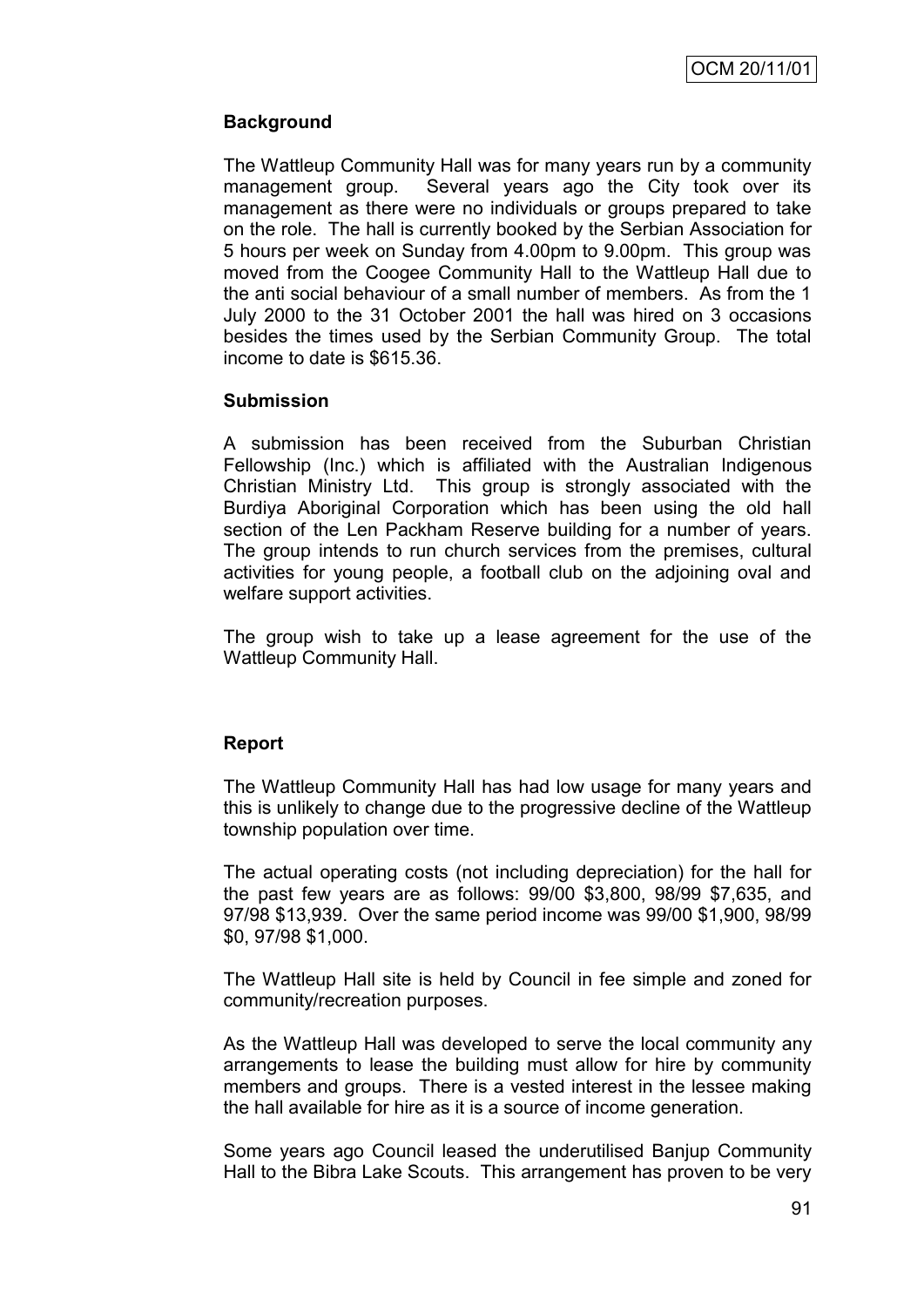successful with the scouts taking responsibility for the maintenance of the hall and paying all service charges. The community have also continued to be able to hire the hall. A similar arrangement for the Wattleup Hall appears to be a worthwhile option.

Under section 3.58 of the Local Government Act and the Local Government (Functions and General) Regulations 1996 section 30 Council has the power to enter a lease agreement directly with the Suburban Christian Fellowship (Inc.) as the objects of the association are of a charitable, benevolent, religious, cultural, educational, recreational, sporting or other like nature and the members of the association are not entitled or permitted to receive any pecuniary profit from the body's transactions.

It is proposed, however, that Council call for registrations of interest from community organisations who may wish to lease the Wattleup Community Hall as this would be a more transparent process.

As this is a relatively small matter it is proposed that Council give delegated authority to the Manager Community Services to lease the Wattleup Community Hall to a community organisation which meets the criteria set out in the Local Government (Functions and General) Regulations 1996 section 30 Disposition of Property to which Section 3.58 of the Local Government Act does not apply as described above and the following Council criteria:

- The lessee proponent is able to demonstrate an ability to manage a facility such as the Wattleup Community Hall.
- Can demonstrate an ability to pay all minor maintenance costs and outgoings for the facility.
- Is willing to allow current and future community use of the building to hire the facility.

#### **Strategic Plan/Policy Implications**

"To deliver services and to manage resources in a way that is cost competitive without compromising quality."

#### **Budget/Financial Implications**

There is likely to be a saving to Council of approximately \$5,000 p.a. in general operating expenses as these costs will be paid by the lessee.

#### **Implications of Section 3.18(3) Local Government Act, 1995**

Nil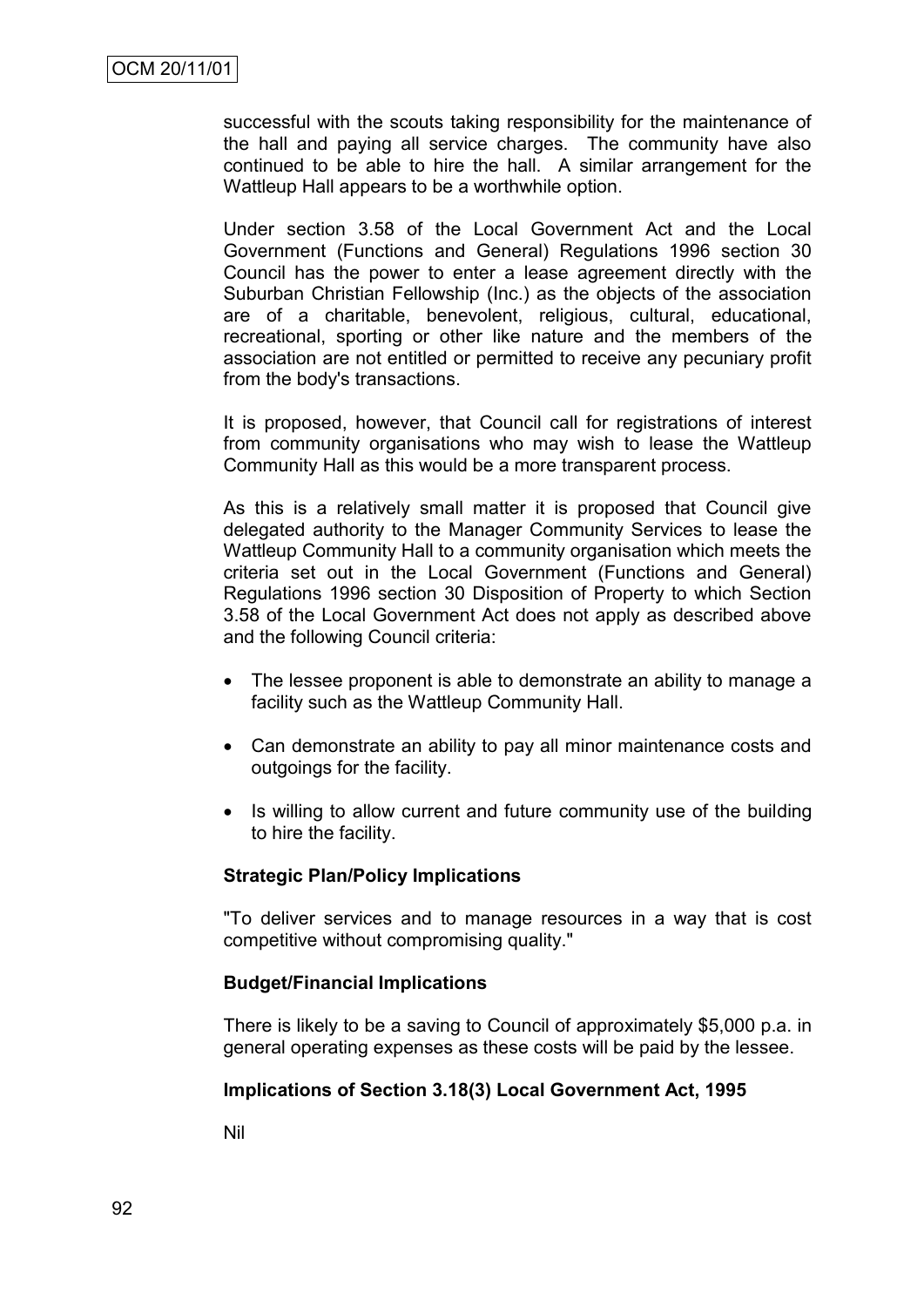# **17.2 (Ocm1\_11\_2001) - LEN PACKHAM RESERVE BUILDING (8138) (AJ)**

# **RECOMMENDATION**

That Council:

- (1) call for registrations of interest from sporting clubs interested in entering a lease agreement for the use of the Len Packham Reserve Building for a period of up to 3 years with Council having the option to terminate the lease after 2 years if it so desires; and
- (2) the Burdiya Aboriginal Corporation be advised that is required to relinquish its use of the Len Packham Reserve Building and it is welcome to submit a registration of interest as per the conditions described above for the lease of the property.

# **COUNCIL DECISION**

#### **Background**

`

The Coolbellup Junior Soccer Club and the Bibra Lake Soccer Club currently use Len Packham Reserve as a home ground. Both clubs use the field during the winter season. Coolbellup has made application to use the fields during the 2001/02 summer season for the purpose of running workshops to expand its operations.

As of the winter 2001 Season, Coolbellup Junior Soccer Club had 40 junior players. Bibra Lake Soccer Club had 16 senior players.

There are currently no formal arrangements in place regarding the use of Len Packham reserve building.

The Burdiya Aboriginal Corporation has for several years had an informal arrangement for the use of the Len Packham Reserve building. The Suburban Christian Fellowship (Inc) a group closely associated with the Burdiya Corporation has an interest in entering a lease/license agreement for the use of the Wattleup Hall.

#### **Submission**

The Western Knights Junior Soccer Club, the Fremantle City Soccer Club and the Coolbellup Junior Soccer Club have recently written to the City expressing an interest in entering a lease for the use of the change rooms at Len Packham Reserve.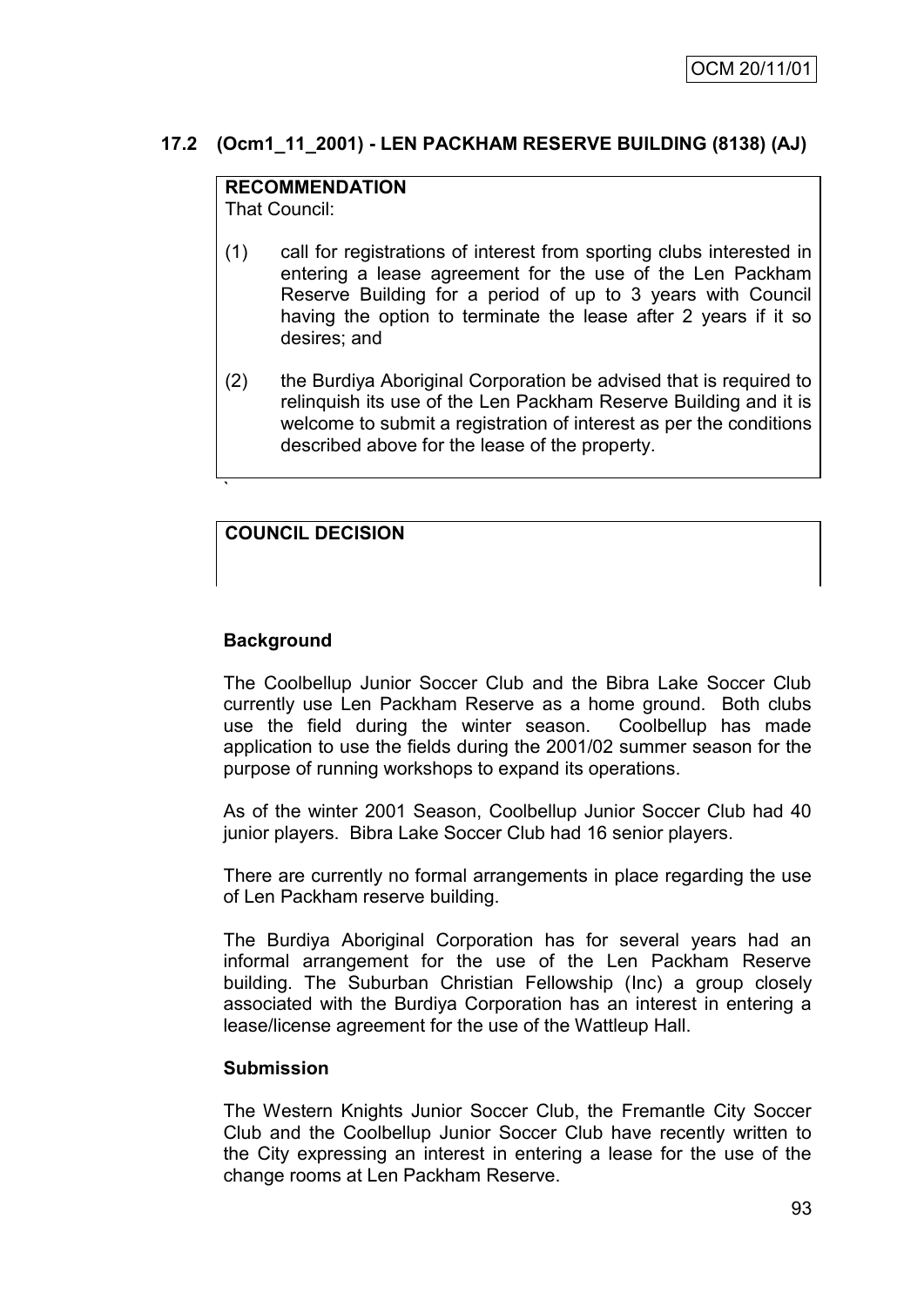Fremantle City Soccer Club is currently based at Ken Allen field in Hilton. The Western Knights Junior Soccer Club are based at Bruce Lee Reserve in Beaconsfield.

Correspondence has been received to indicate that both the Coolbellup Junior Soccer Club and the Bibra Lake Soccer Club indicating that they are in favour of Fremantle City Soccer Club moving their operations to Len Packham Reserve.

The Junior Soccer Association (J.S.A.) has forwarded information outlining the J.S.A. by-laws indicating specifically by-law 9 b) "Sharing of grounds between affiliates will not be permitted, except with the express written permission of the JSA Council, each of the affected Affiliates and, where applicable, the relevant local authority or owner of the ground." In effect this precludes the Western Knights Junior Soccer Club from applying as both they and the Coolbellup Junior Soccer Club are Affiliates of the J.S.A.

#### **Report**

The maintenance budget for 2001/02 for the Len Packham Clubrooms is \$10,610 (including depreciation), \$6831 (excluding depreciation).

The two incumbent clubs are using the Len Packham reserve under the standard ground allocation agreement. The current clubs using the facility have indicated an interest in continuing under the current arrangements and Council has some obligation to either allow for the clubs to continue at the ground. The selection criteria provided below requires that any lessee must allow in some form for the current clubs to continue to use the facility. Council also has the option of leaving the status quo in place.

Due to future developments in the Len Packham / Coolbellup Shopping Centre precinct, a long-term lease/license agreement has the potential to be restrictive for any such developments.

The two soccer clubs have expressed an interest in a lease for the Len Packham clubrooms. It is possible that other clubs within the City of Cockburn or clubs in the region may wish to express an interest in obtaining a license/lease agreement for the use of the Len Packham Reserve Clubrooms.

A set of selection criteria will be required to be able to make a fair and objective decision to award a Licence agreement to any club which makes such an application.

It is proposed that the selection criteria include: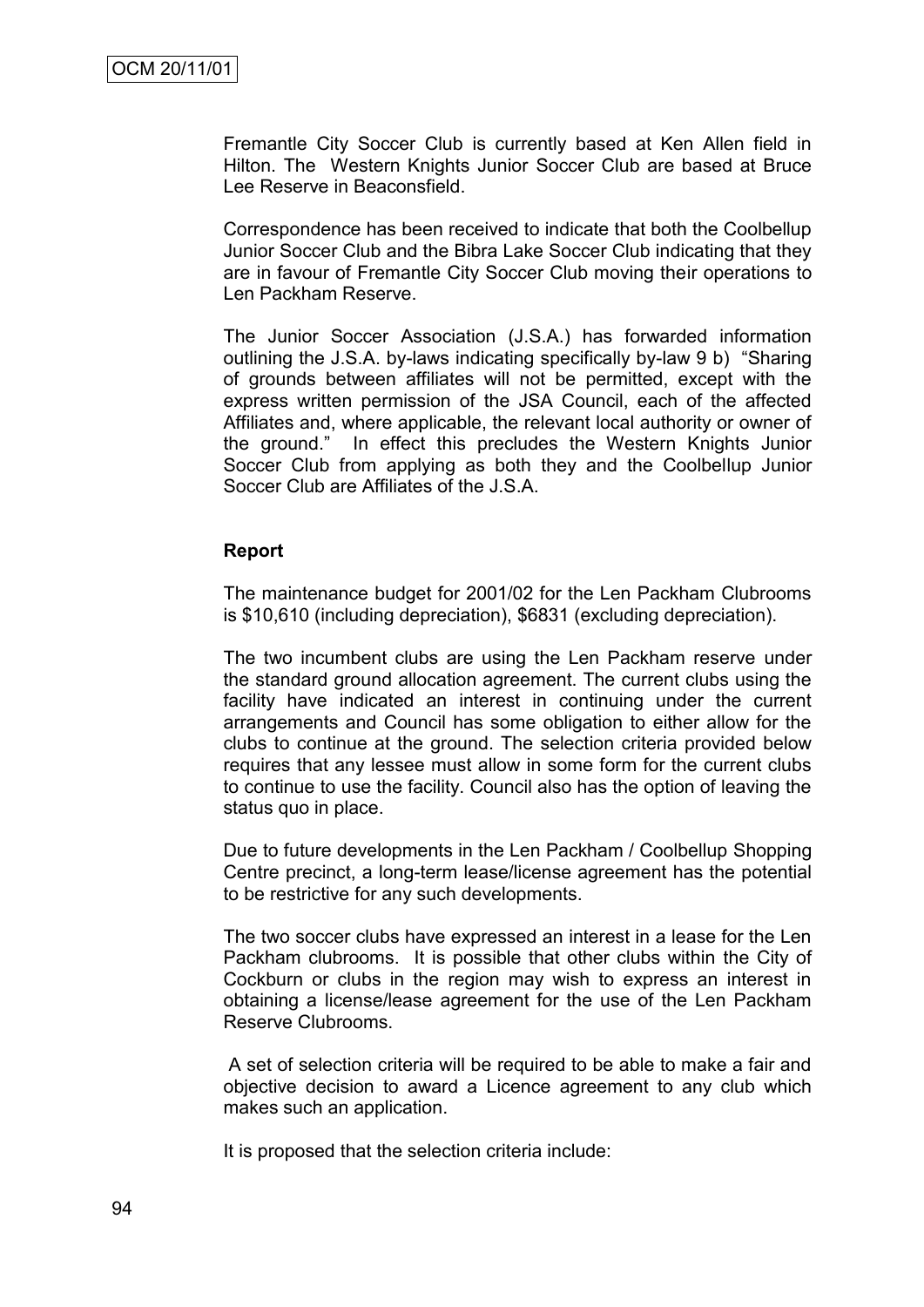- 1. Willingness for the club name if required, to be altered to reflect the area in which the facilities are located.
- 2. The club is demonstrably financial and viable.
- 3. Adherence by the club to all by-laws and regulations for the relevant parties and associations for the clubs sport(s).
- 4. A demonstrated commitment to work collaboratively with sporting clubs currently using the facilities.
- 5. A demonstrated majority of current club members are residents in the City of Cockburn.
- 6. A proven track record in the management and development of a sporting club.
- 7. Willingness and ability for the club to manage and maintain the facility to a high standard.

Under section 3.58 of the Local Government Act and the Local Government (Functions and General) Regulations 1996 section 30 Council has the power to enter a lease agreement without going through a tender process provided that the lessee objects of association are of a charitable, benevolent, religious, cultural, educational, recreational, sporting or other like nature and the members of the association are not entitled or permitted to receive any pecuniary profit form the body"s transactions.

As there is some interest in the premises the best option is to invite expressions of interest from all sporting clubs within the local districts. This will provide for a transparent and objective process.

# **Strategic Plan/Policy Implications**

Facilitating the needs of your community Maintaining your Community **Facilities** 

# **Budget/Financial Implications**

Council's Municipal funds would benefit due to the cost of maintenance for the facility being transferred to the Licence holder, currently at the amount of \$6,831.

#### **Implications of Section 3.18(3) Local Government Act, 1995**

Nil

# **18. EXECUTIVE DIVISION ISSUES**

Nil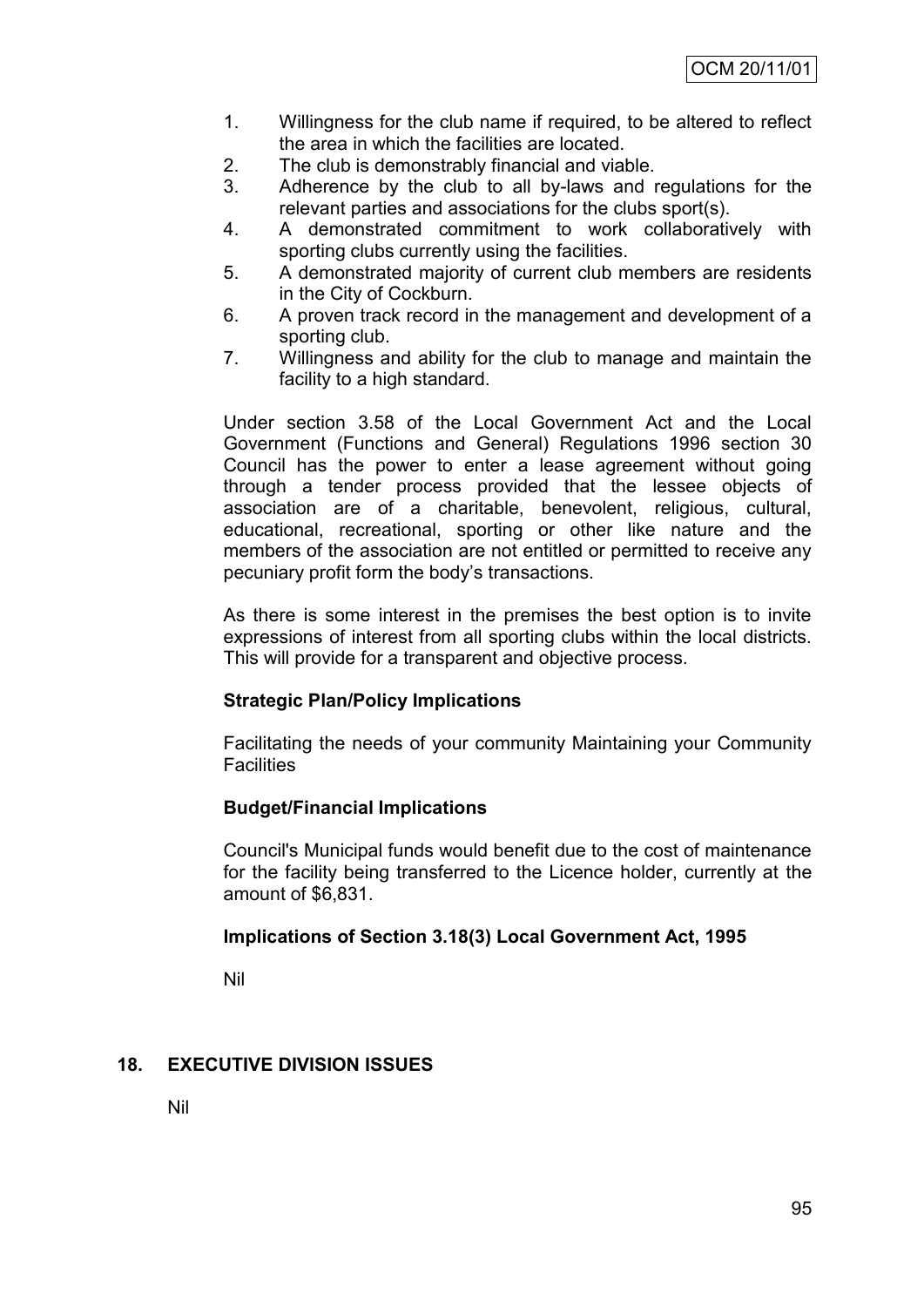#### **19. MOTIONS OF WHICH PREVIOUS NOTICE HAS BEEN GIVEN**

Nil

#### **20. NOTICES OF MOTION GIVEN AT THE MEETING FOR CONSIDERATION AT NEXT MEETING**

Nil

#### **21. NEW BUSINESS OF AN URGENT NATURE INTRODUCED BY DECISION OF MEETING BY COUNCILLORS OR OFFICERS**

Nil

# **22. MATTERS TO BE NOTED FOR INVESTIGATION, WITHOUT DEBATE**

Nil

#### **23. CONFIDENTIAL BUSINESS**

Nil

#### **24. RESOLUTION OF COMPLIANCE (Section 3.18(3), Local Government Act 1995)**

**24.1 (Ocm1\_11\_2001) - RESOLUTION OF COMPLIANCE (Section 3.18(3), Local Government Act 1995)**

#### **RECOMMENDATION**

Council is satisfied that resolutions carried at this Meeting and applicable to items concerning Council provided services and facilities, are:-

- (a) integrated and co-ordinated, so far as practicable, with any provided by the Commonwealth, the State or any public body;
- (b) not duplicated, to an extent Council considers inappropriate, services or facilities as provided by the Commonwealth, the State or any other body or person, whether public or private; and